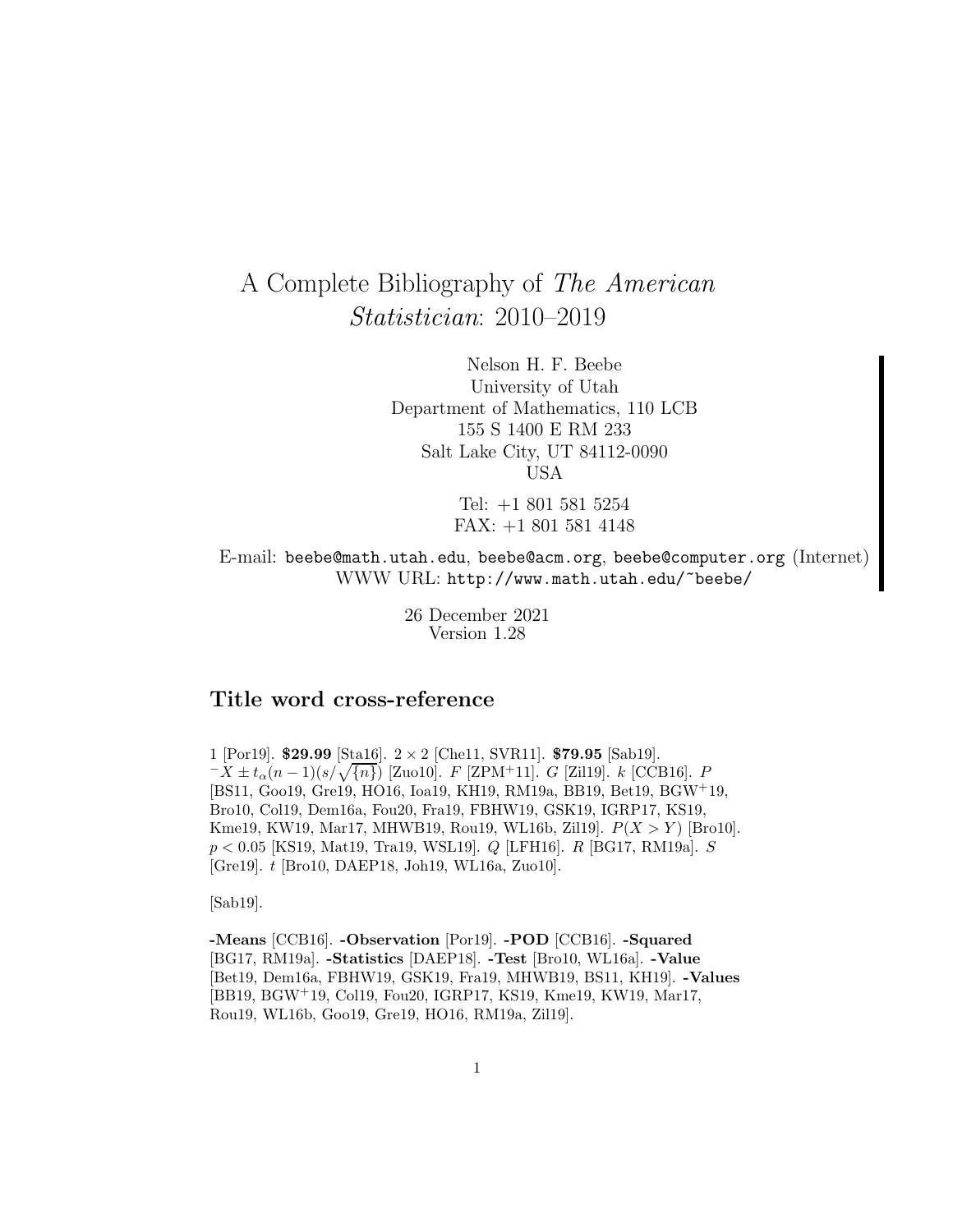**157-169** [Muk14b]. **175th** [CSBB<sup>+</sup>15]. **182** [IIDdL14]. **1950s** [Fie13a].

**2** [Sab19]. **200th** [Rod15]. **21st** [RHGS<sup>+</sup>19]. **21st-Century** [RHGS<sup>+</sup>19]. **242** [IDE15]. **244** [Muk14a]. **260** [ANBB<sup>+</sup>14]. **276** [Din14a]. **2nd** [Ber19].

**325** [Fri15].

**55** [Fri15].

**66** [MS14]. **67** [ANBB<sup>+</sup>14, BXHH14, Hol14, IIDdL14, Muk14a, Muk14b]. **68** [Din14a, IDE15].

**73** [Fou20].

**9** [Sta16]. **978** [Sab19, Sta16]. **978-1-107-63768-9** [Sta16]. **978-1-49-877013-2** [Sab19].

**Abandon** [MGG<sup>+</sup>19]. **Absolute** [Hon15a, RLS<sup>+</sup>16]. **Absurdity** [GR13a]. **Academic** [PBD<sup>+</sup>16, SFSM17, Van15, Wal18]. **Account** [Bro11]. **Accuracy** [KP11, Lom13, RM19b, WSF10]. **Accurate** [LCD10]. **Achieve** [HO17]. **Acquisition** [ZHM<sup>+</sup>13]. **ACT** [All19]. **ACT-Tested** [All19]. **Action** [GJLW19]. **Activity** [WRH19]. **Adding** [Gre10, HR10]. **Addressing** [HC19, LWM15]. **Adjusted** [BG17, Chr17]. **Adjustment** [RM19a, VZH16]. **Advanced** [RST15]. **Advantages** [LCG16]. **Advocating** [TdCP17]. **After** [FBHW19, ZR10]. **Against** [FH19, HO16]. **Aggressive** [MT19]. **agis** [Fox10]. **Agree** [Che11]. **Aid** [WBNTF19]. **AIDS** [Car19]. **Airbnb** [BCG18]. **Aldor** [ANBB<sup>+</sup>14]. **Aldor-Noiman** [ANBB<sup>+</sup>14]. **Algorithm** [LP14]. **Algorithms** [LBR17, LDM10]. **Aliases** [HV18]. **Allocation** [WBNTF19, Wri12]. **Also** [Coh17, GR13a]. **Alternating** [Pat18]. **Alternative** [CJE19, Hay11, Hon12, Hon15b, KO12]. **Alternatives** [MLL10, RB18]. **Am** [KV18]. **American** [ANBB<sup>+</sup>14, BXHH14, Din14a, Fou20, Fri15, Hol14, IDE15, IIDdL14, MS14, Muk14a, Muk14b, MM15]. **Analogies** [BGMA13, LAK16]. **Analogy** [Sti17]. **Analyser** [BJ16]. **Analyses** [FBHW19, MLL10, MPP19, TG18, WW11, WASB10]. **Analysis** [All19, AD18, Arm14b, BSC15, DKY17, GR19, KO12, KS15, Le 19, Lu19, Mat19, NL15, SF19, SVCB18, VR15, Wag16, Wan19, WYG17, YGP14, ZPL<sup>+</sup>18]. **Analytic** [SVR11]. **Analytical** [MBM18]. **Analytics** [LHH15, PS17]. Analyzing [FGTM14]. André [Fd12]. André-Michel [Fd12]. **Animation** [Sti17]. **Anniversary** [CSBB<sup>+</sup>15, Rod15]. **ANOVA** [Har19, LLS16, WGW12]. **Anti** [GR13b, TCC<sup>+</sup>15]. **Anti-Bayesian** [GR13b]. **Anti-Statistical** [TCC<sup>+</sup>15]. **Antipoverty** [YGP14]. **Any** [Dem19]. **AP** [FHP<sup>+</sup>11]. **Application** [GE11, KKAB16, NR19]. **Applications** [HHC17, Lit19, Lom13, LGXB11, LPB13a, ZNY11]. **Applied** [FBHW19, GR13a, MGCR10, May13, Pog19, Sch10a, Wan10, YJCR15].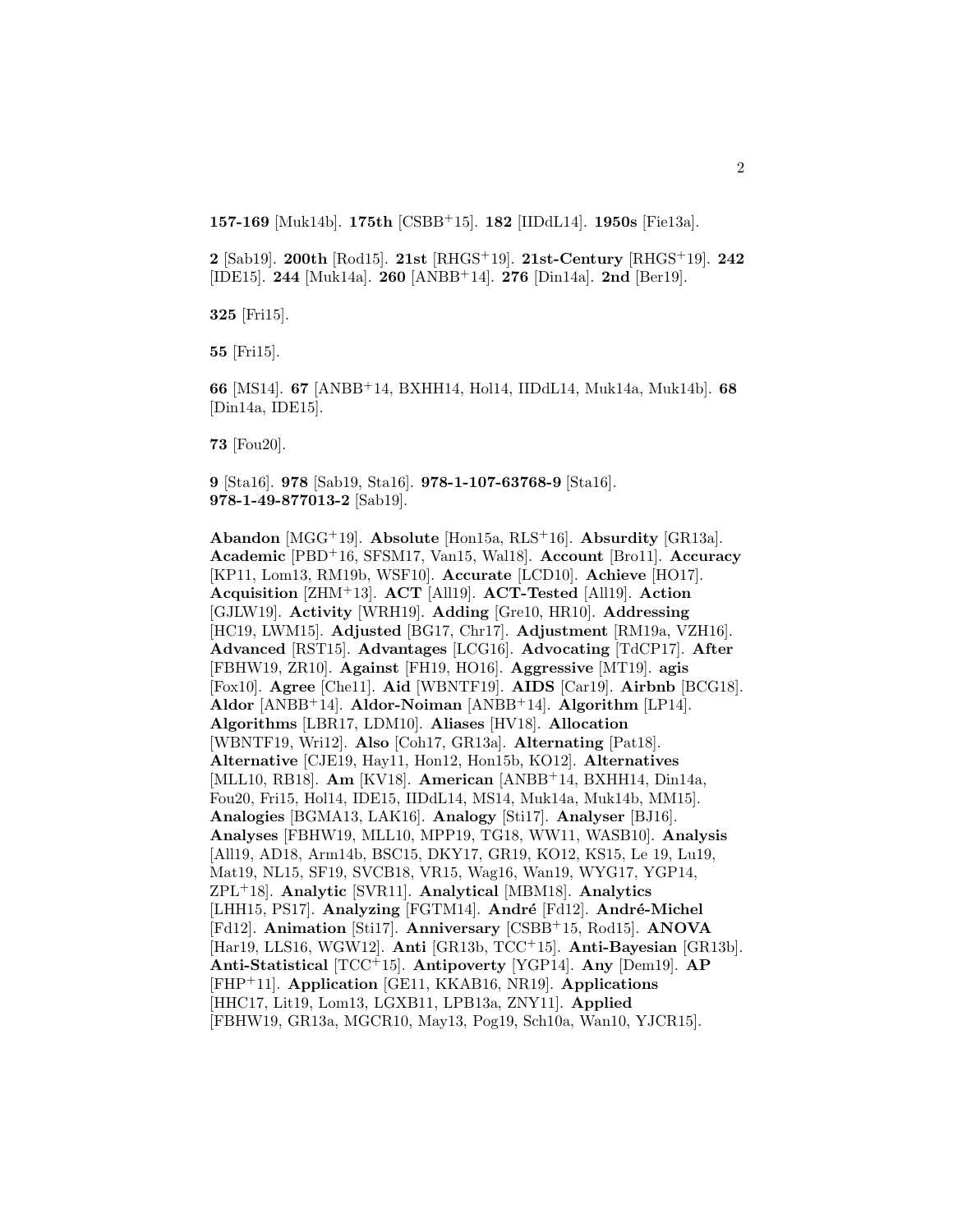**Applying** [MGRL14]. **Apportioning** [Wri12]. **Appraise** [HRS10]. **Approach** [And15, BDP18, BL13, CFP18, Har14a, LHH15, Lu19, LLS16, NL15, dSPCdS17, Por16, PFG16, Ric10, Sam13, SD14]. **Approval** [RHGS<sup>+</sup>19]. **Approximate** [And15, DH11, JTL17]. **Approximately** [Coh17]. **Approximating** [HS12]. **Approximation** [Sti13b]. **Approximations** [OW10]. **Arab** [Bro11]. **Arbitrary** [Bac19]. **Arising** [MG14]. **Arm** [IDE15, KF14]. **Articulating** [Gri13, Muk14b]. **ASA** [CSBB<sup>+</sup>15, Coc15, Hub19, IGRP17, Kwa17, Mor17, Rod15, Was15, WL16b]. **Ask** [CJC19]. **Assess** [GP13, Muk14a, Pog19, WE13]. **Assessing** [And19, FBHW19, LLB16, NMR16]. **Assessment** [CP15, EIRS17, GZK<sup>+</sup>11, MK15]. **Assignments** [NP16]. **Associated** [Fie13b]. **Association** [Arm16, LLB16, Smi11, MM15]. **Association-Not-Causation** [Smi11]. **Asymptotic** [Coh17, GD19, KOT12]. **Attendance** [Wie16]. **Attributes** [McN19]. **Attribution** [PFG16]. **Audit** [MHWB19]. **Auditing** [TdCP17]. **Authentic** [Gri15, NL15]. **Authorship** [PFG16]. **Autocorrelated** [LLS16]. **Average** [Hod17, KKAB16, Kit17]. **Awards** [ZC15].

## **B** [BXHH14, WS15]. **B-Spline** [WS15]. **Back**

[Coc15, Gri13, Hor15, Muk14b, BH11]. **Back-Transformations** [Gri13]. **Bad** [Ton19, VR15]. **Balance** [GE11, HRS10, MPP19]. **Balanced** [NR19]. **Ban** [FBHW19]. **Bar** [Chr17, PB16]. **Bar-Gera** [Chr17]. **Barley** [Wri13]. **Baseball** [FF18, SGBS17]. **Based** [BLOP19, CW11, DDF19, Har14a, KOT12, Kou12, KS15, Man13, Mar17, MLL10, ML14, Sam13, Sch12, TL12, TCC<sup>+</sup>15, VR15, VTH14, WRH19, XQL16, YH15, YB10]. **Basic** [FBHW19]. **Basis** [LaM14]. **Basketball** [ACF16, SEC<sup>+</sup>19, WB18]. **Baye** [Arm16, RM19b]. **Bayes** [GM16, GJLW19, Har19, Lav19, LLB16, Rou19, Wit17, Zig16]. **Bayesian** [BL13, FF18, Fie13a, GdBPP19, GR13b, GR13a, GGGV19, GG15, Gre10, Joh13, Le 19, LNM16, Lon10, May13, Sam13, SVCB18, Sti13a, WL16a, WIE13, WGW12, WYG17, ZR10, vDLMW18]. **Bayesianity** [JTL17]. **Be** [JJ14, SJD10, All19, Hub19, Muk14a, Rob19, WE13]. **Been** [Sam15]. **Before** [KS19]. **Behave** [Gre19]. **Being** [Fri15, LSO01]. **Bender** [Sta16]. **Benefit** [Pog19]. **Benford** [AP10, BH11, BS10b, Hil11]. **Benjamin** [Fou20]. **Berger** [Fou20]. **Berserk** [CG19]. **Best** [PBD<sup>+</sup>16]. **Beta** [HV18]. **Better** [CJC19, Gri13, LAK16, Men10, Muk14b, SJD10]. **Between** [Bau18, BM10, Dem16b, DHW11, FHP<sup>+</sup>11, LL13, LDM10, MT19, Sen12, WJ19]. **Between-Group** [LDM10]. **Beyond** [BDP18, HG12, KS19, PR10, Smi11, SB15, SLG19, WSL19]. **Bias** [LRR19, MPD19, PB16, XY16, YH15]. **Big** [LBR17, Sta16, VLZ17, ACF16]. **Binary** [IDE12, IDE15, KF14, MS14]. **Binomial** [Dem18, Eas15, FP12, JTL17, KMS10, LTN10, Lon10, Pat18, SD14, Sti13b, Vel15]. **Binseqtest** [IDE15, KF14]. **Biostatistical** [PBD<sup>+</sup>16]. **Biostatisticians** [Sch10a]. **Biostatistics**

[BU15, BV11, DWG15, LAK16, SFSM17, Wal18, WYG17, ZC15]. **Birthday**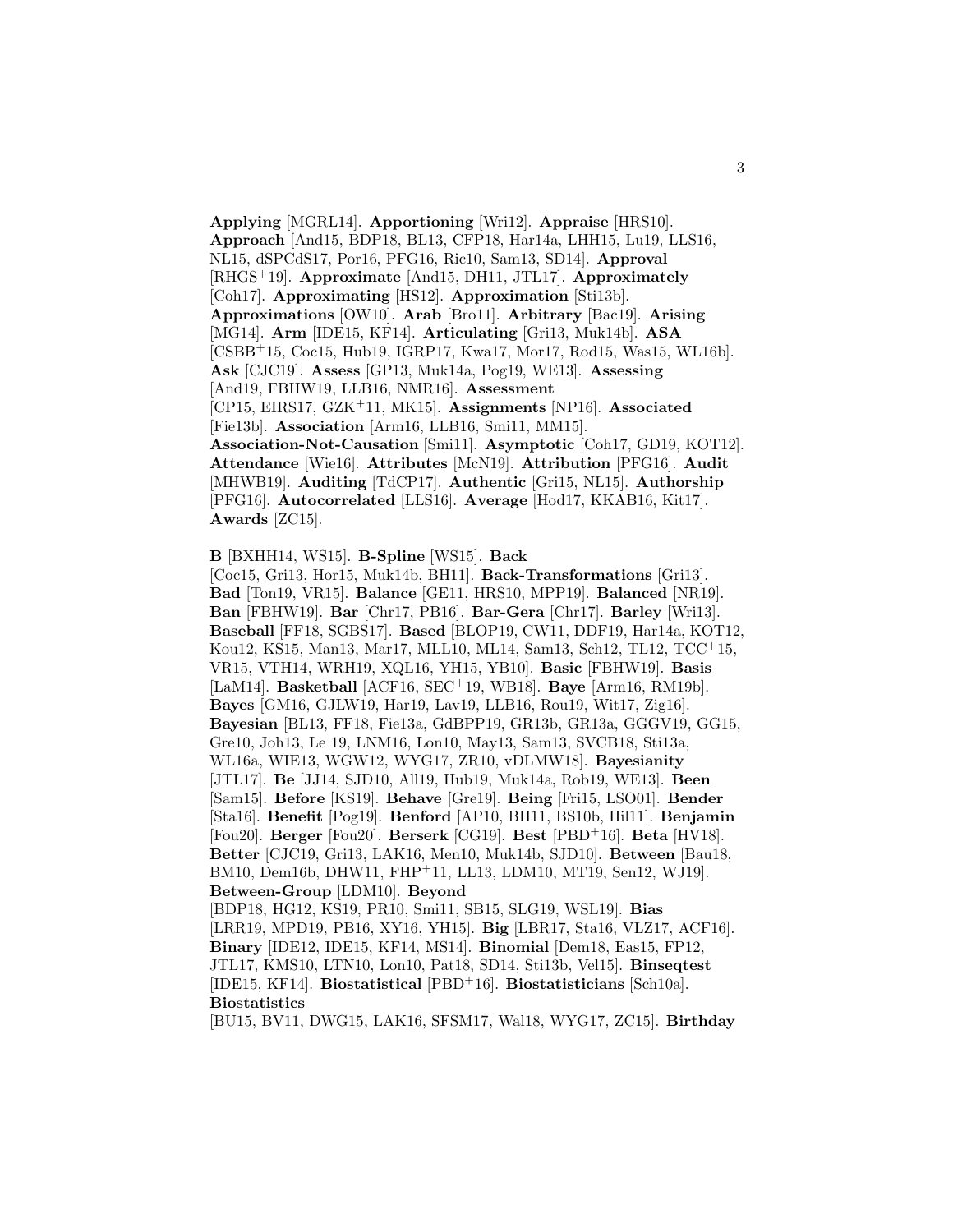[HHC17, Sch10b]. **Bivariate** [AM14, Dem19, FR12, LC15, ZBGZ14]. **Blackwell** [GM16]. **Blending** [GdBPP19]. **Blind** [Loc19]. **Block** [NR19]. **Blood** [DWG15]. **Blunders** [Hil11]. **Board** [Ano12a, Ano14b, Ano15b, Ano16b, Ano17a]. **Boca** [Sab19]. **Book** [Ano15a, Ber19, Car19, Dre19, Hig19, Lit19, Lu19, Sab19, SF19, Sta16, Wan19]. **Books** [Ano10f, Ano10g, Ano10h, Ano11h, Ano11e, Ano11f, Ano11g, Ano12f, Ano12e, Ano12g, Ano12h, Ano13e, Ano13f, Ano13g, Ano13h, Ano14f, Ano14d, Ano14e, Ano15a, Ano15f, Ano15d, Ano15e, Ano16d, Ano16e, Ano16f, Ano16g, Ano17e, Ano17c, Ano17d, Ano18d, Ano18b, Ano18c, Ram17, SB14]. **Bootstrap** [Hes15, MGRL14]. **Bootstrapping** [Ang16]. **Both** [GA13]. **Boundedness** [FPW12]. **Bounds** [DH11, Fro12, LNM16, Por15]. **Bowling** [KO12]. **Boxplot** [WDCH18]. **Bridges** [FHP<sup>+</sup>11, War17]. **Bridging** [ZSMS17]. **Brief** [EB18, MM15]. **BUGS** [Lu19]. **Building** [FHP<sup>+</sup>11, RM19a, War17]. **Bull** [HLU19]. **Bulut** [Sab19]. **Business** [CW10, PS17, Wan19]. **Buy** [Dem16a].

**C** [MS14, EB18]. **Calculating** [FT10, LDM10]. **Calculation** [LP14, ML16, SLJ<sup>+</sup>18]. **Calculations** [SLG19]. **Calculator** [Fd12]. **Calibrated** [LLB16]. **Calibrating** [Old16]. **Cambridge** [Sta16]. **Can** [AP10, HR10, JJ14, VM13, BXHH14]. **Can't** [Dem16a]. **Capstone** [LRF11, SB15]. **Care** [JS11]. **Career** [ACHMW17, LVH<sup>+</sup>17]. **Case** [HEJ11, JM18, Kha15, LR16, Pog19, RLS<sup>+</sup>16, Wag16, WASB10, YH15, ZRK<sup>+</sup>11]. **Case-Control** [ZRK<sup>+</sup>11]. **Cases** [KOT12]. **Categorical** [ALR17, BR14, MH18, XY16]. **Causal** [AD18, Arm14b, Zig16]. **Causation** [Fri15, Smi11]. **Causes** [YH15]. **Cautionary** [HV18]. **Celebrate** [Rod15]. **Celebrating** [CSBB<sup>+</sup>15]. **Censored** [Lu19]. **Center** [SFSM17]. **Centering** [Chr18a, Vel18a]. **Centers** [PBD<sup>+</sup>16, Van15]. **Central** [Inl10, Kon11, NL18, Pat18, Zig16, BBM13]. **Century** [Joh13, RHGS<sup>+</sup>19]. **Certain** [Vel15]. **Certainty** [LG19]. **Chains** [AKLS10]. **Challenge** [Bor14]. **Challenges** [Gol17, Hor15, KKM15, YJCR15]. **Change** [Gor16]. **Changes** [QL16, Tra19]. **Changing** [Hig19, Sti10]. **Chapman** [Sab19]. **Characteristics** [MT11]. **Characterizing** [DDV16]. **Cheap** [FR19]. **Chebyshev** [Coh15, SVG17]. **Chi** [Che11]. **Chi-Square** [Che11]. **Choi** [IIDdL14]. **Choice** [Man19, MT19]. **Choosing** [FT10]. **Christensen** [Din14a]. **Christopher** [Sab19]. **Citation** [AD18, Sch10a]. **Class** [Bor14, JM18, Wie16]. **Classes** [LC15, ZHM<sup>+</sup>13]. **Classical** [GdBPP19]. **Classification** [CW11, GJLW19, ZLW13]. **Classification-Based** [CW11]. **Classifier** [BC12]. **Classifiers** [BXHH14, VM13]. **Classroom** [And15, CFP18, GZ17, WRH19]. **Clean** [MPP19]. **Clinical** [Pog19, Dre19]. **Clinicians** [LAK16]. **Clopper** [Eas15]. **Closed** [GP13, IDE12, LRR19, MS14, Wan10, YC17]. **Closed-Form** [LRR19, YC17]. **CLT** [AP10]. **Clumping** [KM19]. **Cluster** [LG19]. **Cluster-Membership** [LG19]. **Clustering** [CCB16, LG19, ZZT<sup>+</sup>19]. **Cochran** [KV18]. **Code** [VR15]. **Coefficient** [Dem16b, OR14, Zha17, vDLMW18]. **Coefficients**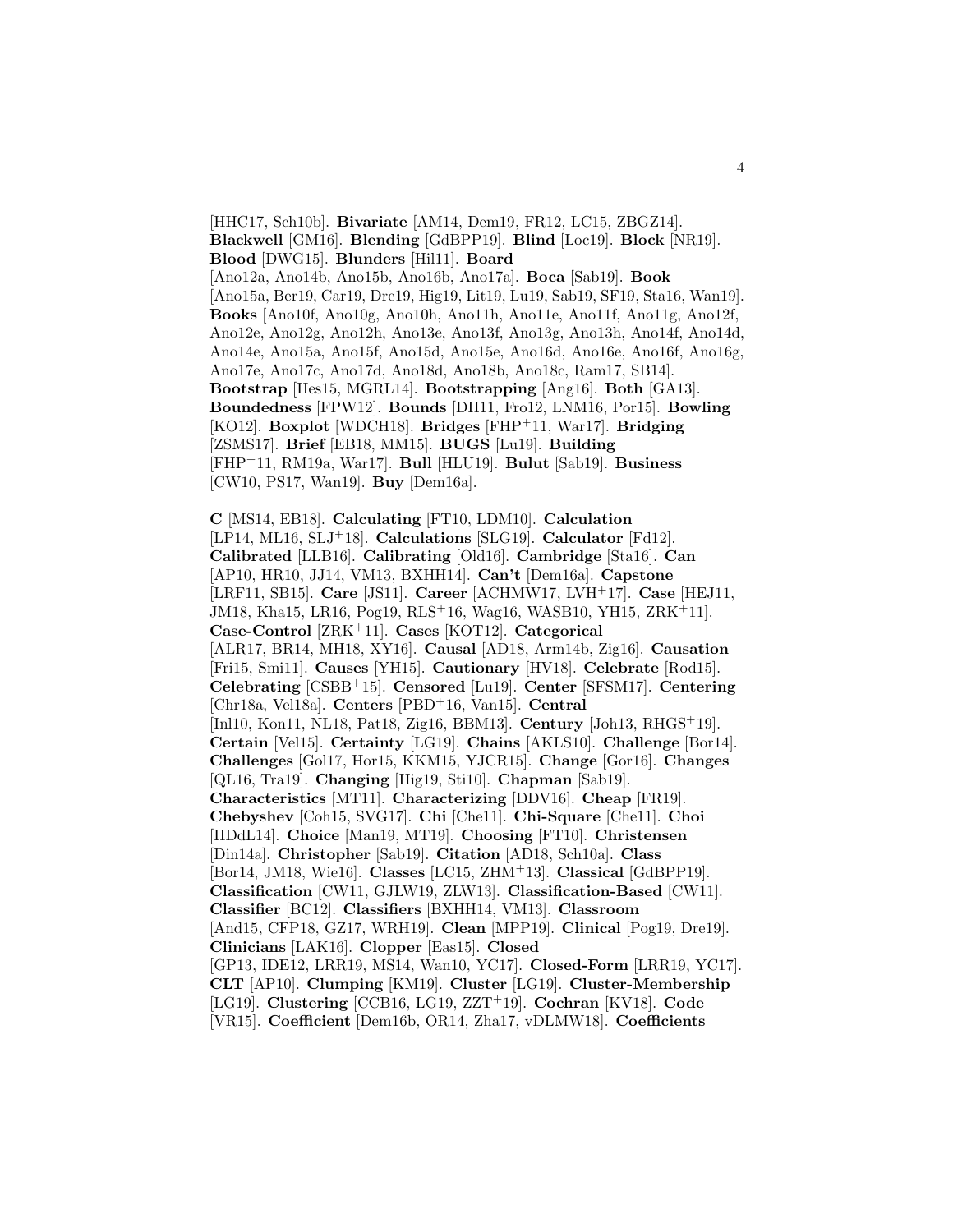[Dem18, Din14a, Pat18, SDE19, TOPC14]. **Coherent** [FIME17]. **Cohort** [WASB10]. **Coincidences** [Sch10b]. **Collaborating** [SFSM17]. **Collaboration** [DDF19, EL18, Loc19, Mic14, PBD<sup>+</sup>16]. **Collaborators** [Ano10a, Ano11a, Ano12b, Ano13a, Ano14c, Ano15c, Ano16c, Ano17b, Ano19b, Ano19c]. **College** [FHP<sup>+</sup>11]. **Collide** [Hal10]. **Collinearity** [Chr18a, GG15, Vel18a]. **Combating** [TCC<sup>+</sup>15]. **Come** [HS17]. **Comment** [ANBB<sup>+</sup>14, BXHH14, BB14, Chr14, Chr17, Chr18b, Chr18a, Chr20, Din14a, Fie13a, Fie13b, Fou20, Fre19, Fri15, Hol14, Hut18, Joh13, Kad13, LM14, McC14, MS14, Muk14a, Muk14b, Pea14, Sch13, Ste14, Sti13a, Zim14, VR15]. **Commentary** [Mor17]. **Common** [AM14, DHW11, FHMV19, Utt15]. **Communicating** [Was15]. **Communication** [DDF19]. **Community** [Sch12]. **Community-Based** [Sch12]. **Comparative** [Ric19]. **Compare** [RS13, AP10]. **Comparing** [FWW17, GJLW19, ME11, Sch10b, WKW19]. **Comparison** [ALR17, BHLE15, Fro12, GJLW19, HL10, LDM10, WB17]. **Comparisons** [MA19, YH15]. **Competitions** [NR19]. **Complementary** [Gui18]. **Complicated** [Man13]. **Component** [LDM10]. **Computation** [Jae16, LFS<sup>+</sup>17, Nad15, NL18]. **Computational** [LHH15]. **Compute** [LNM16]. **Computer** [HKPT18, PW13]. **Computing** [CRR18, DH11, McN19, NL10, SLJ<sup>+</sup>18]. **Concentration** [EIRS17]. **Concepts** [BGMA13]. **Conceptual** [GB15, WRH19]. **Concerning** [Col19]. **Concerns** [HEJ11]. **Conclusions** [YZS<sup>+</sup>14]. **Conditional** [Din16]. **Conditionality** [Pri11]. **Conference** [ACF16]. **Confidence** [And15, Eas15, Fre10, FP12, FZ17, GE11, GA13, Hay14, HL10, HKM16, Hut18, Jae16, JTL17, Lan17, LTN10, LDM10, Man13, NMR16, PB16, Por19, SD14, VZH16, Wan18, WRH19, WKW19, Zha18, Zuo10]. **Confounding** [TK18]. **Consequences** [CG19]. **Conservative** [FR19]. **Consider** [Tra19]. **Consistency** [YB10]. **Constants** [Gre10]. **Constrained** [TG18]. **Construction** [And15, AM14, LaM14, LTN10, Wan18]. **Consultation** [Loc19, PBD<sup>+</sup>16]. **Consulting** [Kha15, SB15, Van15, Zab13]. **Contemporary** [MTBG19]. **Content** [MHWB19]. **Contest** [Wie16]. **Contests** [PGCL14]. **Context** [Bet19, Gor11, IGRP17, MCM<sup>+</sup>11, WL16b]. **Contextualize** [KS19]. **Contingency** [Gre10, KV18, SF19]. **Continuous** [Sch10b]. **Contoured** [ZBGZ14]. **Contract** [FKN<sup>+</sup>17]. **Contrary** [Hub19]. **Contrast** [AP10]. **Contributions** [Dav11, Wal18]. **Control** [Bry18, CLR13, HC19, LC09, RS13, WYG17, ZRK<sup>+</sup>11]. **Controversial** [KW19]. **Controversies** [FGTM14]. **Convergence** [BM17, DHW11]. **Convolution** [Pat18]. **Cooperate** [Hal10]. **Coordinate** [BR14]. **Correcting** [Kme19]. **Correction** [Ano10b, Ano14a, Ano16a, Ano19a, CLR13]. **Correlated** [Coh19, Fri15, GD19, HR10, LSO01, ZZT<sup>+</sup>19]. **Correlation** [DH11, Dem16b, Dem19, FR12, Fri15, Muk10, WB17, ZBGZ14, vDLMW18]. **Correlations** [GS14]. **Correspondence** [ZPL<sup>+</sup>18]. **Corrigenda** [Ano18a]. **Corrigendum** [O'N16]. **Corrupt** [Kme19]. **Could** [SJD10]. **Count** [KZ16, ZSMS17, Mac17, SMSZ17]. **Counter** [BBM13]. **Counterexamples** [Muk10]. **Counts** [Tuy19, Wan10]. **Coup** [HLU19]. **Course** [Bau15, BSC15,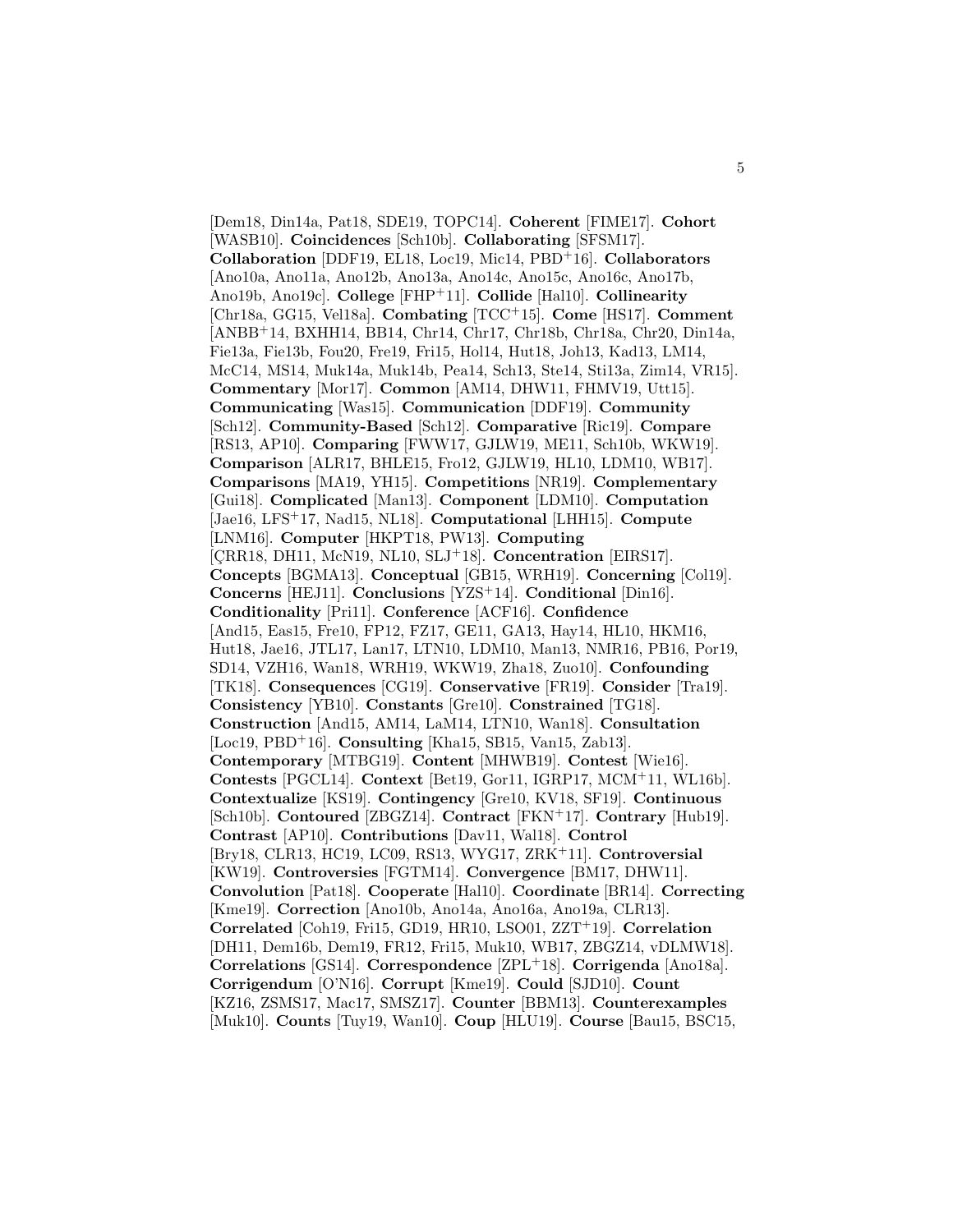CFP18, DDF19, Hor13, LRF11, MGCR10, Mar17, SLG19, Wag16]. **Courses** [GZK<sup>+</sup>11, Gri15, Kha15, Sch12, WYG17]. **Covariance** [GKP12, GP13, Hay11, Muk10]. **Covariate** [HRS10]. **Coverage** [SD14]. **Cox** [Hal10, KOT12]. **CRC** [Sab19]. **Creating** [VTK<sup>+</sup>17]. **Creativity** [Wie16]. **Credibility** [Mat19]. **Credible** [LNM16]. **Crime** [Por16]. **Crisis** [ATG19, Rob19]. **Criterion** [GSK19]. **Critical** [BH12, CFP18]. **Criticisms** [Gre19]. **Critique** [Arm14b]. **Cross** [ESC18, HRS10, MCM<sup>+</sup>11]. **Cross-Cultural** [ESC18]. **Cross-Match** [HRS10]. **Cross-Validation** [MCM<sup>+</sup>11]. **Crowdsourcing** [EIS17]. **Cryptology** [Bro11]. **Cultural** [ESC18]. **Current** [PS17, WG11]. **Curricula** [HHH<sup>+</sup>15, NL10]. **Curriculum** [CRR18, CP15, Cob15, DDF19, ESC18, Hes15, HH15, TCC<sup>+</sup>15]. **Curve** [Gri13, HS12, LCG16, Muk14b, TL12]. **Cutoff** [Bac19].

**D** [ANBB<sup>+</sup>14, BXHH14, Fou20, MS14, Muk14b, Sab19]. **Daily** [SEC<sup>+</sup>19]. **Dangerfield** [Sti13a]. **Dangers** [SSS12]. **Data** [ALR17, Bau15, Bau18, Ber19, BCG18, BS10b, BHLE15, BW18, BR14, CCB16, Dem19, EL18, FHMV19, FR12, GKP12, GR19, Gön13, Gri15, HHH<sup>+</sup>15, HI18, HH15, Kap18, KZ16, KS15, LBR17, Lu19, LLS16, LCG16, MPD19, Man19, MBM18, MH18, MPP19, Nie11, NL15, NP16, PP10, Sch10a, SJD10, Sta16, TL12, TdCP17, VR15, VZH16, Wag16, WDCH18, Wal18, WBL18, Wri13, XQL16, YB10, ZHM<sup>+</sup>13, ZSMS17, ZPL<sup>+</sup>18, Mac17, SMSZ17]. **Data-Driven** [VZH16]. **Dataset** [SVCB18]. **Day** [Sch10b]. **Dealing** [TK18]. **Decision** [BLOP19, EIS17, Lon10, Man19, MKR19, Ric10, RHGS<sup>+</sup>19]. **Decision-Making** [BLOP19]. **Decision-Theoretic** [Ric10]. **Decorated** [BR14]. **Decorrelation** [KLS18]. **Deeper** [Men10]. **Default** [WGW12]. **Defended** [GR13a]. **Defense** [May13]. **Define** [GdBPP19]. **Defining** [VKP<sup>+</sup>17]. **Delta** [HL10, Hoe12]. **Demonstrated** [Sam15]. **Demonstration** [RM19a]. **Demystifying** [Lo19]. **Densities** [ZBGZ14]. **Density** [HS12, VTH14]. **Density-Based** [VTH14]. **Departments** [Wal18]. **Depend** [Coh19]. **Dependence** [DHW11]. **Dependent** [GdBPP19, WASB10]. **Depends** [HO16]. **Derivations** [Hon14b]. **Derivatives** [Man13]. **Derived** [LRR19, YC17]. **Descriptive** [ATG19]. **Design** [BG17, BSC15, Chr17, KRSR12, MPP19]. **Designs** [Grö14, NR19, WGW12, XQL16]. **Desire** [CW10]. **Desired** [Fox10, GA18, vC10]. **Desjardins** [Sab19]. **Detecting** [MG14]. **Determination** [Zha17]. **Determining** [Che11]. **Deutsch** [MS14]. **Developing** [CFP18, LHH15, LVH<sup>+</sup>17, YJCR15]. **Development** [Gol17, RHGS<sup>+</sup>19]. **Developments** [Van15]. **Deviation** [Muk14a, SR16, WE13]. **Diagnostics** [Chr18a, Vel18a]. **Dialogue** [BM10]. **Dice** [PP10, Sun18]. **Did** [ER15]. **Difference** [Hon15a, KMS10]. **Differences** [JM18]. **Digital** [Sti13b]. **Dimensional** [GD19, HZ17, Jae16]. **Direct** [LP14, ML16]. **Directions** [KD17]. **Directors** [Coc15, Was15]. **Dirichlet** [DDV16]. **Discard** [SJD10]. **Discipline** [Kot10]. **Discontinuation** [KRSR12]. **Discrepancies** [WJ19]. **Discrete**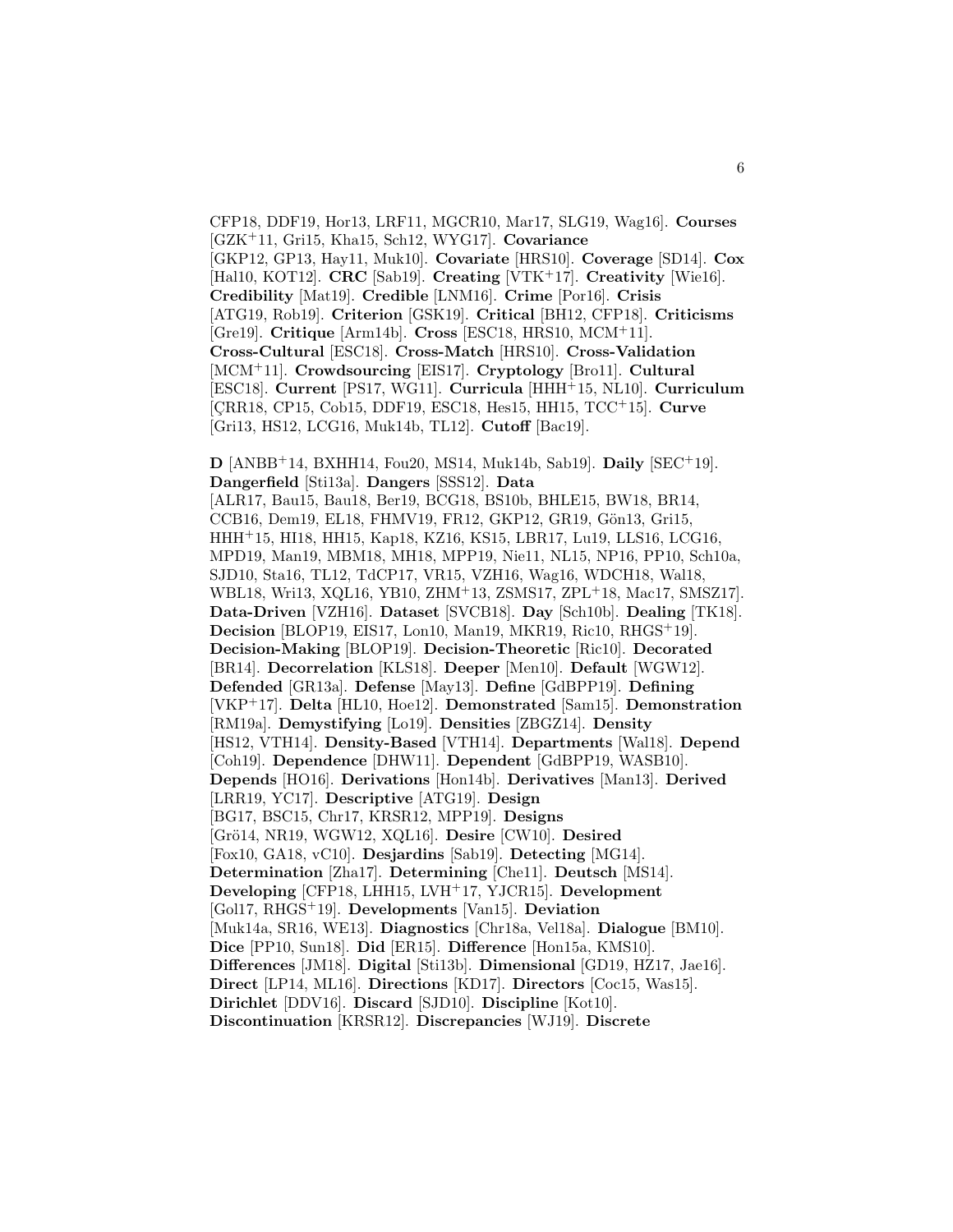[Fro12, LC15, Sch10b]. **Discreteness** [YH15]. **Discussion** [May13]. **Disease** [Wan10, WWGL19]. **Disparate** [MG14]. **Display** [Mis19]. **Displaying** [Ber19]. **Dispute** [FKN<sup>+</sup>17]. **Dissonant** [YZS<sup>+</sup>14]. **Distance** [WYG17]. **Distribution** [ALL10, Din14b, Din16, DB18, HEJ11, Hay14, LRR19, QL16, YC17, YB10, ZPM<sup>+</sup>11]. **Distributional** [JMS19, MT11]. **Distributions** [BM17, Dem16b, HKM16, HV18, LC15, ZBGZ14, Zha18]. **Diversity** [HO17]. **Divided** [Muk14a, WE13]. **Do** [Bry18, Che11, Col19, FZ17, Hor13, Hut18, KV18, SVCB18, vC10, dC16]. **Doctor** [BU15]. **Documenting** [Wal18]. **DOE** [FGTM14]. **Does** [Hod17, Hol14, Kit17, ST13]. **Dollar** [FKN<sup>+</sup>17]. **Don't** [ATG19]. **Doolittle** [Arm16]. **Draws** [HMR13, LNM16]. **Driven** [Eas10, VZH16]. **Dropout** [ZPL<sup>+</sup>18]. **Dropouts** [Gön13]. **Drug** [ER15, RHGS<sup>+</sup>19]. **Duration** [FHMV19]. **Dutter** [Chr18b].

**Early** [ACHMW17, Bro11, SFSM17]. **Early-Stage** [SFSM17]. **East** [ACF16]. **Easy** [CLR13, LC09]. **Ecology** [Coh16]. **ed.** [Ber19]. **Editor** [Hil11, Ost11d, Ost11a, Ost11b, Ost11c, UL15, Ano10d, Ano10e, Ano12c, Ano12d, Ano13d, Ano13b, Ano13c, Coh10, CFR15, Hod17, HN10, Hon14a, Jon19, Les16, Mis15, Nad16, Ost12a, Ost12b, Ost13a, Ost13b, Ost14, Smi12, Sti16, TP19]. **Editorial** [Ano10a, Ano11a, Ano12a, Ano12b, Ano13a, Ano14b, Ano14c, Ano15b, Ano15c, Ano16c, Ano17a, Ano17b, Ano19b, Ano19c, Tra19, Ano16b]. **Editors** [Ano11b, Ano11c, Ano11d, Tra19]. **eds** [Sta16]. **Education** [FHP<sup>+</sup>11, Hor15, PS17, RST15, Utt15]. **Educational** [Sab19, YH15]. **Edwards** [MS14]. **Effect** [Bro10, GSK19, HR10, Pog19, ZLW13]. **Effective** [PS18]. **Effects** [ALL10, CGM19, GR19, IIDdL14, KCE13, KD17, LL13, LDM10, SVR11, Zig16]. **Efficiency** [WBNTF19]. **Efficient** [CW11, LFS<sup>+</sup>17, SLJ<sup>+</sup>18]. **Efforts** [Hub19]. **Eight** [Nar12, VTK<sup>+</sup>17]. **Eight-Step** [VTK<sup>+</sup>17]. **Elementary** [BM17, Hon14b, VWB<sup>+</sup>10]. **Elicitation** [JJ14, O'H19]. **Else** [CJC19]. **Elteren** [MLL10]. **Emery** [IIDdL14]. **Emphasis** [ESC18, Har14a]. **Empirical** [ALR17, GSK19, MCM<sup>+</sup>11, VTH14]. **Enables** [Ton19]. **Encouraging** [Wie16]. **Engagement** [Sta16]. **Engineering** [GRTM16, HS17, TG18]. **Enough** [Zil19]. **Enriching** [WRH19]. **Ensemble** [KSW16]. **Entropy** [Hod17, KKAB16, Kit17]. **Entwined** [RS13]. **EOV** [Ano12a, Ano14b, Ano15b, Ano16b, Ano17a]. **Equal** [Wri12]. **Equality** [NMR16, ZXC12]. **Equation** [Nar12, TK18]. **Equations** [LRR19, WB17, YC17]. **Equivalence** [CLR13, FHMV19, LC09, Wri12]. **Era** [BV11, LBR17, Mat19]. **Erich** [Muk14a]. **Error** [BXHH14, Hol14, Kou12, RLS<sup>+</sup>16, SEGMA18, ST13, Sto12, VWB<sup>+</sup>10, VM13]. **Errors** [GD19, Gor11, HR10]. **Estimated** [Ang16, SVG17]. **Estimates** [KD17, LP14, SCLP17, YB10]. **Estimating** [Din14a, FR12, GA18, LCG16, Pat19, PP10, TOPC14, WK13, WB17]. **Estimation** [AKLS10, DF16, Fie13b, HEJ11, IIDdL14, KRSR12, KCE13, KD17, LPB13a, PW13, Roc16, VZH16, ZLW13, Zig16]. **Estimator**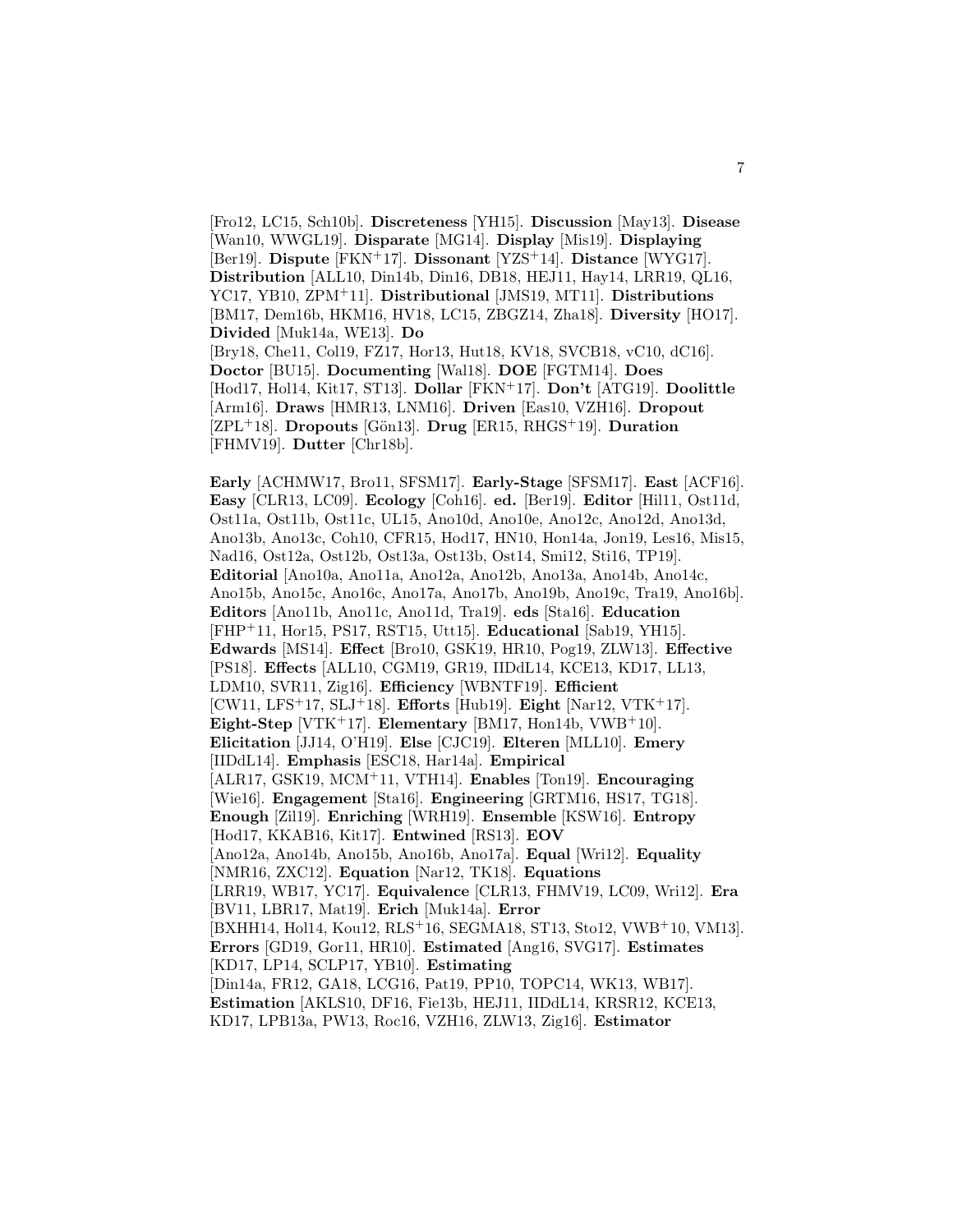[GM16, GD19, Kou12, ML16]. **Estimators** [HS12, LL13, LRR19, YC17]. **Ethical** [HG12, LMZ15]. **Ethics** [ESC18, LMZ15]. **Euler** [Dav11]. **Evaluating** [DMM19, LR16, RLS<sup>+</sup>16, Tra19, Wal18]. **Evaluation** [KOT12]. **Even** [ML16]. **Event** [PW13]. **Evidence** [BJ16, BLOP19, GSK19, HO16, Hub19, Joh19, RM19b, VR15]. **Evidence-Based** [BLOP19, VR15]. **Exact** [Che11, DKY17, FP12, Lan17, ZXC12]. **Exactly** [Gre19]. **Exam** [BM10]. **Examination** [Lom13, WJ19]. **Example** [BS10b, GM16, Gre10, LDM10, WIE13]. **Examples** [BBM13, LCD10, Lu19]. **Excel** [dRFF17]. **Excuse** [Bry18]. **Executive** [Coc15, Was15]. **Expanding** [RST15]. **Expansion** [FWH<sup>+</sup>13]. **Expect** [ATG19]. **Expectation** [CJE19, Hon12, Hon14b, Hon15b, Kon11, Lo19]. **Expectations** [Hon15a]. **Expected** [KV18, Rob19]. **Experience** [GZ17, Kot10]. **Experiences** [Gri15]. **Experimental** [MPP19]. **Experiments** [BG17, BSC15, Chr17, MLL10]. **Expert** [BLOP19, GS18, O'H19]. **Expires** [HLU19]. **Explaining** [BGMA13, GRTM16, OW10, Sti17]. **Explanation** [AP10, BH11]. **Explorations** [NL15]. **Exploring** [FHMV19, Gol17]. **Exponential** [DF16, HKM16, Zha18]. **Expose** [NL15]. **Exposure** [WASB10]. **Expression** [NL18]. **Extended** [PL17]. **Extending** [EB18]. **Exterior** [RS13]. **Extreme** [Che11]. **Eyes** [LFH16].

**Face** [PP10]. **Facets** [Utt15]. **Facilitating** [SLJ<sup>+</sup>18]. **Factor** [Har19]. **Factorial** [Fro12, Grö14, SVR11]. **Factorizations** [FHB+13]. **Factors** [GJLW19, LLB16, Rou19]. **Faculty** [BM10, Gol17, SFSM17, ZC15]. **Fails** [DNBJC18]. **Fairness** [KO12, RM19a]. **False** [Col19, Sam15]. **Families** [HV18]. **Family** [HKM16]. **Fantasy** [SEC<sup>+</sup>19]. **Fast** [NL18]. **Fay** [IDE15]. **Fear** [CW10]. **Feared** [Fox10, vC10]. **Feasible** [DDF19, Dem19]. **Few** [BBM13, MT11]. **Fewer** [SVR11]. **Fieller** [HL10]. **Figure** [EA11]. **Filling** [Sti17, XQL16]. **Filter** [KSW16]. **Finding** [SD14]. **Findings** [Pog19, Sam15]. **Finite** [Dem18]. **Finiteness** [Muk10]. **First** [FVMU10, Fd12, HG12, Joh13]. **Fisher** [Che11, Hal10, Le 19, Pri11, Ric10]. **Fitting** [WG11]. **Five** [BGMA13, MKR19, Tra19]. **Five-Decision** [MKR19]. **Fixed** [BG17, CGM19, Chr17, Fre10, HR10]. **Fixed-Design** [BG17, Chr17]. **Fixed-Effects** [CGM19]. **Fixed-Width** [Fre10]. **FL** [Sab19]. **Florent** [FVMU10]. **Flux** [May13]. **Following** [ZRK<sup>+</sup>11]. **Force** [SB15]. **Forecasting** [Bor14, TL18]. **Foreign** [WBNTF19]. **Forget** [Hor13]. **Form** [LRR19, Wan10, YC17]. **Formal** [HHP19]. **Formula** [CJE19, Hay11, Hon12, Hon15b, Lo19]. **Formulas** [KOT12]. **Formulation** [Ric10]. **Forward** [HS10, Hor15]. **Fostering** [GB15]. **Foulley** [Fou20]. **Framework** [BHLE15, Gri15]. **Frameworks** [Sta16]. **Framing** [GR19]. **Fraud** [EIRS17]. **Free** [KRSR12]. **Frequency** [QL16]. **Frequentist** [JTL17, Lav19]. **Frey** [Hut18]. **Friedman** [Fri15]. **Friends** [MBM18]. **Fruitful** [LM14]. **Fun** [JJ14]. **Function** [AM14, CJE19, DF16, EIRS17, Fra19, Inl10]. **Functions**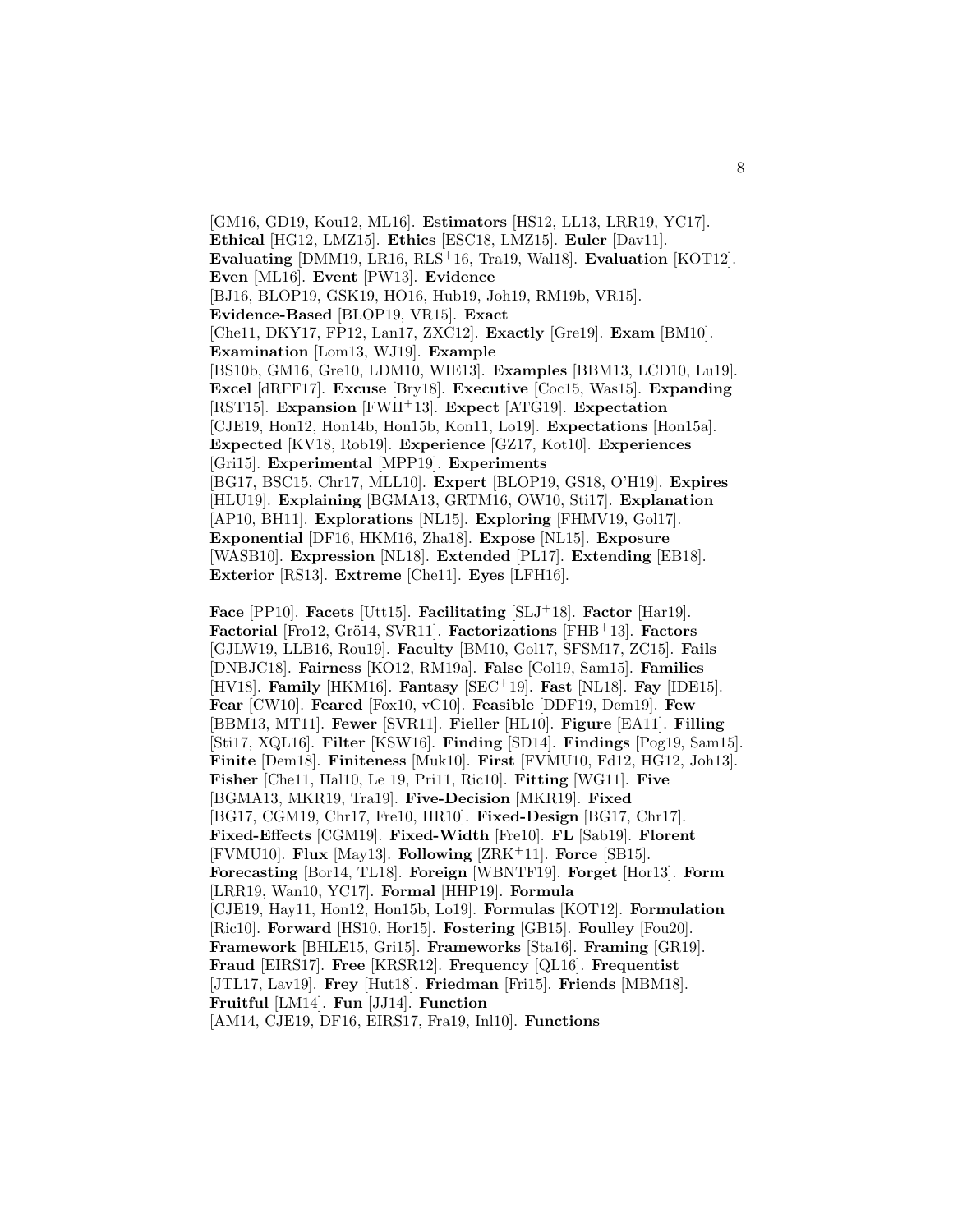[Man13, Nad15, Pat19]. **Future** [BU15, Kot10, Van15]. **Fuzzy** [AP10].

**GAISE** [DCF<sup>+</sup>17]. **Galton** [Gor16]. **Game** [KS15, PL17, TO16]. **Game-Based** [KS15]. **Gamma** [LRR19, YC17]. **Gap** [ZSMS17]. **Gauss** [Nad15, dSPCdS17]. **Gaussian** [DF16, DB18]. **gem** [BH11]. **General** [BS10b, LC15, ZPM<sup>+</sup>11]. **Generalized** [FPW12, GM16, WS15, WB17, Zha17, ZSMS17]. **Generating** [Inl10]. **Generation** [BGW<sup>+</sup>19, HH15, Lyn16, Rod15]. **Generative** [WWGL19]. **Genetic** [LLB16]. **Genomic** [Sam15]. **Genomics** [MCM<sup>+</sup>11]. **Geometric** [HL10, Hon14b, dSPCdS17, Xu14]. **Geometrical** [Hay11, ML14]. **Gera** [Chr17]. **Gertrude** [Hal10]. **Get** [Cun12]. **Getting** [Goo19]. **Giants** [Sne19]. **Gibbs** [BL13]. **Gini** [LCG16, TL12]. **Goalie** [BS10a]. **Gone** [CG19]. **Good** [Sta16, Ton19]. **Google** [CMW15]. **Google-Scale** [CMW15]. **Gosset** [Zil19]. **Grˆace** [HLU19]. **Graduate** [HO17, LMZ15, WYG17]. **Gram** [LaM14]. **Grammatical** [Hol14, ST13]. **Grand** [LL13]. **Graph** [FVMU10]. **Graphical** [ANBB<sup>+</sup>13, ANBB<sup>+</sup>14, ML14, SDE19]. **Graphics** [JJ14]. **Greater** [CG19, YGP14]. **Greece** [Mic14]. **Griffith** [Muk14b]. **Ground** [Cob15]. **Group** [LDM10, LCG16, MA15, MA19, ZNY11]. **Grouped** [LCG16, TL12]. **Groups** [RS13]. **Growing** [Rod15]. **Guarantee** [FZ17, Hut18]. **Guerry** [Fd12]. **Guide** [HI18, VTK<sup>+</sup>17]. **Guidelines** [CP15, HG12]. **Guinnessometrics** [Zil19]. **Guns** [CCFJ18].

**H** [Arm16, Sab19, TO16]. **H-O-R-S-E** [TO16]. **Hall** [Sab19]. **Hall/CRC** [Sab19]. **Hand** [BD11, Sto12]. **Handbook** [Sab19]. **Handicapping** [KO12]. **Handle** [Tuy19]. **Hard** [Goo19, LG19]. **Hartford** [YGP14]. **Hazard** [Bed14]. **Head** [Lyn16]. **Heads** [Was15]. **Health** [JS11, PBD<sup>+</sup>16, RM19a, SFSM17]. **Health-Care** [JS11]. **Hear** [Hor13]. **Heart** [DWG15, Lyn16]. **Helen** [Sta16]. **Helpful** [dRFF17]. **Helping** [LAK16]. **Helps** [BCG18]. **Heterogeneity** [PGA12]. **Hidden** [SSS12]. **Hierarchical** [ALL10, JS11]. **High** [FHP<sup>+</sup>11, HZ17, ZPL<sup>+</sup>18]. **High-Dimensional** [HZ17]. **Higher** [CJE19, PS17]. **Higher-Order** [CJE19]. **Hilbert** [NSSLC12]. **Histogram** [HS12, TL12]. **Histogram-Based** [TL12]. **Historical** [Gor11, SVCB18]. **History** [Gui18, KS19, MM15, Sti10]. **HIV** [Car19]. **HIV/AIDS** [Car19]. **Hoc** [LR16]. **Hockey** [BS10a]. **Holds** [Dem18]. **Home** [FF18]. **Homogeneous** [LP16]. **Hot** [Sto12]. **Hours** [Sch10b]. **House** [Wri12]. **Human** [EA11, Fie13b, LPB13a]. **Humans** [ZHM<sup>+</sup>13]. **Hybrid** [GSK19]. **Hyperbolic** [Din14b]. **Hyperbolic-Secant** [Din14b]. **Hypercubically** [ZBGZ14]. **Hypergeometric** [Nad15]. **Hypersphere** [Le 19]. **Hypotheses** [HO16]. **Hypothesis** [BHLE15, FR19, FIME17, Man19, Par19, WL16a, WGW12].

**ICAR** [LH12]. **Idea** [HS17]. **Ideas** [Fie13a, NP16]. **Identification** [JS11]. **Identifying** [Sch10a]. **Identities** [Vel15]. **Identity** [JMS19, LL13]. **if** [ATG19]. **Ignatova** [MS14]. **II** [MT19, SEGMA18]. **Image**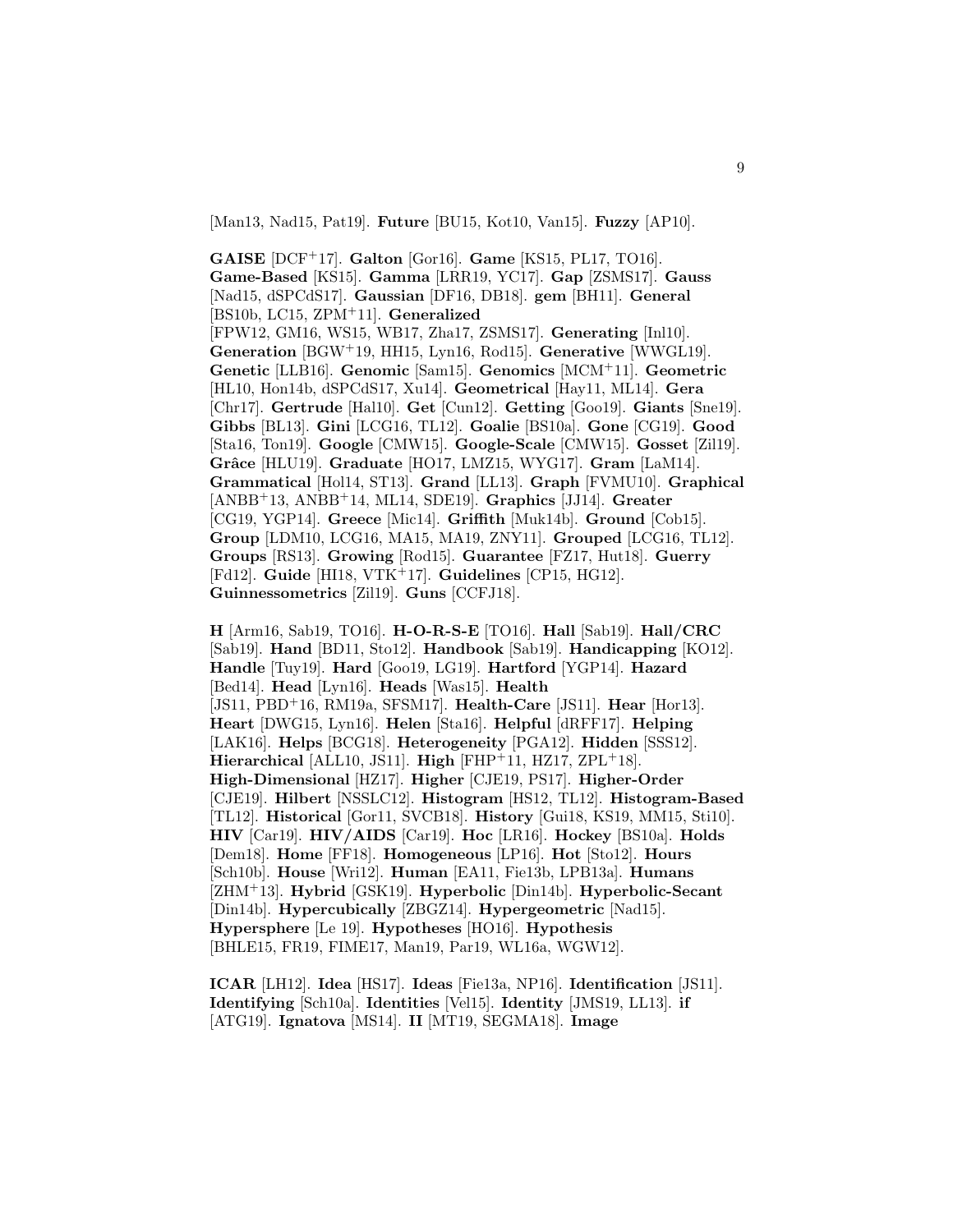[Coh15, KKAB16]. **Immer** [Wri13]. **Impact** [Loc19, MG14, Was15]. **Implications** [Van15]. **Importance** [GRTM16, Kot10]. **Improper** [TL10]. **Improvable** [GM16]. **Improve** [FR19, Hub19]. **Improved** [WDCH18, WSF10]. **Improvement** [GM16]. **Improving** [ACF16, BB19, Fou20, Wie16]. **Imputation** [ALR17, HMR13, WJ19, XY16, ZR10]. **Include** [BU15]. **Including** [WKW19]. **Incomplete** [GKP12, NR19]. **Incorporating** [Kha15, VZH16]. **Increase** [BXHH14, ER15, VM13]. **Increased** [WSF10]. **Increasing** [Gib19, Nie11]. **Independence** [BDP18, Muk10, VTH14]. **Independent** [BXHH14, HMR13, VM13]. **Indeterminacy** [ALL10]. **Index** [Ano10c, Ano19d, LCG16, TL12]. **Indices** [QL16]. **Individual** [LG19, PGA12]. **Inducing** [Dem19]. **Industry** [Sne19]. **Inefficient** [GM16]. **Inequality** [Coh15, LB19, PS18, SVG17]. **Infer** [MKR19]. **Infer.NET** [WW11]. **Inference** [AD18, BL13, Bil19, Bro11, BLOP19, CGM19, Fra19, GR13a, HHP19, IDE12, KM19, LM14, LCD10, Mar17, MS14, Rob19, RHGS<sup>+</sup>19, Sti13a, Sun18, Ton19, ZR10, vDvDG<sup>+</sup>19, vDLMW18]. **Inferences** [IDE15, KF14, LR16, Rob19]. **Inferential** [ATG19]. **Influence** [DWG15]. **Inform** [TO16]. **Information** [VZH16]. **Informative** [JJ14]. **Infrastructure** [CRR18]. **Infusing** [Gri15]. **Initial** [Lom13]. **Innovations** [Fie13b]. **Innovative** [CFP18]. **Institute** [DWG15]. **Institutions** [PS17]. **Instrumental** [YZS<sup>+</sup>14]. **Integer** [Dem18]. **Integrated** [Lo19]. **Intensified** [BM10]. **Interaction** [PGA12]. **Interactions** [HZ17]. **Interactive** [JJ14, WRH19]. **Interdisciplinary** [BV11, LRZG<sup>+</sup>10, LHH15]. **Interpolated** [FZ17, Hut18]. **Interpolation** [TL12]. **Interpretation** [Hay11]. **Interpretations** [ML14]. **Interpreting** [SDE19]. **Interquartile** [Muk14a, WE13]. **Interrater** [QL16]. **Interrelation** [Sen12]. **Interval** [And15, Lu19, Por19, Roc16, VZH16, Wan18, Zuo10]. **Interval-Censored** [Lu19]. **Intervals** [DF16, Fre10, FP12, FZ17, GA13, Hay14, HL10, HKM16, Hut18, JTL17, Lan17, LTN10, Man13, NMR16, PB16, Wan10, WRH19, WKW19]. **Interventions** [ER15]. **Intriguing** [JMS19]. **Intro** [GA13]. **Introduced** [XY16]. **Introduction** [BGW<sup>+</sup>19, EB18, IDE15, KF14, Wan19, WBL18]. **Introductory** [BU15, CFP18, DCF<sup>+</sup>17, Gri13, Kha15, MGCR10, MHWB19, Muk14b, Sol10]. **Intuitive** [dSPCdS17]. **Invariance** [Por19]. **Invariant** [JRP11, KD17]. **Invented** [Hoe12]. **Inverse** [DF16, HHC17]. **Investigations** [GE11]. **Investigators** [LAK16]. **iPad** [Lom13]. **ISBN** [Sab19, Sta16]. **Isolated** [Bau18]. **Issue** [HH15, WBL18, WKW19]. **Issues** [KS15].

**J** [Fou20, Hol14, IDE15]. **Jensen** [LB19]. **Joint** [ZZT<sup>+</sup>19, Zig16]. **Joke** [Wie16]. **Judgment** [BLOP19]. **Julia** [Sta16]. **Just** [MT11].

**Kalman** [KSW16]. **Kendall** [vDLMW18]. **Kernel** [NSSLC12]. **Key** [McN19, Sch10a]. **Kim** [IIDdL14]. **Kirk** [IDE15]. **Knaeble** [Chr18b]. **Know**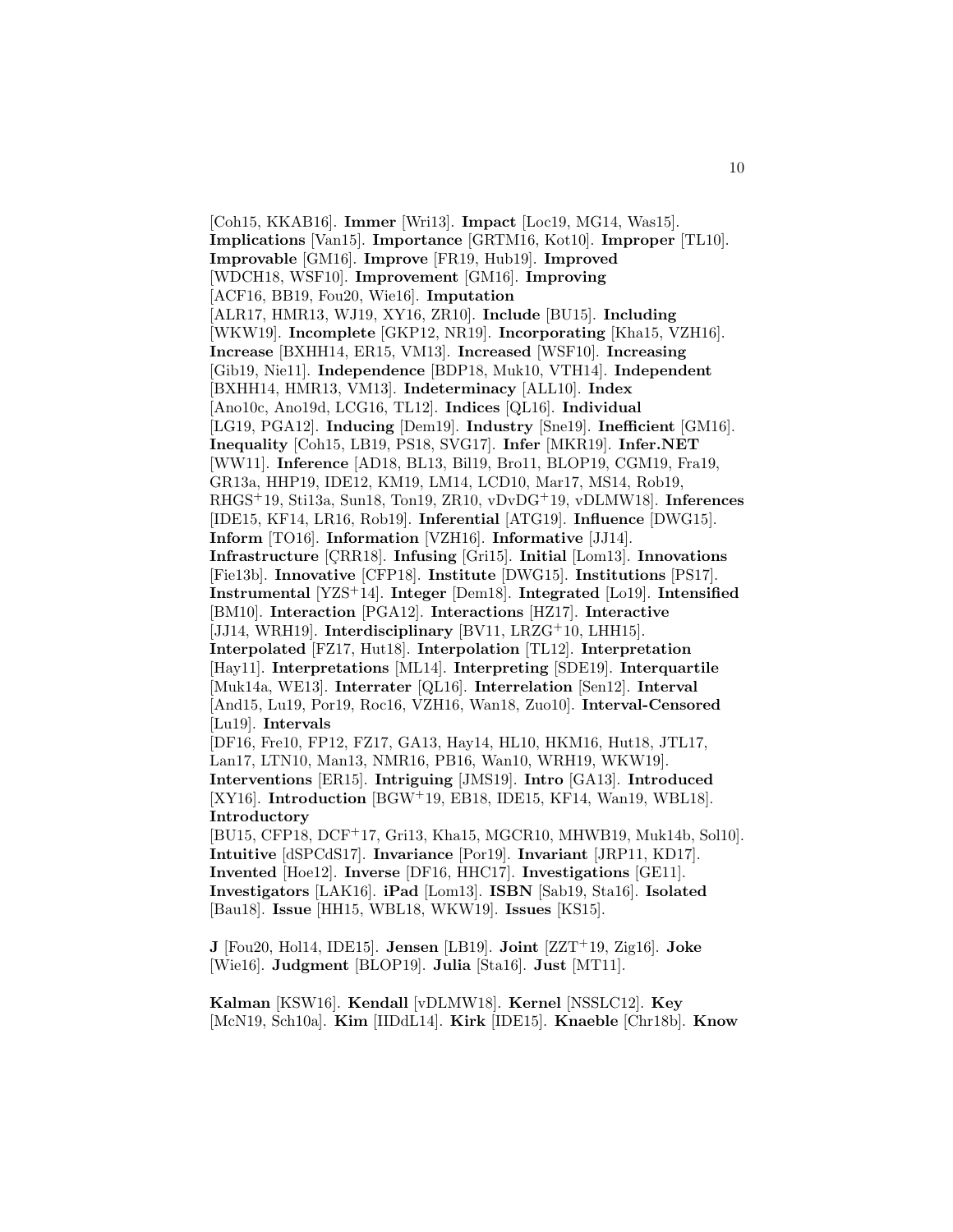[BU15, BV11, DMM19, Hes15]. **Knowledge** [O'H19]. **Known** [BM17, CJC19, FR12, FVMU10]. **Kurtosis** [JRP11, SB11, Wes14].

**L** [ANBB<sup>+</sup>14, Hol14, IDE15, Muk14a]. **Landscape** [AD18, PS17]. **Lane** [Sta16]. **Langford** [Fri15]. **Langren** [FVMU10]. **Laplace** [DB18]. **Large** [MTBG19, Zil19]. **Large-Scale** [MTBG19]. **Late** [Cob15]. **Latin** [FKN<sup>+</sup>17]. **Law** [Coh16, Coh17, Dem18, Hon15a, BH11, AP10, Hil11]. **Leadership** [Gib19, Gol17]. **Leaf** [Mis19]. **League** [FF18, SGBS17]. **Learned** [YJCR15]. **Learning** [CP15, DMM19, GZK<sup>+</sup>11, NP16, Sch12, WYG17]. **Learnt** [Ioa19]. **Least** [GD19, KD17]. **Least-Square** [GD19, KD17]. **Legal** [Zab13]. **Lens** [ZPL<sup>+</sup>18]. **Lessons** [Bau18, YJCR15]. **Letter** [Ano12c, Ano12d, Ano13b, Ano13c, Coh10, CFR15, Hil11, Hod17, HN10, Hon14a, Jon19, Les16, Mis15, Nad16, Smi12, Sti16, TP19]. **Letters** [Ano10d, Ano10e, Ano11b, Ano11c, Ano11d, Ano13d]. **Level** [CP15, Dem19, HS10, JM18]. **Levels** [GdBPP19, ME11]. **Leveraging** [EA11]. **L´evy** [Inl10]. **Li** [vC10]. **life** [JM18]. **Lifetime** [Wan19]. **Likelihood** [DF16, GM16, GP13, HEJ11, Jae16, LP14, LWM15, LRR19, LCD10, ML16, ML14, PL17, VTH14, YC17, YB10, ZXC12]. **Likelihood-Based** [ML14]. **Limit** [BBM13, Inl10]. **Limitations** [RM19a]. **Limited** [HHP19]. **Limiting** [BM17]. **Limits** [Eas15, GE11, LDM10]. **Lindeberg** [Inl10]. **Linear** [CGM19, GD19, HZ17, LaM14, WS15, WG11, ZPM<sup>+</sup>11, Zha17]. **Lines** [Bau18]. **Linkage** [Por16]. **Links** [DHW11]. **Little** [Cob15, Zil19]. **Live** [SVCB18]. **Located** [YGP14]. **Location** [DKY17, HS12, SB11]. **Location-Scale** [DKY17]. **Logistic** [IIDdL14, KCE13, MPD19, OR14]. **Logit** [SDE19]. **Long** [HL15, SVCB18]. **Longitude** [FVMU10]. **Longitudinal** [BR14, GKP12, Gön13, ZPL<sup>+</sup>18]. **Look** [Coc15, WIE13]. **Looking** [Hor15]. **Lorenz** [LCG16, TL12]. **Love** [HR10]. **Low** [Grö14, ME11]. **Low-Order** [Grö14]. **Lower** [DH11]. **Lung** [DWG15].

**M** [BXHH14, Fri15, IDE15]. **M.** [Arm16]. **Madness** [FT10]. **Magnitude** [And19]. **Major** [FF18, MK15, SGBS17]. **Majority** [BXHH14, VM13]. **Majors** [LRF11]. **Make** [BCG18, Hol14, ST13]. **Making** [BLOP19, Lon10, RHGS<sup>+</sup>19]. **Malawi** [WBNTF19]. **Mann** [DNBJC18, FH19]. **Many** [KV18, Utt15]. **Mapping** [WWGL19]. **March** [FT10]. **Marginal** [AM14, GD19, GS14]. **Marginally** [Joh19, ZBGZ14]. **Marginals** [Dem19]. **Markov** [dSPCdS17, AKLS10, Coh15, TO16]. **Maryland** [BH12]. **Master** [JM18]. **Match** [HRS10, RS13]. **Matched** [HRS10, RS13, WYG17]. **Matching** [DKY17, LGXB11, Por15, ZRK<sup>+</sup>11]. **Materials** [Ano10f, Ano10g, Ano10h, Ano11h, Ano11e, Ano11f, Ano11g, Ano12f, Ano12e, Ano12g, Ano12h, Ano13e, Ano13g, Ano13h, Ano14f, Ano14d, Ano14e, Ano15a, Ano15f, Ano15d, Ano15e, Ano16d, Ano16e, Ano16f, Ano16g, Ano17e, Ano17c, Ano17d, Ano18d, Ano18b, Ano18c, Ram17, SB14, Ano13f]. **Mathematical** [GB15, Gri13, Hor13, Muk14b, BH11]. **Mathematics** [Dav11]. **Matrices** [GP13]. **Matrix** [FHB<sup>+</sup>13]. **Matters** [Muk10]. **Maximal**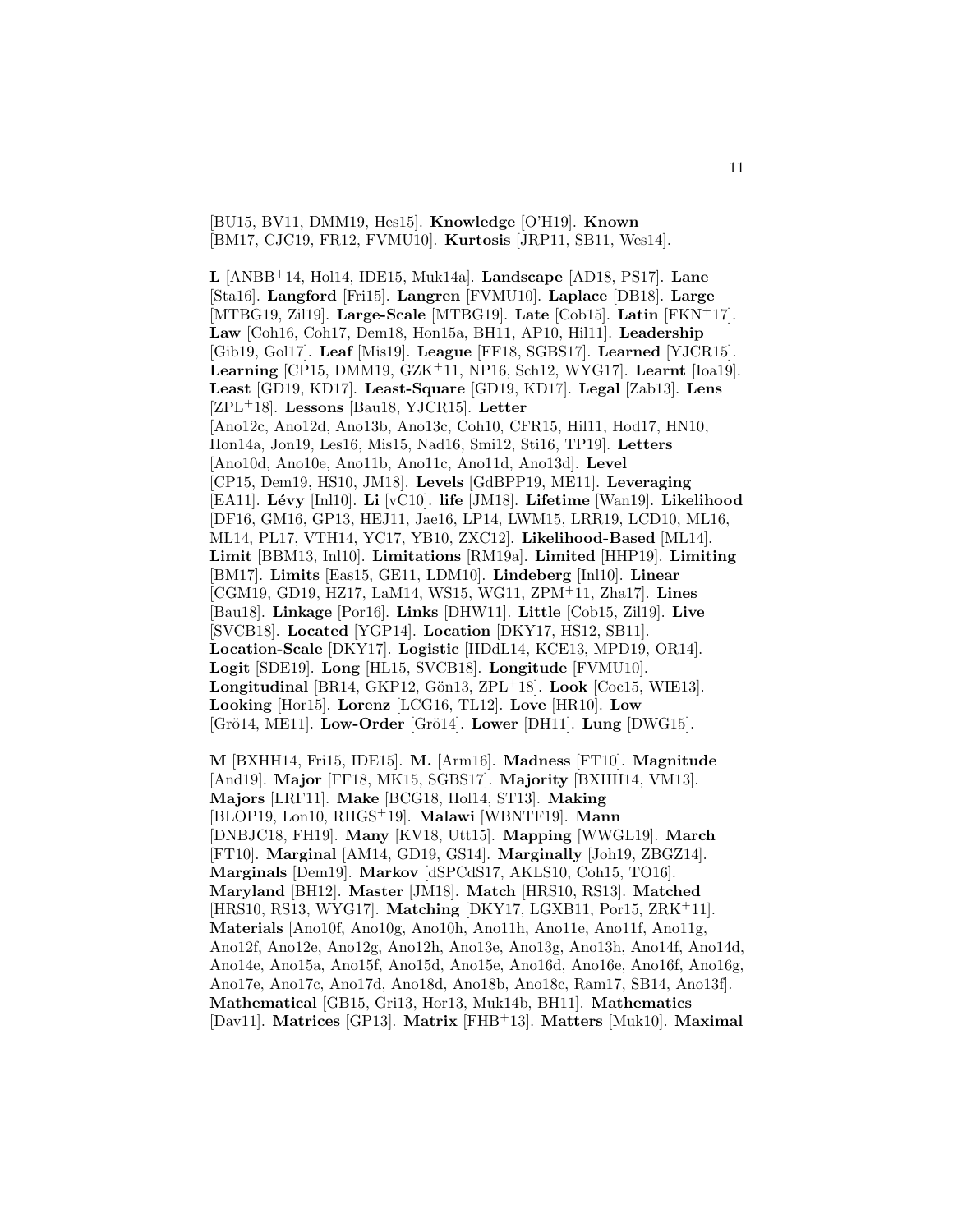[HO16]. **Maximizing** [Por15]. **Maximum**

[GM16, HEJ11, LP14, ML16, YB10]. **MCMC** [LNM16, Wit17]. **Me** [Bry18]. **Mean** [And15, Coh17, GKP12, Kou12, Lan17, LL13, Pat19, Por19, RLS<sup>+</sup>16, SR16, Sen12, SVG17, Xu14, dC16, FWH<sup>+</sup>13]. **Mean-Covariance** [GKP12]. **Means** [CCB16, DF16, GS14, LCG16, NMR16, SCLP17]. **Measure** [Hod17, KKAB16, Kit17, PS18]. **Measurement** [Sab19, Sto12, VWB<sup>+</sup>10]. **Measures** [Arm16, JRP11, LG19]. **Mechanism** [MPD19]. **Median** [SR16]. **Medians** [DNBJC18]. **Medical** [EIRS17, ZC15]. **Medicare** [GE11]. **Meeting** [Wag16]. **Meier** [Zab13]. **Members** [Rod15]. **Membership** [LG19]. **Memory** [HL15]. **Meng** [vC10]. **Mentor** [LVH<sup>+</sup>17, War17]. **Mentoring** [ACHMW17, Gol17, HO17, Kwa17, Mor17, Sha17, VLZ17, VTK<sup>+</sup>17, VKP<sup>+</sup>17]. **Mere** [Cob15]. **Mess** [HR10]. **Messy** [MPP19]. **Meta** [BJ16]. **Meta-Analyser** [BJ16]. **Method** [CCB16, Hor13, Tuy19, Hoe12]. **Methods** [ALR17, Car19, IIDdL14, JM18, KCE13, LLS16, MGRL14, MCM<sup>+</sup>11, May13, TCC<sup>+</sup>15, VWB<sup>+</sup>10, ZNY11]. **Mexican** [ER15]. **Michael** [FVMU10]. **Michel** [Fd12]. **Might** [Rob19]. **Military** [ER15]. **Million** [FKN<sup>+</sup>17]. **Millions** [Ioa19]. **Minimax** [MA15]. **Minimizing** [Kou12]. **Minimum** [Lan17, Zha18]. **Misleading** [Gre19]. **Misleads** [Pog19]. **Missing** [CCB16, MPD19, YB10]. **Missteps** [Smi11]. **Misunderstood** [Arm16]. **Misuse** [Kme19]. **Mixed** [CGM19, WG11]. **Mixture** [CW11, DB18, FHMV19, RB18, ZBGZ14]. **Model** [And19, DAEP18, DKY17, FF18, Har14a, JS11, KD17, LRZG<sup>+</sup>10, LL13, LDM10, Tuy17, Tuy19, WS15, ZPM<sup>+</sup>11]. **Model-Based** [Har14a]. **Model-Invariant** [KD17]. **Modeling** [Bor14, CG19, Nar12, TO16, WBNTF19, WB18]. **Models** [ALL10, CGM19, CW11, FHMV19, GKP12, GGGV19, GD19, KOT12, LaM14, LH12, LLB16, LFS<sup>+</sup>17, Mac17, PW13, RLS<sup>+</sup>16, SDE19, TK18, WWGL19, WG11, Zha17, SMSZ17]. **Modern** [McN19]. **Modes** [DHW11]. **Modified** [FH19, Hor13]. **Moment** [Bry18, Fro12, GR13b, Inl10, O'N14, Por15]. **Moment-Matching** [Por15]. **Moments** [CJE19, Kon11, MT11, NL18]. **Monotone** [WS15]. **Moore** [Hor13]. Moore-Method [Hor13]. Morris [BXHH14]. Mosaic [Grö14]. **Most** [BCG18, Sam15]. **Movement** [WB18]. **Moving** [HS10, Mat19, WSL19]. **MSLT** [MT19]. **MSLT-II** [MT19]. **Much** [CJC19]. **Multi** [FKN<sup>+</sup>17]. **Multi-Million** [FKN<sup>+</sup>17]. **Multimodal** [DDF19]. **Multimodel** [BL13]. **Multinomial** [Chr20, Sza19, Tuy17, Tuy19]. **Multiple** [ALR17, Fie13b, HMR13, IIDdL14, KCE13, LPB13a, Smi11, WJ19, XY16, ZR10, vDvDG<sup>+</sup>19]. **Multiplicity** [CLR13, LC09]. **Multirater** [QL16]. **Multiresolution** [LM14]. **Multistage** [IDE12, MS14]. **Multivariate** [Din16, SVG17, Wag16, ZPM<sup>+</sup>11]. **Musings** [Goo19]. **Must** [BU15]. **Must-Include** [BU15]. **My** [KV18].

**N** [Fri15, Hol14]. **Nano** [BM10]. **Nano-Project** [BM10]. **National** [DWG15]. **Nature** [EA11, Sam13]. **Navigating** [SEC<sup>+</sup>19]. **Near**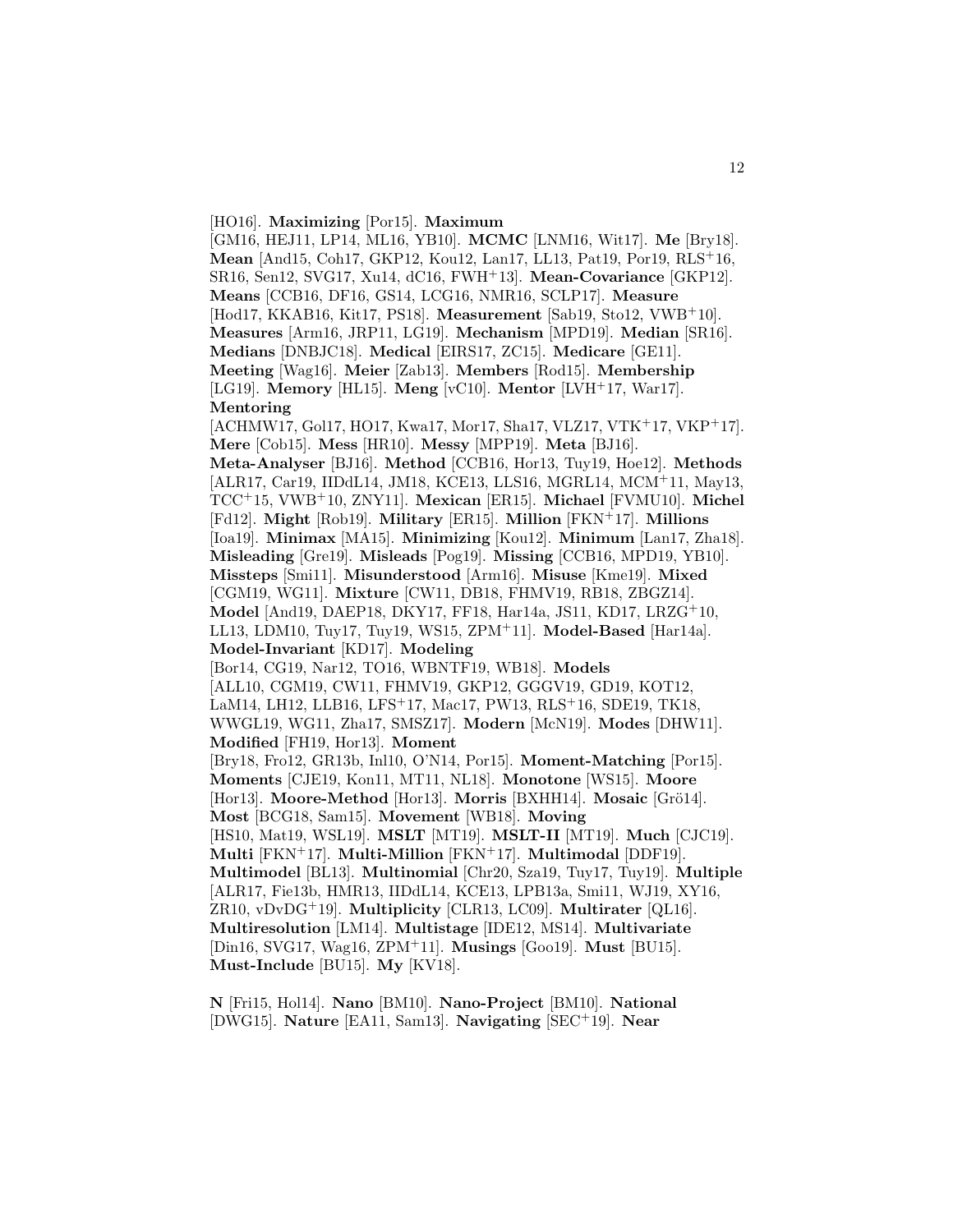[MT19, NR19]. **Near-Balanced** [NR19]. **Near-Optimal** [MT19]. **Necessary** [HMR13]. **Need** [Cob15, GA13, Har14a, TdCP17]. **Needed** [LNM16, YGP14]. **Needs** [Wag16]. **Negative** [Nie11]. **Nested** [MA19]. **Net** [Roc16]. **Network** [AD18]. **News** [PR11]. **Next** [HS10, HH15, KKM15, Lyn16, Rod15, Was15, vC10]. **Neyman** [Wri12]. **NIH** [ZC15]. **Nissenbaum** [Sta16]. **No** [ATG19, BH11]. **Noiman** [ANBB<sup>+</sup>14]. **Nominal** [ZRK<sup>+</sup>11]. **Nominees** [WASB10]. **Non** [BM17, Coh17]. **Non-Asymptotic** [Coh17]. **Non-normal** [BM17]. **Nonbipartite** [LGXB11]. **Noncentral** [Le 19]. **Noncollapsibility** [Gre10]. **Nondenominational** [Har14a]. **Nonidentifiability** [WIE13]. **Nonignorable** [MPD19]. **Noninformative** [SSS12]. **Nonmonotonicity** [FPW12]. **Nonnormal** [Dem16b]. **Nonobvious** [Tra19]. **Nonparametric** [FZ17, Hut18, Ric19]. **Nonprofit** [YGP14]. **Nontransitivity** [Fri15]. **Normal** [BM17, FR12, Gri13, HS12, Muk14b, Por19, SB15, Sti17, YB10, ZXC12, ZBGZ14]. **Normal-Distribution-Based** [YB10]. **Normality** [ANBB<sup>+</sup>13, ANBB<sup>+</sup>14, Muk14a, SEGMA18, WE13]. **Note** [ALL10, Arm16, Chr18a, Dem16b, GS14, HZ17, HV18, HHC17, LL13, LRR19, MA15, ME11, Sun18, Tuy17, UL15, Vel18a, ZR10]. **Notes** [Ost11d, Ost11a, Ost11b, Ost11c, Ost12a, Ost12b, Ost13a, Ost13b, Ost14]. **Nothing** [Eas15]. **Notions** [Muk10]. **Novice** [GS18]. **Nuisance** [Ang16]. **Null** [FH19, HO16]. **Number** [Coh19, LNM16]. **Numbers** [LMZ15, SR16]. **NY** [Sta16].

**O** [Fou20, TO16]. **Objective** [GJLW19]. **Observation** [And15, Por19]. **Observations** [SVR11]. **Obtained** [DF16]. **Occurrences** [Din14b]. **OEIS** [Dem18]. **Offensive** [WB18]. **Office** [Coc15]. **Ogden** [Din14a]. **Okan** [Sab19]. **Old** [HLU19]. **Olympic** [EA11]. **Omissions** [WK13]. **One** [AP10, And15, CLR13, LC09, LDM10, ML14]. **One-Sided** [CLR13, LC09]. **One-Way** [LDM10]. **Online** [KS15, YJCR15]. **Only** [GR13a]. **Opportunities** [Gol17, Hor15, KKM15]. **Optimal** [GdBPP19, KLS18, LGXB11, MT19, SD14, TO16, Zuo10]. **Optimality** [Por19]. **Optimization** [Dre19]. **Optimum** [Wri12]. **Oracle** [MCM<sup>+</sup>11]. **Order** [CJE19, Grö14]. **Ordered** [LTN10, XY16]. **Ordonnateur** [Fd12]. **Organization** [BW18]. **Organizations** [YGP14]. **Oscar** [WASB10]. **Other** [Bac19, Lav19]. **Our** [Gib19, Hig19, LFH16, Rod15, Was15, Cob15]. **Outcome** [Chr20, Sza19]. **Outcomes** [CP15, KM19]. **Overdispersed** [GS14]. **Overlap** [NMR16]. **Overlapping** [WKW19]. **Overview** [WG11]. **Owens** [Fri15].

**P** [IDE15, Sta16]. **Package** [IDE15, KF14]. **Packages** [FGTM14, IIDdL14, KCE13, Nar12]. **Packaging** [MBM18]. **Pairs** [HRS10, JM18]. **Papers** [Ioa19, Sch10a]. **Paradox** [GZ17, SJD10, Wan18, Arm14b, Gre10, LM14, Pea14]. **Paradoxical** [Din14a, TOPC14]. **Parallel** [BR14]. **Parameter**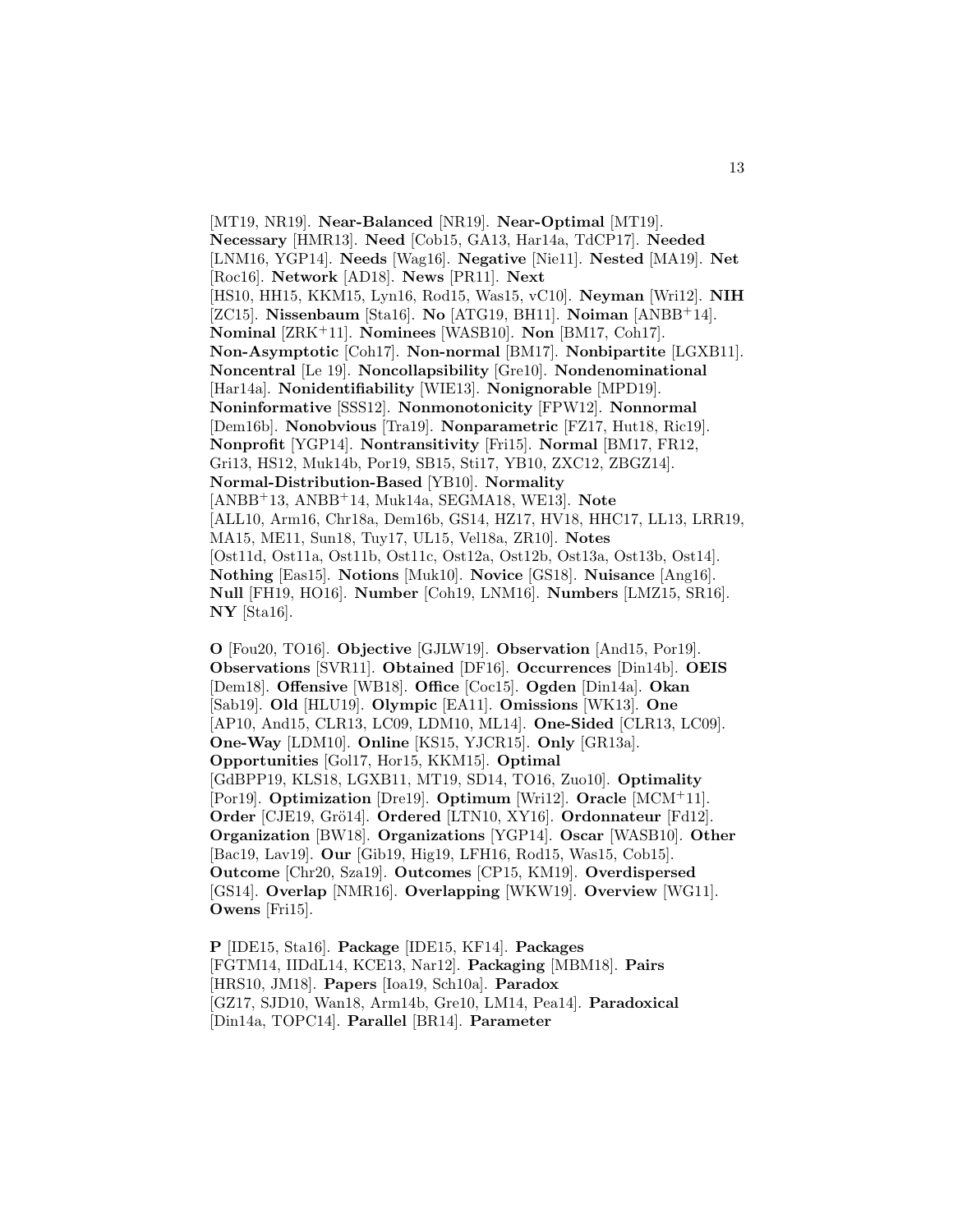[BG17, Chr17, HEJ11, HKM16, HMR13, MKR19, Zha18]. **Parameters** [Ang16]. **Partial** [PP10]. **Partitional** [LG19]. **Passing** [GR13b]. **Passion** [Eas10]. **Passion-Driven** [Eas10]. **Patients** [KRSR12]. **Pattern** [Pri11]. **Paul** [Zab13]. **Peakedness** [Wes14]. **Pearl** [Arm14b]. **Pearson** [Eas15]. **Penalized** [LP14, ML16, NSSLC12]. **Penalized-Likelihood** [ML16]. **Penalties** [WB17]. **Penn** [YJCR15]. **Perceived** [GR13a]. **Percentage** [YH15]. **Percentage-Based** [YH15]. **Performance** [MCM<sup>+</sup>11]. **Perils** [MPP19]. **Permutation** [ZPM<sup>+</sup>11]. **Perspective** [AD18, LVH<sup>+</sup>17]. **Perspectives** [vDvDG<sup>+</sup>19]. **Petkova** [Din14a]. **Phi** [Dem16b]. **Philosophical** [May13]. **Phlegon** [Mis19]. **Pin** [KO12]. **Pioneers** [Hal10, Sne19]. **Pitches** [SGBS17]. **Pitfalls** [WASB10]. **Pivot** [Ang16]. **Pivotal** [Tou17]. **Place** [KH19]. **Placement** [RST15]. **Plan** [SVR11]. **Player** [WB18]. **Plays** [TO16]. **Plot** [BR14]. **Plots** [Grö14, LFH16, Old16, Sti17]. **Plus** [GSK19, ML14]. **POD** [CCB16]. **Point** [HO16, Sam13, SEC<sup>+</sup>19, SCLP17]. **Poisson** [And15, DF16, LP16, Sti13b]. **Poker** [BD11]. **Police** [BH12]. **Policing** [Men10]. **Policy** [RM19a]. **Polyplot** [SB11]. **Pooling** [XQL16]. **Popes** [SVCB18]. **Population** [FZ17, GA18, Hut18]. **Populations** [WKW19, ZXC12]. **Portmanteau** [BDP18]. **Positive** [Col19]. **Positively** [Fri15, LSO01]. **Post** [LR16, Mat19, Tra19]. **Post-Hoc** [LR16]. **Poster** [NR19]. **Power** [ANBB<sup>+</sup>13, ANBB<sup>+</sup>14, CGM19, FR19, FH19, Gri13, KOT12, LFH16, ME11, Muk14b, Was15]. **pp** [Sab19, Sta16]. **Practical** [DH11, IDE15, KF14, KS15, Lu19, Par19, Pog19]. **Practice** [GS18, Hub19, HG12, LAK16, LVH<sup>+</sup>17, Pog19, Tra19]. **Practices** [HKPT18, PBD<sup>+</sup>16]. **Precision** [And19, BS11]. **Predicting** [FF18]. **Prediction** [Har14a, PGCL14, RLS<sup>+</sup>16, Wan10]. **Predictive** [Bil19, RM19b]. **Prepared** [BV11]. **Preparing** [HHH<sup>+</sup>15, SB15]. **Preprocessing** [ZHM<sup>+</sup>13]. **Preserving** [NMR16]. **Presidents** [Coc15]. **Press** [Cun12, Sab19, Sta16]. **Previously** [DHW11]. **Primer** [WKW19]. **Primes** [Coh16]. **Principle** [Pri11]. **Principles** [LAK16, MHWB19]. **Prior** [DKY17, JJ14, Lon10, VZH16]. **Priors** [DDV16, SSS12, TL10, Tuy17]. **Privacy** [Sta16]. **Probabilistic** [Pat18, Vel15]. **Probabilities** [BD11, Coh15, LTN10, PP10, Wan19]. **Probability** [AM14, DKY17, Gor11, Lo19, PL17, Por15, SD14, WSF10, ZLW13]. **Probably** [Coh16]. **Problem** [EIS17, HHC17, LWM15, MA15]. **Problems** [O'N14]. **Procedure** [DNBJC18, MKR19, SD14]. **Procedures** [GP13, MA19, WJ19, WG11]. **Process** [BM10, IGRP17, LP16, WL16b, ZSMS17]. **Processes** [Lit19, MG14]. **Product** [GS14]. **Production** [FF18]. **Profession** [HS10, Kme19, Was15]. **Professional** [VKP<sup>+</sup>17, WB18]. **Program** [CP15, LRZG<sup>+</sup>10, LHH15, MK15, VTK<sup>+</sup>17, YJCR15]. **Programs** [HO17, LMZ15]. **Progression** [KRSR12]. **Progression-Free** [KRSR12]. **Project** [BM10, DDF19]. **Project-Based** [DDF19]. **Projections** [Grö14]. **Projects** [MTBG19, Smi11]. **Prominent** [Mic14]. **Promise** [PGCL14].

14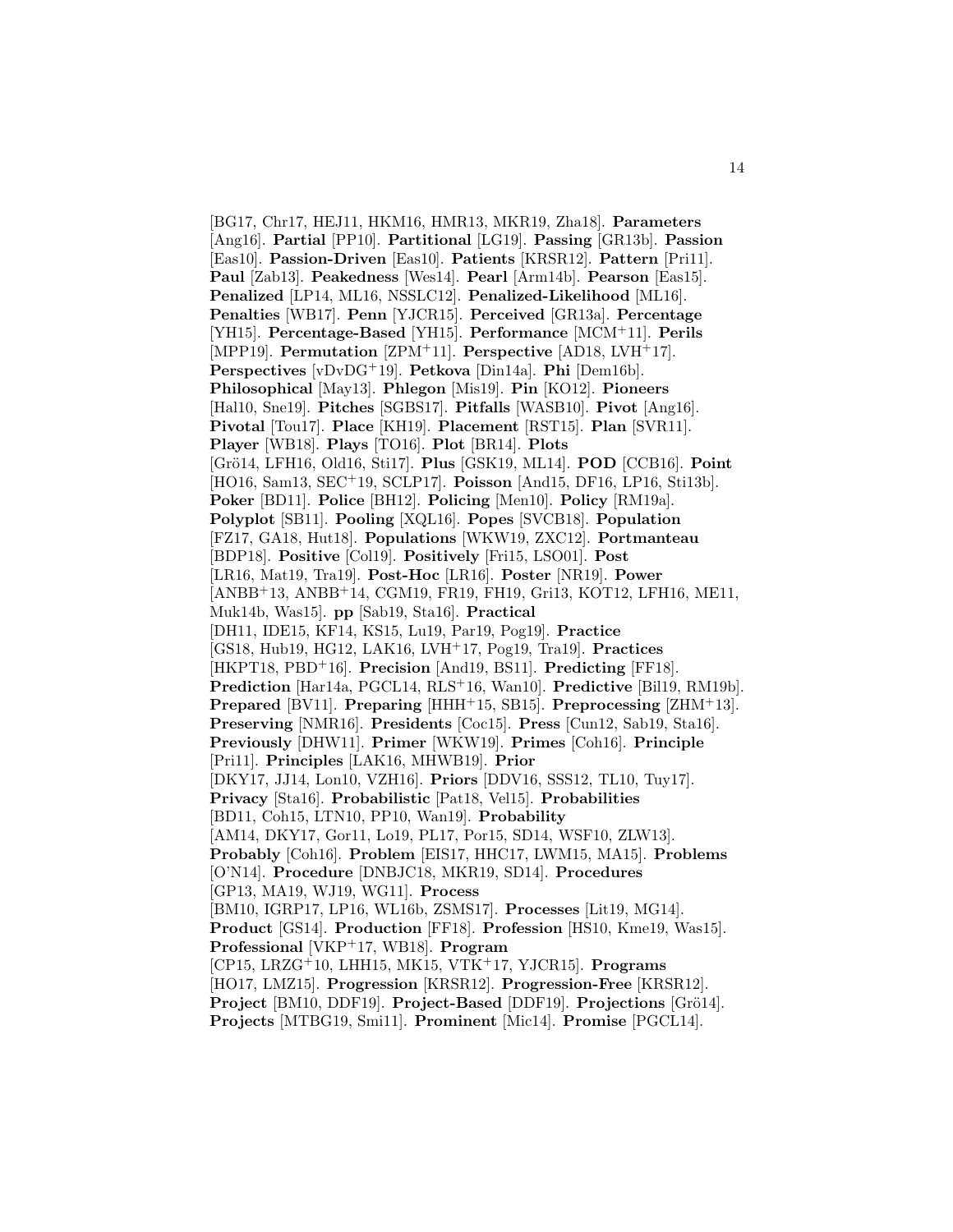**Promoter** [Roc16]. **Promotion** [Wal18]. **Proof** [EIS17, Inl10, Pat18]. **Proofs** [Vel15]. **Propensity** [Zig16]. **Properties** [GD19, Rob19]. **Property** [Fri15, LSO01, Xu14]. **Proportion** [Fre10, JTL17]. **Proportions** [KMS10, Wri12]. **Proposal** [Col19]. **Proposals** [FGTM14]. **Proposed** [GSK19]. **Protecting** [VR15]. **Providers** [JS11]. **Pseudo** [YB10]. **Psychological** [MTBG19]. **Psychology***}* [FBHW19]. **Psychometrics** [Sab19]. **Public** [All19, Sta16]. **Publication** [CG19]. **Publishing** [Loc19]. **Pulling** [BS10a]. **Purpose** [IGRP17, WL16b]. **Putting** [KH19].

15

**Quadratic** [Sam13]. **Qualifying** [BM10]. **Qualitative** [LHH15, PGA12]. **Qualitative-Quantitative-Qualitative** [LHH15]. **Quality** [HC19, SGBS17]. **Quantile** [Old16, Sti17]. **Quantile-Quantile** [Old16, Sti17]. **Quantiles** [FZ17, Hay14, Hut18]. **Quantitative** [LHH15, Car19]. **Quantity** [Tou17]. **Quid** [Fox10]. **Quincunx** [PR10]. **Quintessential** [PR10]. **Quo** [Fox10].

**R** [ANBB<sup>+</sup>14, Chr17, Din14a, IDE15, Lu19, MS14, Muk14a, TO16, BCG18, EB18, GGGV19, KF14, MBM18, MH18, Ber19, Sab19, Dre19]. **R-Squared** [Chr17, GGGV19]. **R.I.P.** [Wes14]. **Radical** [Hig19]. **Random** [ALL10, Coh19, Fro12, GA18, GS14, IIDdL14, KCE13, LL13, LDM10, YB10]. **Random-Effects** [ALL10]. **Randomistas** [Hig19]. **Randomization** [KM19]. **Randomized** [FP12, GE11, KRSR12]. **Range** [Muk14a, NMR16, WE13]. **Range-Preserving** [NMR16]. **Rank** [MLL10, RB18, vDLMW18]. **Rank-Based** [MLL10]. **Rao** [GM16]. **Rare** [PW13]. **Rates** [BXHH14, FWW17, Lon10, VM13]. **Ratio** [BM17, Bed14, GP13, Jae16, VTH14, ZXC12]. **Raton** [Sab19]. **Rcpp** [EB18]. **Re** [VKP<sup>+</sup>17]. **Re-Defining** [VKP<sup>+</sup>17]. **Readmission** [ZRK<sup>+</sup>11]. **Real** [BHLE15, JM18, KS15]. **Real-life** [JM18]. **Real-World** [KS15]. **Really** [Sam15]. **Reanalysis** [BH12]. **Reasonably** [Rob19]. **Recognition** [Pri11]. **Recommendations** [BB19, DCF<sup>+</sup>17, Fou20, Kme19]. **Reconsidering** [MT19]. **Reduced** [LFS<sup>+</sup>17]. **Reduction** [MPD19]. **Reemerged** [Fie13a]. **Reference** [Bor14]. **Reformulations** [Bed14]. **Region** [YGP14]. **Regions** [Jae16, LTN10]. **Regression** [DAEP18, Din14a, GGGV19, GD19, Gor16, HZ17, IIDdL14, JM18, KCE13, LFS<sup>+</sup>17, MPD19, NSSLC12, OR14, RM19a, SDE19, Smi11, TOPC14, Xu14]. **Regressions** [KZ16]. **Regressograms** [GKP12]. **Rejoinder** [Arm14a, GR13b, Har14b, Kwa17, LPB13b, Men10]. **Relabeling** [CW11]. **Relationship** [Bro10, Dem16b]. **Relative** [RLS<sup>+</sup>16]. **Relevance** [HC19]. **Reliability** [MGRL14, QL16]. **Remark** [Hon12, Hon15b]. **Remedies** [ZLW13]. **REML** [LDM10]. **Renovation** [Cob15]. **Repeated** [Hol14, ST13]. **Replacement** [IDE12, MS14]. **Replication** [ATG19, MTBG19]. **Replications** [Har19]. **Reply** [Din15, FWH<sup>+</sup>14, Gri14, IDE14, KE14, Muk14a, SD15, ST14, SMSZ17, TOPC15, VM14, Vel18b, WE14, BXHH14, Hol14, MS14, Muk14b]. **Reporting** [HKPT18]. **Representation** [DB18]. **Representatives** [Wri12].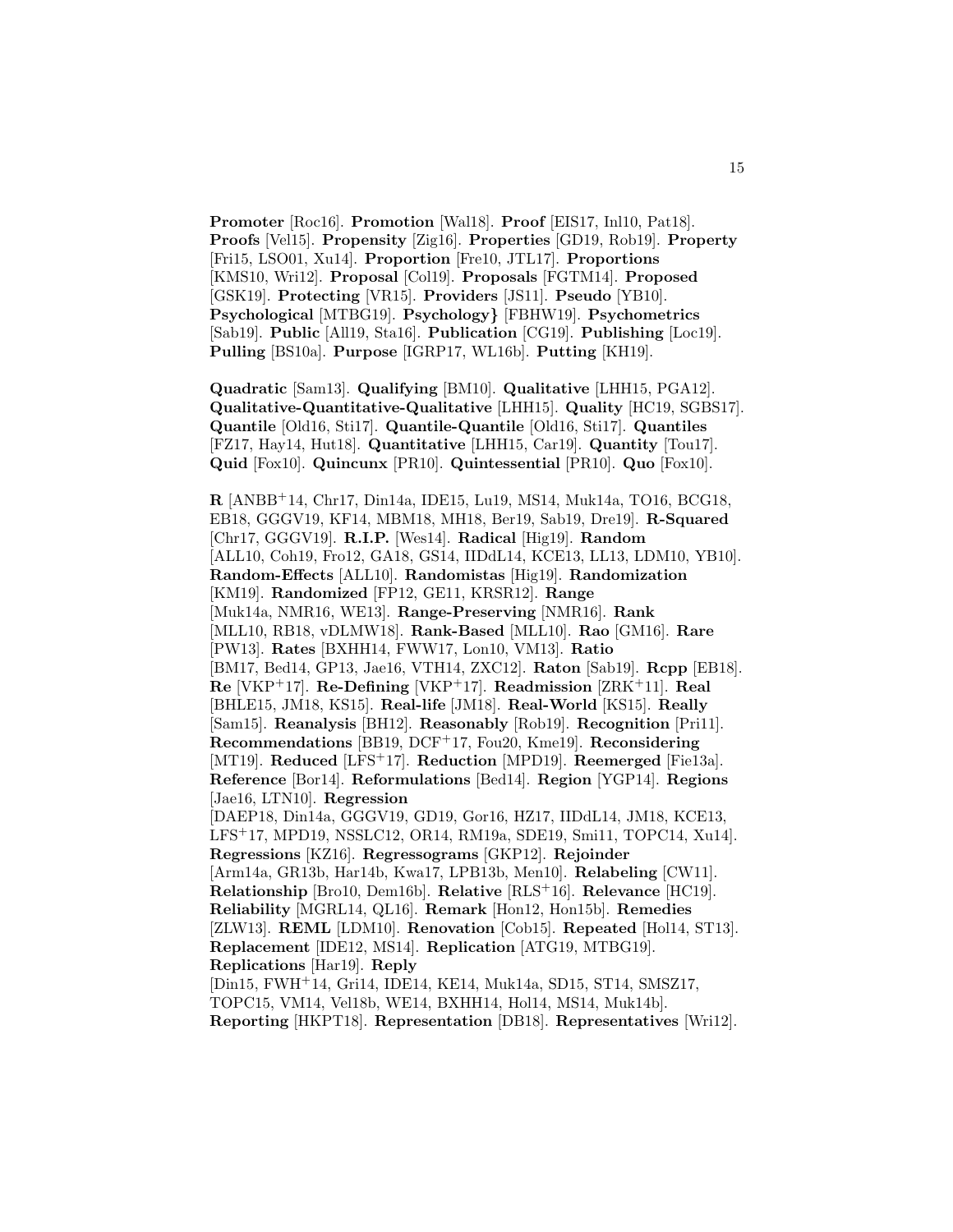**Reproducibility** [Bil19, BS11, HC19]. **Reproducibly** [MBM18]. **Reproducing** [NSSLC12]. **Required** [VLZ17]. **Requires** [Bet19]. **Requiring** [CG19, SVR11]. **Resampling** [Hes15]. **Research** [CG19, HKPT18, HC19, Kme19, LRZG<sup>+</sup>10, LPB13a, MTBG19, NL15, Pog19, Sam15, Car19]. **Researchers** [Hig19]. **Resequencing** [MGCR10]. **Resolution** [Gre19, LM14, Rob19]. **Resolving** [Bor14, FKN<sup>+</sup>17]. **Resource** [DMM19]. **Response** [FP12, IDE15, IGRP17, KF14, Kit17, Sam13, WS15, vC10]. **Responses** [IDE12, MPD19, MS14]. **Responsiveness** [HC19]. **Restrictions** [Por15]. **Result** [Din14a, TOPC14]. **Results** [And19, Gui18, Har19, Loc19, MA19, O'N14]. **Resurrecting** [Arm14b]. **Rethink** [Cob15]. **Rethinking** [GZK<sup>+</sup>11, LBR17]. **Reversals** [KD17]. **Reversible** [AKLS10, CGM19]. **Reversion** [Gor16]. **Review** [Ano15a, Ber19, Car19, Dre19, Hig19, Lit19, Lu19, Nar12, Ric19, Sab19, SF19, Sta16, Wan19]. **Reviewers** [Tra19]. **Reviews** [Ano10f, Ano10g, Ano10h, Ano11h, Ano11e, Ano11f, Ano11g, Ano12f, Ano12e, Ano12g, Ano12h, Ano13e, Ano13f, Ano13g, Ano13h, Ano14f, Ano14d, Ano14e, Ano15a, Ano15f, Ano15d, Ano15e, Ano16d, Ano16e, Ano16f, Ano16g, Ano17e, Ano17c, Ano17d, Ano18d, Ano18b, Ano18c, Ram17, SB14]. **Revisited** [LBR17]. **Revisiting** [Arm16, MA19, Wri13]. **Rid** [Goo19]. **Right** [Hol14, ST13]. **Rights** [Fie13b, LPB13a]. **Rigorous** [LH12]. **Rillig** [VR15]. **Risk** [Col19, GE11, RM19a, TG18]. **RJMCMC** [BL13]. **Robust** [QL16]. **Robustness** [HS12, MA19, Sti10]. **Rodney** [Sti13a]. **Role** [BLOP19, HHP19, War17, Zig16]. **Ronald** [Hal10]. **Root** [Fos11]. **Rootograms** [KZ16]. **Rounding** [XY16]. **Rule** [Fos11, KV18]. **Run** [FF18].

**S** [ANBB<sup>+</sup>14, BXHH14, IIDdL14, TO16, Cun12]. **Same** [Sch10b]. **Same-Day** [Sch10b]. **Sample**

[CGM19, FR12, GdBPP19, GJLW19, GA18, Hay11, HO16, KOT12, Kon11, LDM10, NL18, Sen12, SCLP17, WL16a, WSF10]. **Sample-Size-Dependent** [GdBPP19]. **Sampling** [BL13, GA18, O'N14, Wri12]. **Samurai** [XQL16]. **SAS** [Lu19, Wan19]. **SAS**TM [WJ19]. **Satisfy** [Coh16, Coh17]. **Scale** [CMW15, DKY17, HS12, HKM16, MTBG19, TL18]. **Scenarios** [vDvDG<sup>+</sup>19]. **Schedule** [FT10]. **Schmidt** [LaM14]. **School** [All19, FHP<sup>+</sup>11, ZPL<sup>+</sup>18]. **Schools** [ZC15]. **Schwertman** [Fri15]. **Science** [Bau15, BV11, CJC19, Goo19, HHH<sup>+</sup>15, HI18, Kap18, Loc19, Ton19, Wal18, WBL18]. **Scientific** [Bil19, CG19, HHP19, HC19, Ioa19, O'H19]. **Scientists** [Bau18]. **Scope** [RST15]. **Score** [FPW12, Roc16, SLJ<sup>+</sup>18]. **Scores** [Zig16]. **Searches** [BH12, WK13]. **Secant** [Din14b]. **Second** [BSC15, BGW<sup>+</sup>19]. **Second-Generation** [BGW<sup>+</sup>19]. **Secret** [FVMU10]. **Section** [Ost11d, Ost11a, Ost11b, Ost11c, Ost14, Ost12a, Ost12b, Ost13a, Ost13b]. **See** [ANBB<sup>+</sup>13, ANBB<sup>+</sup>14]. **Segal** [Hol14]. **Segmentation** [KKAB16]. **Selection** [DAEP18, GG15, MG14, WB17]. **Self** [DMM19, Old16]. **Self-Calibrating** [Old16]. **Self-Learning** [DMM19]. **Semiparametric**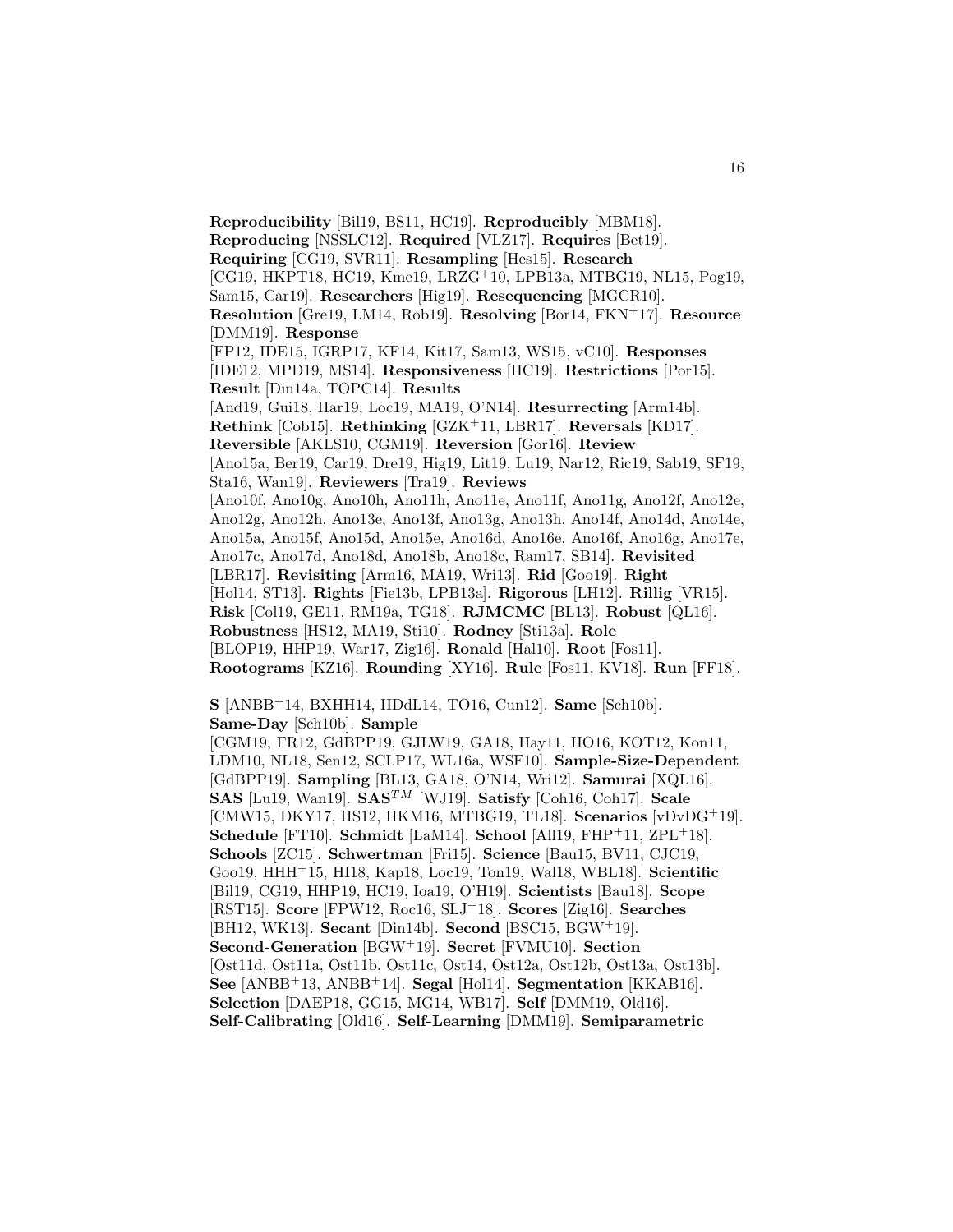[FF18]. **Sensitivity** [SCLP17]. **Sequences** [Dem18]. **Sequential** [Fre10, IDE12, IDE15, KF14, MS14, ZNY11]. **Serial** [BDP18]. **Series** [Ber19, HL15, Kha15, RLS<sup>+</sup>16]. **Set** [SR16]. **Sets** [Zha18]. **Settings** [Fie13b]. **Several** [Hay14, ZRK<sup>+</sup>11]. **Share** [EL18]. **Sharpening** [LB19]. **Sharper** [Coh15]. **Shaved** [PP10, Sun18]. **Short** [HL15]. **Should** [BU15, Cun12, Gre19, Hes15, Man19, Muk14a, WE13]. **Shoulders** [Sne19]. **Shrinkage** [ZLW13]. **Sided** [CLR13, LC09]. **sight** [BH11]. **Sign** [OR14]. **Signed** [RB18]. **Signed-Rank** [RB18]. **Significance** [Fos11, GdBPP19, KS19, MGG<sup>+</sup>19, ME11, Pog19]. **Significant** [HLU19, Joh19]. **Similarity** [GP13]. **Simple** [AM14, DKY17, DF16, GA18, LL13, LG19, Pat18, PS18, VTH14, WL16a, WIE13, vDvDG<sup>+</sup>19, BH11]. **Simpson** [Arm14b, GZ17, Gre10, LM14, Pea14]. **Simulation** [GS14, HKPT18, IIDdL14, KCE13, KOT12, Man13, Sam13, TG18, TCC<sup>+</sup>15]. **Simulation-Based** [KOT12, Man13, Sam13, TCC<sup>+</sup>15]. **Simulations** [KS15]. **Simultaneous** [Hay14, HS12]. **Single** [IDE15, KF14]. **Single-Arm** [IDE15, KF14]. **Size** [Bro10, CGM19, GdBPP19, GSK19, GA18, HO16, MT19, Pog19, WSF10]. **Sizes** [FR12]. **Skating** [EA11]. **Skewed** [GA18, VZH16]. **Skewness** [JRP11, SB11]. **Skewness-Invariant** [JRP11]. **Sleuthing** [EA11]. **Sliders** [JJ14]. **Slope** [Nie11]. **Small** [FR12, KOT12, Lon10, LDM10]. **Smaller** [KV18]. **Smoothing** [WS15]. **Social** [FBHW19]. **Society** [Kot10]. **Software** [FGTM14, HEJ11, KP11, LDM10, Nar12, WG11, ZNY11]. **Sojourning** [LP16]. **Solution** [MA15]. **Some** [DHW11, Gre19, Gui18, O'N14, TdCP17, Hub19]. **Sometimes** [Hal10]. **Space** [Ber19, XQL16]. **Space-Filling** [XQL16]. **Space-Time** [Ber19]. **Spaces** [NSSLC12]. **Sparse** [ZRK<sup>+</sup>11]. **Spatial** [Ber19, TK18, YGP14]. **Spatially** [HR10]. **Spatially-Correlated** [HR10]. **Special** [HH15, WBL18]. **Specification** [LH12]. **Specificity** [SCLP17]. **Specified** [GS14]. **Specifying** [SSS12]. **Spline** [WS15]. **Spread** [SB11]. **Spreadsheet** [JJ14, KP11]. **Spreadsheets** [BW18]. **SPSS**TM [WJ19]. **Square** [Che11, FKN<sup>+</sup>17, Fos11, GD19, KD17]. **Square-Root** [Fos11]. **Squared** [BG17, Chr17, Kou12, GGGV19, RM19a]. **Stabilizing** [KMS10]. **Stage** [MA15, MG14, SFSM17]. **Stages** [ACHMW17]. **Stand** [Sne19]. **Standard** [Muk14a, SR16, WE13]. **Starting** [SEC<sup>+</sup>19]. **State** [BH12, YJCR15]. **Statement** [IGRP17, WL16b]. **Statewide** [ZPL<sup>+</sup>18]. **Stationary** [Sam13]. **Statistical** [ACHMW17, And19, BGMA13, Bor14, BHLE15, Bro11, BLOP19, CG19, CRR18, DDF19, DHW11, EA11, FGTM14, Fra19, FBHW19, FVMU10, Fd12, GS18, Hal10, HEJ11, HKPT18, HS17, Hor15, HHP19, Hub19, HG12, IIDdL14, KP11, KO12, Kha15, KCE13, KS15, LBR17, Loc19, Lom13, LGXB11, Man19, Mar17, MM15, McN19, MGG<sup>+</sup>19, MG14, Por16, Pri11, Rob19, Sch10a, SB15, SJD10, SLG19, TO16, TCC<sup>+</sup>15, Ton19, Van15, VWB<sup>+</sup>10, WW11, vDvDG<sup>+</sup>19, SF19]. **Statistically** [HLU19]. **Statistician** [All19, BXHH14, Fou20, Fri15, Hol14, IIDdL14, Mic14, MS14, ANBB<sup>+</sup>14, Din14a, IDE15, Muk14a, Muk14b]. **Statisticians** [Lyn16, VKP<sup>+</sup>17].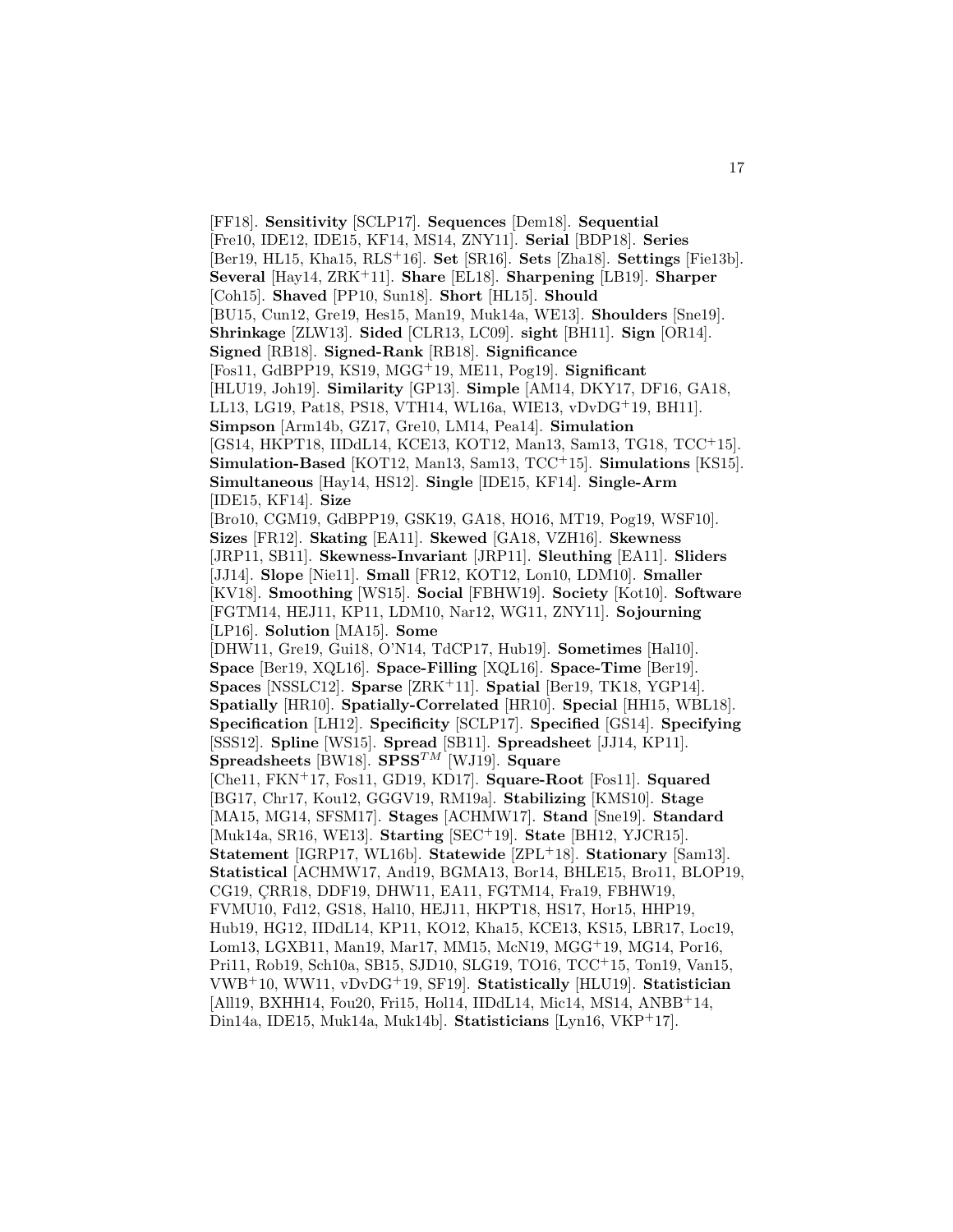**Statistics** [ATG19, BU15, BSC15, CJC19, CMW15, CFP18, Coh16, Dav11, DAEP18, DCF<sup>+</sup>17, DMM19, Eas10, ESC18, FWH<sup>+</sup>13, FPW12, FHP<sup>+</sup>11,  $GZK+11$ , Gib19, Gol17, Goo19, GB15, Gri13, Gri15, HHH<sup>+</sup>15, Hes15, HS10, Hor13, Hor15, HH15, Joh13, Joh19, KKM15, Kot10, LRF11, LMZ15, LVH<sup>+</sup>17, MGCR10, MHWB19, MK15, ME11, ML14, Muk14b, NL10, NL15, PR11, dRFF17, Ric19, RST15, Sch12, Sne19, Sol10, Sti13a, Utt15, VLZ17, Wal18, Wan18, YJCR15, ZHM<sup>+</sup>13]. **Statistique** [Fd12]. **Stats** [GA13, Kap18]. **Steampunk** [BJ16]. **Stefan** [Sta16]. **Stem** [Mis19]. **Stem-and-Leaf** [Mis19]. **Step** [VTK<sup>+</sup>17]. **Stepwise** [RM19a]. **Stochastic** [ZSMS17, Lit19]. **Stodden** [Sta16]. **Stop** [Kme19]. **Strategies** [BS10a, EIS17, Par19, SFSM17]. **Strategy** [TO16]. **Stratified** [MLL10]. **Strength** [FT10, RM19b]. **Strengthen** [KS15]. **strikes** [BH11]. **Stringency** [CG19]. **Strong** [FH19]. **Structural** [Nar12, TK18]. **Structure** [WB17]. **Structured** [SVR11]. **Student** [GZK<sup>+</sup>11, KS15, Smi11, Wag16, WRH19, Le 19]. **Students** [All19, BV11, BM10, GA13, Gri13, GRTM16, HHH<sup>+</sup>15, HH15, Muk14b, PS17]. **Studies** [BHLE15, HKPT18, IDE15, Kha15, KF14, ZHM<sup>+</sup>13]. **Study** [EA11, HEJ11, IIDdL14, JM18, KCE13, LR16, RLS<sup>+</sup>16, Wag16, WASB10, YH15, ZRK<sup>+</sup>11]. **Style** [BJ16]. **Subgroup** [LR16]. **Subjective** [GJLW19, O'H19]. **Submissions** [Tra19]. **Succeed** [BV11]. **Success** [SFSM17]. **Successful** [Hub19]. **Sudoku** [XQL16]. **Sudoku-Based** [XQL16]. **Sufficiency** [LBR17, Rou19]. **Sufficient** [Wan18]. **Suicides** [CCFJ18]. **Sum** [Coh19]. **Summands** [Coh19]. **Supplant** [Man19]. **Supporting** [GSK19]. **Surface** [Sam13]. **Surgery** [ZRK<sup>+</sup>11]. **Surveillance** [MT19]. **Survey** [GR19, HKPT18, Mic14]. **Survival** [CJE19, KRSR12, SVCB18, Wan19, WASB10, Lu19]. **Sustaining** [VTK<sup>+</sup>17]. **Switching** [Pog19]. **Swivelling** [BD11]. **Symbolic** [SLJ<sup>+</sup>18]. **Symmetrizing** [DF16]. **Synchronous** [WYG17]. **System** [MGRL14, ZPL<sup>+</sup>18]. **Systems** [Fie13b, KO12, LPB13a]. **Szabo** [Chr20].

**T** [Din14a, Din16]. **Table** [KV18]. **Tables** [Che11, Gre10, SF19]. **Tail** [Coh15, Lo19]. **Takes** [Sch12]. **Tale** [FHB<sup>+</sup>13, KV18]. **Talk** [Bry18]. **Tangent** [BC12]. **Target** [BG17, Chr17]. **Tarpey** [Din14a]. **Taught** [ZHM<sup>+</sup>13]. **Taylor** [Coh16, Coh17, Dem18, FWH<sup>+</sup>13]. **Teachers** [Hes15]. **Teaching** [Ano10f, Ano10g, Ano10h, Ano11h, Ano11e, Ano11f, Ano11g, Ano12f, Ano12e, Ano12g, Ano12h, Ano13e, Ano13f, Ano13g, Ano13h, Ano14f, Ano14d, Ano14e, Ano15a, Ano15f, Ano15d, Ano15e, Ano16d, Ano16e, Ano16f, Ano16g, Ano17e, Ano17c, Ano17d, Ano18d, Ano18b, Ano18c, BBM13, CRR18, CMW15, DDF19, ESC18, EIS17, GS18, HI18, HH15, Kap18, NP16, Par19, PS17, dRFF17, Ram17, RM19b, SB14, Sol10, Wag16]. **Teams** [FT10]. **Technique** [BM17]. **Templates** [dRFF17]. **Ten** [KO12]. **Ten-Pin** [KO12]. **Tent** [VLZ17]. **Terms** [Coc15]. **Test** [ANBB<sup>+</sup>13, ANBB<sup>+</sup>14, AP10, Bro10, Che11, Chr20, DNBJC18, FR19, FH19, HRS10, HL15, MLL10, ME11, ML14, RB18, SCLP17, Sza19, VTH14, WL16a, WGW12, ZXC12]. **Tested** [All19]. **Testing**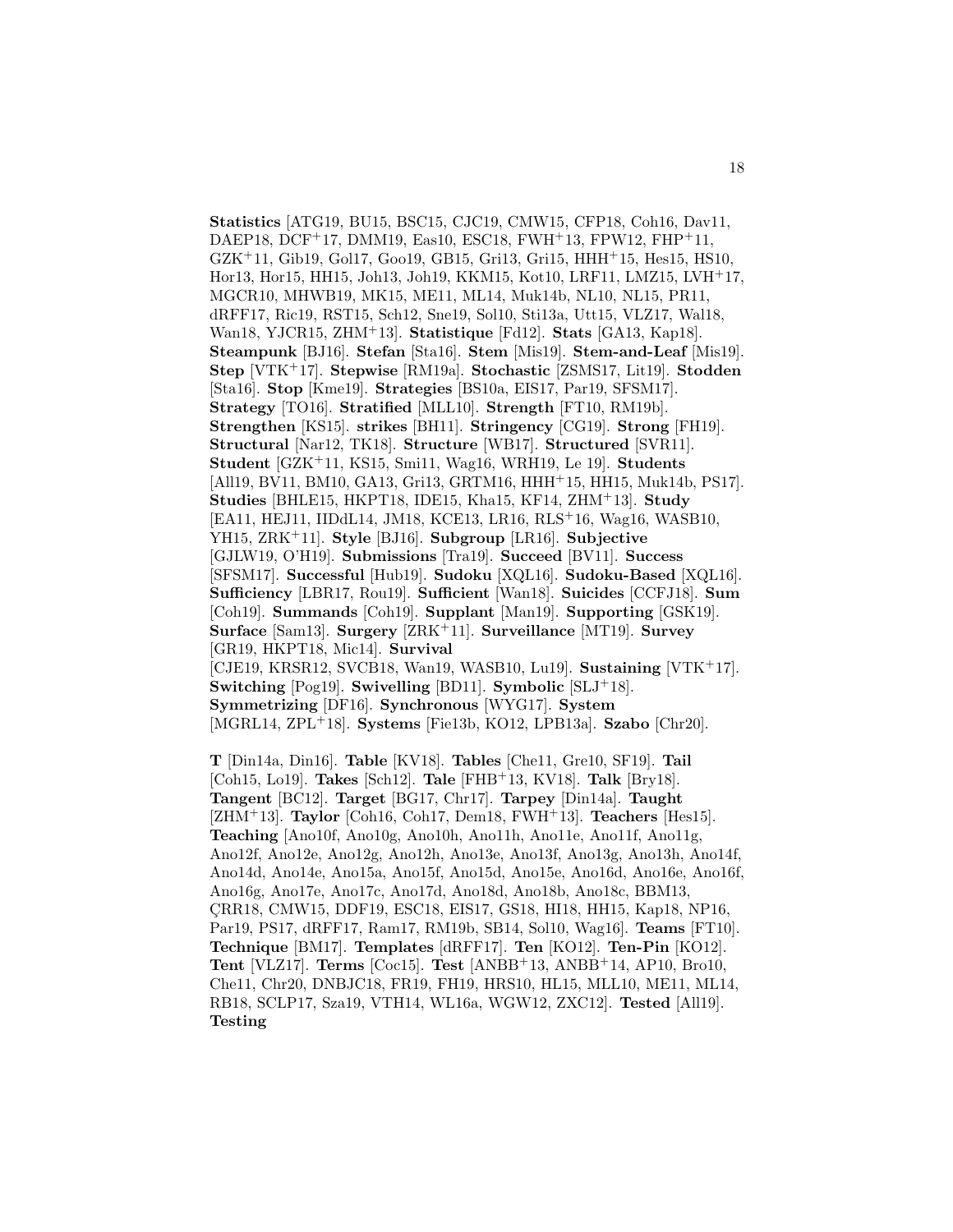[BDP18, BHLE15, CLR13, FIME17, GP13, KS19, LC09, MA15, MA19, Man19, MKR19, MPP19, Par19, Ric10, SVR11, WL16a, YZS<sup>+</sup>14, YH15]. **Tests** [CLR13, FWW17, LC09, MG14, SEGMA18, ZPM<sup>+</sup>11]. **Tetrachoric** [Dem16b]. **Textbooks** [DCF<sup>+</sup>17, Ric19]. **Their** [FBHW19, Gre19, Gri13, Muk14b, Van15, Coc15]. **Them** [Sch12]. **Themes** [Utt15]. **Theorem** [GJLW19, Pat19, Zig16, Arm16, FWH<sup>+</sup>13, Inl10, dSPCdS17, RM19b]. **Theorems** [BBM13]. **Theoretic** [Ric10]. **Theory** [EIS17, Gri13, Man19, Muk14b, Lit19]. **There** [ATG19, Eas15]. **They'll** [DMM19]. **Think** [HHH<sup>+</sup>15, HH15]. **Thinkers** [CFP18]. **Thinking** [Bau15, Men10, SLG19, TCC<sup>+</sup>15, Ton19]. **Third** [Arm14b]. **Thoughts** [Kot10]. **Three** [BB19, Din14b, Fou20, HEJ11, Jae16, LCD10, ML14]. **Three-Dimensional** [Jae16]. **Three-Parameter** [HEJ11]. **Threshold** [Bet19]. **Throughout** [CRR18, TCC<sup>+</sup>15]. **Time** [Ber19, HS17, HL15, Kha15, RLS<sup>+</sup>16, WASB10]. **Time-Dependent** [WASB10]. **Tolerance** [GA13]. **Too** [Cob15]. **Tool** [McN19, dRFF17, SDE19]. **Tools** [CRR18, GdBPP19]. **Topics** [BU15, MGCR10]. **Torres** [Hol14]. **Tough** [HLU19]. **Tournament** [ACF16]. **Traditional** [Sch12, WYG17]. **Training** [ACHMW17, LMZ15, Lyn16, Men10]. **Transformations** [Gri13, Muk14b]. **Transitive** [Fri15, LSO01]. **Treated** [KRSR12]. **Treatment** [Man19, MT19, PGA12]. **Trend** [Chr20, Sza19]. **Trial** [Dre19, KRSR12, Man19, MT19]. **Trick** [FR19]. **Trinomial** [SDE19]. **Trivia** [WRH19]. **Trivia-Based** [WRH19]. **Try** [Zil19]. **Tutorial** [NSSLC12]. **Twenty** [BGMA13, Joh13]. **Twenty-Five** [BGMA13]. **Twin** [Coh16]. **Two** [Bed14, CLR13, FHMV19, FWW17, FHB<sup>+</sup>13, GJLW19, Hal10, Hon14b, Jae16, KMS10, LC09, LC15, LL13, MA15, MG14, RS13, WL16a, WASB10, ZXC12, Zha18, vDvDG<sup>+</sup>19]. **Two-** [Jae16]. **Two-Parameter** [Zha18]. **Two-Sample** [GJLW19, WL16a]. **Two-Stage** [MA15, MG14]. **Type** [LDM10, SEGMA18].

**U.S.** [LMZ15, Wri12, ZC15]. **Ultrahigh** [GD19]. **Ultrahigh-Dimensional** [GD19]. **Unattributed** [Arm16]. **Unbiased** [GM16, LL13]. **Unbounded** [LWM15]. **Uncertain** [CJC19]. **Uncertainty** [And19, Hod17, KKAB16, Kit17, Lon10]. **Undergraduate** [BU15, Cob15, Hes15, HH15, Kot10, LRF11, LRZG<sup>+</sup>10, LHH15, MK15, TCC<sup>+</sup>15, Wag16, War17]. **Undergraduates** [Bau15, NL15, SB15, Wit17]. **Underlying** [Dem16b]. **Understand** [Hor13, LAK16]. **Understanding** [GB15, KSW16, KS15, LWM15, Pea14, WRH19]. **Unidimensional** [MKR19]. **Unified** [ML14, PFG16]. **Uniform** [ZBGZ14]. **Unique** [KD17, Mic14]. **Univariate** [WDCH18]. **Universal** [Ang16]. **Universe** [Tra19]. **University** [Sta16, YJCR15]. **Unknown** [Hay14]. **Unrecognized** [DHW11]. **Unusual** [JS11]. **Upper** [DH11]. **Use**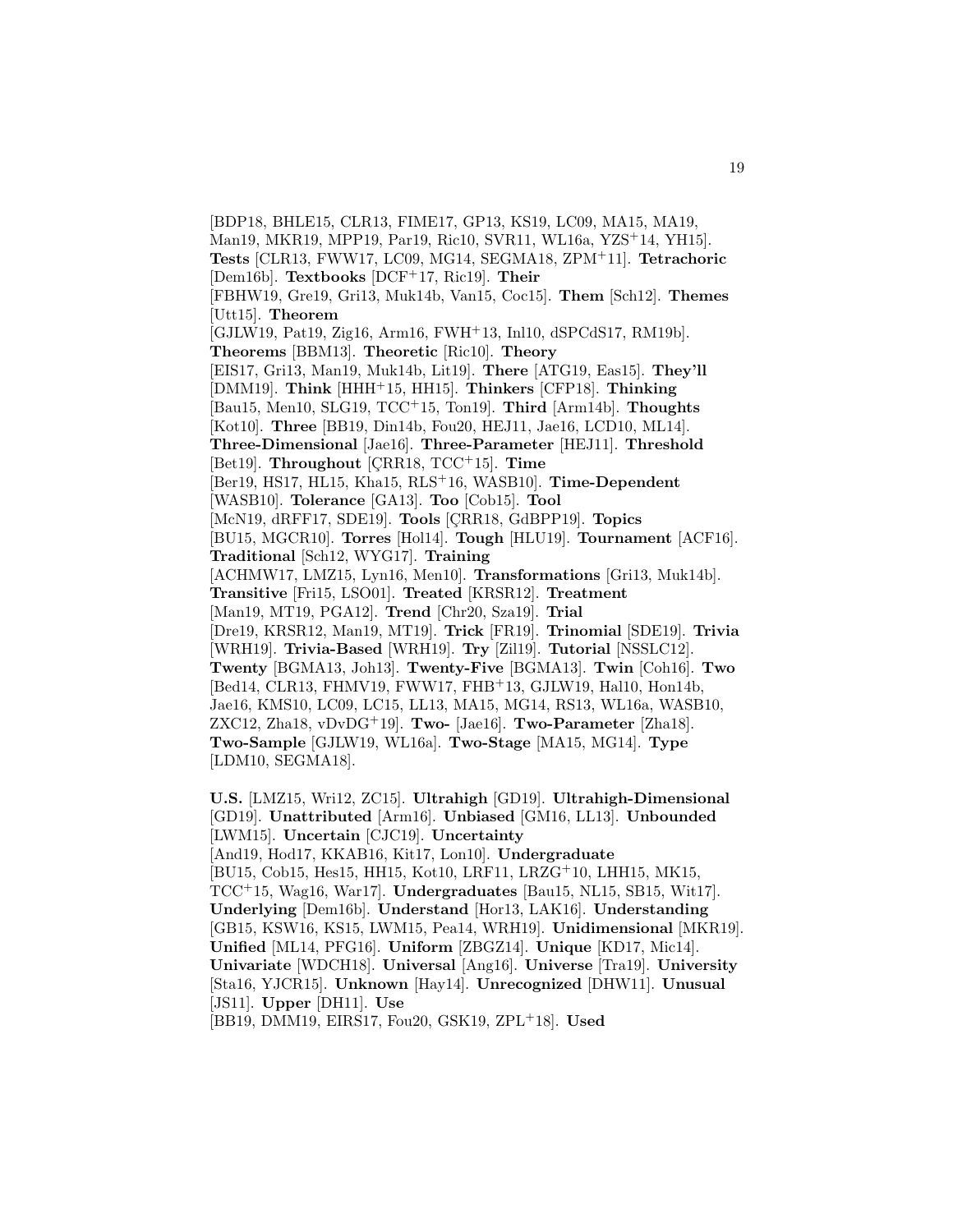[FBHW19, Muk14a, WE13]. **Useful** [BBM13, Bed14, Dav11, Grö14, O'N14, Tou17, TdCP17]. Using [And15, CLR13, CJE19, Dre19, EIS17, FF18, GE11, HRS10, IDE15, JM18, KS19, KF14, KZ16, KS15, LC09, LCG16, MBM18, NMR16, RLS<sup>+</sup>16, RS13, Sab19, Sch10a, SLJ<sup>+</sup>18, TCC<sup>+</sup>15, WW11, Wan18, Wan19].

**vadis** [Fox10]. **Valid** [Gre19]. **Validation** [MCM<sup>+</sup>11]. **Validity** [LR16, YZS<sup>+</sup>14]. **Value** [Bet19, BS11, Bro10, Dem16a, FWH<sup>+</sup>13, FBHW19, Gib19, GSK19, KH19, MKR19, Pat19, Fra19, MHWB19]. **Values** [BB19, BGW<sup>+</sup>19, Col19, Fou20, Goo19, Gre19, HO16, Ioa19, IGRP17, KS19, Kme19, KV18, KW19, Mar17, RM19a, Rou19, WL16b, Zil19]. **VanDerwerken** [Fre19]. **Vardeman** [BXHH14]. **Variability** [GRTM16]. **Variable** [Arm14b, GG15, YZS<sup>+</sup>14]. **Variables** [Coh19, Fro12, GS14, TG18, XY16, ZZT<sup>+</sup>19, ZRK<sup>+</sup>11]. **Variance** [Coh17, Kou12, KMS10, LP14, LL13, LDM10, ML16, Sen12, SVG17]. **Variances** [FR12, SCLP17]. **Variational** [OW10]. **Variations** [LFH16]. **Velilla** [Chr18a]. **Veresoglou** [VR15]. **Verification** [PFG16]. **Version** [Bry18]. **Versus** [Sch12, Sch10b, WYG17]. **Via** [IDE15, BJ16, KF14, LP14, LM14, Mat19]. **Victoria** [Sta16]. **Violence** [ER15]. **Visibility** [Gib19]. **Visualization** [NP16]. **Visualizations** [WKW19]. **Visualizing** [Gön13, Grö14, KZ16, SEGMA18, SR16, SB11]. **Volume** [Ano10c, Zha18]. **Voting** [BXHH14, VM13]. **vs** [JM18].

**W** [ANBB<sup>+</sup>14]. **Wald** [LDM10]. **Wallet** [PL17]. **Wants** [All19]. **War** [ER15]. **Warr** [Muk14a]. **Water** [Sti17]. **Water-Filling** [Sti17]. **Way** [DH11, LDM10]. **Weibull** [HEJ11]. **Weighing** [BJ16]. **Where** [YGP14, VKP<sup>+</sup>17]. **White** [Bau18]. **Whitening** [KLS18]. **Whitney** [DNBJC18, FH19]. **Who** [All19, Hoe12, PS17, Rod15, Sch12, Sol10, VKP<sup>+</sup>17]. **Whose** [HS17]. **Width** [Fre10]. **Wikipedia** [DMM19]. **Wilcoxon** [DNBJC18, FH19, RB18]. **Will** [BV11, Hub19, Rod15]. **Winning** [BD11]. **Within** [Gri15, HV18, PB16, Sch10b]. **Within-the-Bar** [PB16]. **Without** [IDE12, MS14]. **Women** [Gol17]. **Work** [MBM18, Mic14, SB15]. **World** [CG19, KS15, SEC<sup>+</sup>19, VR15, WSL19, Hig19]. **Wrangling** [MH18]. **Wrong** [Eas15, TdCP17].

**Xiao** [vC10]. **Xiao-Li** [vC10]. **xix** [Sta16]. **xxiii** [Sab19].

**Y.-K** [IIDdL14]. **Years** [HG12, KKM15, Utt15, vC10]. **Yes** [May13]. **York**  $[Sta16]$ .

**Zero** [KM19, Tuy19]. **Zhang** [Hut18].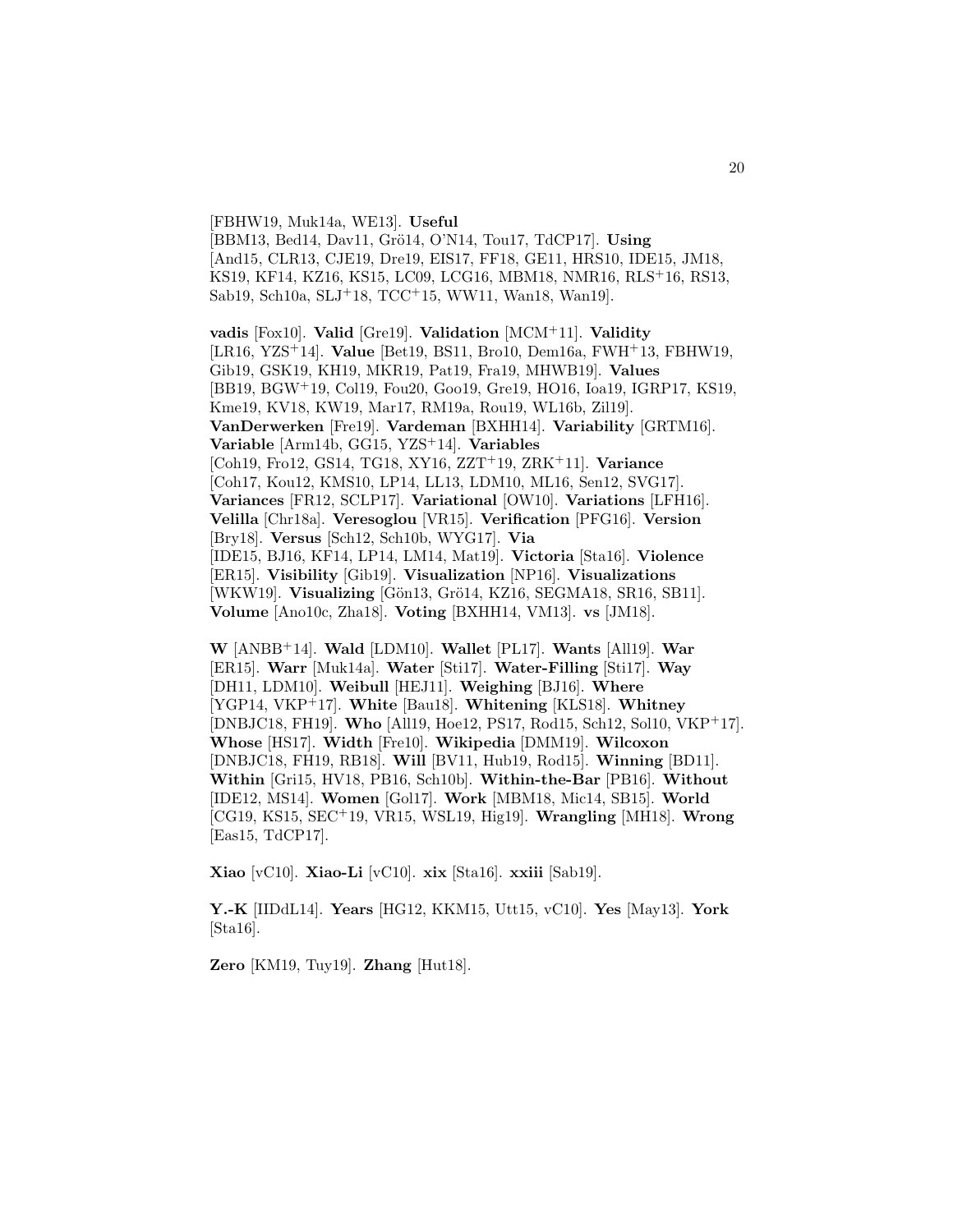## **References**

## **Abdul-Chani:2016:IBE**

[ACF16] Christopher Abdul-Chani and Jesse Frey. Improving the Big East Conference Basketball Tournament. The American Statistician, 70(4):342–349, 2016. CODEN ASTAAJ. ISSN 0003-1305 (print), 1537-2731 (electronic).

## **Anderson-Cook:2017:SME**

[ACHMW17] Christine M. Anderson-Cook, Michael S. Hamada, Leslie M. Moore, and Joanne R. Wendelberger. Statistical mentoring at early training and career stages. The American Statistician, 71 (1):6–14, 2017. CODEN ASTAAJ. ISSN 0003-1305 (print), 1537- 2731 (electronic).

## **An:2018:LCI**

[AD18] Weihua An and Ying Ding. The landscape of causal inference: Perspective from citation network analysis. The American Statistician, 72(3):265–277, 2018. CODEN ASTAAJ. ISSN 0003-1305 (print), 1537-2731 (electronic). URL http://amstat. tandfonline.com/doi/full/10.1080/00031305.2017.1360794.

## **Annis:2010:ERM**

[AKLS10] David H. Annis, Peter C. Kiessler, Robert Lund, and Tara L. Steuber. Estimation in reversible Markov chains. The American Statistician, 64(2):116–120, May 2010. CODEN ASTAAJ. ISSN 0003-1305 (print), 1537-2731 (electronic).

## **Alonso:2010:NIR**

[ALL10] Ariel Alonso, Saskia Litière, and Annouschka Laenen. A note on the indeterminacy of the random-effects distribution in hierarchical models. The American Statistician, 64(4):318–324, November 2010. CODEN ASTAAJ. ISSN 0003-1305 (print), 1537-2731 (electronic).

## **Allen:2019:WWS**

[All19] Jeff Allen. Who wants to be a statistician? An analysis of ACTtested public school students. The American Statistician, 73(3): 253–263, 2019. CODEN ASTAAJ. ISSN 0003-1305 (print), 1537- 2731 (electronic). URL http://amstat.tandfonline.com/doi/ full/10.1080/00031305.2017.1419143.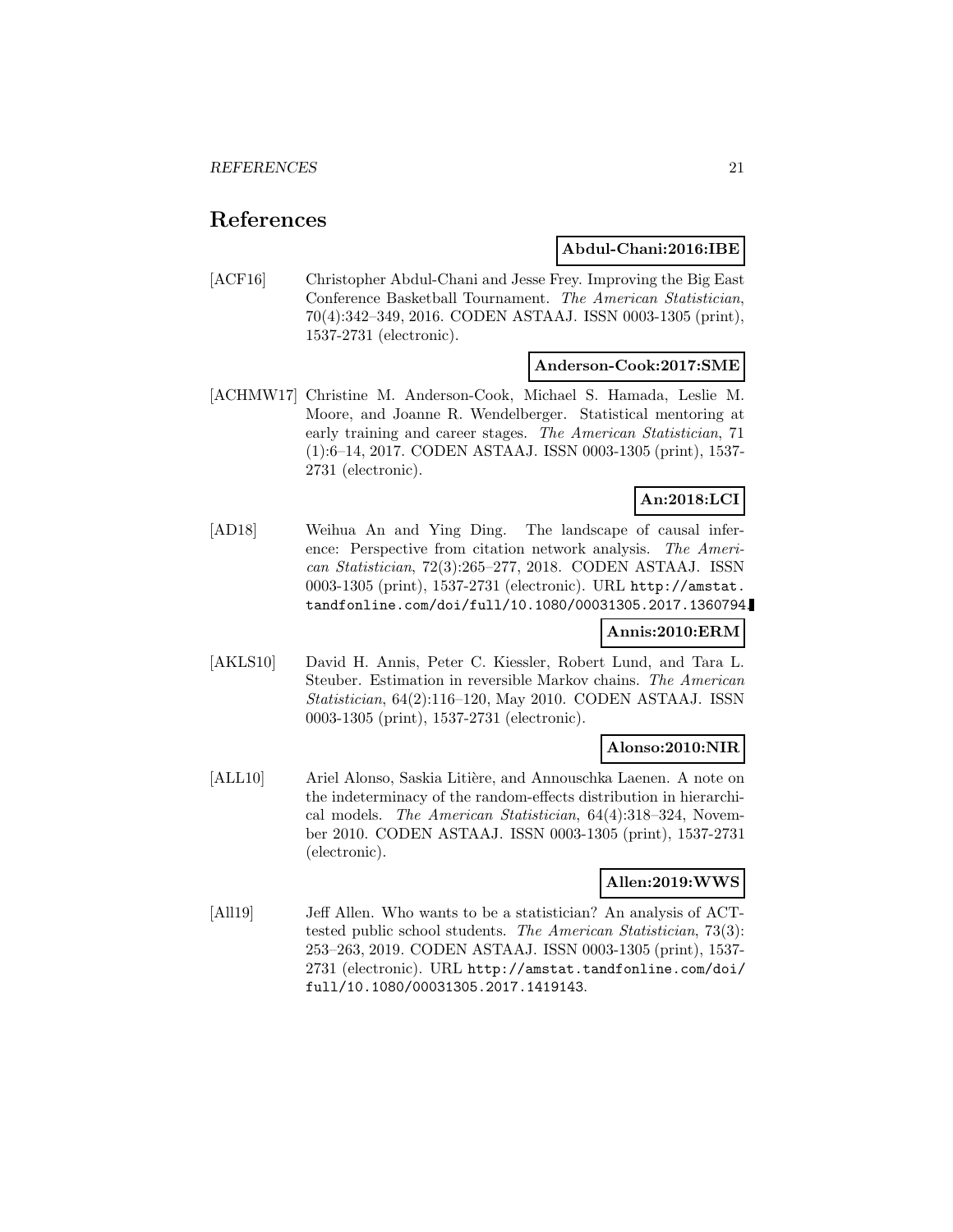## **Akande:2017:ECM**

[ALR17] Olanrewaju Akande, Fan Li, and Jerome Reiter. An empirical comparison of multiple imputation methods for categorical data. The American Statistician, 71(2):162–170, 2017. CODEN ASTAAJ. ISSN 0003-1305 (print), 1537-2731 (electronic). URL http://amstat.tandfonline.com/doi/full/10. 1080/00031305.2016.1277158.

## **Aoudia:2014:SCB**

[AM14] Djilali Ait Aoudia and Éric Marchand. On a simple construction of a bivariate probability function with a common marginal. The American Statistician, 68(3):170–173, 2014. CODEN ASTAAJ. ISSN 0003-1305 (print), 1537-2731 (electronic).

## **Aldor-Noiman:2013:PSN**

[ANBB<sup>+</sup>13] Sivan Aldor-Noiman, Lawrence D. Brown, Andreas Buja, Wolfgang Rolke, and Robert A. Stine. The power to see: A new graphical test of normality. The American Statistician, 67(4): 249–260, 2013. CODEN ASTAAJ. ISSN 0003-1305 (print), 1537- 2731 (electronic). See comment [ANBB<sup>+</sup>14].

## **Aldor-Noiman:2014:ANB**

[ANBB<sup>+</sup>14] Sivan Aldor-Noiman, Lawrence D. Brown, Andreas Buja, Wolfgang Rolke, and Robert A. Stine. Comment: Aldor-Noiman, S., Brown, L. D., Buja, A., Rolke, W., and Stine, R. A. (2013), "The Power to See: A New Graphical Test of Normality," The American Statistician, **67**, 249–260. The American Statistician, 68(4): 318, 2014. CODEN ASTAAJ. ISSN 0003-1305 (print), 1537-2731  $(electronic)$ . See [ANBB+13].

## **Andersson:2015:CAC**

[And15] Per Gösta Andersson. A classroom approach to the construction of an approximate confidence interval of a Poisson mean using one observation. The American Statistician, 69(3):160–164, 2015. CODEN ASTAAJ. ISSN 0003-1305 (print), 1537-2731 (electronic). URL http://www.tandfonline.com/doi/abs/10. 1080/00031305.2015.1056830.

## **Anderson:2019:ASR**

[And19] Andrew A. Anderson. Assessing statistical results: Magnitude, precision, and model uncertainty. The American Statistician, 73 (S1):118–121, 2019. CODEN ASTAAJ. ISSN 0003-1305 (print),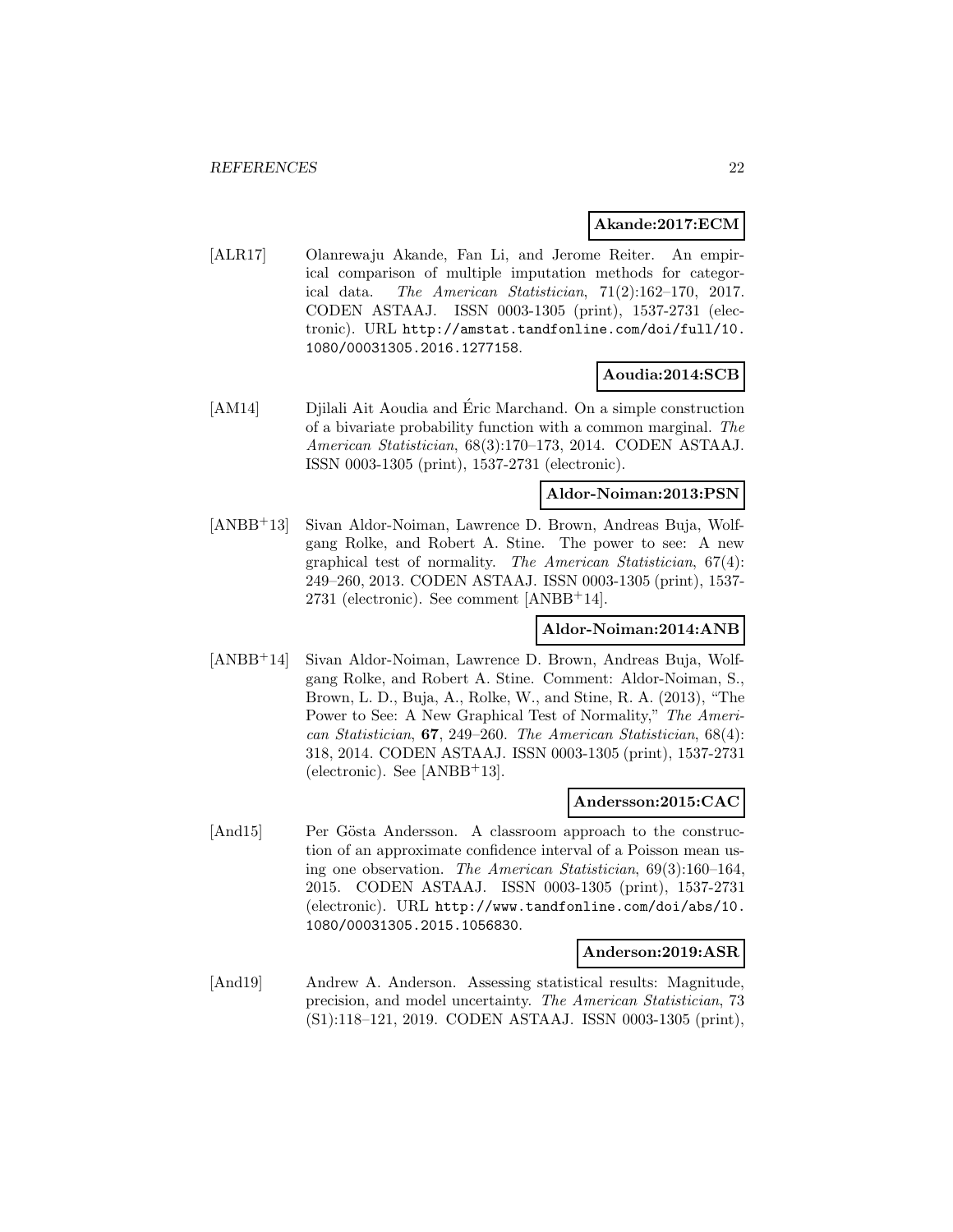1537-2731 (electronic). URL http://amstat.tandfonline.com/ doi/full/10.1080/00031305.2018.1537889.

## **Angus:2016:BUP**

[Ang16] John E. Angus. Bootstrapping a universal pivot when nuisance parameters are estimated. The American Statistician, 70(1):100– 107, 2016. CODEN ASTAAJ. ISSN 0003-1305 (print), 1537-2731 (electronic).

## **Anonymous:2010:EC**

[Ano10a] Anonymous. 2010 editorial collaborators. The American Statistician, 64(4):364–365, November 2010. CODEN ASTAAJ. ISSN 0003-1305 (print), 1537-2731 (electronic).

## **Anonymous:2010:C**

[Ano10b] Anonymous. Correction. The American Statistician, 64(2):195, May 2010. CODEN ASTAAJ. ISSN 0003-1305 (print), 1537-2731 (electronic).

## **Anonymous:2010:IV**

[Ano10c] Anonymous. Index to volume 64. The American Statistician, 64 (4):366–368, November 2010. CODEN ASTAAJ. ISSN 0003-1305 (print), 1537-2731 (electronic).

## **Anonymous:2010:LEa**

[Ano10d] Anonymous. Letters to the Editor. The American Statistician, 64 (3):276, August 2010. CODEN ASTAAJ. ISSN 0003-1305 (print), 1537-2731 (electronic).

## **Anonymous:2010:LEb**

[Ano10e] Anonymous. Letters to the Editor. The American Statistician, 64 (4):362–363, November 2010. CODEN ASTAAJ. ISSN 0003-1305 (print), 1537-2731 (electronic).

## **Anonymous:2010:RBTa**

[Ano10f] Anonymous. Reviews of books and teaching materials. The American Statistician, 64(1):88–96, February 2010. CODEN ASTAAJ. ISSN 0003-1305 (print), 1537-2731 (electronic).

## **Anonymous:2010:RBTb**

[Ano10g] Anonymous. Reviews of books and teaching materials. The American Statistician, 64(3):268–275, August 2010. CODEN ASTAAJ. ISSN 0003-1305 (print), 1537-2731 (electronic).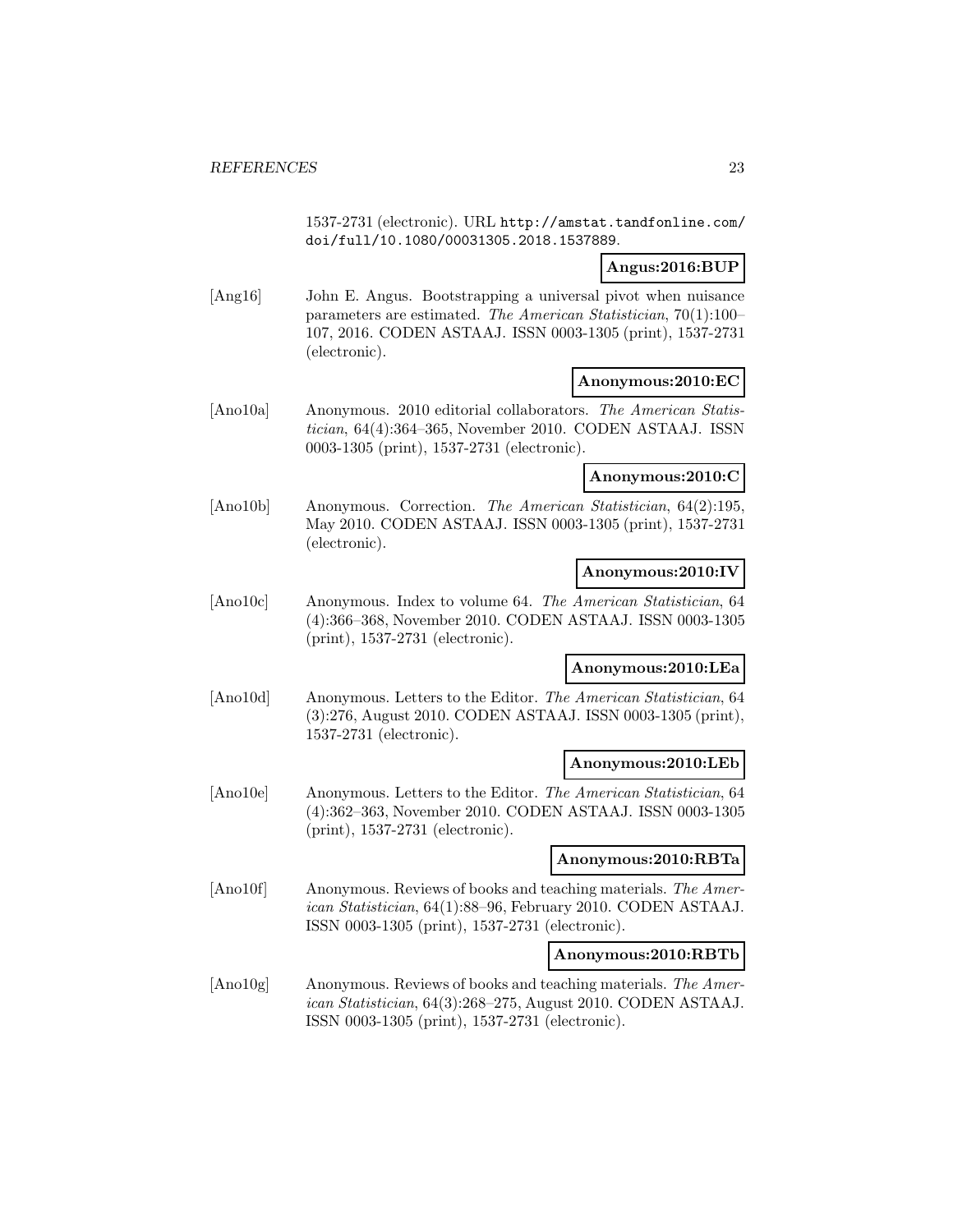#### **Anonymous:2010:RBTc**

[Ano10h] Anonymous. Reviews of books and teaching materials. The American Statistician, 64(4):357–361, November 2010. CODEN AS-TAAJ. ISSN 0003-1305 (print), 1537-2731 (electronic).

**Anonymous:2011:EC**

[Ano11a] Anonymous. 2011 editorial collaborators. The American Statistician, 65(4):298–299, November 2011. CODEN ASTAAJ. ISSN 0003-1305 (print), 1537-2731 (electronic).

## **Anonymous:2011:LEa**

[Ano11b] Anonymous. Letters to the Editors. The American Statistician, 65(1):69, February 2011. CODEN ASTAAJ. ISSN 0003-1305 (print), 1537-2731 (electronic).

## **Anonymous:2011:LEb**

[Ano11c] Anonymous. Letters to the Editors. The American Statistician, 65(2):140, May 2011. CODEN ASTAAJ. ISSN 0003-1305 (print), 1537-2731 (electronic).

## **Anonymous:2011:LEd**

[Ano11d] Anonymous. Letters to the Editors. The American Statistician, 65(3):209–211, August 2011. CODEN ASTAAJ. ISSN 0003-1305 (print), 1537-2731 (electronic).

#### **Anonymous:2011:RBTa**

[Ano11e] Anonymous. Reviews of books and teaching materials. The American Statistician, 65(1):61–68, February 2011. CODEN ASTAAJ. ISSN 0003-1305 (print), 1537-2731 (electronic).

#### **Anonymous:2011:RBTb**

[Ano11f] Anonymous. Reviews of books and teaching materials. The American Statistician, 65(2):136–139, May 2011. CODEN ASTAAJ. ISSN 0003-1305 (print), 1537-2731 (electronic).

#### **Anonymous:2011:RBTc**

[Ano11g] Anonymous. Reviews of books and teaching materials. The American Statistician, 65(3):201–208, August 2011. CODEN ASTAAJ. ISSN 0003-1305 (print), 1537-2731 (electronic).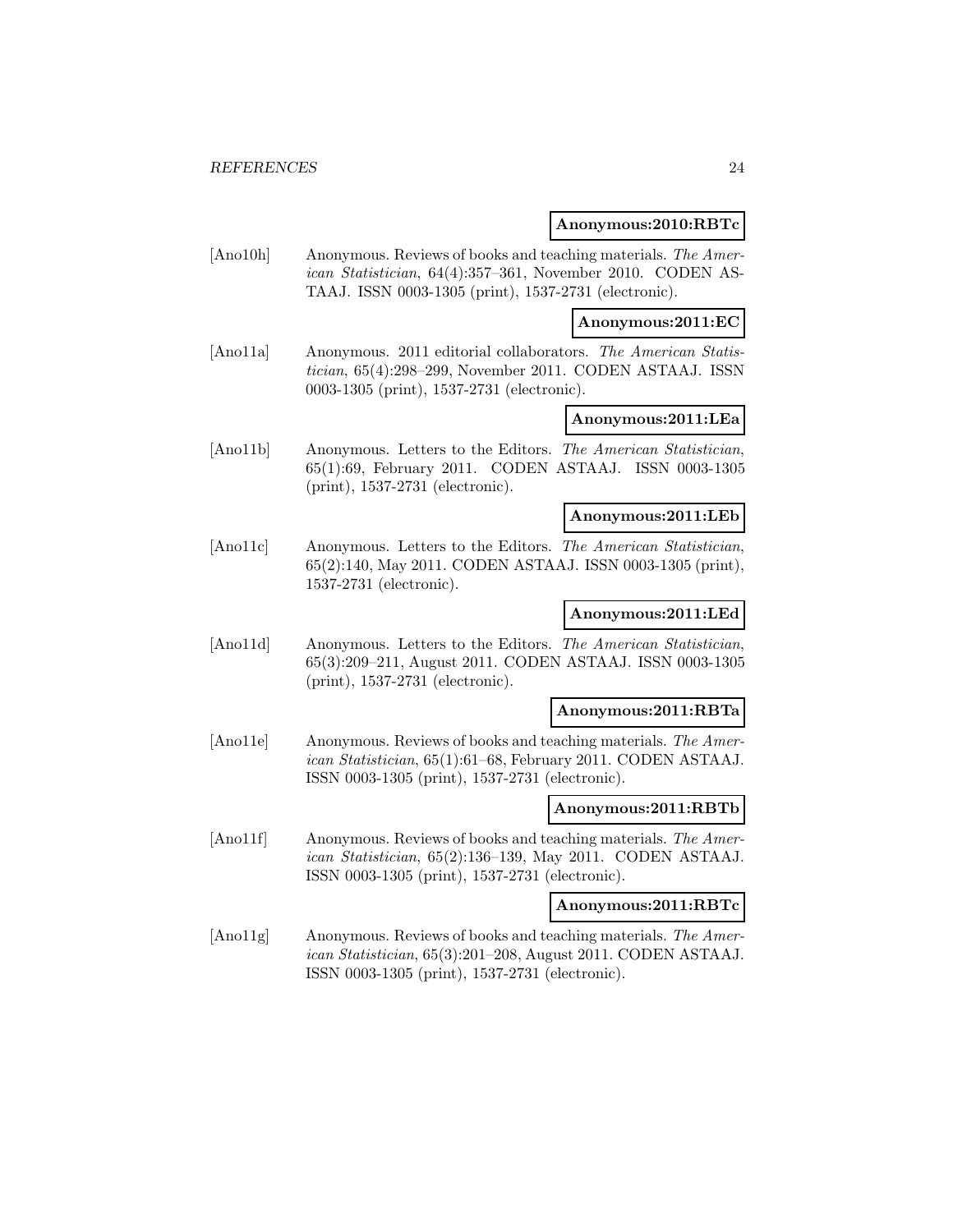#### **Anonymous:2011:RBT**

[Ano11h] Anonymous. Reviews of books and teaching materials. The American Statistician, 65(4):283–297, November 2011. CODEN AS-TAAJ. ISSN 0003-1305 (print), 1537-2731 (electronic).

**Anonymous:2012:EBE**

[Ano12a] Anonymous. Editorial board EOV. The American Statistician, 66 (4):ebi, 2012. CODEN ASTAAJ. ISSN 0003-1305 (print), 1537- 2731 (electronic).

## **Anonymous:2012:EC**

[Ano12b] Anonymous. Editorial collaborators. The American Statistician, 66(4):246–247, 2012. CODEN ASTAAJ. ISSN 0003-1305 (print), 1537-2731 (electronic).

## **Anonymous:2012:LEa**

[Ano12c] Anonymous. Letter to the Editor. The American Statistician, 66 (2):152–153, 2012. CODEN ASTAAJ. ISSN 0003-1305 (print), 1537-2731 (electronic). URL http://amstat.tandfonline.com/ doi/full/10.1080/00031305.2012.697678.

## **Anonymous:2012:LEb**

[Ano12d] Anonymous. Letter to the Editor. The American Statistician, 66 (4):243–245, 2012. CODEN ASTAAJ. ISSN 0003-1305 (print), 1537-2731 (electronic).

## **Anonymous:2012:RBTa**

[Ano12e] Anonymous. Reviews of books and teaching materials. The American Statistician, 66(1):67–74, 2012. CODEN ASTAAJ. ISSN 0003-1305 (print), 1537-2731 (electronic).

## **Anonymous:2012:RBT**

[Ano12f] Anonymous. Reviews of books and teaching materials. The American Statistician, 66(2):139–151, 2012. CODEN ASTAAJ. ISSN 0003-1305 (print), 1537-2731 (electronic). URL http://amstat. tandfonline.com/doi/full/10.1080/00031305.2012.695972.

#### **Anonymous:2012:RBTb**

[Ano12g] Anonymous. Reviews of books and teaching materials. The American Statistician, 66(3):201–206, 2012. CODEN ASTAAJ. ISSN 0003-1305 (print), 1537-2731 (electronic).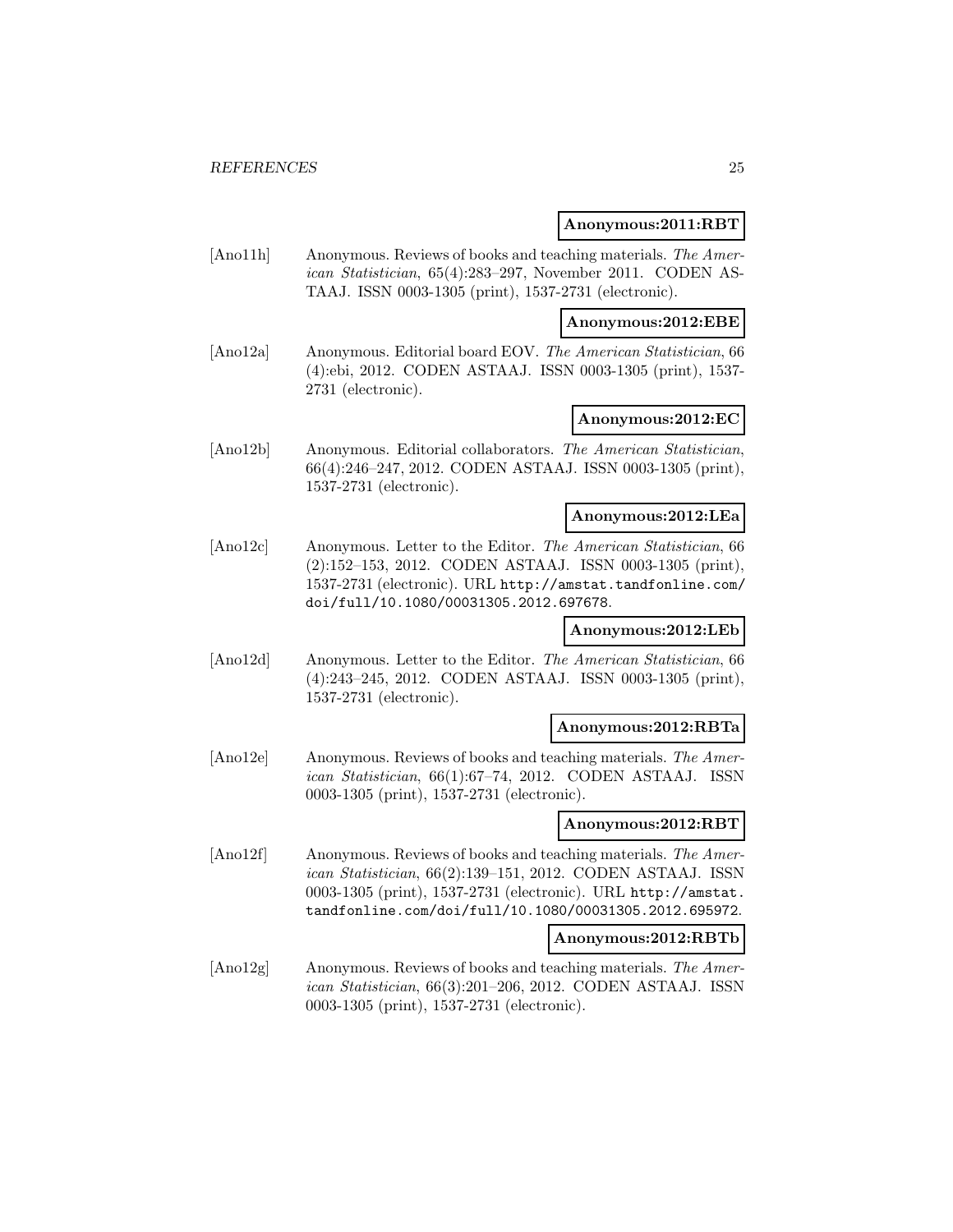#### **Anonymous:2012:RBTc**

[Ano12h] Anonymous. Reviews of books and teaching materials. The American Statistician, 66(4):239–242, 2012. CODEN ASTAAJ. ISSN 0003-1305 (print), 1537-2731 (electronic).

## **Anonymous:2013:EC**

[Ano13a] Anonymous. Editorial collaborators. The American Statistician, 67(4):267–268, 2013. CODEN ASTAAJ. ISSN 0003-1305 (print), 1537-2731 (electronic).

## **Anonymous:2013:LEb**

[Ano13b] Anonymous. Letter to the Editor. The American Statistician, 67 (2):114, 2013. CODEN ASTAAJ. ISSN 0003-1305 (print), 1537- 2731 (electronic).

#### **Anonymous:2013:LEc**

[Ano13c] Anonymous. Letter to the Editor. The American Statistician, 67 (3):190, 2013. CODEN ASTAAJ. ISSN 0003-1305 (print), 1537- 2731 (electronic).

## **Anonymous:2013:LEa**

[Ano13d] Anonymous. Letters to the Editor. The American Statistician, 67(1):64–66, 2013. CODEN ASTAAJ. ISSN 0003-1305 (print), 1537-2731 (electronic).

#### **Anonymous:2013:RBTa**

[Ano13e] Anonymous. Reviews of books and teaching materials. The American Statistician, 67(1):60–63, 2013. CODEN ASTAAJ. ISSN 0003-1305 (print), 1537-2731 (electronic).

#### **Anonymous:2013:RBTb**

[Ano13f] Anonymous. Reviews of books and teaching Materials. The American Statistician, 67(2):109–113, 2013. CODEN ASTAAJ. ISSN 0003-1305 (print), 1537-2731 (electronic).

#### **Anonymous:2013:RBTc**

[Ano13g] Anonymous. Reviews of books and teaching materials. The American Statistician, 67(3):183–189, 2013. CODEN ASTAAJ. ISSN 0003-1305 (print), 1537-2731 (electronic).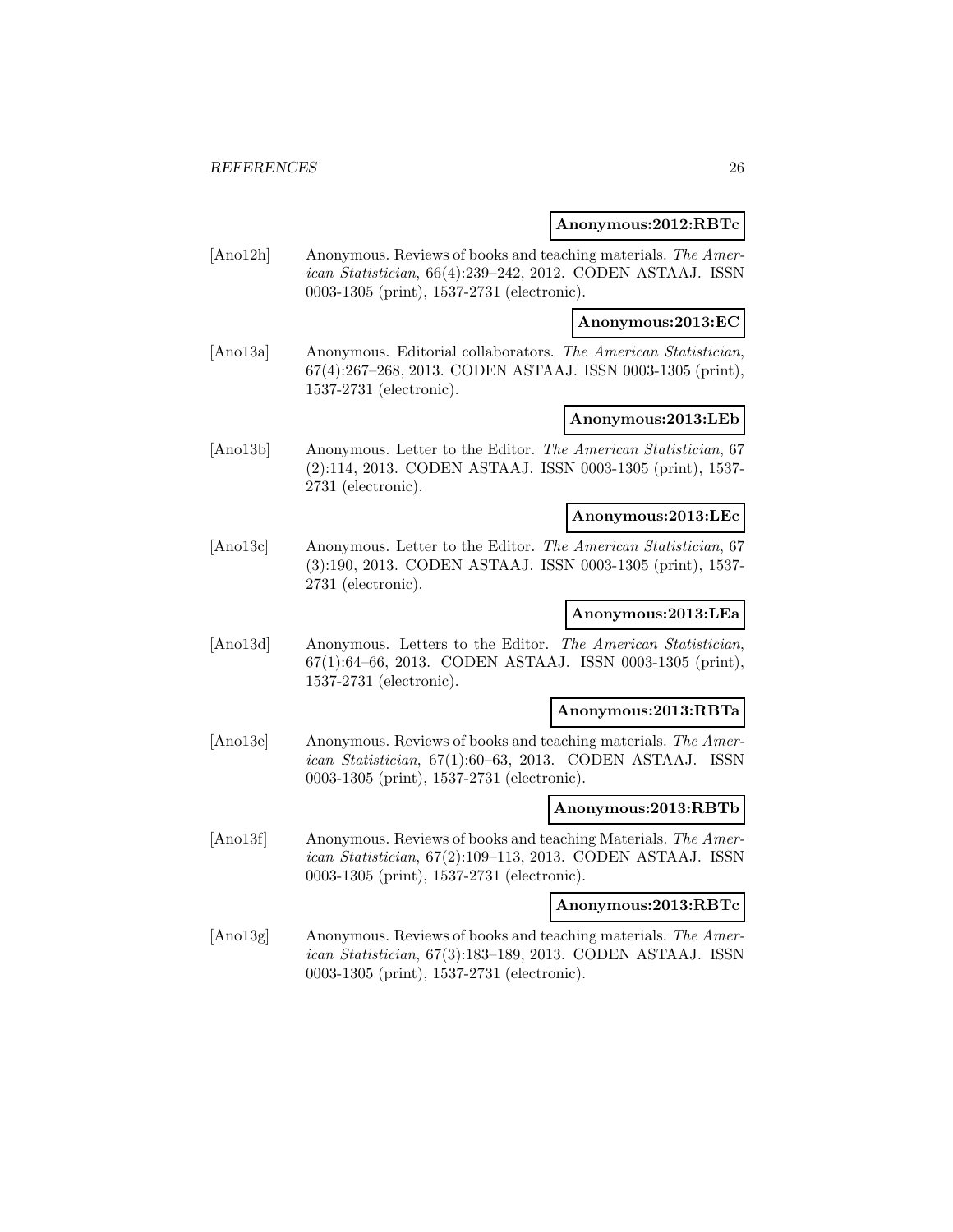#### **Anonymous:2013:RBTd**

[Ano13h] Anonymous. Reviews of books and teaching materials. The American Statistician, 67(4):261–265, 2013. CODEN ASTAAJ. ISSN 0003-1305 (print), 1537-2731 (electronic).

#### **Anonymous:2014:C**

[Ano14a] Anonymous. Correction. The American Statistician, 68(2):132, 2014. CODEN ASTAAJ. ISSN 0003-1305 (print), 1537-2731 (electronic). See [Arm14b].

## **Anonymous:2014:EBE**

[Ano14b] Anonymous. Editorial board EOV. The American Statistician, 68 (4):ebi, 2014. CODEN ASTAAJ. ISSN 0003-1305 (print), 1537- 2731 (electronic).

#### **Anonymous:2014:EC**

[Ano14c] Anonymous. Editorial collaborators. The American Statistician, 68(4):319–320, 2014. CODEN ASTAAJ. ISSN 0003-1305 (print), 1537-2731 (electronic).

## **Anonymous:2014:RBTa**

[Ano14d] Anonymous. Reviews of books and teaching materials. The American Statistician, 68(2):117–124, 2014. CODEN ASTAAJ. ISSN 0003-1305 (print), 1537-2731 (electronic).

#### **Anonymous:2014:RBTb**

[Ano14e] Anonymous. Reviews of books and teaching materials. The American Statistician, 68(3):212–219, 2014. CODEN ASTAAJ. ISSN 0003-1305 (print), 1537-2731 (electronic).

#### **Anonymous:2014:RBT**

[Ano14f] Anonymous. Reviews of books and teaching materials. The American Statistician, 68(4):307–315, 2014. CODEN ASTAAJ. ISSN 0003-1305 (print), 1537-2731 (electronic).

#### **Anonymous:2015:BRR**

[Ano15a] Anonymous. Book review: Reviews of books and teaching materials. The American Statistician, 69(1):53–61, 2015. CODEN ASTAAJ. ISSN 0003-1305 (print), 1537-2731 (electronic).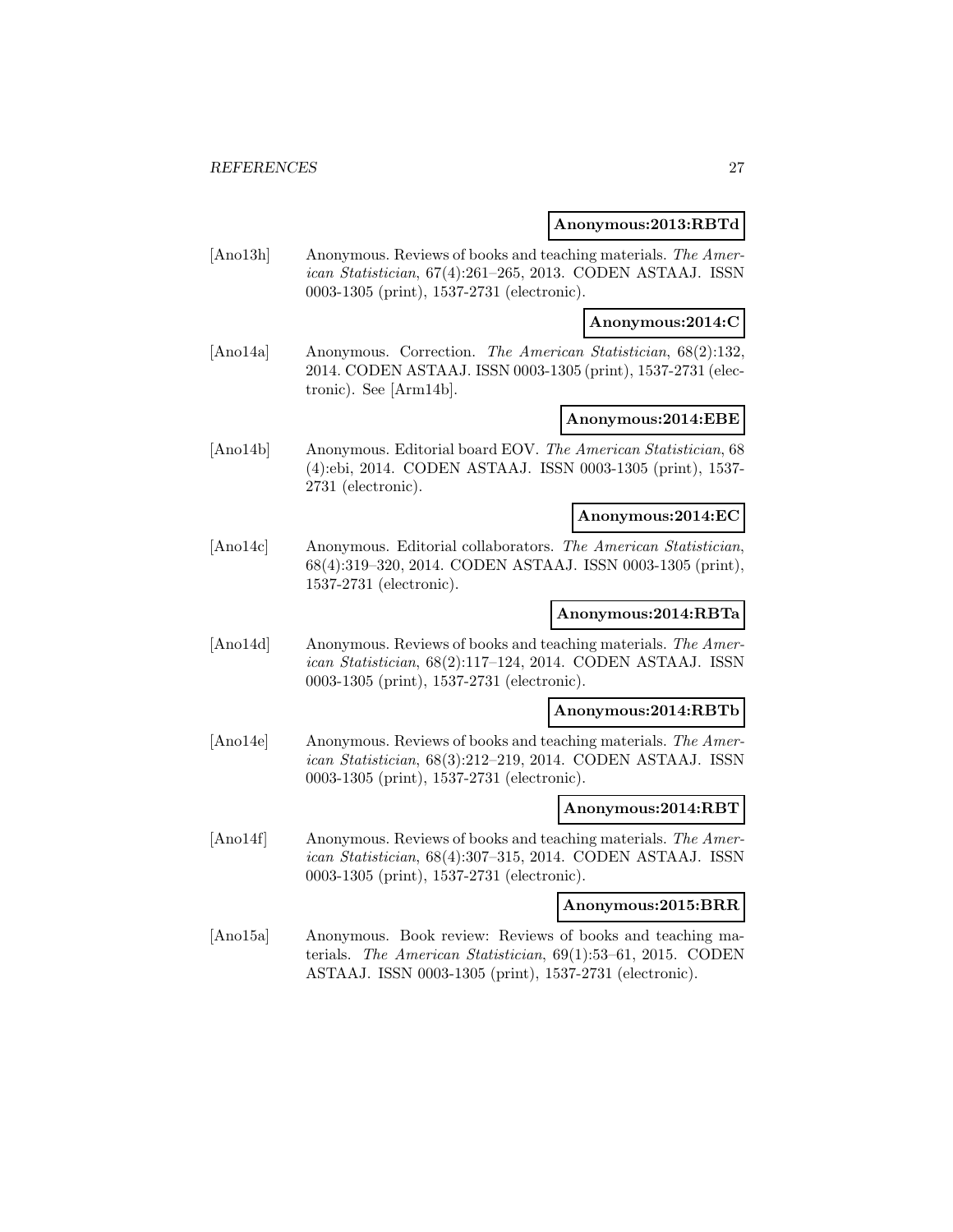#### **Anonymous:2015:EBE**

[Ano15b] Anonymous. Editorial board EOV. The American Statistician, 69 (4):ebi, 2015. CODEN ASTAAJ. ISSN 0003-1305 (print), 1537- 2731 (electronic).

## **Anonymous:2015:EC**

[Ano15c] Anonymous. Editorial collaborators. The American Statistician, 69(4):435–438, 2015. CODEN ASTAAJ. ISSN 0003-1305 (print), 1537-2731 (electronic).

## **Anonymous:2015:RBTa**

[Ano15d] Anonymous. Reviews of books and teaching materials. The American Statistician, 69(2):149–153, 2015. CODEN ASTAAJ. ISSN 0003-1305 (print), 1537-2731 (electronic).

## **Anonymous:2015:RBTb**

[Ano15e] Anonymous. Reviews of books and teaching materials. The American Statistician, 69(3):244–252, 2015. CODEN ASTAAJ. ISSN 0003-1305 (print), 1537-2731 (electronic). URL http://www. tandfonline.com/doi/abs/10.1080/00031305.2015.1068616.

## **Anonymous:2015:RBT**

[Ano15f] Anonymous. Reviews of books and teaching materials. The American Statistician, 69(4):425–434, 2015. CODEN ASTAAJ. ISSN 0003-1305 (print), 1537-2731 (electronic).

#### **Anonymous:2016:C**

[Ano16a] Anonymous. Correction. The American Statistician, 70(2):225, 2016. CODEN ASTAAJ. ISSN 0003-1305 (print), 1537-2731 (electronic).

#### **Anonymous:2016:EBE**

[Ano16b] Anonymous. Editorial Board EOV. The American Statistician, 70(4):ebi, 2016. CODEN ASTAAJ. ISSN 0003-1305 (print), 1537- 2731 (electronic).

## **Anonymous:2016:EC**

[Ano16c] Anonymous. Editorial collaborators. The American Statistician, 70(4):435–437, 2016. CODEN ASTAAJ. ISSN 0003-1305 (print), 1537-2731 (electronic).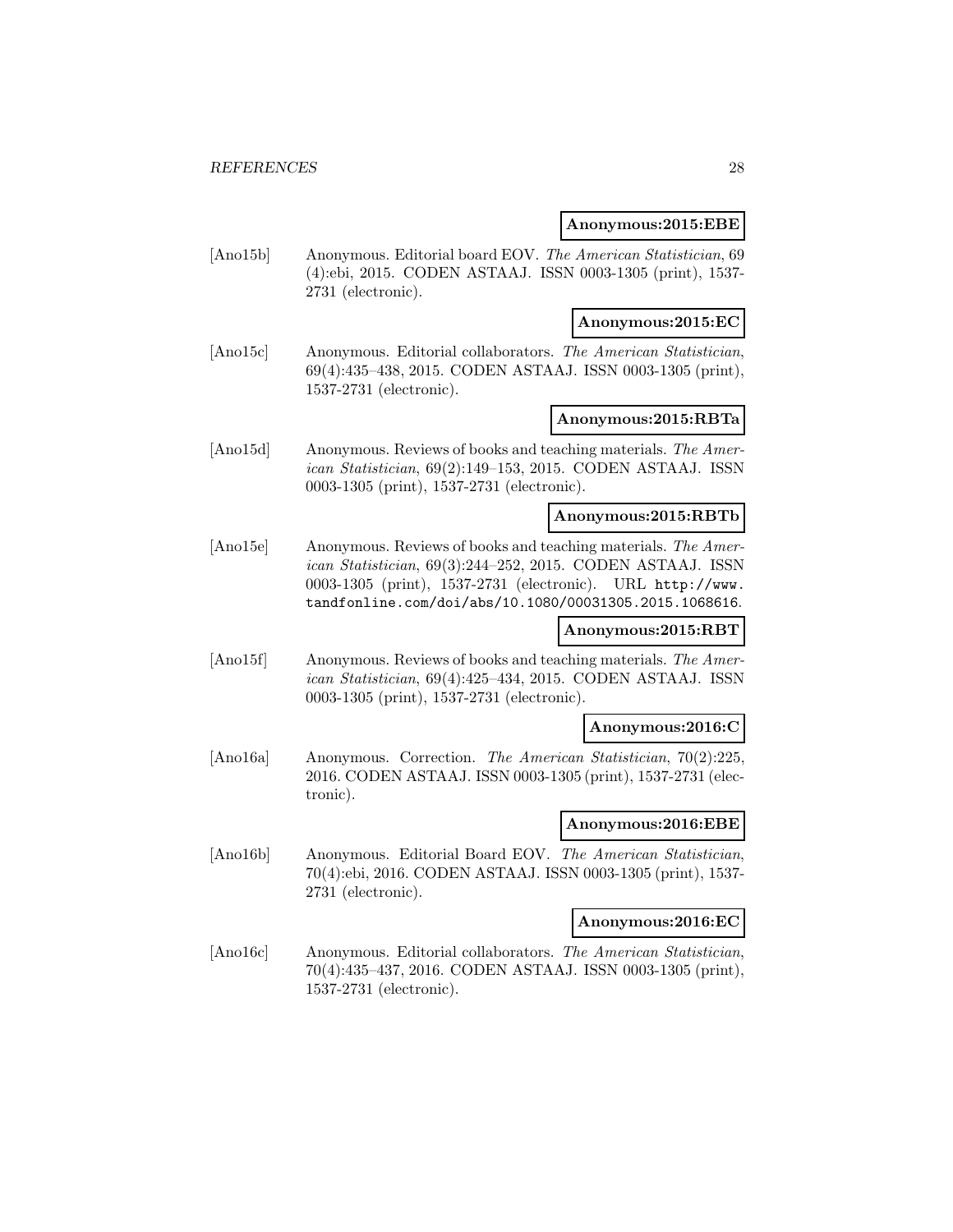#### **Anonymous:2016:RBTa**

[Ano16d] Anonymous. Reviews of books and teaching materials. The American Statistician, 70(1):120–126, 2016. CODEN ASTAAJ. ISSN 0003-1305 (print), 1537-2731 (electronic).

**Anonymous:2016:RBTb**

[Ano16e] Anonymous. Reviews of books and teaching materials. The American Statistician, 70(2):221–223, 2016. CODEN ASTAAJ. ISSN 0003-1305 (print), 1537-2731 (electronic).

## **Anonymous:2016:RBTc**

[Ano16f] Anonymous. Reviews of books and teaching materials. The American Statistician, 70(3):313–??, 2016. CODEN ASTAAJ. ISSN 0003-1305 (print), 1537-2731 (electronic).

## **Anonymous:2016:RBTd**

[Ano16g] Anonymous. Reviews of books and teaching materials. The American Statistician, 70(4):424–433, 2016. CODEN ASTAAJ. ISSN 0003-1305 (print), 1537-2731 (electronic).

## **Anonymous:2017:EBE**

[Ano17a] Anonymous. Editorial board EOV. The American Statistician, 71(4):??, 2017. CODEN ASTAAJ. ISSN 0003-1305 (print), 1537- 2731 (electronic). URL http://amstat.tandfonline.com/doi/ full/10.1080/00031305.2017.1400355.

#### **Anonymous:2017:EC**

[Ano17b] Anonymous. Editorial collaborators. The American Statistician, 71(4):376–377, 2017. CODEN ASTAAJ. ISSN 0003-1305 (print), 1537-2731 (electronic). URL http://amstat.tandfonline.com/ doi/full/10.1080/00031305.2017.1395629.

## **Anonymous:2017:RBTa**

[Ano17c] Anonymous. Reviews of books and teaching materials. The American Statistician, 71(2):182–186, 2017. CODEN ASTAAJ. ISSN 0003-1305 (print), 1537-2731 (electronic). URL http://amstat.tandfonline.com/doi/full/10.1080/ 00031305.2017.1325631.

#### **Anonymous:2017:RBTb**

[Ano17d] Anonymous. Reviews of books and teaching materials. The American Statistician, 71(3):282–289, 2017. CODEN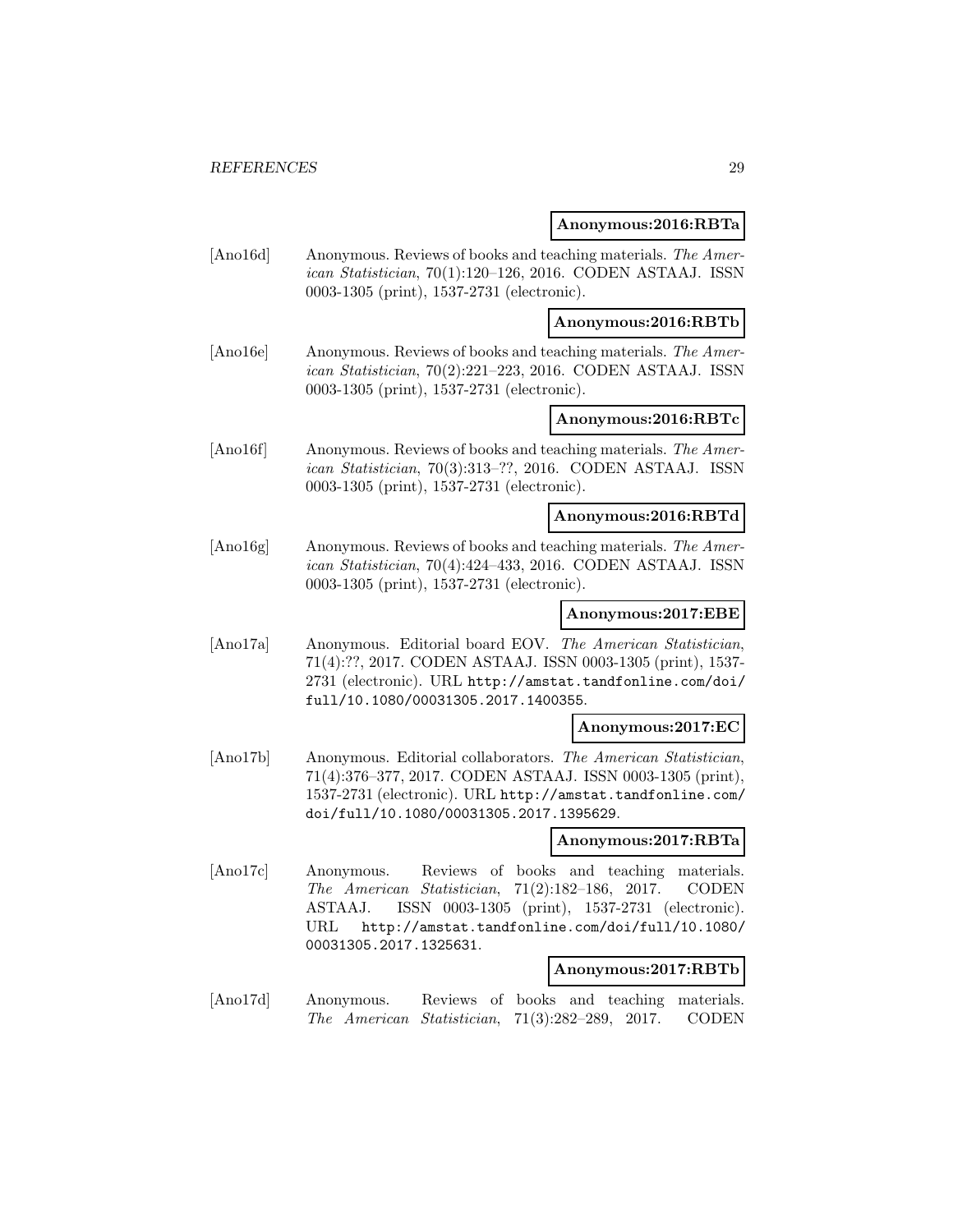ASTAAJ. ISSN 0003-1305 (print), 1537-2731 (electronic). URL http://amstat.tandfonline.com/doi/full/10.1080/ 00031305.2017.1367180.

## **Anonymous:2017:RBT**

[Ano17e] Anonymous. Reviews of books and teaching materials. The American Statistician, 71(4):369–372, 2017. CODEN ASTAAJ. ISSN 0003-1305 (print), 1537-2731 (electronic). URL http://amstat.tandfonline.com/doi/full/10.1080/ 00031305.2017.1395630.

## **Anonymous:2018:C**

[Ano18a] Anonymous. Corrigenda. The American Statistician, 72(4):394, 2018. CODEN ASTAAJ. ISSN 0003-1305 (print), 1537-2731 (electronic). URL http://amstat.tandfonline.com/doi/full/10. 1080/00031305.2018.1523641.

## **Anonymous:2018:RBTa**

[Ano18b] Anonymous. Reviews of books and teaching materials. The American Statistician, 72(1):105–113, 2018. CODEN ASTAAJ. ISSN 0003-1305 (print), 1537-2731 (electronic). URL http://amstat.tandfonline.com/doi/full/10.1080/ 00031305.2018.1444855.

## **Anonymous:2018:RBTb**

[Ano18c] Anonymous. Reviews of books and teaching materials. The American Statistician, 72(2):206–212, 2018. CODEN ASTAAJ. ISSN 0003-1305 (print), 1537-2731 (electronic). URL http://amstat.tandfonline.com/doi/full/10.1080/ 00031305.2018.1469927.

## **Anonymous:2018:RBT**

[Ano18d] Anonymous. Reviews of books and teaching materials. The American Statistician, 72(3):295–299, 2018. CODEN ASTAAJ. ISSN 0003-1305 (print), 1537-2731 (electronic). URL http://amstat.tandfonline.com/doi/full/10.1080/ 00031305.2018.1496649.

#### **Anonymous:2019:C**

[Ano19a] Anonymous. Correction. The American Statistician, 73(4):420, 2019. CODEN ASTAAJ. ISSN 0003-1305 (print), 1537-2731 (electronic). URL http://www.tandfonline.com/doi/full/10. 1080/00031305.2019.1660112.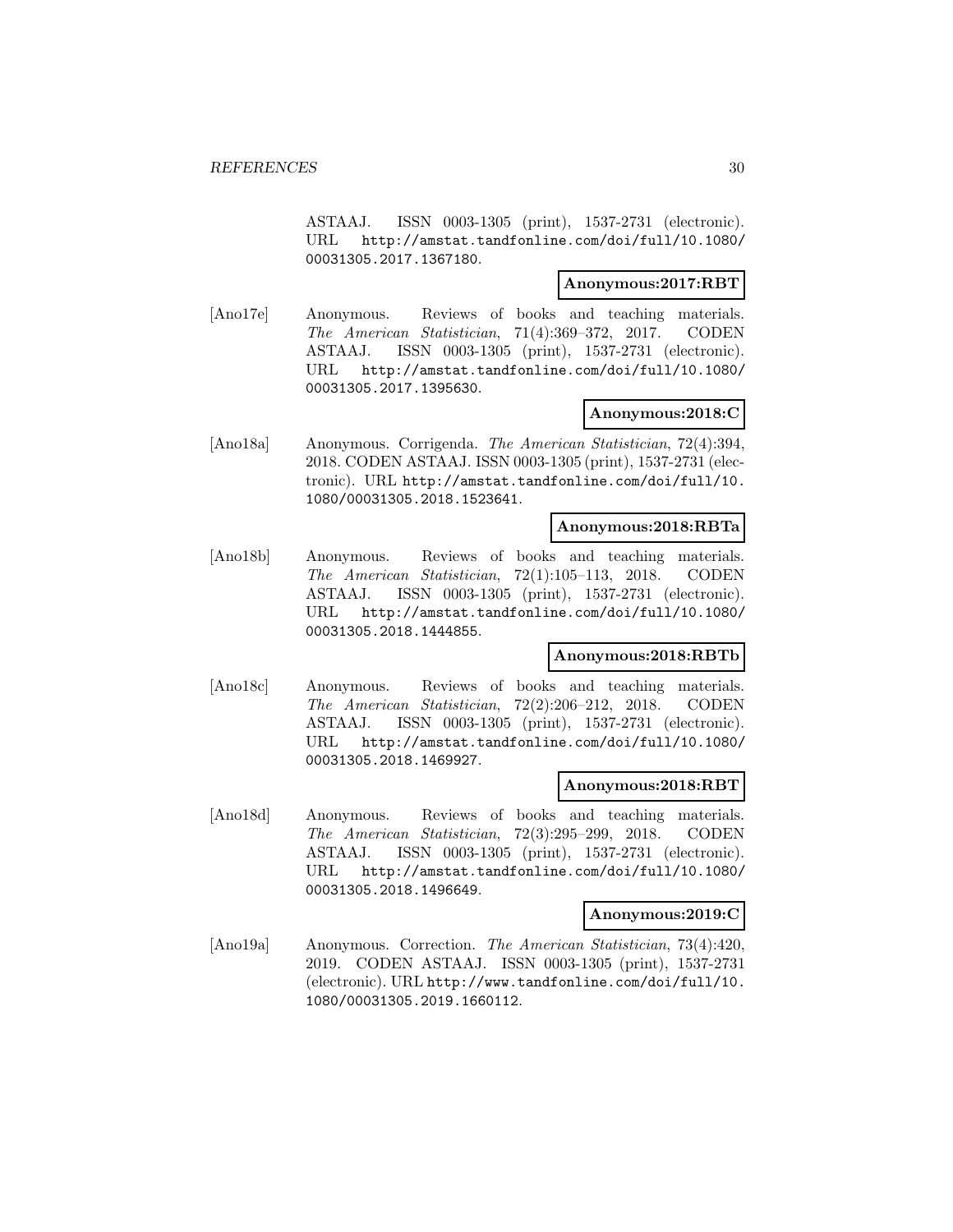#### **Anonymous:2019:ECa**

[Ano19b] Anonymous. Editorial collaborators. The American Statistician, 73(1):106–108, 2019. CODEN ASTAAJ. ISSN 0003-1305 (print), 1537-2731 (electronic). URL http://amstat.tandfonline.com/ doi/full/10.1080/00031305.2018.1538832.

## **Anonymous:2019:ECb**

[Ano19c] Anonymous. Editorial collaborators. The American Statistician, 73(4):420–421, 2019. CODEN ASTAAJ. ISSN 0003-1305 (print), 1537-2731 (electronic). URL http://www.tandfonline. com/doi/full/10.1080/00031305.2019.1680048.

## **Anonymous:2019:I**

[Ano19d] Anonymous. Index. The American Statistician, 73(1):94–104, 2019. CODEN ASTAAJ. ISSN 0003-1305 (print), 1537-2731 (electronic). URL http://amstat.tandfonline.com/doi/full/10. 1080/00031305.2018.1538846.

## **Aldous:2010:WCO**

[AP10] David Aldous and Tung Phan. When can one test an explanation? Compare and contrast Benford's Law and the fuzzy CLT. The American Statistician, 64(3):221–227, August 2010. CODEN ASTAAJ. ISSN 0003-1305 (print), 1537-2731 (electronic).

## **Armistead:2014:R**

[Arm14a] Timothy Armistead. Rejoinder. The American Statistician, 68(1): 30–31, 2014. CODEN ASTAAJ. ISSN 0003-1305 (print), 1537- 2731 (electronic).

## **Armistead:2014:RTV**

[Arm14b] Timothy W. Armistead. Resurrecting the third variable: A critique of Pearl's causal analysis of Simpson's Paradox. The American Statistician, 68(1):1–7, 2014. CODEN ASTAAJ. ISSN 0003- 1305 (print), 1537-2731 (electronic). See comment [Pea14, LM14], reply [Arm14a], and correction [Ano14a].

## **Armistead:2016:MUR**

[Arm16] Timothy W. Armistead. Misunderstood and unattributed: Revisiting M. H. Doolittle's measures of association, with a note on Bayes' Theorem. The American Statistician, 70(1):63–73, 2016. CODEN ASTAAJ. ISSN 0003-1305 (print), 1537-2731 (electronic).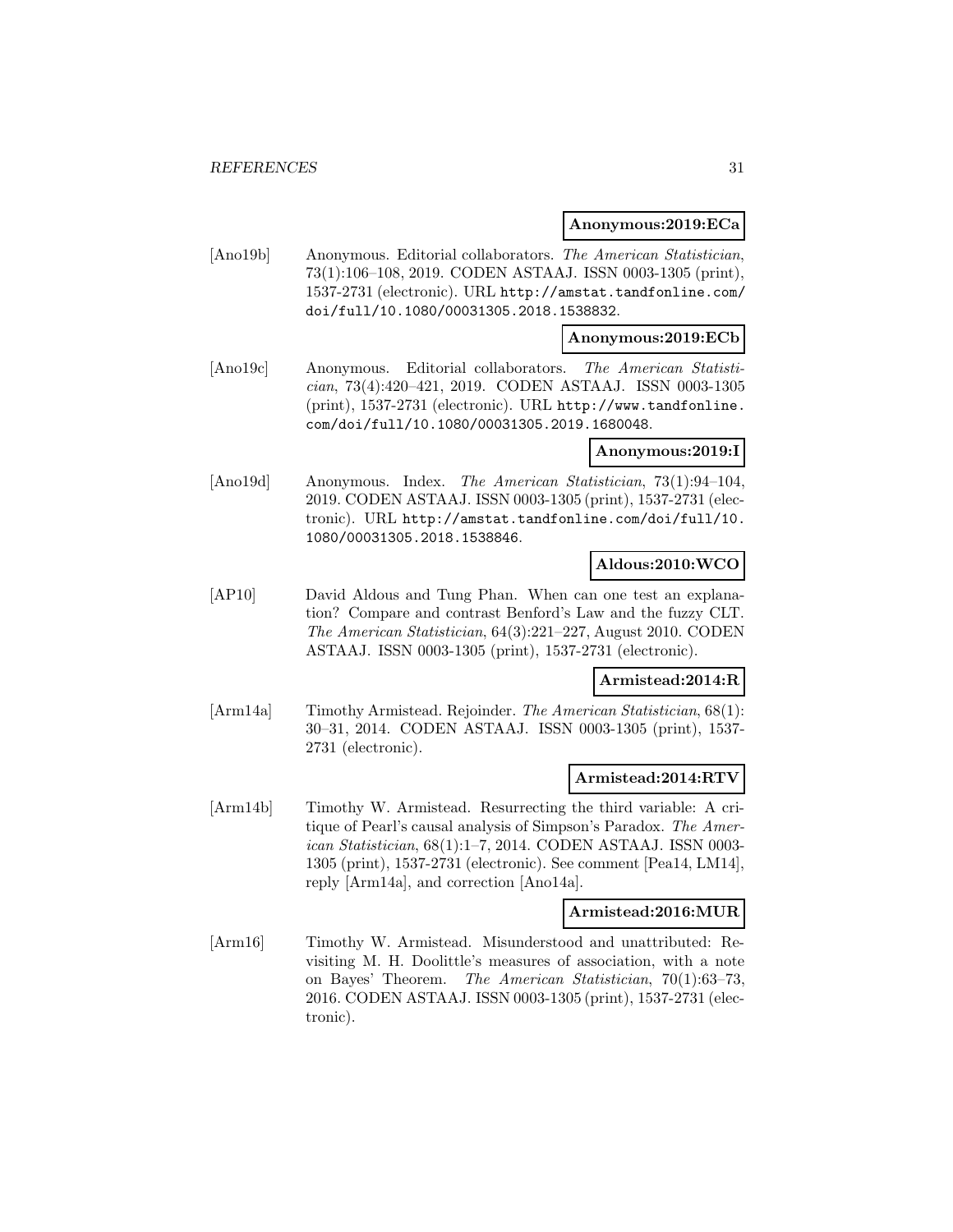## **Amrhein:2019:ISD**

[ATG19] Valentin Amrhein, David Trafimow, and Sander Greenland. Inferential statistics as descriptive statistics: There is no replication crisis if we don't expect replication. The American Statistician, 73 (S1):262–270, 2019. CODEN ASTAAJ. ISSN 0003-1305 (print), 1537-2731 (electronic). URL http://amstat.tandfonline.com/ doi/full/10.1080/00031305.2018.1543137.

## **Bacchetti:2019:OAC**

[Bac19] Peter Bacchetti. The other arbitrary cutoff. The American Statistician, 73(4):413–414, 2019. CODEN ASTAAJ. ISSN 0003-1305 (print), 1537-2731 (electronic). URL http://www.tandfonline. com/doi/full/10.1080/00031305.2019.1654920.

## **Baumer:2015:DSC**

[Bau15] Ben Baumer. A data science course for undergraduates: Thinking with data. The American Statistician, 69(4):334–342, 2015. CO-DEN ASTAAJ. ISSN 0003-1305 (print), 1537-2731 (electronic).

## **Baumer:2018:LBW**

[Bau18] Benjamin S. Baumer. Lessons from between the white lines for isolated data scientists. The American Statistician, 72(1):66–71, 2018. CODEN ASTAAJ. ISSN 0003-1305 (print), 1537-2731 (electronic). URL http://amstat.tandfonline.com/doi/full/10. 1080/00031305.2017.1375985.

#### **Berry:2014:C**

[BB14] Donald A. Berry and Scott M. Berry. Comment. The American Statistician, 68(2):88–89, 2014. CODEN ASTAAJ. ISSN 0003- 1305 (print), 1537-2731 (electronic). See [Har14a].

## **Benjamin:2019:TRI**

[BB19] Daniel J. Benjamin and James O. Berger. Three recommendations for improving the use of p-values. The American Statistician, 73 (S1):186–191, 2019. CODEN ASTAAJ. ISSN 0003-1305 (print), 1537-2731 (electronic). URL http://amstat.tandfonline.com/ doi/full/10.1080/00031305.2018.1543135. See [Fou20].

## **Bagui:2013:FCE**

[BBM13] Subhash C. Bagui, Dulal K. Bhaumik, and K. L. Mehra. A few counter examples useful in teaching Central Limit Theorems. The American Statistician, 67(1):49–56, 2013. CODEN ASTAAJ. ISSN 0003-1305 (print), 1537-2731 (electronic).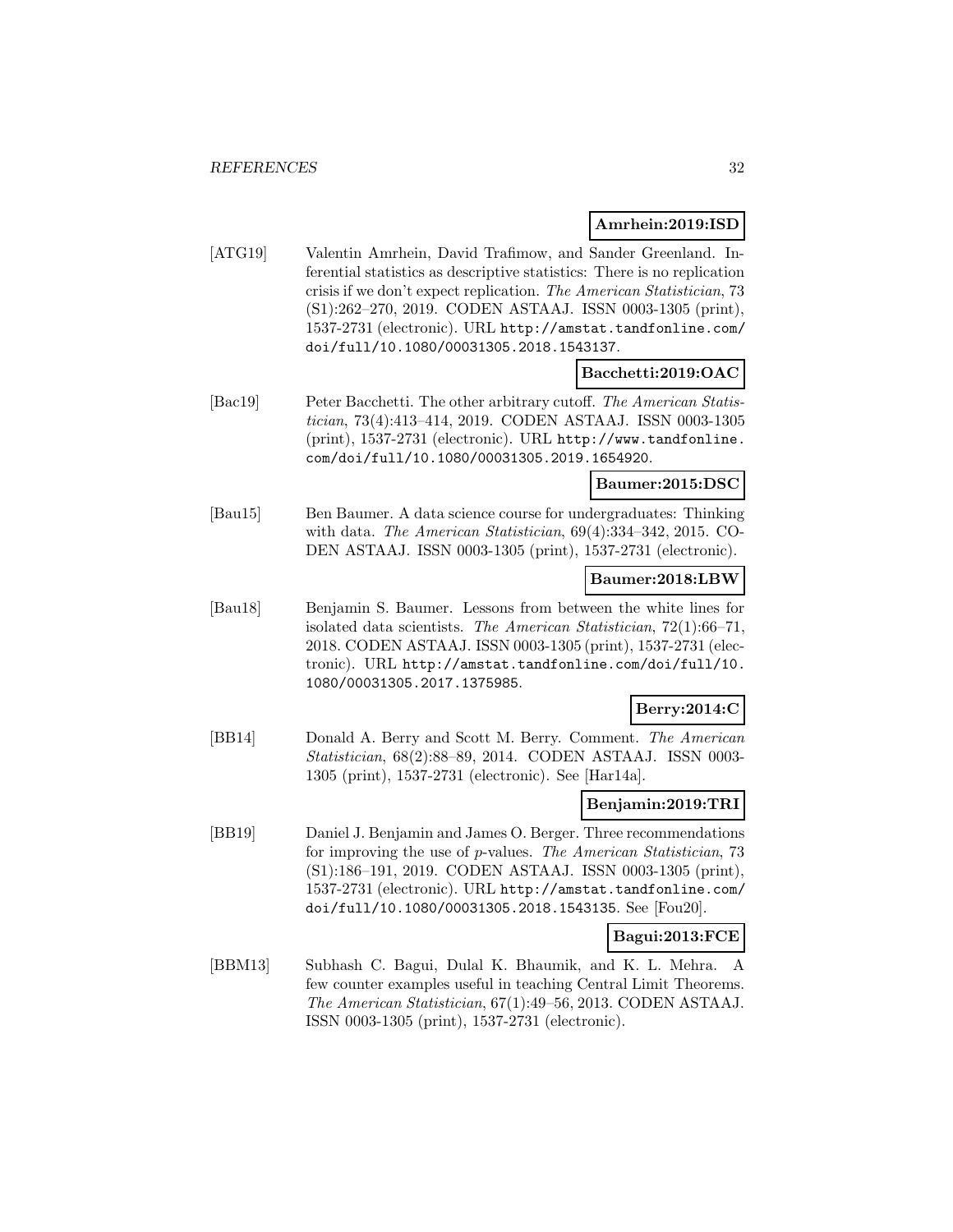## **Berrendero:2012:TC**

[BC12] José R. Berrendero and Javier Cárcamo. The tangent classifier. The American Statistician, 66(3):185–194, 2012. CODEN AS-TAAJ. ISSN 0003-1305 (print), 1537-2731 (electronic).

## **Bion:2018:HRH**

[BCG18] Ricardo Bion, Robert Chang, and Jason Goodman. How R helps Airbnb make the most of its data. The American Statistician, 72(1):46–52, 2018. CODEN ASTAAJ. ISSN 0003-1305 (print), 1537-2731 (electronic). URL http://amstat.tandfonline.com/ doi/full/10.1080/00031305.2017.1392362.

## **Barr:2011:SPW**

[BD11] G. D. I. Barr and K. Dowie. Swivelling probabilities — the winning hand at poker. The American Statistician, 65(3):170–176, August 2011. CODEN ASTAAJ. ISSN 0003-1305 (print), 1537- 2731 (electronic).

## **Bagnato:2018:TSI**

[BDP18] Luca Bagnato, Lucio De Capitani, and Antonio Punzo. Testing for serial independence: Beyond the portmanteau approach. The American Statistician, 72(3):219–238, 2018. CO-DEN ASTAAJ. ISSN 0003-1305 (print), 1537-2731 (electronic). URL http://amstat.tandfonline.com/doi/full/10. 1080/00031305.2016.1264314.

## **Bedrick:2014:TUR**

[Bed14] Edward J. Bedrick. Two useful reformulations of the hazard ratio. The American Statistician, 68(1):36–41, 2014. CODEN ASTAAJ. ISSN 0003-1305 (print), 1537-2731 (electronic).

## **Bergen:2019:BRD**

[Ber19] Silas Bergen. Book review: Displaying Time Series, Spatial, and Space-Time Data with R, 2nd ed. The American Statistician, 73 (3):310–311, 2019. CODEN ASTAAJ. ISSN 0003-1305 (print), 1537-2731 (electronic). URL http://amstat.tandfonline.com/ doi/full/10.1080/00031305.2019.1641357.

## **Betensky:2019:VRC**

[Bet19] Rebecca A. Betensky. The p-value requires context, not a threshold. The American Statistician, 73(S1):115–117, 2019.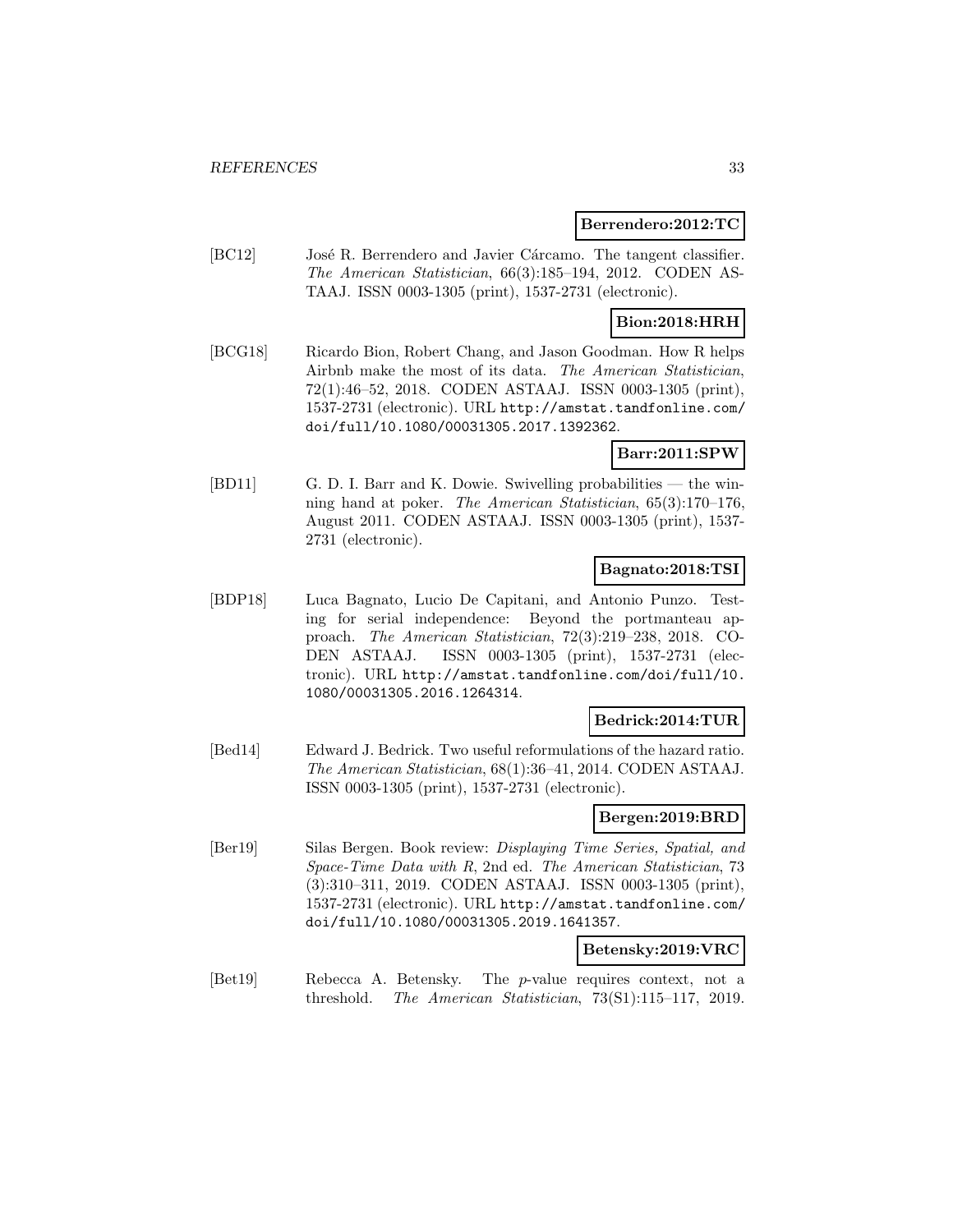CODEN ASTAAJ. ISSN 0003-1305 (print), 1537-2731 (electronic). URL http://amstat.tandfonline.com/doi/full/10. 1080/00031305.2018.1529624.

## **Bar-Gera:2017:TPA**

[BG17] Hillel Bar-Gera. The target parameter of adjusted R-squared in fixed-design experiments. The American Statistician, 71(2):112– 119, 2017. CODEN ASTAAJ. ISSN 0003-1305 (print), 1537-2731 (electronic). URL http://amstat.tandfonline.com/doi/full/ 10.1080/00031305.2016.1200489. See comment [Chr17].

## **Behar:2013:TFA**

[BGMA13] Roberto Behar, Pere Grima, and Lluís Marco-Almagro. Twentyfive analogies for explaining statistical concepts. The American Statistician, 67(1):44–48, 2013. CODEN ASTAAJ. ISSN 0003- 1305 (print), 1537-2731 (electronic).

## **Blume:2019:ISG**

[BGW<sup>+</sup>19] Jeffrey D. Blume, Robert A. Greevy, Valerie F. Welty, Jeffrey R. Smith, and William D. Dupont. An introduction to secondgeneration p-values. The American Statistician, 73(S1):157–167, 2019. CODEN ASTAAJ. ISSN 0003-1305 (print), 1537-2731 (electronic). URL http://amstat.tandfonline.com/doi/full/10. 1080/00031305.2018.1537893.

## **Berger:2011:BLS**

[BH11] Arno Berger and Theodore P. Hill. Benford's law strikes back: no simple explanation in sight for mathematical gem. The Mathematical Intelligencer, 33(1):85–91, March 2011. CODEN MAINDC. ISSN 0343-6993 (print), 1866-7414 (electronic). See letter [Hil11].

## **Barbe:2012:CRM**

[BH12] Philippe Barbe and William C. Horrace. A critical reanalysis of Maryland State Police searches. The American Statistician, 66 (1):1–7, 2012. CODEN ASTAAJ. ISSN 0003-1305 (print), 1537- 2731 (electronic).

#### **Boulesteix:2015:SFH**

[BHLE15] Anne-Laure Boulesteix, Robert Hable, Sabine Lauer, and Manuel J. A. Eugster. A statistical framework for hypothesis testing in real data comparison studies. The American Statistician, 69 (3):201–212, 2015. CODEN ASTAAJ. ISSN 0003-1305 (print),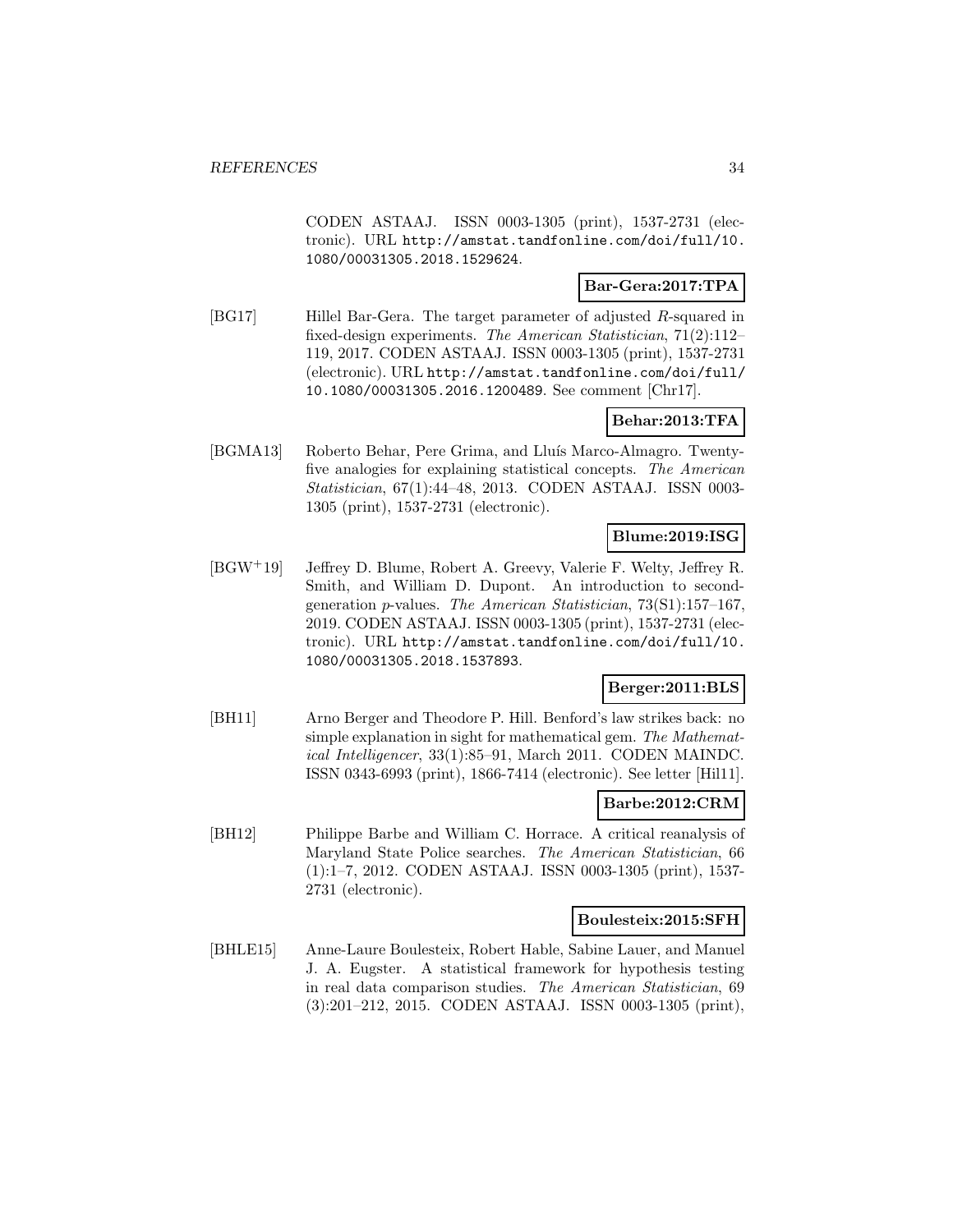1537-2731 (electronic). URL http://www.tandfonline.com/ doi/abs/10.1080/00031305.2015.1005128.

## **Billheimer:2019:PIS**

[Bil19] Dean Billheimer. Predictive inference and scientific reproducibility. The American Statistician, 73(S1):291–295, 2019. CODEN ASTAAJ. ISSN 0003-1305 (print), 1537-2731 (electronic). URL http://amstat.tandfonline.com/doi/full/10. 1080/00031305.2018.1518270.

## **Bowden:2016:WES**

[BJ16] Jack Bowden and Chris Jackson. Weighing evidence "steampunk" style via the meta-analyser. The American Statistician, 70(4): 385–394, 2016. CODEN ASTAAJ. ISSN 0003-1305 (print), 1537- 2731 (electronic).

## **Barker:2013:BMI**

[BL13] Richard J. Barker and William A. Link. Bayesian multimodel inference by RJMCMC: A Gibbs sampling approach. The American Statistician, 67(3):150–156, 2013. CODEN ASTAAJ. ISSN 0003-1305 (print), 1537-2731 (electronic).

## **Brownstein:2019:REJ**

[BLOP19] Naomi C. Brownstein, Thomas A. Louis, Anthony O'Hagan, and Jane Pendergast. The role of expert judgment in statistical inference and evidence-based decision-making. The American Statistician, 73(S1):56–68, 2019. CODEN ASTAAJ. ISSN 0003-1305 (print), 1537-2731 (electronic). URL http://amstat. tandfonline.com/doi/full/10.1080/00031305.2018.1529623.

## **Blitzstein:2010:NPQ**

[BM10] Joseph Blitzstein and Xiao-Li Meng. Nano-project qualifying exam process: An intensified dialogue between students and faculty. The American Statistician, 64(4):282–290, November 2010. CODEN ASTAAJ. ISSN 0003-1305 (print), 1537-2731 (electronic).

## **Bagui:2017:CKD**

[BM17] Subhash Bagui and K. L. Mehra. Convergence of known distributions to limiting normal or non-normal distributions: An elementary ratio technique. The American Statistician, 71(3):265–271, 2017. CODEN ASTAAJ. ISSN 0003-1305 (print), 1537-2731 (electronic). URL http://amstat.tandfonline.com/doi/full/10. 1080/00031305.2017.1322001.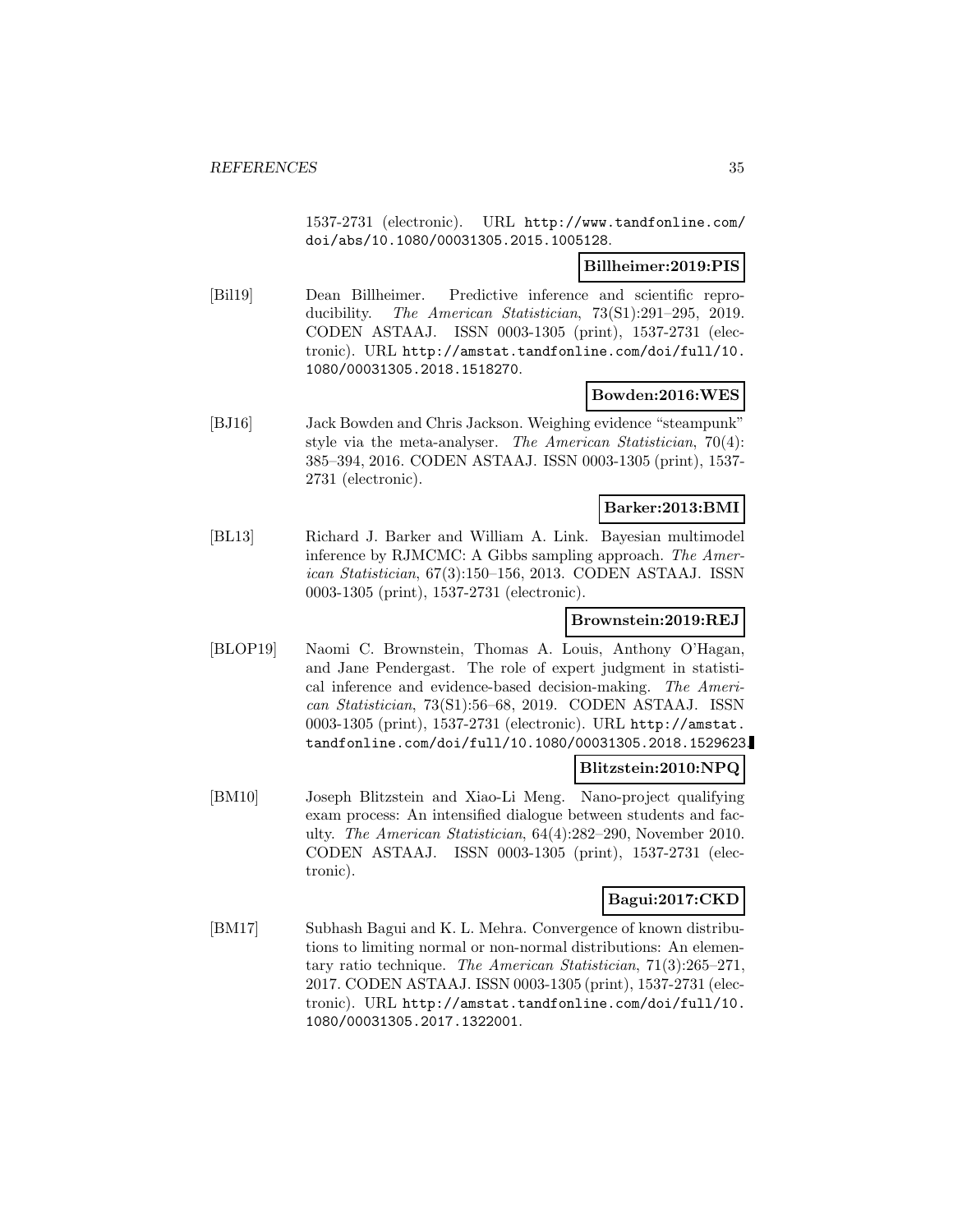## **Bordley:2014:RCF**

[Bor14] Robert F. Bordley. Reference class forecasting: Resolving its challenge to statistical modeling. The American Statistician, 68(4): 221–229, 2014. CODEN ASTAAJ. ISSN 0003-1305 (print), 1537- 2731 (electronic).

## **Burgin:2014:DPC**

[BR14] Reto Bürgin and Gilbert Ritschard. A decorated parallel coordinate plot for categorical longitudinal data. The American Statistician, 68(2):98–103, 2014. CODEN ASTAAJ. ISSN 0003-1305 (print), 1537-2731 (electronic).

## **Browne:2010:TVR**

[Bro10] Richard H. Browne. The t-test p value and its relationship to the effect size and  $P(X > Y)$ . The American Statistician, 64(1):30– 33, February 2010. CODEN ASTAAJ. ISSN 0003-1305 (print), 1537-2731 (electronic).

## **Broemeling:2011:AES**

[Bro11] Lyle D. Broemeling. An account of early statistical inference in Arab cryptology. The American Statistician, 65(4):255–257, November 2011. CODEN ASTAAJ. ISSN 0003-1305 (print), 1537-2731 (electronic).

## **Bryan:2018:EMD**

[Bry18] Jennifer Bryan. Excuse me, do you have a moment to talk about version control? The American Statistician, 72(1):20–27, 2018. CODEN ASTAAJ. ISSN 0003-1305 (print), 1537-2731 (electronic). URL http://amstat.tandfonline.com/doi/full/10. 1080/00031305.2017.1399928.

## **Beaudoin:2010:SPG**

[BS10a] David Beaudoin and Tim B. Swartz. Strategies for pulling the goalie in hockey. The American Statistician, 64(3):197–204, August 2010. CODEN ASTAAJ. ISSN 0003-1305 (print), 1537-2731 (electronic).

## **Block:2010:GEB**

[BS10b] Henry W. Block and Thomas H. Savits. A general example for Benford data. The American Statistician, 64(4):335–339, November 2010. CODEN ASTAAJ. ISSN 0003-1305 (print), 1537-2731 (electronic).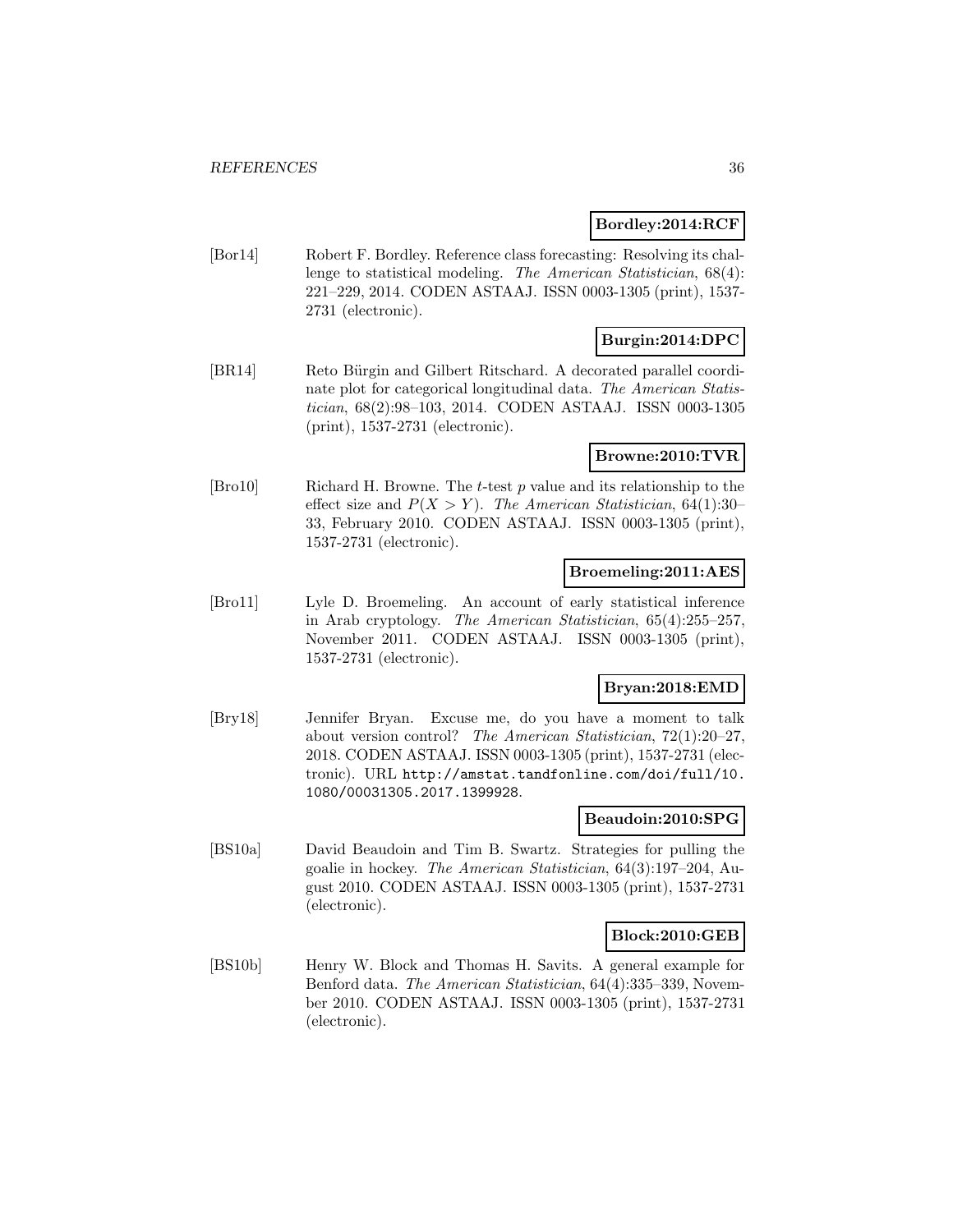#### **Boos:2011:VPR**

[BS11] Dennis D. Boos and Leonard A. Stefanski. P-value precision and reproducibility. The American Statistician, 65(4):213–221, November 2011. CODEN ASTAAJ. ISSN 0003-1305 (print), 1537-2731 (electronic).

# **Blades:2015:SCS**

[BSC15] Natalie J. Blades, G. Bruce Schaalje, and William F. Christensen. The second course in statistics: Design and analysis of experiments? The American Statistician, 69(4):326–333, 2015. CODEN ASTAAJ. ISSN 0003-1305 (print), 1537-2731 (electronic).

### **Baldi:2015:WYF**

[BU15] Brigitte Baldi and Jessica Utts. What your future doctor should know about statistics: Must-include topics for introductory undergraduate biostatistics. The American Statistician, 69(3):231– 240, 2015. CODEN ASTAAJ. ISSN 0003-1305 (print), 1537-2731 (electronic). URL http://www.tandfonline.com/doi/abs/10. 1080/00031305.2015.1048903.

### **Begg:2011:BSP**

[BV11] Melissa D. Begg and Roger D. Vaughan. Are biostatistics students prepared to succeed in the era of interdisciplinary science? (and how will we know?). The American Statistician, 65(2):71-79, May 2011. CODEN ASTAAJ. ISSN 0003-1305 (print), 1537-2731 (electronic).

### **Broman:2018:DOS**

[BW18] Karl W. Broman and Kara H. Woo. Data organization in spreadsheets. The American Statistician, 72(1):2–10, 2018. CODEN ASTAAJ. ISSN 0003-1305 (print), 1537-2731 (electronic). URL http://amstat.tandfonline.com/doi/full/10. 1080/00031305.2017.1375989.

### **Baker:2014:VBM**

[BXHH14] Stuart Baker, Jian-Lun Xu, Ping Hu, and Peng Huang. Vardeman, S. B. and Morris, M. D. (2013), "Majority Voting by Independent Classifiers can Increase Error Rates," The American Statistician, **67**, 94–96: Comment by Baker, Xu, Hu, and Huang and Reply. The American Statistician, 68(2):125–126, 2014. CO-DEN ASTAAJ. ISSN 0003-1305 (print), 1537-2731 (electronic). See [VM13].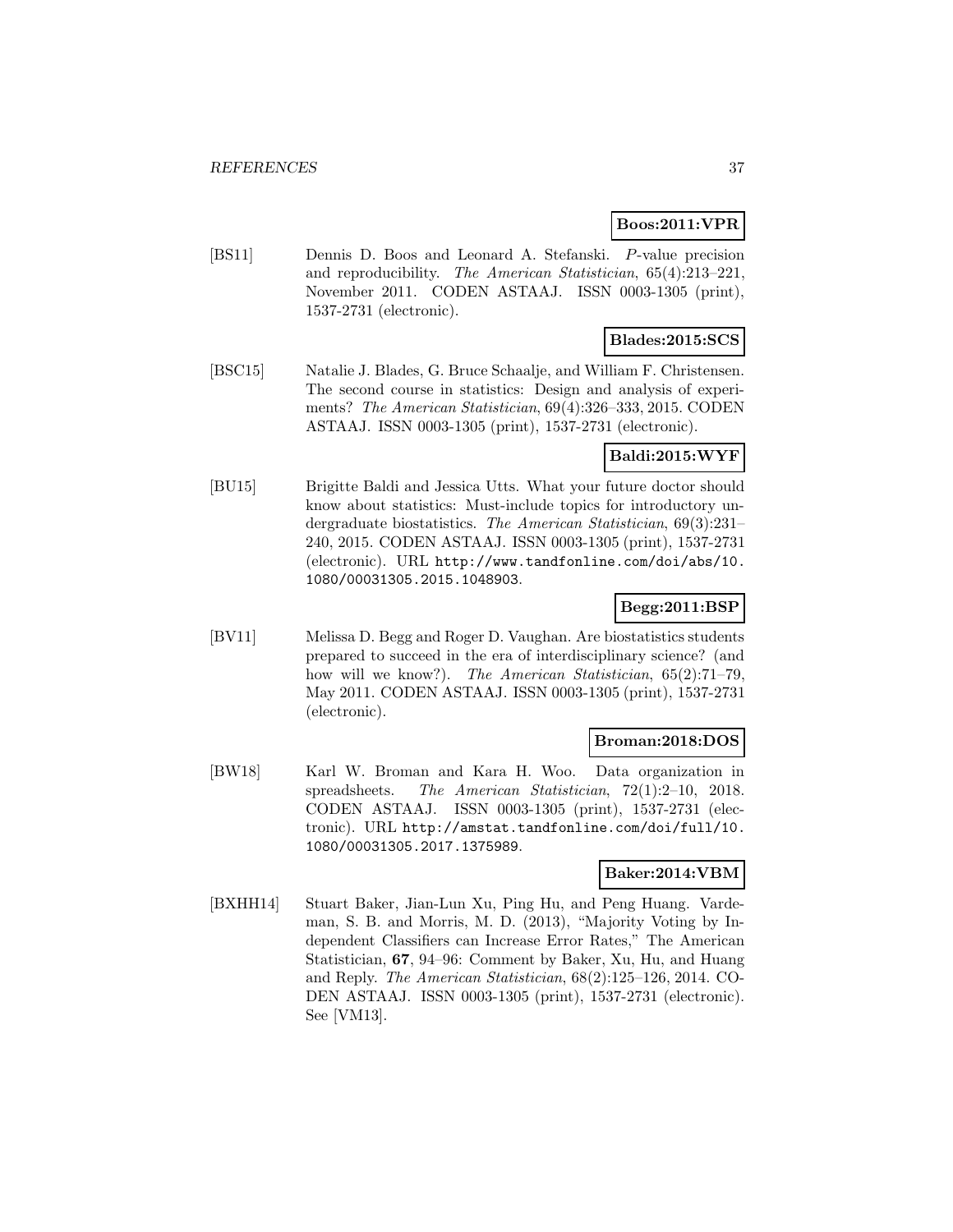### **Carnegie:2019:BRQ**

[Car19] Nicole Bohme Carnegie. Book review: Quantitative Methods for HIV/AIDS Research. The American Statistician, 73(2):209–210, 2019. CODEN ASTAAJ. ISSN 0003-1305 (print), 1537-2731 (electronic). URL http://amstat.tandfonline.com/doi/full/10. 1080/00031305.2019.1603473.

# **Chi:2016:PMM**

[CCB16] Jocelyn T. Chi, Eric C. Chi, and Richard G. Baraniuk. k-POD: A method for k-means clustering of missing data. The American Statistician, 70(1):91–99, 2016. CODEN ASTAAJ. ISSN 0003- 1305 (print), 1537-2731 (electronic).

### **Cerqueira:2018:GS**

[CCFJ18] Daniel Cerqueira, Danilo Coelho, Marcelo Fernandes, and Jony Pinto Junior. Guns and suicides. The American Statistician, 72(3):289–294, 2018. CODEN ASTAAJ. ISSN 0003-1305 (print), 1537-2731 (electronic). URL http://amstat.tandfonline.com/ doi/full/10.1080/00031305.2017.1419144.

# **Cheng:2018:ICA**

[CFP18] Sherri Cheng, Mark Ferris, and Jessica Perolio. An innovative classroom approach for developing critical thinkers in the introductory statistics course. The American Statistician, 72(4):354– 358, 2018. CODEN ASTAAJ. ISSN 0003-1305 (print), 1537-2731 (electronic). URL http://amstat.tandfonline.com/doi/full/ 10.1080/00031305.2017.1305293.

### **Cook:2015:LE**

[CFR15] R. Dennis Cook, Liliana Forzani, and Adam Rothman. Letter to the Editor. The American Statistician, 69(3):253–254, 2015. CODEN ASTAAJ. ISSN 0003-1305 (print), 1537-2731 (electronic). URL http://www.tandfonline.com/doi/abs/10. 1080/00031305.2015.1053522.

# **Campbell:2019:WRG**

[CG19] Harlan Campbell and Paul Gustafson. The world of research has gone berserk: Modeling the consequences of requiring "greater statistical stringency" for scientific publication. The American Statistician, 73(S1):358–373, 2019. CO-DEN ASTAAJ. ISSN 0003-1305 (print), 1537-2731 (electronic). URL http://amstat.tandfonline.com/doi/full/10. 1080/00031305.2018.1555101.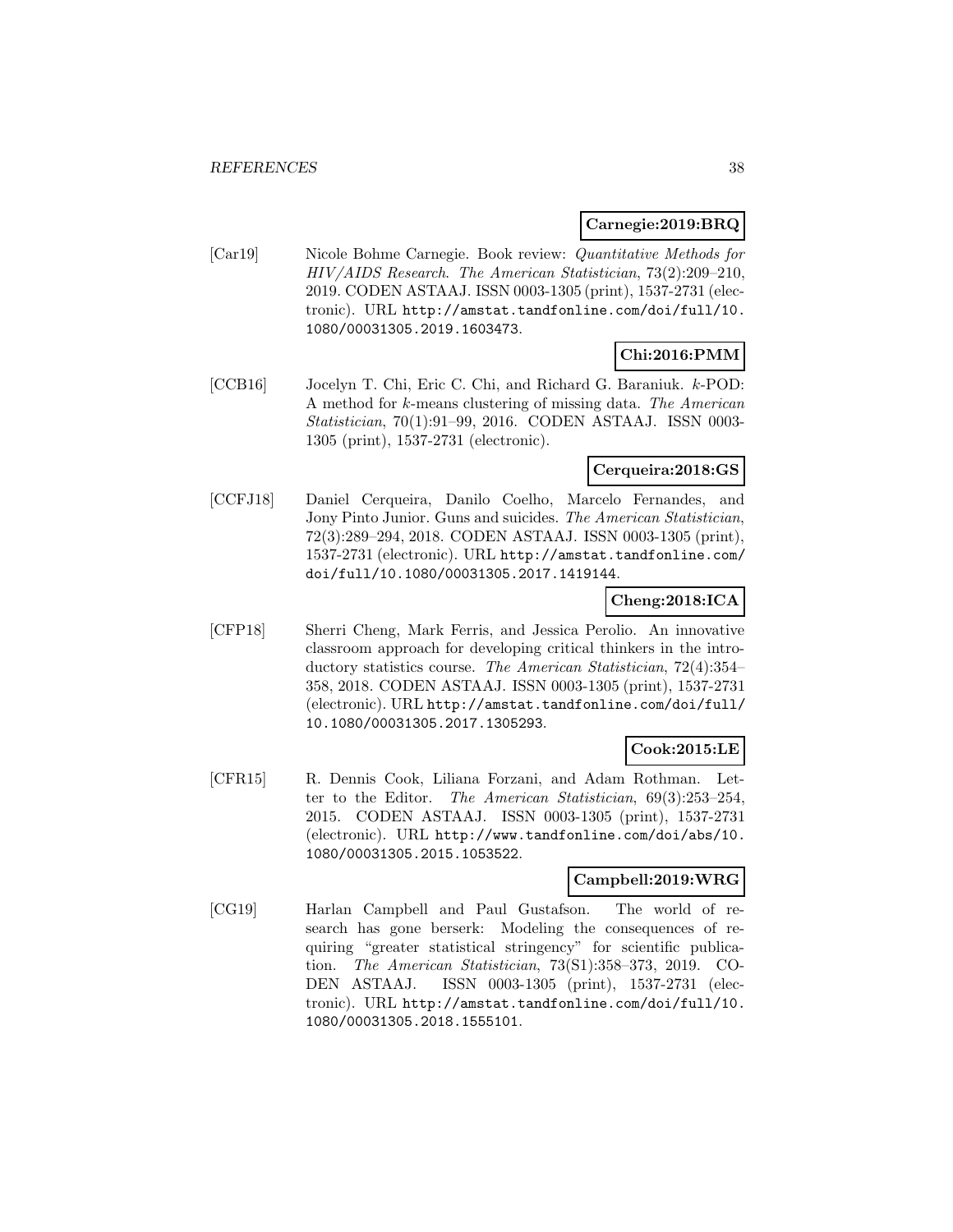# **Chi:2019:PSS**

[CGM19] Yueh-Yun Chi, Deborah H. Glueck, and Keith E. Muller. Power and sample size for fixed-effects inference in reversible linear mixed models. The American Statistician, 73(4):350–359, 2019. CODEN ASTAAJ. ISSN 0003-1305 (print), 1537-2731 (electronic). URL http://www.tandfonline.com/doi/full/10. 1080/00031305.2017.1415972.

# **Chen:2011:DCS**

[Che11] Yung-Pin Chen. Do the chi-square test and Fisher's exact test agree in determining extreme for  $2 \times 2$  tables? The American Statistician, 65(4):239–245, November 2011. CODEN ASTAAJ. ISSN 0003-1305 (print), 1537-2731 (electronic).

#### **Christensen:2014:C**

[Chr14] Ronald Christensen. Comment. The American Statistician, 68(1): 13–17, 2014. CODEN ASTAAJ. ISSN 0003-1305 (print), 1537- 2731 (electronic).

#### **Christensen:2017:CTP**

[Chr17] Ronald Christensen. Comment on "The Target Parameter of Adjusted R-Squared in Fixed-Design Experiments" by Bar-Gera (2017). The American Statistician, 71(4):373–375, 2017. CODEN ASTAAJ. ISSN 0003-1305 (print), 1537-2731 (electronic). URL http://amstat.tandfonline.com/doi/full/10. 1080/00031305.2017.1358215. See [BG17].

### **Christensen:2018:CNC**

[Chr18a] Ronald Christensen. Comment on "A Note on Collinearity Diagnostics and Centering" by Velilla (2018). The American Statistician, 72(1):114–117, 2018. CODEN ASTAAJ. ISSN 0003-1305 (print), 1537-2731 (electronic). URL http://amstat. tandfonline.com/doi/full/10.1080/00031305.2017.1392896. See [Vel18a] and reply [Vel18b].

#### **Christensen:2018:CKD**

[Chr18b] Ronald Christensen. Comment on Knaeble and Dutter (2017). The American Statistician, 72(4):392–393, 2018. CO-DEN ASTAAJ. ISSN 0003-1305 (print), 1537-2731 (electronic). URL http://amstat.tandfonline.com/doi/full/10. 1080/00031305.2016.1278036. See [KD17].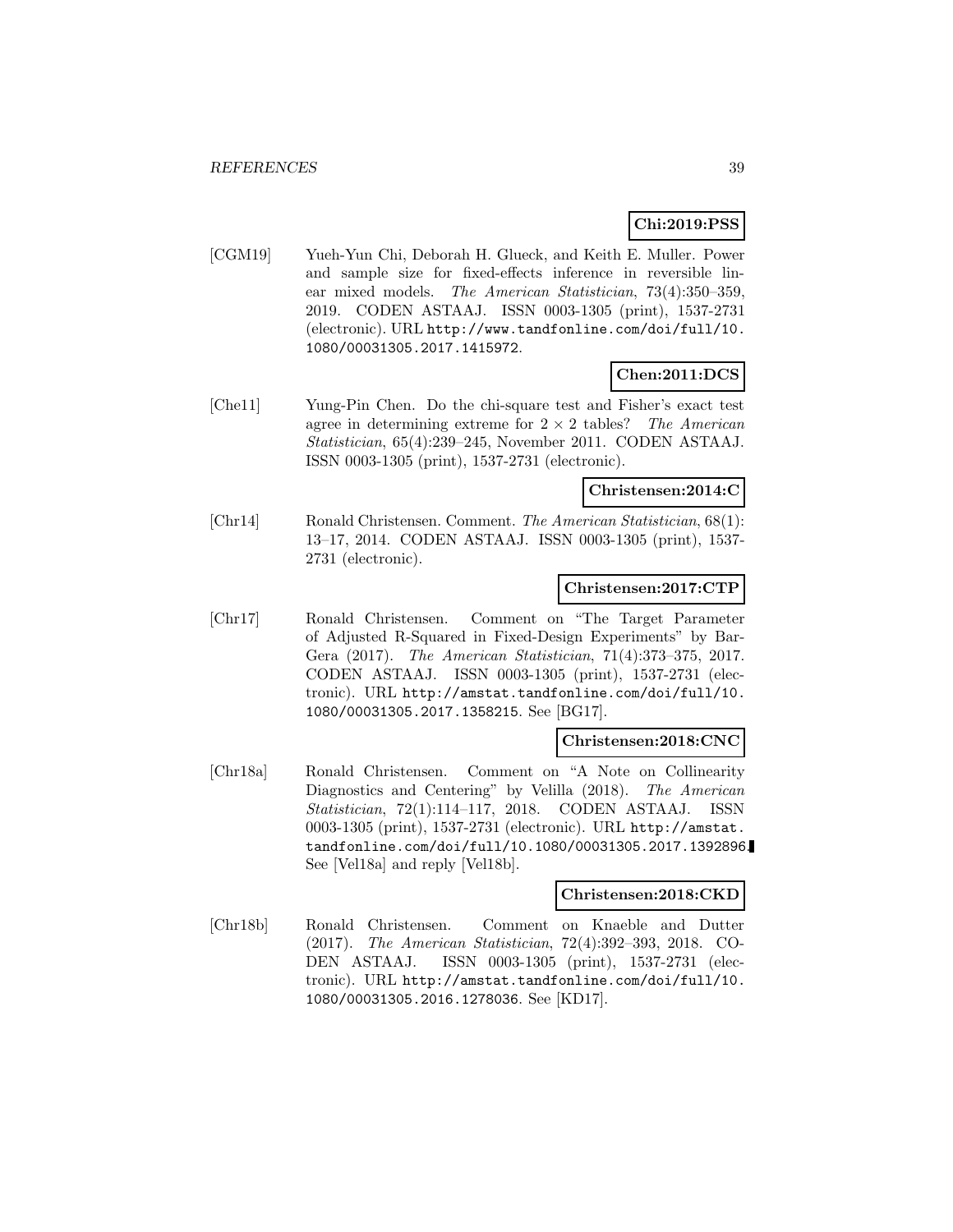#### **Christensen:2020:CTT**

[Chr20] Ronald Christensen. Comment on "Test for Trend With a Multinomial Outcome" by Szabo (2019). The American Statistician, 74(3):313–314, 2020. CODEN ASTAAJ. ISSN 0003-1305 (print), 1537-2731 (electronic). URL http://www.tandfonline.com/ doi/full/10.1080/00031305.2020.1763835. See [Sza19].

### **Calin-Jageman:2019:NSB**

[CJC19] Robert J. Calin-Jageman and Geoff Cumming. The new statistics for better science: Ask how much, how uncertain, and what else is known. The American Statistician, 73(S1):271–280, 2019. CODEN ASTAAJ. ISSN 0003-1305 (print), 1537-2731 (electronic). URL http://amstat.tandfonline.com/doi/full/10. 1080/00031305.2018.1518266.

### **Chakraborti:2019:HOM**

[CJE19] Subhabrata Chakraborti, Felipe Jardim, and Eugenio Epprecht. Higher-order moments using the survival function: The alternative expectation formula. The American Statistician, 73(2):191– 194, 2019. CODEN ASTAAJ. ISSN 0003-1305 (print), 1537-2731 (electronic). URL http://amstat.tandfonline.com/doi/full/ 10.1080/00031305.2017.1356374.

### **Caffo:2013:CSM**

[CLR13] Brian Caffo, Carolyn Lauzon, and Joachim Röhmel. Correction to "Easy Multiplicity Control in Equivalence Testing Using Two One-Sided Tests". The American Statistician, 67(2):115– 116, 2013. CODEN ASTAAJ. ISSN 0003-1305 (print), 1537-2731 (electronic). See [LC09].

#### **Chamandy:2015:TSG**

[CMW15] Nicholas Chamandy, Omkar Muralidharan, and Stefan Wager. Teaching statistics at Google-scale. The American Statistician, 69(4):283–291, 2015. CODEN ASTAAJ. ISSN 0003-1305 (print), 1537-2731 (electronic).

#### **Cobb:2015:MRT**

[Cob15] George Cobb. Mere renovation is too little too late: We need to rethink our undergraduate curriculum from the ground up. The American Statistician, 69(4):266–282, 2015. CODEN ASTAAJ. ISSN 0003-1305 (print), 1537-2731 (electronic).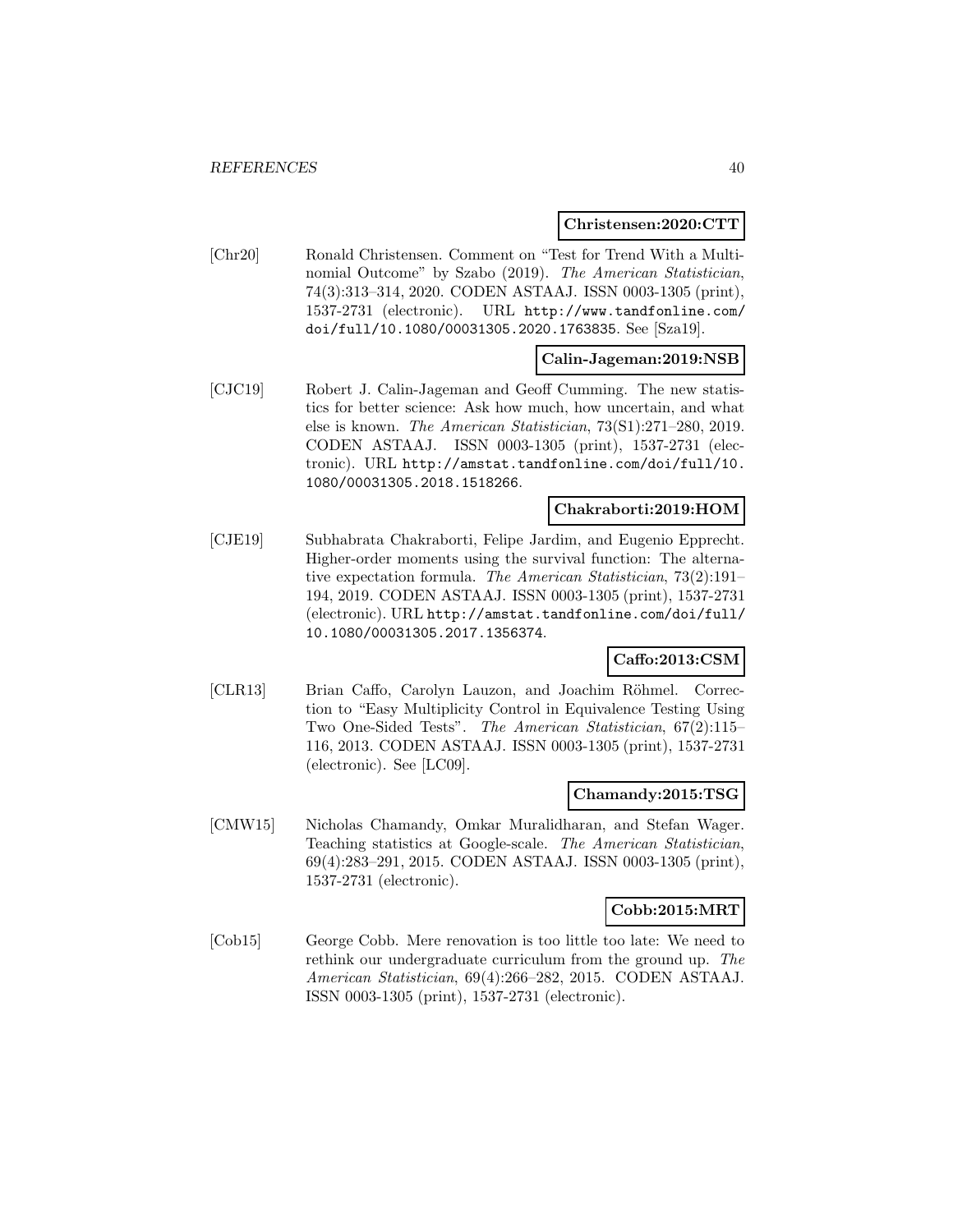#### **Cochran:2015:APE**

[Coc15] James J. Cochran. ASA Presidents and Executive Directors look back on their terms in office. The American Statistician, 69(2): 79–85, 2015. CODEN ASTAAJ. ISSN 0003-1305 (print), 1537- 2731 (electronic).

### **Cohen:2010:LE**

[Coh10] Michael P. Cohen. Letter to the Editor. The American Statistician, 64(2):192, May 2010. CODEN ASTAAJ. ISSN 0003-1305 (print), 1537-2731 (electronic).

### **Cohen:2015:MIC**

[Coh15] Joel E. Cohen. Markov's inequality and Chebyshev's inequality for tail probabilities: A sharper image. The American Statistician, 69(1):5–7, 2015. CODEN ASTAAJ. ISSN 0003-1305 (print), 1537-2731 (electronic).

# **Cohen:2016:SPP**

[Coh16] Joel E. Cohen. Statistics of primes (and probably twin primes) satisfy Taylor's law from ecology. The American Statistician, 70 (4):399–404, 2016. CODEN ASTAAJ. ISSN 0003-1305 (print), 1537-2731 (electronic).

# **Cohen:2017:NAM**

[Coh17] Michael P. Cohen. Non-asymptotic mean and variance also approximately satisfy Taylor's law. The American Statistician, 71 (2):187, 2017. CODEN ASTAAJ. ISSN 0003-1305 (print), 1537- 2731 (electronic). URL http://amstat.tandfonline.com/doi/ full/10.1080/00031305.2017.1286261.

### **Cohen:2019:SRN**

[Coh19] Joel E. Cohen. Sum of a random number of correlated random variables that depend on the number of summands. The American Statistician, 73(1):56–60, 2019. CODEN ASTAAJ. ISSN 0003-1305 (print), 1537-2731 (electronic). URL http://amstat.tandfonline.com/doi/full/10.1080/ 00031305.2017.1311283.

### **Colquhoun:2019:FPR**

[Col19] David Colquhoun. The false positive risk: A proposal concerning what to do about *p*-values. The American Statistician, 73(S1):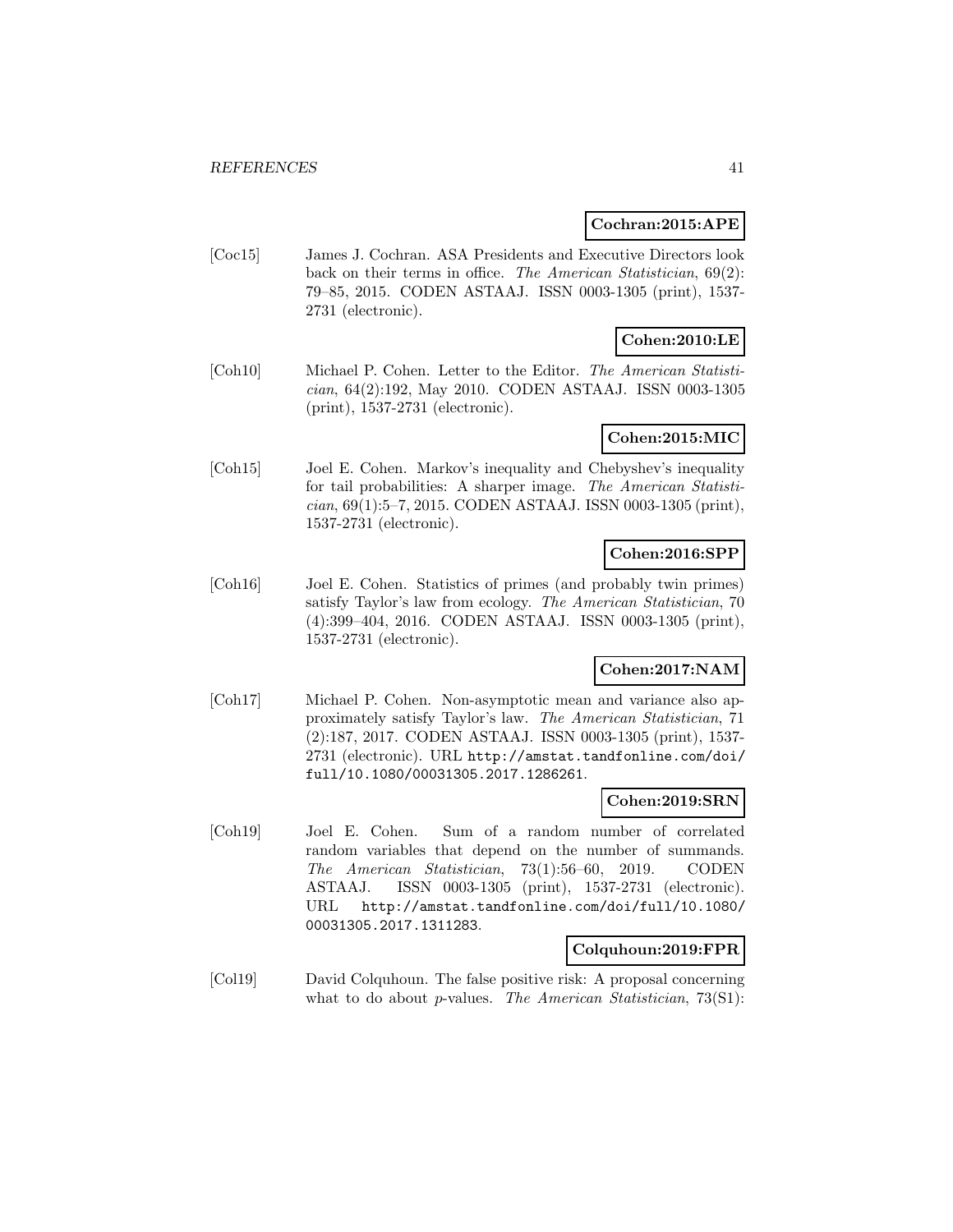192–201, 2019. CODEN ASTAAJ. ISSN 0003-1305 (print), 1537- 2731 (electronic). URL http://amstat.tandfonline.com/doi/ full/10.1080/00031305.2018.1529622.

**Chance:2015:CGL**

[CP15] Beth Chance and Roxy Peck. From curriculum guidelines to learning outcomes: Assessment at the program level. The American Statistician, 69(4):409–416, 2015. CODEN ASTAAJ. ISSN 0003- 1305 (print), 1537-2731 (electronic).

#### **Cetinkaya-Rundel:2018:ITT**

[CRR18] Mine Cetinkaya-Rundel and Colin Rundel. Infrastructure and tools for teaching computing throughout the statistical curriculum. The American Statistician, 72(1):58–65, 2018. CO-DEN ASTAAJ. ISSN 0003-1305 (print), 1537-2731 (electronic). URL http://amstat.tandfonline.com/doi/full/10. 1080/00031305.2017.1397549.

### **Chuang-Stein:2015:CAA**

[CSBB<sup>+</sup>15] Christy Chuang-Stein, Narayanaswamy Balakrishnan, Marcus Berzofsky, Amy Herring, Fred Hulting, John McKenzie, Dionne Price, Stephen Stigler, George Williams, and Ronald Wasserstein. Celebrating the 175th anniversary of ASA. The American Statistician, 69(2):64–67, 2015. CODEN ASTAAJ. ISSN 0003-1305 (print), 1537-2731 (electronic).

#### **Cunningham:2012:SGM**

[Cun12] J. Kelly Cunningham. Should S get more press? The American Statistician, 66(4):237, 2012. CODEN ASTAAJ. ISSN 0003-1305 (print), 1537-2731 (electronic).

### **Cleary:2010:BDF**

[CW10] Rick Cleary and Sam Woolford. The business of desire and fear. The American Statistician, 64(1):21–22, February 2010. CODEN ASTAAJ. ISSN 0003-1305 (print), 1537-2731 (electronic).

#### **Cron:2011:ECB**

[CW11] Andrew J. Cron and Mike West. Efficient classification-based relabeling in mixture models. The American Statistician, 65(1):16– 20, February 2011. CODEN ASTAAJ. ISSN 0003-1305 (print), 1537-2731 (electronic).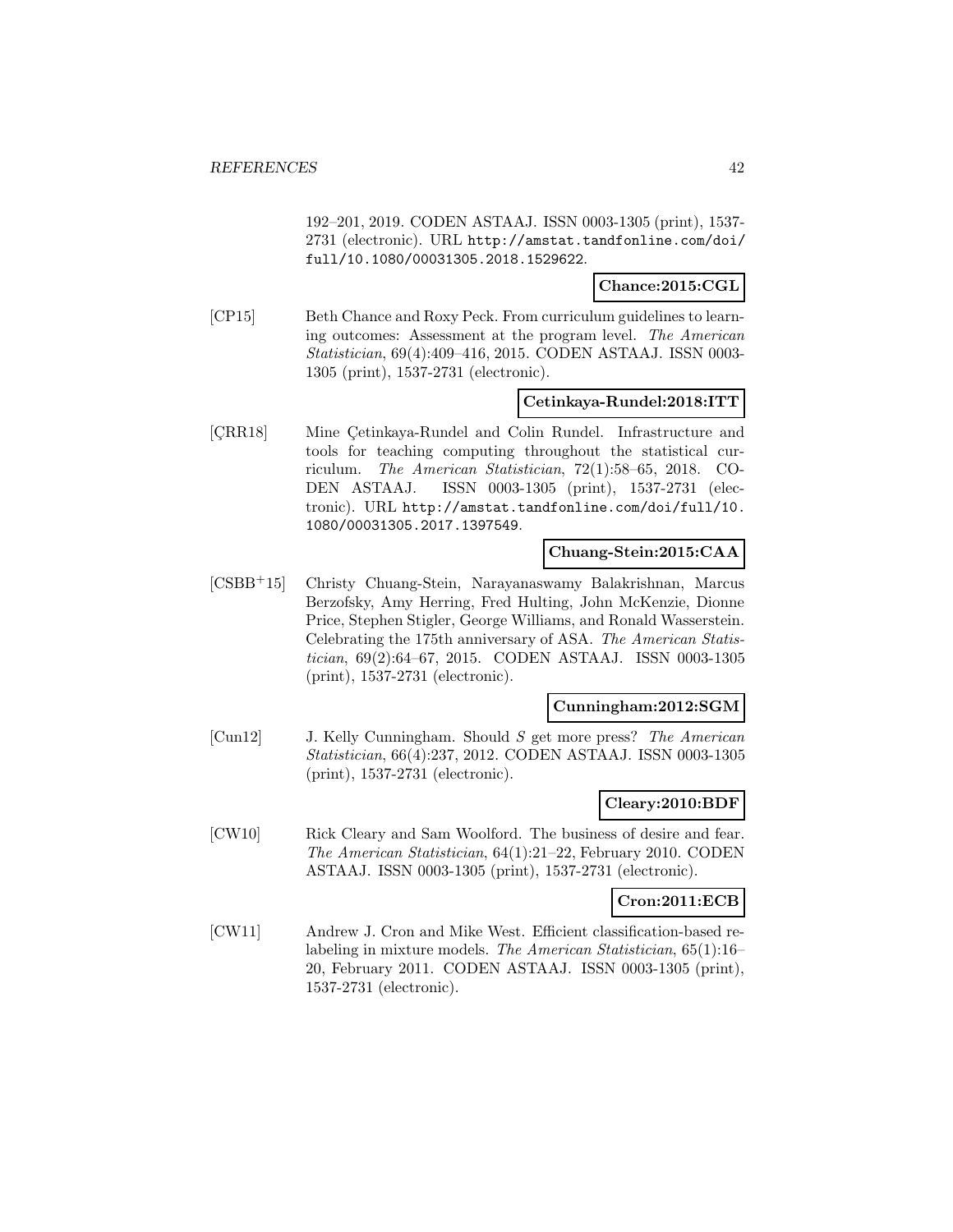### **Derryberry:2018:MSR**

[DAEP18] DeWayne Derryberry, Ken Aho, John Edwards, and Teri Peterson. Model selection and regression t-statistics. The American Statistician, 72(4):379–381, 2018. CODEN ASTAAJ. ISSN 0003-1305 (print), 1537-2731 (electronic). URL http://amstat. tandfonline.com/doi/full/10.1080/00031305.2018.1459316.

# **David:2011:ECM**

[Dav11] Herbert A. David. Euler's contributions to mathematics useful in statistics. The American Statistician, 65(1):37–42, February 2011. CODEN ASTAAJ. ISSN 0003-1305 (print), 1537-2731 (electronic).

# **Ding:2018:GMR**

[DB18] Peng Ding and Joseph K. Blitzstein. On the Gaussian mixture representation of the Laplace distribution. The American Statistician, 72(2):172–174, 2018. CODEN ASTAAJ. ISSN 0003-1305 (print), 1537-2731 (electronic). URL http://amstat. tandfonline.com/doi/full/10.1080/00031305.2017.1291448.

### **deCarvalho:2016:MWD**

[dC16] Miguel de Carvalho. Mean, what do you mean? The American Statistician, 70(3):270–??, 2016. CODEN ASTAAJ. ISSN 0003- 1305 (print), 1537-2731 (electronic).

#### **Dunn:2017:IST**

[DCF<sup>+</sup>17] Peter K. Dunn, Michael D. Carey, Michael B. Farrar, Alice M. Richardson, and Christine McDonald. Introductory statistics textbooks and the GAISE recommendations. The American Statistician, 71(4):326–335, 2017. CODEN ASTAAJ. ISSN 0003-1305 (print), 1537-2731 (electronic). URL http://amstat.tandfonline.com/doi/full/10.1080/ 00031305.2016.1251972.

#### **Davidson:2019:TCS**

[DDF19] Mario A. Davidson, Charlene M. Dewey, and Amy E. Fleming. Teaching communication in a statistical collaboration course: A feasible, project-based, multimodal curriculum. The American Statistician, 73(1):61–69, 2019. CO-DEN ASTAAJ. ISSN 0003-1305 (print), 1537-2731 (electronic). URL http://amstat.tandfonline.com/doi/full/10. 1080/00031305.2018.1448890.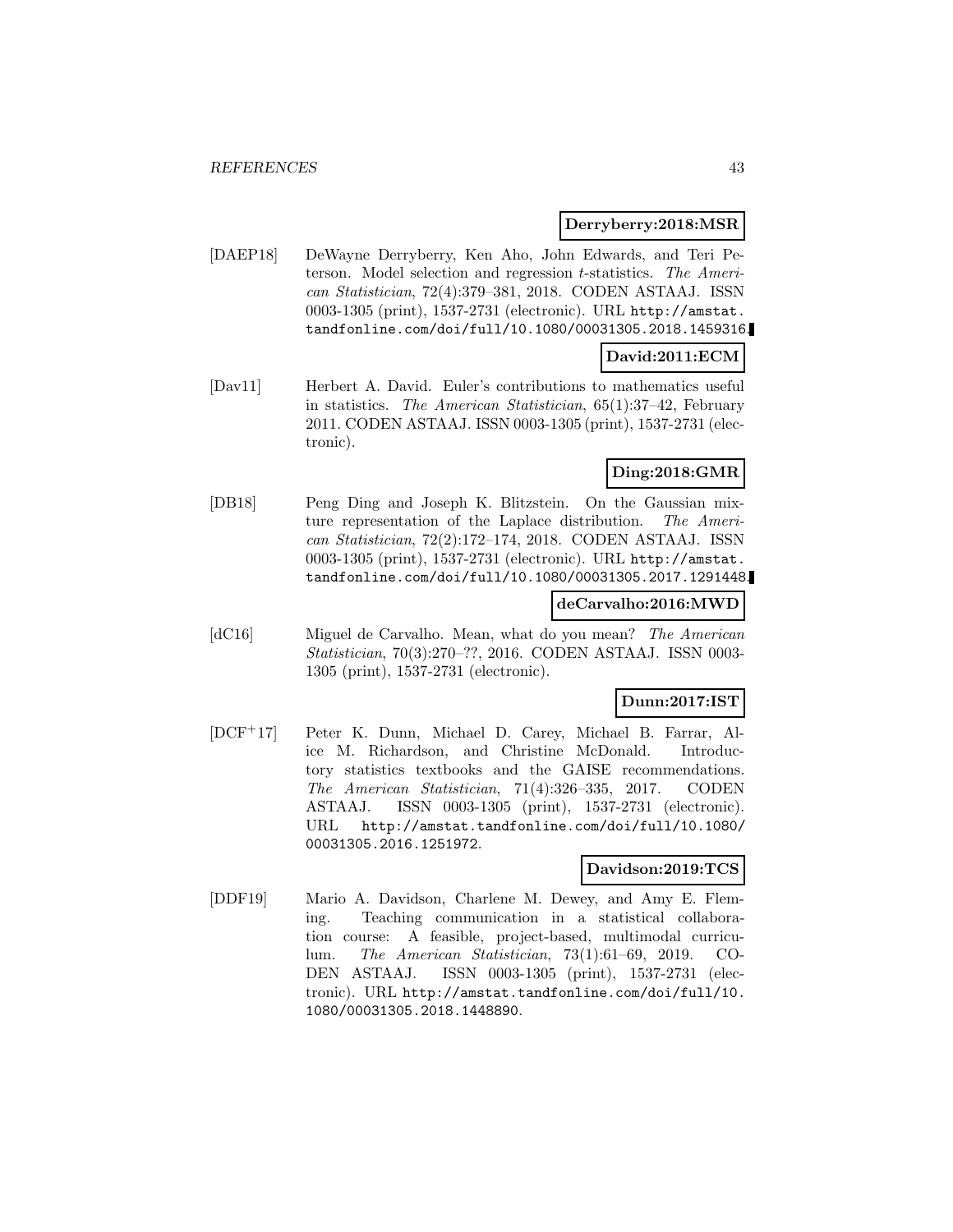### **Diniz:2016:CDP**

[DDV16] Marcio A. Diniz, Jasper De Bock, and Arthur Van Camp. Characterizing Dirichlet priors. The American Statistician, 70(1):9– 17, 2016. CODEN ASTAAJ. ISSN 0003-1305 (print), 1537-2731 (electronic).

#### **Demidenko:2016:VYC**

[Dem16a] Eugene Demidenko. The p-value you can't buy. The American Statistician, 70(1):33–38, 2016. CODEN ASTAAJ. ISSN 0003- 1305 (print), 1537-2731 (electronic).

#### **Demirtas:2016:NRB**

[Dem16b] Hakan Demirtas. A note on the relationship between the phi coefficient and the tetrachoric correlation under nonnormal underlying distributions. The American Statistician, 70(2):143–148, 2016. CODEN ASTAAJ. ISSN 0003-1305 (print), 1537-2731 (electronic).

#### **Demers:2018:TLH**

[Dem18] Simon Demers. Taylor's law holds for finite OEIS integer sequences and binomial coefficients. The American Statistician, 72 (4):376–378, 2018. CODEN ASTAAJ. ISSN 0003-1305 (print), 1537-2731 (electronic). URL http://amstat.tandfonline.com/ doi/full/10.1080/00031305.2017.1422439.

#### **Demirtas:2019:IFL**

[Dem19] Hakan Demirtas. Inducing any feasible level of correlation to bivariate data with any marginals. The American Statistician, 73 (3):273–277, 2019. CODEN ASTAAJ. ISSN 0003-1305 (print), 1537-2731 (electronic). URL http://amstat.tandfonline.com/ doi/full/10.1080/00031305.2017.1379438.

#### **Diaz-Frances:2016:SEI**

[DF16] Eloísa Díaz-Francés. Simple estimation intervals for Poisson, exponential, and inverse Gaussian means obtained by symmetrizing the likelihood function. The American Statistician, 70(2):171– 180, 2016. CODEN ASTAAJ. ISSN 0003-1305 (print), 1537-2731 (electronic).

#### **Demirtas:2011:PWC**

[DH11] Hakan Demirtas and Donald Hedeker. A practical way for computing approximate lower and upper correlation bounds. The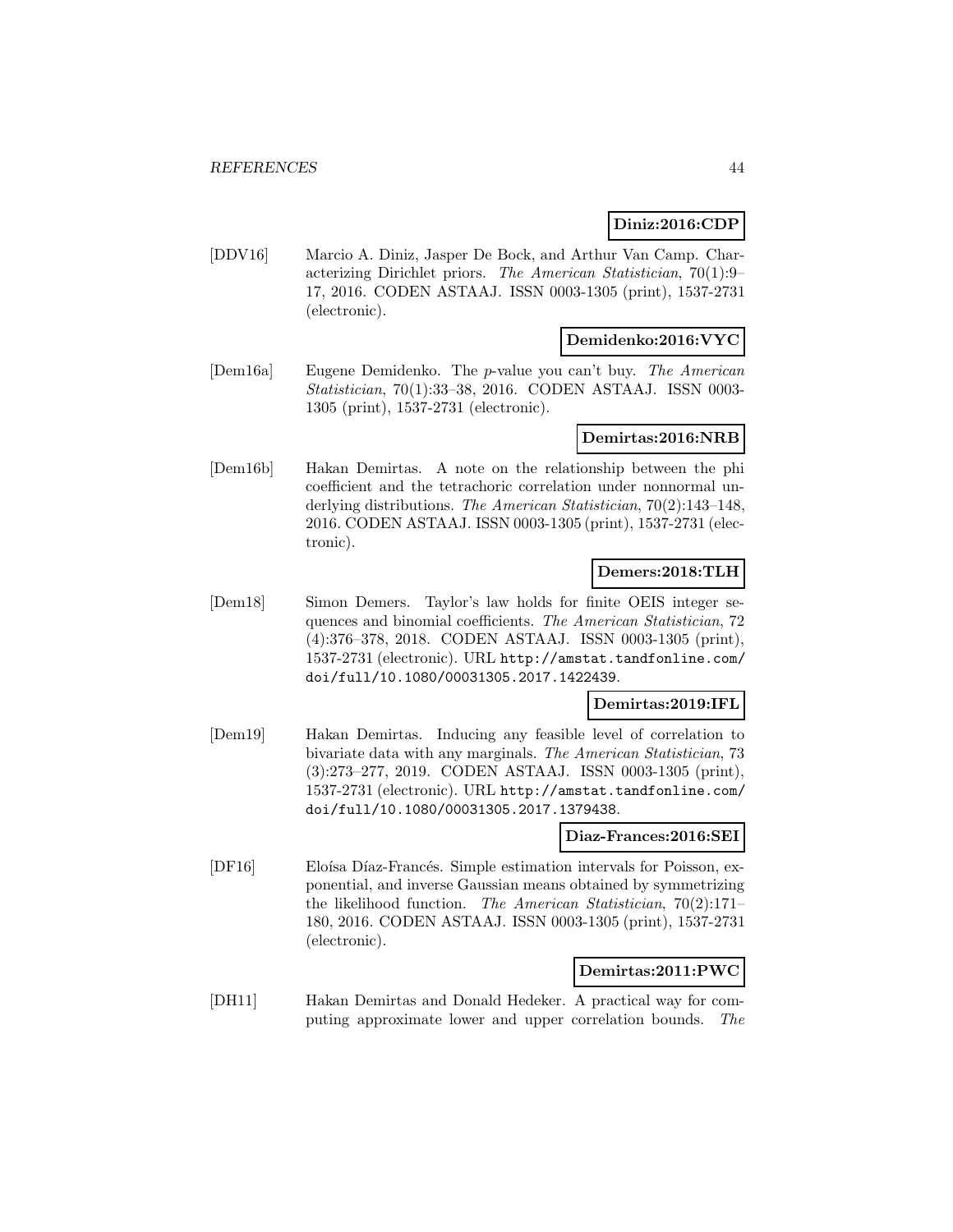American Statistician, 65(2):104–109, May 2011. CODEN AS-TAAJ. ISSN 0003-1305 (print), 1537-2731 (electronic).

# **Du:2011:PUL**

[DHW11] Yeting Du, Christopher Hundt, and David B. Wolfson. Previously unrecognized links between statistical dependence and some common modes of convergence. The American Statistician, 65(1):55– 60, February 2011. CODEN ASTAAJ. ISSN 0003-1305 (print), 1537-2731 (electronic).

# **Ding:2014:CTO**

[Din14a] Peng Ding. Comment on Tarpey, T., Ogden, R. T., Petkova, E., and Christensen R. (2014), "A Paradoxical Result in Estimating Regression Coefficients," The American Statistician, **68**, 271–276. The American Statistician, 68(4):316, 2014. CODEN ASTAAJ. ISSN 0003-1305 (print), 1537-2731 (electronic). See [TOPC14].

# **Ding:2014:TOH**

[Din14b] Peng Ding. Three occurrences of the hyperbolic-secant distribution. The American Statistician, 68(1):32–35, 2014. CODEN ASTAAJ. ISSN 0003-1305 (print), 1537-2731 (electronic).

# **Ding:2015:R**

[Din15] Peng Ding. Reply. The American Statistician, 69(3):255–256, 2015. CODEN ASTAAJ. ISSN 0003-1305 (print), 1537-2731 (electronic). URL http://www.tandfonline.com/doi/abs/10. 1080/00031305.2015.1056615.

### **Ding:2016:CDM**

[Din16] Peng Ding. On the conditional distribution of the multivariate t distribution. The American Statistician, 70(3):293–??, 2016. CO-DEN ASTAAJ. ISSN 0003-1305 (print), 1537-2731 (electronic).

# **DiCiccio:2017:SAE**

[DKY17] Thomas J. DiCiccio, Todd A. Kuffner, and G. Alastair Young. A simple analysis of the exact probability matching prior in the location-scale model. The American Statistician, 71(4):302–304, 2017. CODEN ASTAAJ. ISSN 0003-1305 (print), 1537-2731 (electronic). URL http://amstat.tandfonline.com/doi/full/10. 1080/00031305.2016.1255662.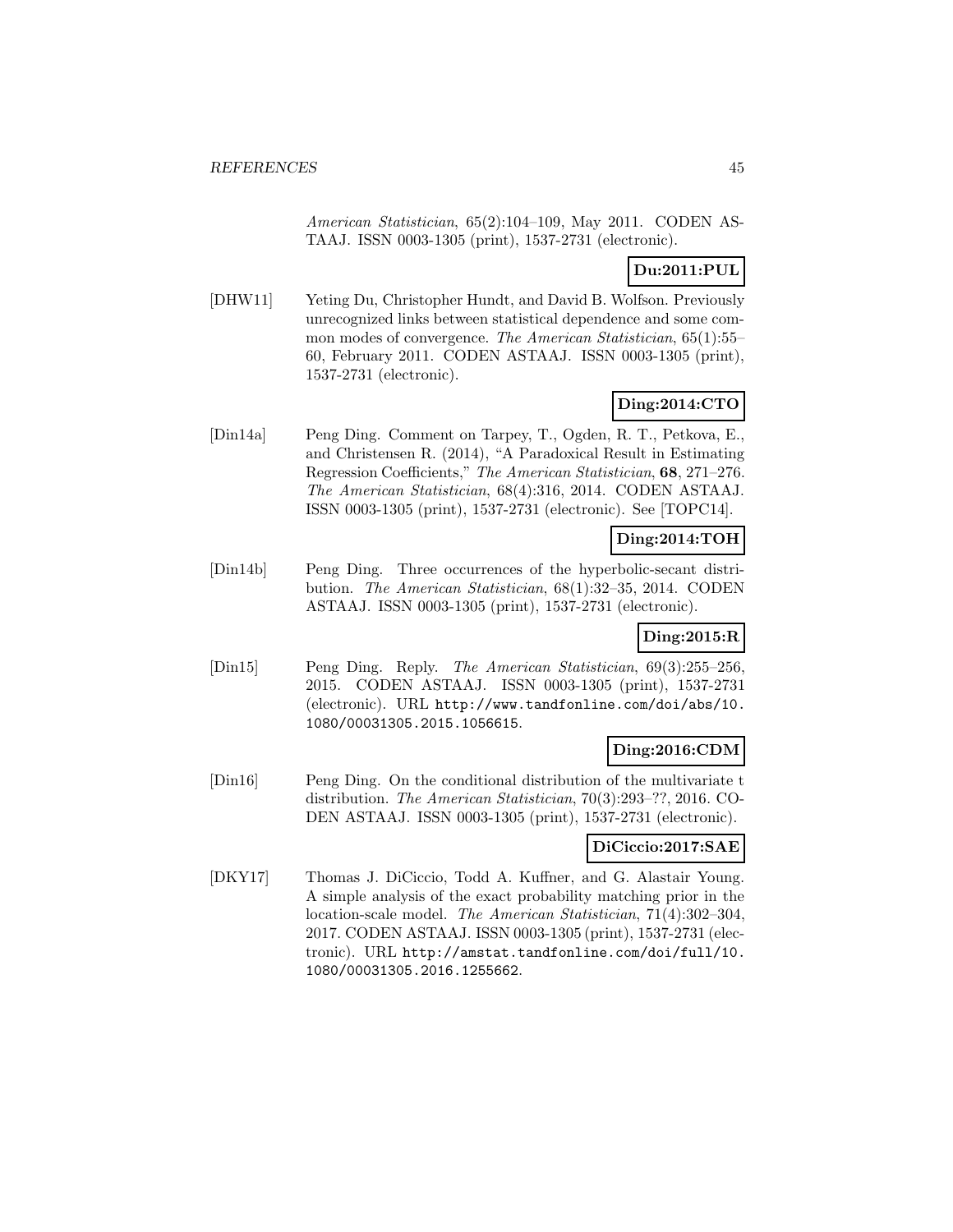### **Dunn:2019:EWS**

[DMM19] Peter K. Dunn, Margaret Marshman, and Robert McDougall. Evaluating Wikipedia as a self-learning resource for statistics: You know they'll use it. The American Statistician, 73(3):224– 231, 2019. CODEN ASTAAJ. ISSN 0003-1305 (print), 1537-2731 (electronic). URL http://amstat.tandfonline.com/doi/full/ 10.1080/00031305.2017.1392360.

### **Divine:2018:WMW**

[DNBJC18] George W. Divine, H. James Norton, Anna E. Barón, and Elizabeth Juarez-Colunga. The Wilcoxon–Mann–Whitney procedure fails as a test of medians. The American Statistician, 72(3):278– 286, 2018. CODEN ASTAAJ. ISSN 0003-1305 (print), 1537-2731 (electronic). URL http://amstat.tandfonline.com/doi/full/ 10.1080/00031305.2017.1305291.

#### **Dressler:2019:BRC**

[Dre19] Emily Dressler. Book review: Clinical Trial Optimization Using R. The American Statistician, 73(2):210–211, 2019. CODEN ASTAAJ. ISSN 0003-1305 (print), 1537-2731 (electronic). URL http://amstat.tandfonline.com/doi/full/10. 1080/00031305.2019.1603479.

#### **Quintela-del-Rio:2017:ETH**

[dRFF17] Alejandro Quintela del Río and Mario Francisco-Fernández. Excel templates: A helpful tool for teaching statistics. The American Statistician, 71(4):317–325, 2017. CODEN ASTAAJ. ISSN 0003-1305 (print), 1537-2731 (electronic). URL http://amstat. tandfonline.com/doi/full/10.1080/00031305.2016.1186115.

#### **Pereira:2017:IGA**

[dSPCdS17] Leandro da Silva Pereira, Lucas Monteiro Chaves, and Devanil Jaques de Souza. An intuitive geometric approach to the Gauss Markov Theorem. The American Statistician, 71(1):67– 70, 2017. CODEN ASTAAJ. ISSN 0003-1305 (print), 1537-2731 (electronic).

#### **DeMets:2015:IBN**

[DWG15] David L. DeMets, Janet Turk Wittes, and Nancy L. Geller. The influence of biostatistics at the national heart, lung, and blood institute. The American Statistician, 69(2):108–120, 2015. CODEN ASTAAJ. ISSN 0003-1305 (print), 1537-2731 (electronic).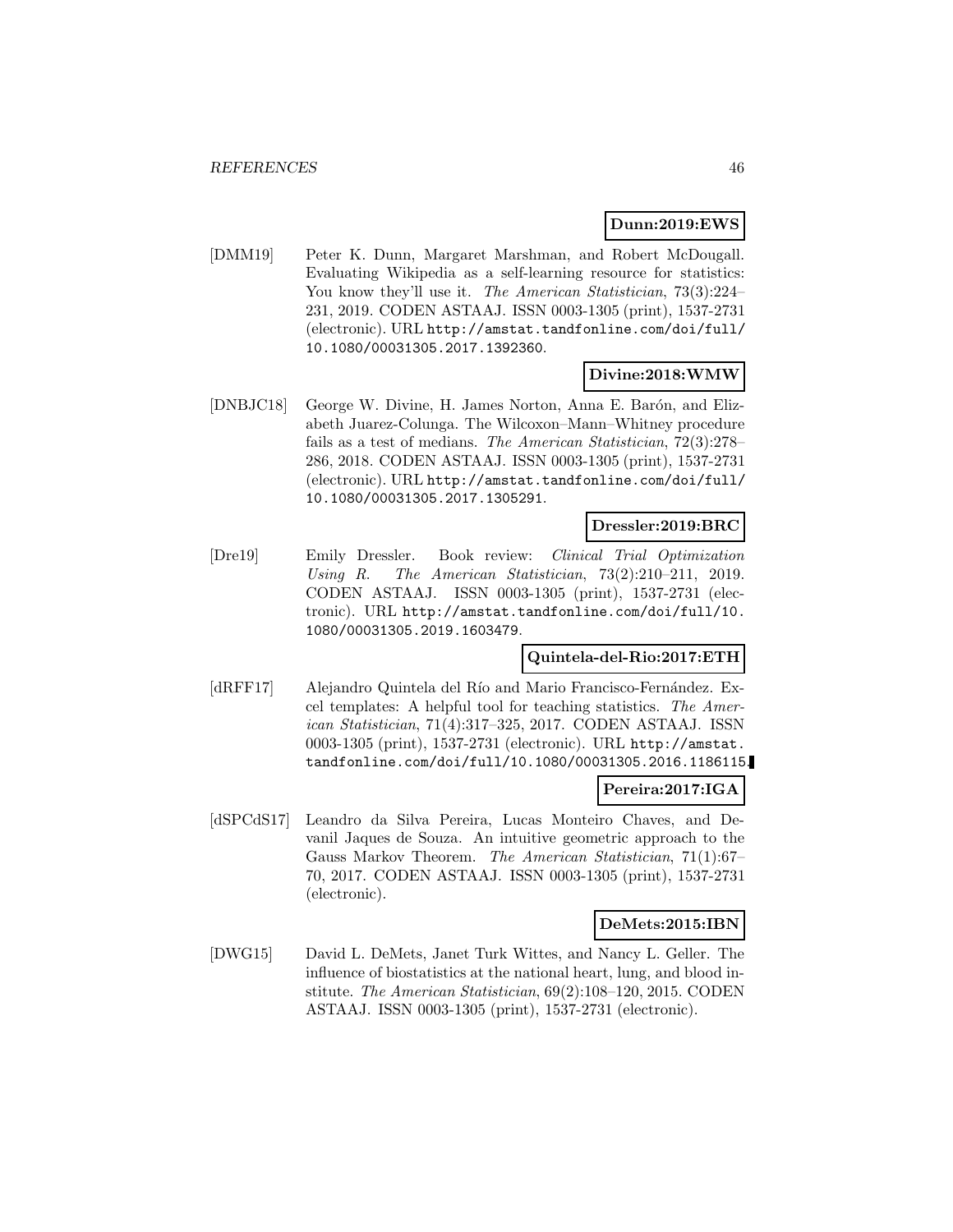#### **Emerson:2011:SSL**

[EA11] John W. Emerson and Taylor B. Arnold. Statistical sleuthing by leveraging human nature: a study of Olympic figure skating. The American Statistician, 65(3):143–148, August 2011. CODEN ASTAAJ. ISSN 0003-1305 (print), 1537-2731 (electronic).

#### **Easterling:2010:PDS**

[Eas10] Robert G. Easterling. Passion-driven statistics. The American Statistician, 64(1):1–5, February 2010. CODEN ASTAAJ. ISSN 0003-1305 (print), 1537-2731 (electronic).

#### **Easterling:2015:TNW**

[Eas15] Robert Easterling. There's nothing wrong with Clopper–Pearson binomial confidence limits. The American Statistician, 69(2):154– 155, 2015. CODEN ASTAAJ. ISSN 0003-1305 (print), 1537-2731 (electronic).

#### **Eddelbuettel:2018:ERC**

[EB18] Dirk Eddelbuettel and James Joseph Balamuta. Extending R with C++: A brief introduction to Rcpp. The American Statistician, 72(1):28–36, 2018. CODEN ASTAAJ. ISSN 0003-1305 (print), 1537-2731 (electronic). URL http://amstat.tandfonline.com/ doi/full/10.1080/00031305.2017.1375990.

# **Ekin:2017:UCF**

[EIRS17] Tahir Ekin, Francesca Ieva, Fabrizio Ruggeri, and Refik Soyer. On the use of the concentration function in medical fraud assessment. The American Statistician, 71(3):236–241, 2017. CODEN ASTAAJ. ISSN 0003-1305 (print), 1537-2731 (electronic). URL http://amstat.tandfonline.com/doi/full/10. 1080/00031305.2017.1292955.

### **Esteves:2017:TDT**

[EIS17] Luís Gustavo Esteves, Rafael Izbicki, and Rafael Bassi Stern. Teaching decision theory proof strategies using a crowdsourcing problem. The American Statistician, 71(4):336–343, 2017. CODEN ASTAAJ. ISSN 0003-1305 (print), 1537-2731 (electronic). URL http://amstat.tandfonline.com/doi/full/10. 1080/00031305.2016.1264316.

# **Ellis:2018:HSD**

[EL18] Shannon E. Ellis and Jeffrey T. Leek. How to share data for collaboration. The American Statistician, 72(1):53–57, 2018.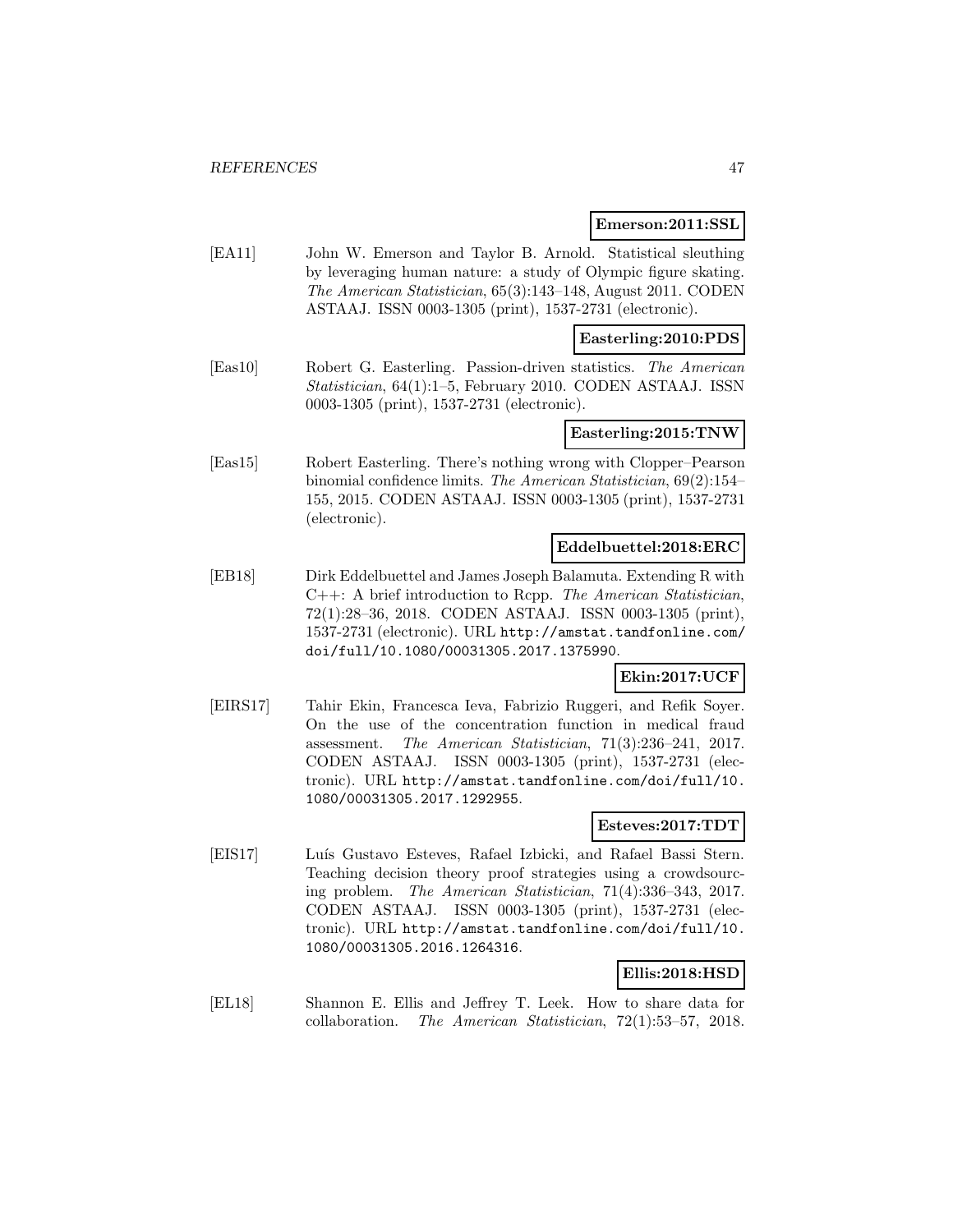CODEN ASTAAJ. ISSN 0003-1305 (print), 1537-2731 (electronic). URL http://amstat.tandfonline.com/doi/full/10. 1080/00031305.2017.1375987.

### **Espinosa:2015:DMI**

[ER15] Valeria Espinosa and Donald B. Rubin. Did the military interventions in the Mexican Drug War increase violence? The American Statistician, 69(1):17–27, 2015. CODEN ASTAAJ. ISSN 0003- 1305 (print), 1537-2731 (electronic).

### **Elliott:2018:TES**

[ESC18] Alan C. Elliott, S. Lynne Stokes, and Jing Cao. Teaching ethics in a statistics curriculum with a cross-cultural emphasis. The American Statistician, 72(4):359–367, 2018. CO-DEN ASTAAJ. ISSN 0003-1305 (print), 1537-2731 (electronic). URL http://amstat.tandfonline.com/doi/full/10. 1080/00031305.2017.1307140.

# **Fricker:2019:ASA**

[FBHW19] Ronald D. Fricker Jr., Katherine Burke, Xiaoyan Han, and William H. Woodall. Assessing the statistical analyses used in Basic and Applied Social Psychology after their p-value ban. The American Statistician, 73(S1):374–384, 2019. CO-DEN ASTAAJ. ISSN 0003-1305 (print), 1537-2731 (electronic). URL http://amstat.tandfonline.com/doi/full/10. 1080/00031305.2018.1537892.

### **Friendly:2012:AMG**

[Fd12] Michael Friendly and Nicolas de Sainte Agathe. André-Michel Guerry's Ordonnateur Statistique: The first statistical calculator? The American Statistician, 66(3):195–200, 2012. CODEN ASTAAJ. ISSN 0003-1305 (print), 1537-2731 (electronic).

### **Fellingham:2018:PHR**

[FF18] Gilbert W. Fellingham and Jared D. Fisher. Predicting home run production in major league baseball using a Bayesian semiparametric model. The American Statistician, 72(3):253–264, 2018. CODEN ASTAAJ. ISSN 0003-1305 (print), 1537-2731 (electronic). URL http://amstat.tandfonline.com/doi/full/10. 1080/00031305.2017.1401959.

### **Fontdecaba:2014:ADS**

[FGTM14] Sara Fontdecaba, Pere Grima, and Xavier Tort-Martorell. Analyzing DOE with statistical software packages: Controversies and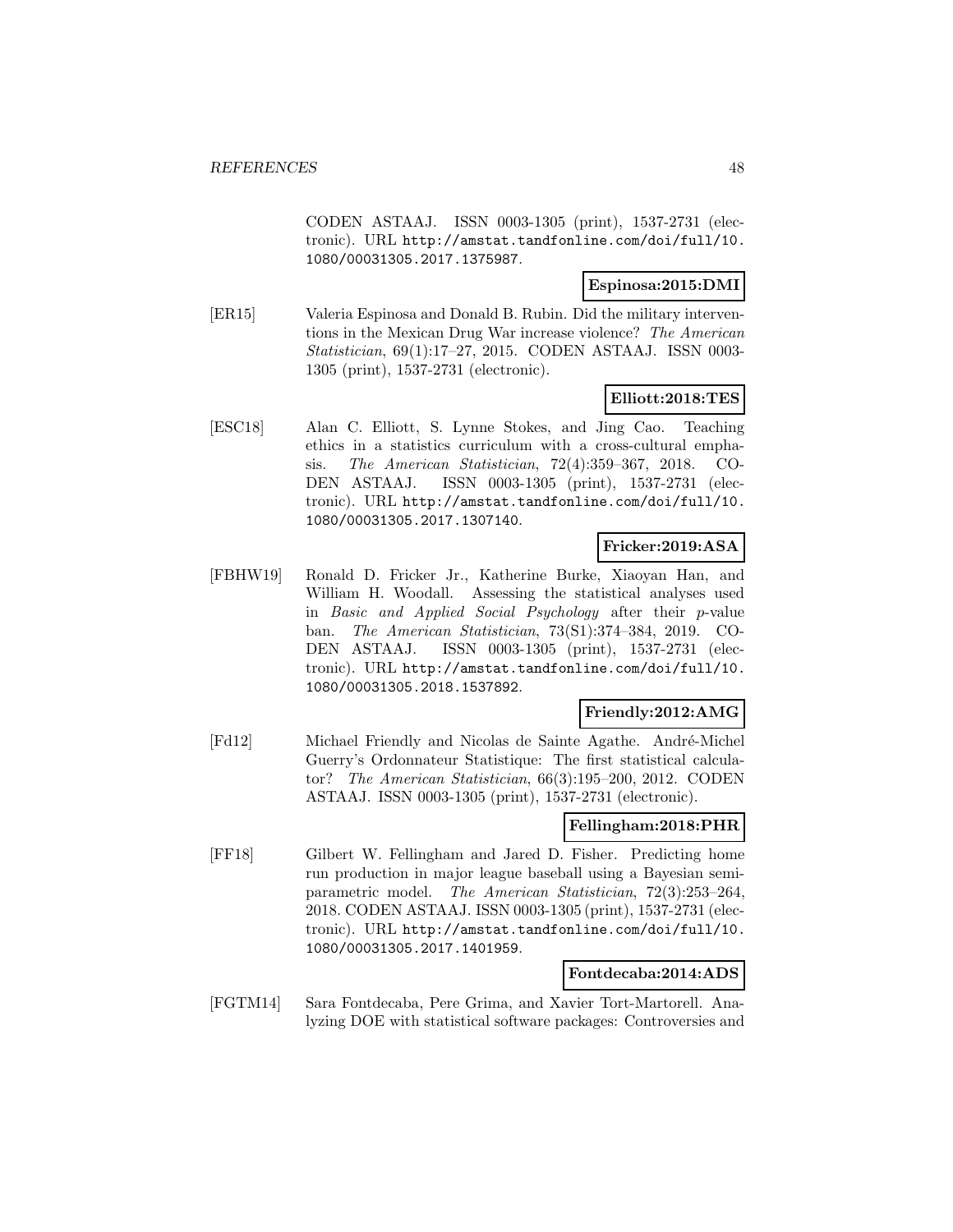proposals. The American Statistician, 68(3):205–211, 2014. CO-DEN ASTAAJ. ISSN 0003-1305 (print), 1537-2731 (electronic).

### **Fong:2019:MWM**

[FH19] Youyi Fong and Ying Huang. Modified Wilcoxon–Mann–Whitney test and power against strong null. The American Statistician, 73(1):43–49, 2019. CODEN ASTAAJ. ISSN 0003-1305 (print), 1537-2731 (electronic). URL http://amstat.tandfonline.com/ doi/full/10.1080/00031305.2017.1328375.

### **Fogel:2013:TTM**

[FHB<sup>+</sup>13] Paul Fogel, Douglas M. Hawkins, Chris Beecher, George Luta, and S. Stanley Young. A tale of two matrix factorizations. The American Statistician, 67(4):207–218, 2013. CODEN ASTAAJ. ISSN 0003-1305 (print), 1537-2731 (electronic).

### **Fader:2019:EET**

[FHMV19] Peter S. Fader, Bruce G. S. Hardie, Daniel McCarthy, and Ramnath Vaidyanathan. Exploring the equivalence of two common mixture models for duration data. The American Statistician, 73 (3):288–295, 2019. CODEN ASTAAJ. ISSN 0003-1305 (print), 1537-2731 (electronic). URL http://amstat.tandfonline.com/ doi/full/10.1080/00031305.2018.1543134.

### **Franklin:2011:ASB**

[FHP<sup>+</sup>11] Christine Franklin, Brad Hartlaub, Roxy Peck, Richard Scheaffer, David Thiel, and Katherine Tranbarger Freier. AP statistics: Building bridges between high school and college statistics education. The American Statistician, 65(3):177–182, August 2011. CODEN ASTAAJ. ISSN 0003-1305 (print), 1537-2731 (electronic).

### **Fienberg:2013:CBI**

[Fie13a] Stephen E. Fienberg. Comment: Bayesian ideas reemerged in the 1950s. The American Statistician, 67(1):7–8, 2013. CODEN ASTAAJ. ISSN 0003-1305 (print), 1537-2731 (electronic).

#### **Fienberg:2013:CIA**

[Fie13b] Stephen E. Fienberg. Comment: Innovations associated with multiple systems estimation in human rights settings. The American Statistician, 67(4):201–202, 2013. CODEN ASTAAJ. ISSN 0003- 1305 (print), 1537-2731 (electronic).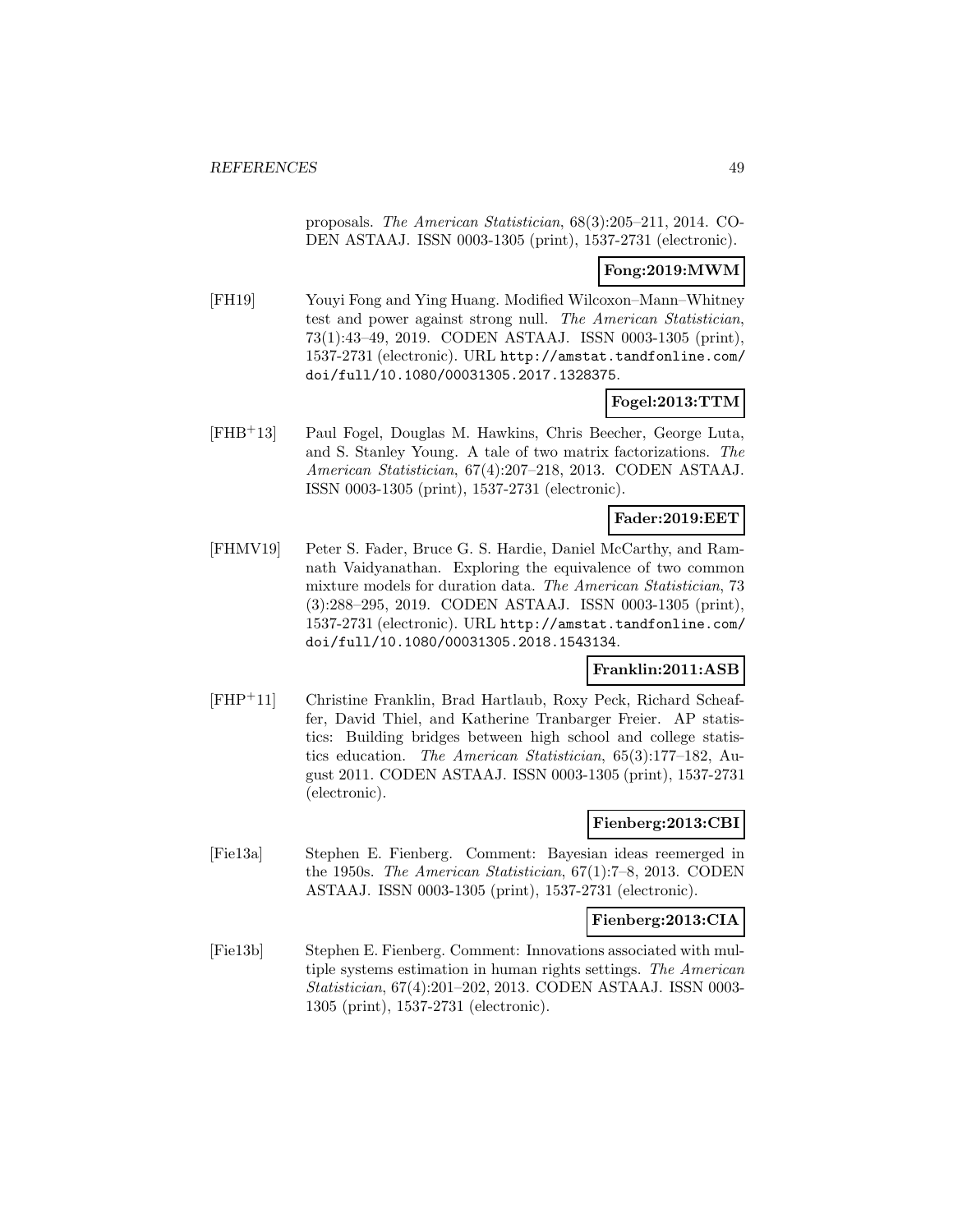#### **Fossaluza:2017:CHT**

[FIME17] Victor Fossaluza, Rafael Izbicki, Gustavo Miranda da Silva, and Luís Gustavo Esteves. Coherent hypothesis testing. The American Statistician, 71(3):242–248, 2017. CODEN ASTAAJ. ISSN 0003-1305 (print), 1537-2731 (electronic). URL http://amstat.tandfonline.com/doi/full/10.1080/ 00031305.2016.1237893.

# **Fairley:2017:RMM**

[FKN<sup>+</sup>17] William B. Fairley, Peter J. Kempthorne, Julie Novak, Scott McGarvie, Steve Crunk, Bee Leng Lee, and Alan J. Salzberg. Resolving a multi-million dollar contract dispute with a latin square. The American Statistician, 71(3):249–258, 2017. CO-DEN ASTAAJ. ISSN 0003-1305 (print), 1537-2731 (electronic). URL http://amstat.tandfonline.com/doi/full/10. 1080/00031305.2016.1256231.

#### **Foster:2011:SSR**

[Fos11] Colin Foster. The significance of a square-root rule. The American Statistician, 65(4):222, November 2011. CODEN ASTAAJ. ISSN 0003-1305 (print), 1537-2731 (electronic).

### **Foulley:2020:BDJ**

[Fou20] Jean-Louis Foulley. Benjamin, D. J., and Berger, J. O.  $(2019)$ , "Three Recommendations for Improving the Use of p-Values", The American Statistician **73**, 186–191: Comment by Foulley. The American Statistician, 74(1):101–102, 2020. CODEN ASTAAJ. ISSN 0003-1305 (print), 1537-2731 (electronic). URL http://amstat.tandfonline.com/doi/full/10. 1080/00031305.2019.1668850.

# **Fox:2010:DFQ**

[Fox10] David R. Fox. Desired and feared— quo vadis or quid agis? The American Statistician, 64(1):6–9, February 2010. CODEN AS-TAAJ. ISSN 0003-1305 (print), 1537-2731 (electronic).

#### **Frey:2012:EBC**

[FP12] Jesse Frey and Andrés Pérez. Exact binomial confidence intervals for randomized response. The American Statistician, 66(1):8– 15, 2012. CODEN ASTAAJ. ISSN 0003-1305 (print), 1537-2731 (electronic).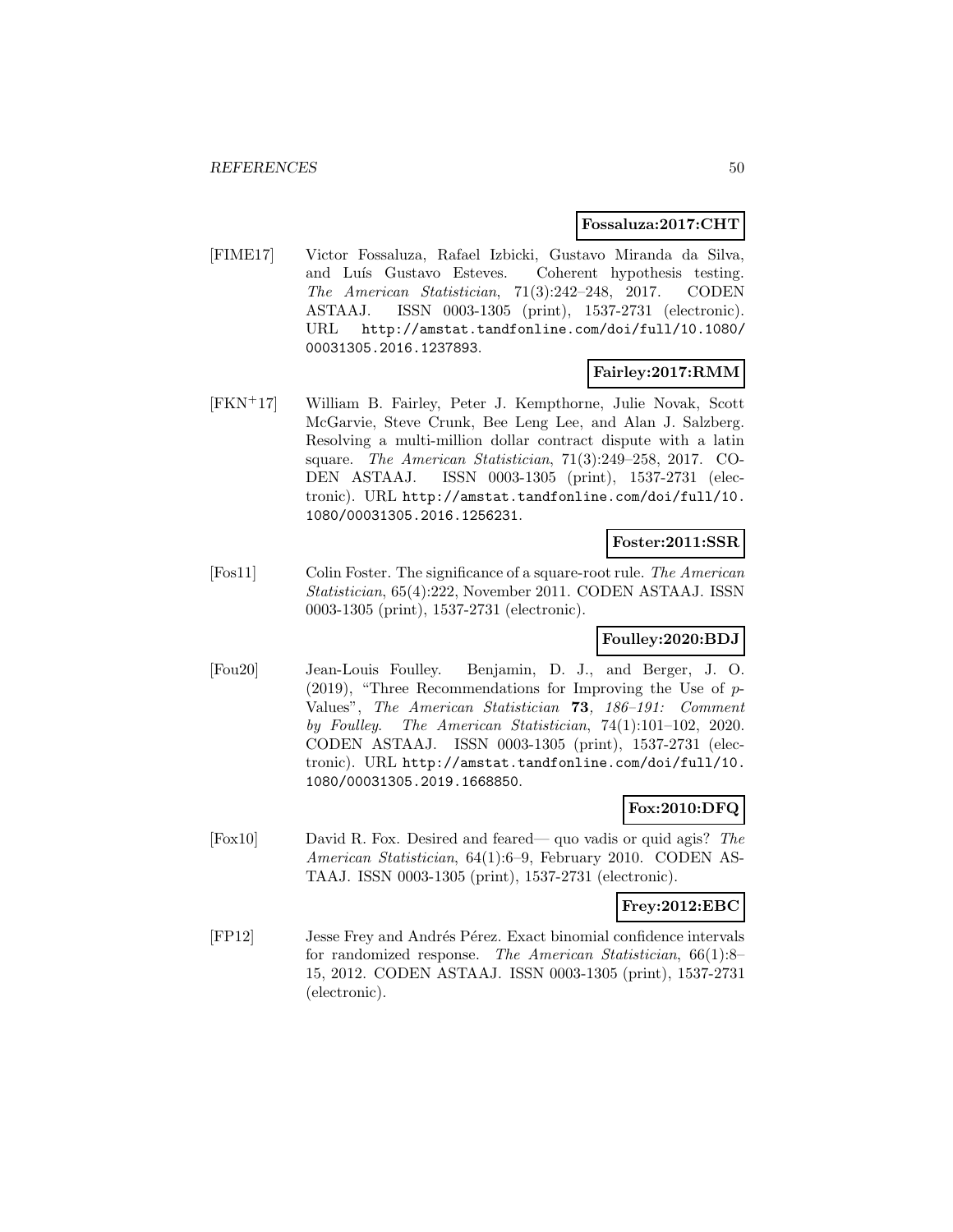# **Field:2012:BNG**

[FPW12] C. A. Field, Zhen Pang, and A. H. Welsh. On the boundedness and nonmonotonicity of generalized score statistics. The American Statistician, 66(2):92–98, 2012. CODEN ASTAAJ. ISSN 0003-1305 (print), 1537-2731 (electronic). URL http://amstat. tandfonline.com/doi/full/10.1080/00031305.2012.703888.

### **Fosdick:2012:ECB**

[FR12] Bailey K. Fosdick and Adrian E. Raftery. Estimating the correlation in bivariate normal data with known variances and small sample sizes. The American Statistician, 66(1):34–41, 2012. CO-DEN ASTAAJ. ISSN 0003-1305 (print), 1537-2731 (electronic).

# **Fisher:2019:CTI**

[FR19] Thomas J. Fisher and Michael W. Robbins. A cheap trick to improve the power of a conservative hypothesis test. The American Statistician, 73(3):232–242, 2019. CO-DEN ASTAAJ. ISSN 0003-1305 (print), 1537-2731 (electronic). URL http://amstat.tandfonline.com/doi/full/10. 1080/00031305.2017.1395364.

### **Fraser:2019:VFS**

[Fra19] D. A. S. Fraser. The p-value function and statistical inference. The American Statistician, 73(S1):135–147, 2019. CO-DEN ASTAAJ. ISSN 0003-1305 (print), 1537-2731 (electronic). URL http://amstat.tandfonline.com/doi/full/10. 1080/00031305.2018.1556735.

#### **Frey:2010:FWS**

[Fre10] Jesse Frey. Fixed-width sequential confidence intervals for a proportion. The American Statistician, 64(3):242–249, August 2010. CODEN ASTAAJ. ISSN 0003-1305 (print), 1537-2731 (electronic).

# **Frey:2019:CV**

[Fre19] Jesse Frey. Comment on VanDerwerken (2019). The American Statistician, 73(4):411–412, 2019. CODEN ASTAAJ. ISSN 0003-1305 (print), 1537-2731 (electronic). URL http: //www.tandfonline.com/doi/full/10.1080/00031305.2019. 1604433.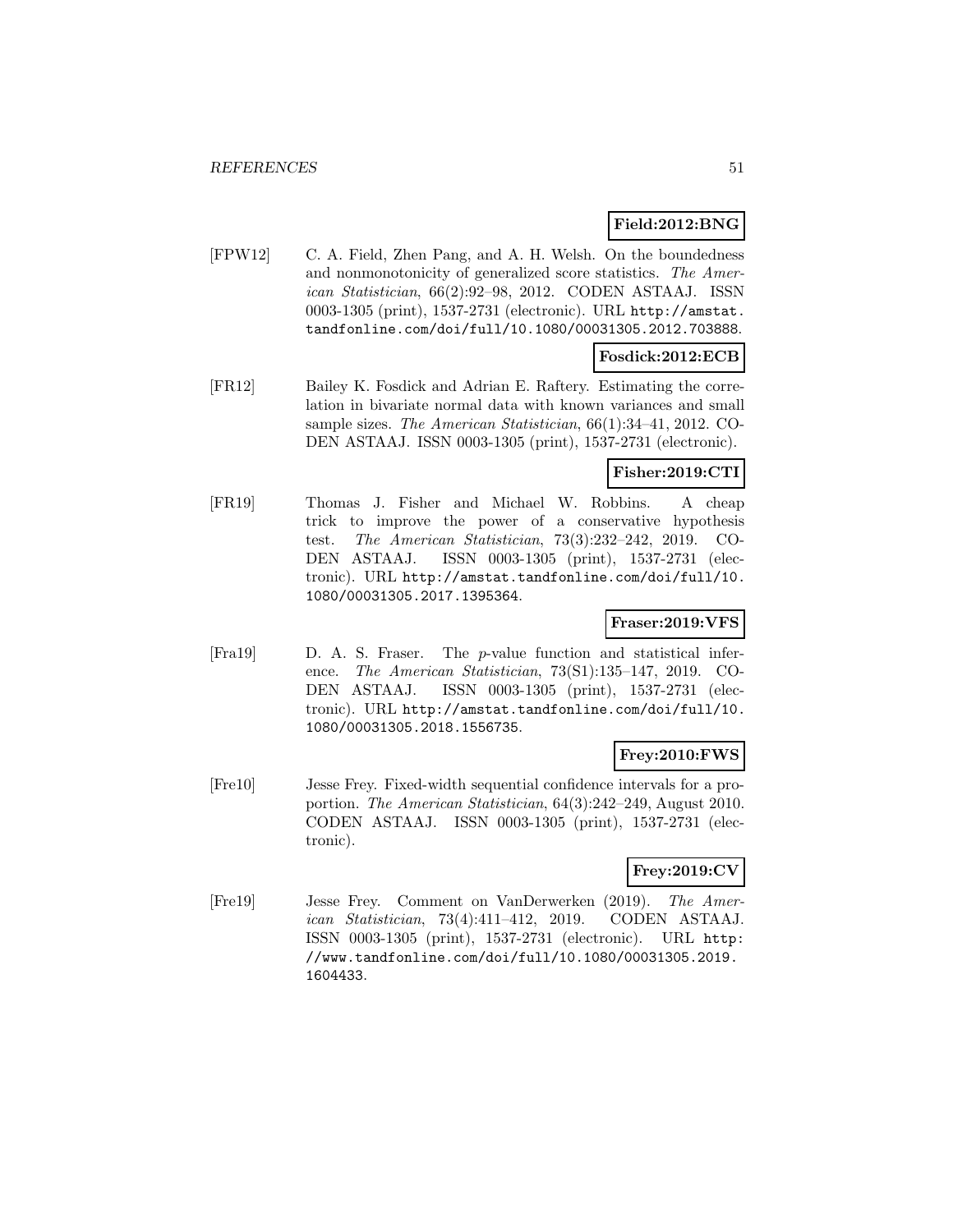### **Friedman:2015:NCC**

[Fri15] Emil M. Friedman. Nontransitivity, correlation, and causation: Langford, E., Schwertman, N., and Owens, M. (2001), "Is the Property of Being Positively Correlated Transitive?" The American Statistician, **55**, 322–325: Comment by Friedman. The American Statistician, 69(3):257, 2015. CODEN ASTAAJ. ISSN 0003-1305 (print), 1537-2731 (electronic). URL http://www. tandfonline.com/doi/abs/10.1080/00031305.2015.1056382. See [LSO01].

# **From:2012:CMF**

[Fro12] Steven G. From. A comparison of the moment and factorial moment bounds for discrete random variables. The American Statistician, 66(4):214–216, 2012. CODEN ASTAAJ. ISSN 0003-1305 (print), 1537-2731 (electronic).

#### **Fearnhead:2010:CSS**

[FT10] Paul Fearnhead and Benjamin M. Taylor. Calculating strength of schedule, and choosing teams for march madness. The American Statistician, 64(2):108–115, May 2010. CODEN ASTAAJ. ISSN 0003-1305 (print), 1537-2731 (electronic).

### **Friendly:2010:FKS**

[FVMU10] Michael Friendly, Pedro Valero-Mora, and Joaquín Ibáñez Ulargui. The first (known) statistical graph: Michael Florent van Langren and the "Secret" of Longitude. The American Statistician, 64(2):185–191, May 2010. CODEN ASTAAJ. ISSN 0003- 1305 (print), 1537-2731 (electronic).

### **Feng:2013:MVT**

[FWH<sup>+</sup>13] Changyong Feng, Hongyue Wang, Yu Han, Yinglin Xia, and Xin M. Tu. The Mean Value Theorem and Taylor's expansion in statistics. The American Statistician, 67(4):245–248, 2013. CO-DEN ASTAAJ. ISSN 0003-1305 (print), 1537-2731 (electronic).

### **Feng:2014:R**

[FWH<sup>+</sup>14] Changyong Feng, Hongyue Wang, Yu Han, Yinglin Xia, and Xin M. Tu. Reply. The American Statistician, 68(3):220, 2014. CODEN ASTAAJ. ISSN 0003-1305 (print), 1537-2731 (electronic).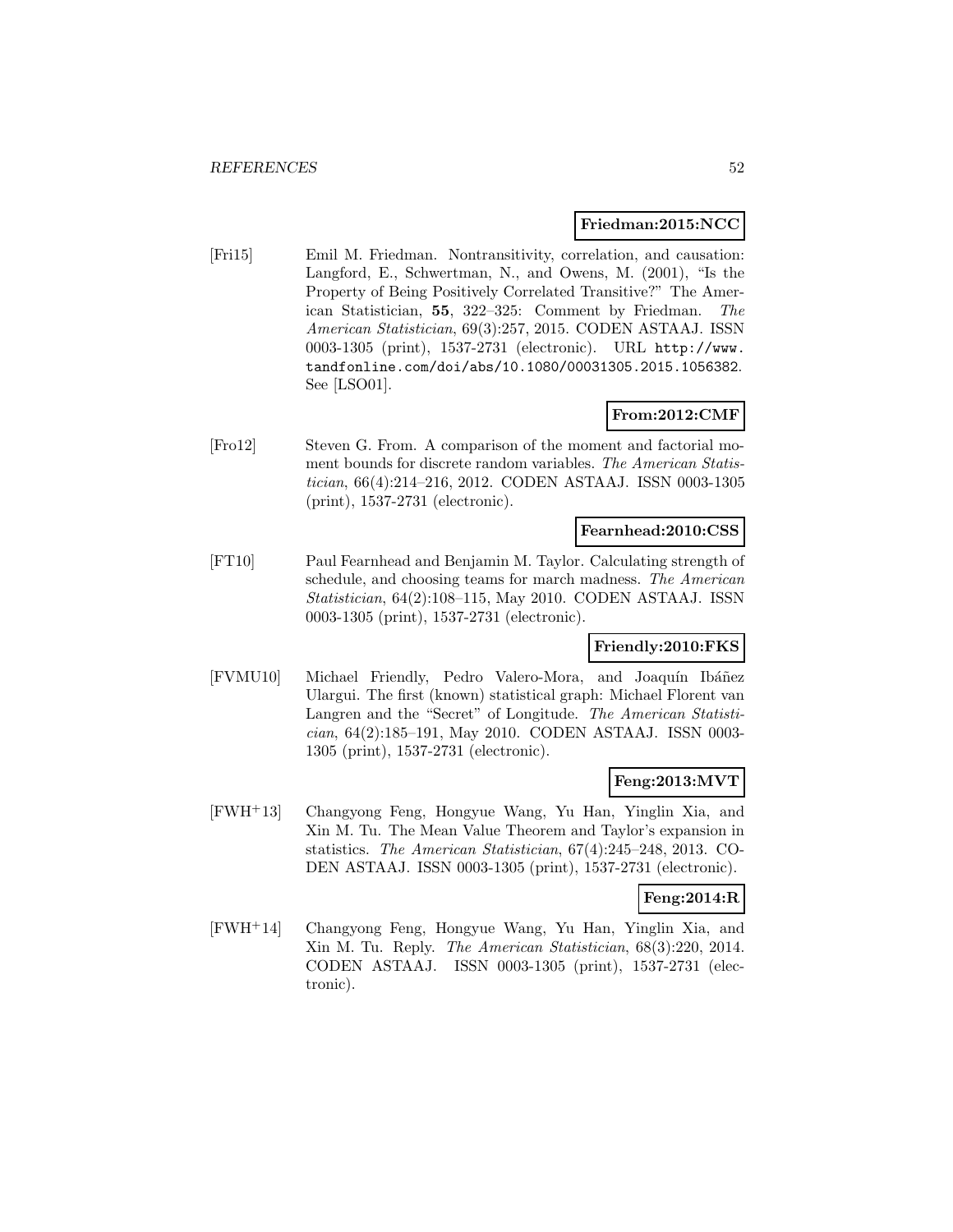# **Fan:2017:CTT**

[FWW17] Chunpeng Fan, Lin Wang, and Lynn Wei. Comparing two tests for two rates. The American Statistician, 71(3):275–281, 2017. CODEN ASTAAJ. ISSN 0003-1305 (print), 1537-2731 (electronic). URL http://amstat.tandfonline.com/doi/full/10. 1080/00031305.2016.1246263.

# **Frey:2017:WDI**

[FZ17] Jesse Frey and Yimin Zhang. What do interpolated nonparametric confidence intervals for population quantiles guarantee? The American Statistician, 71(4):305–309, 2017. CO-DEN ASTAAJ. ISSN 0003-1305 (print), 1537-2731 (electronic). URL http://amstat.tandfonline.com/doi/full/10. 1080/00031305.2016.1226952. See comment [Hut18].

# **Gitlow:2013:ISS**

[GA13] Howard Gitlow and Hernan Awad. Intro stats students need both confidence and tolerance (intervals). The American Statistician, 67(4):229–234, 2013. CODEN ASTAAJ. ISSN 0003-1305 (print), 1537-2731 (electronic).

### **Gregoire:2018:EDS**

[GA18] Timothy G. Gregoire and David L. R. Affleck. Estimating desired sample size for simple random sampling of a skewed population. The American Statistician, 72(2):184–190, 2018. CODEN ASTAAJ. ISSN 0003-1305 (print), 1537-2731 (electronic). URL http://amstat.tandfonline.com/doi/full/10. 1080/00031305.2017.1290548.

#### **Green:2015:FCU**

[GB15] Jennifer L. Green and Erin E. Blankenship. Fostering conceptual understanding in mathematical statistics. The American Statistician, 69(4):315–325, 2015. CODEN ASTAAJ. ISSN 0003-1305 (print), 1537-2731 (electronic).

### **Goh:2019:APM**

[GD19] Gyuhyeong Goh and Dipak K. Dey. Asymptotic properties of marginal least-square estimator for ultrahigh-dimensional linear regression models with correlated errors. The American Statistician, 73(1):4–9, 2019. CODEN ASTAAJ. ISSN 0003-1305 (print), 1537-2731 (electronic). URL http://amstat.tandfonline.com/ doi/full/10.1080/00031305.2017.1302359.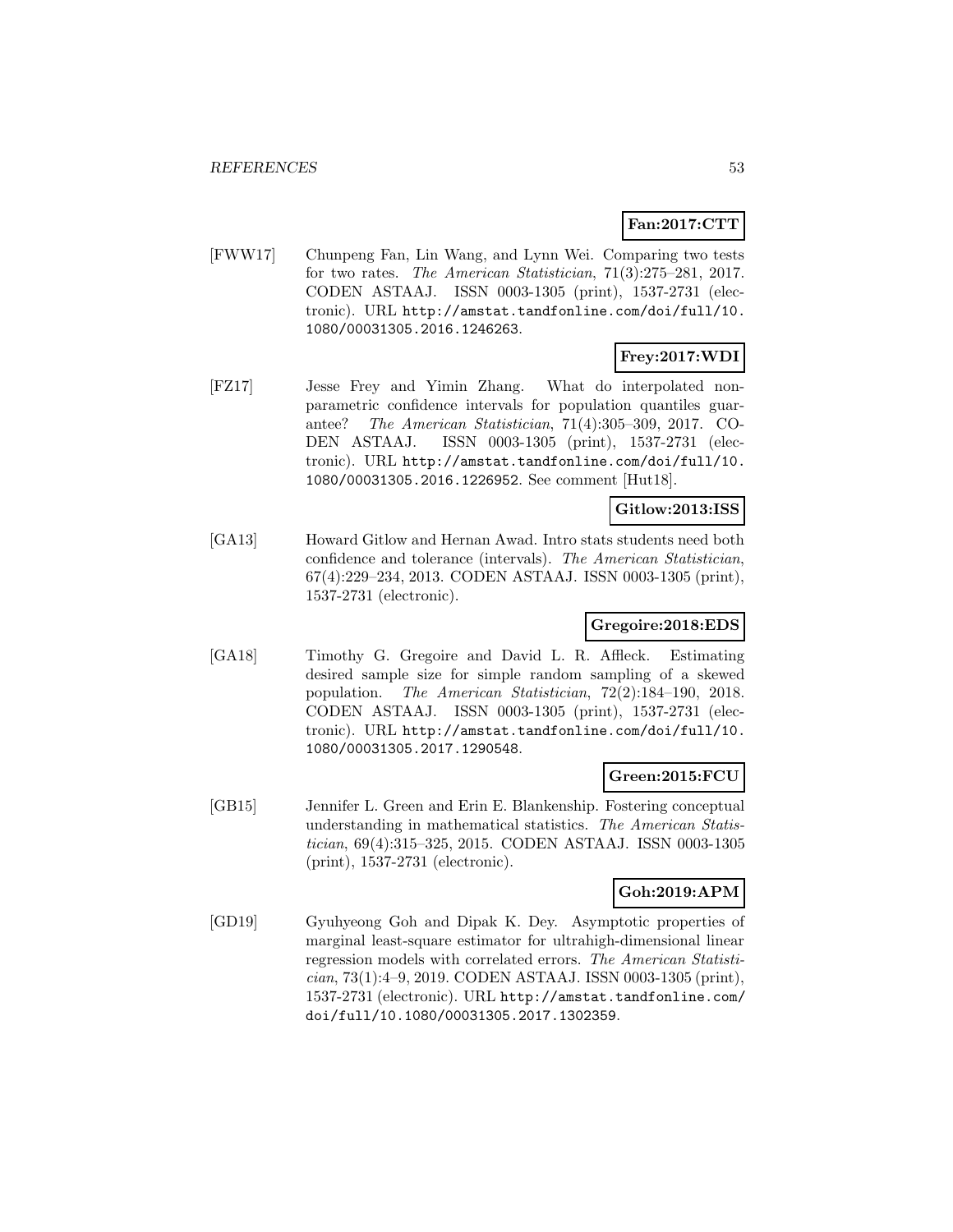#### **Gannon:2019:BBC**

[GdBPP19] Mark Andrew Gannon, Carlos Alberto de Bragança Pereira, and Adriano Polpo. Blending Bayesian and classical tools to define optimal sample-size-dependent significance levels. The American Statistician, 73(S1):213–222, 2019. CODEN ASTAAJ. ISSN 0003-1305 (print), 1537-2731 (electronic). URL http://amstat.tandfonline.com/doi/full/10.1080/ 00031305.2018.1518268.

### **Gilliland:2011:URC**

[GE11] Dennis Gilliland and Don Edwards. Using randomized confidence limits to balance risk: An application to Medicare investigations. The American Statistician, 65(3):149–153, August 2011. CODEN ASTAAJ. ISSN 0003-1305 (print), 1537-2731 (electronic).

### **Ghosh:2015:BVS**

[GG15] Joyee Ghosh and Andrew E. Ghattas. Bayesian variable selection under collinearity. The American Statistician, 69(3):165– 173, 2015. CODEN ASTAAJ. ISSN 0003-1305 (print), 1537-2731 (electronic). URL http://www.tandfonline.com/doi/abs/10. 1080/00031305.2015.1031827.

#### **Gelman:2019:RSB**

[GGGV19] Andrew Gelman, Ben Goodrich, Jonah Gabry, and Aki Vehtari. R-squared for Bayesian regression models. The American Statistician, 73(3):307–309, 2019. CODEN ASTAAJ. ISSN 0003-1305 (print), 1537-2731 (electronic). URL http://amstat. tandfonline.com/doi/full/10.1080/00031305.2018.1549100.

### **Gibson:2019:LSI**

[Gib19] Eric W. Gibson. Leadership in statistics: Increasing our value and visibility. The American Statistician, 73(2):109–116, 2019. CODEN ASTAAJ. ISSN 0003-1305 (print), 1537-2731 (electronic). URL http://amstat.tandfonline.com/doi/full/10. 1080/00031305.2017.1336484.

#### **Gonen:2019:COS**

[GJLW19] Mithat Gönen, Wesley O. Johnson, Yonggang Lu, and Peter H. Westfall. Comparing objective and subjective Bayes factors for the two-sample comparison: The classification theorem in action. The American Statistician, 73(1):22–31, 2019.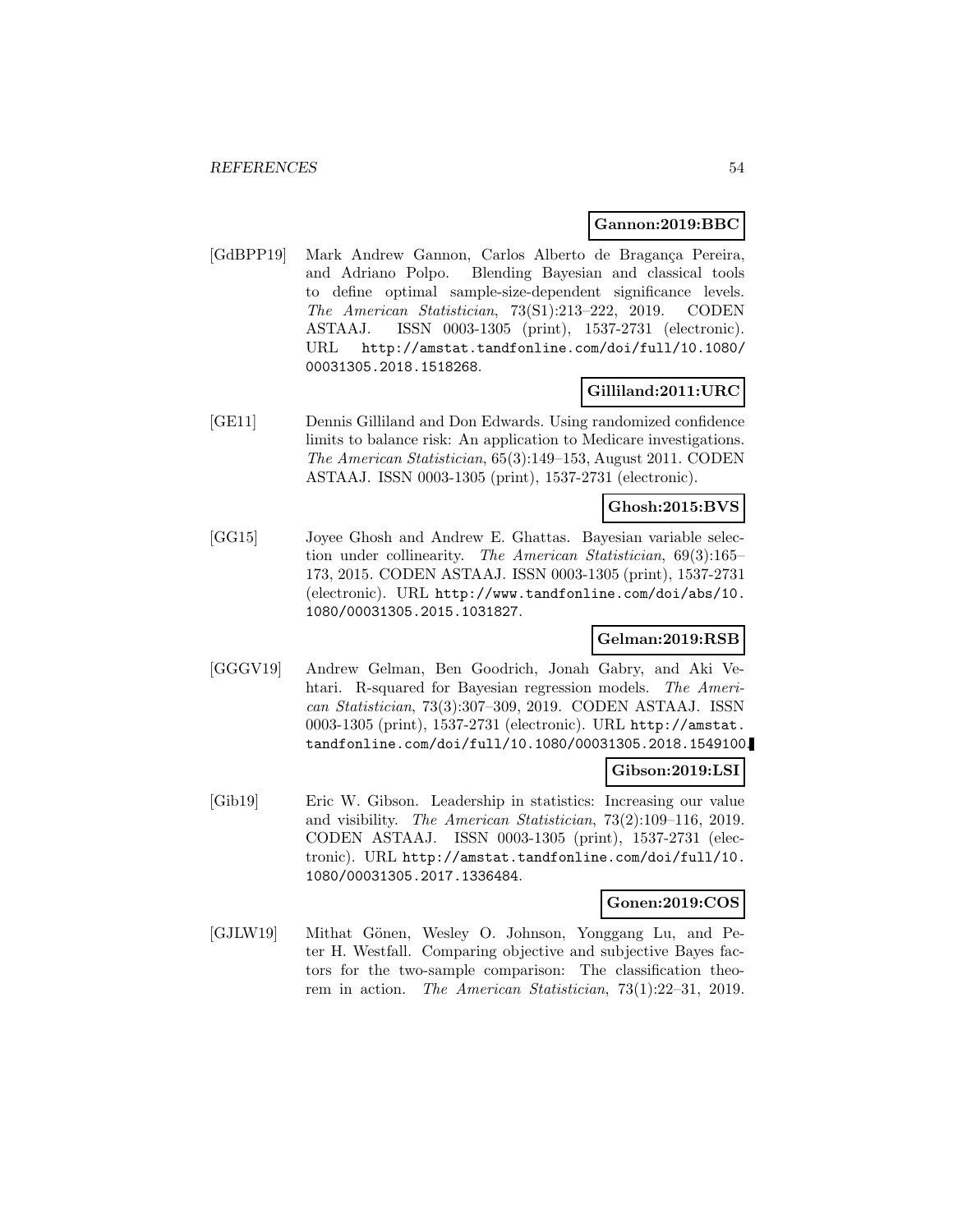CODEN ASTAAJ. ISSN 0003-1305 (print), 1537-2731 (electronic). URL http://amstat.tandfonline.com/doi/full/10. 1080/00031305.2017.1322142.

### **Garcia:2012:RMC**

[GKP12] Tanya P. Garcia, Priya Kohli, and Mohsen Pourahmadi. Regressograms and mean-covariance models for incomplete longitudinal data. The American Statistician, 66(2):85–91, 2012. CODEN ASTAAJ. ISSN 0003-1305 (print), 1537-2731 (electronic).

### **Galili:2016:EIR**

[GM16] Tal Galili and Isaac Meilijson. An example of an improvable Rao–Blackwell improvement, inefficient maximum likelihood estimator, and unbiased generalized Bayes estimator. The American Statistician, 70(1):108–113, 2016. CODEN ASTAAJ. ISSN 0003- 1305 (print), 1537-2731 (electronic).

### **Golbeck:2017:MFW**

[Gol17] Amanda L. Golbeck. Mentoring faculty women in statistics: Exploring challenges and opportunities for leadership development. The American Statistician, 71(1):47–54, 2017. CODEN ASTAAJ. ISSN 0003-1305 (print), 1537-2731 (electronic).

#### **Gonen:2013:VLD**

[Gön13] Mithat Gönen. Visualizing longitudinal data with dropouts. The American Statistician, 67(2):97–103, 2013. CODEN ASTAAJ. ISSN 0003-1305 (print), 1537-2731 (electronic).

#### **Goodman:2019:WGR**

[Goo19] Steven N. Goodman. Why is getting rid of P-values so hard? Musings on science and statistics. The American Statistician, 73(S1):26–30, 2019. CODEN ASTAAJ. ISSN 0003-1305 (print), 1537-2731 (electronic). URL http://amstat.tandfonline.com/ doi/full/10.1080/00031305.2018.1558111.

#### **Gorroochurn:2011:EPH**

[Gor11] Prakash Gorroochurn. Errors of probability in historical context. The American Statistician, 65(4):246–254, November 2011. CO-DEN ASTAAJ. ISSN 0003-1305 (print), 1537-2731 (electronic).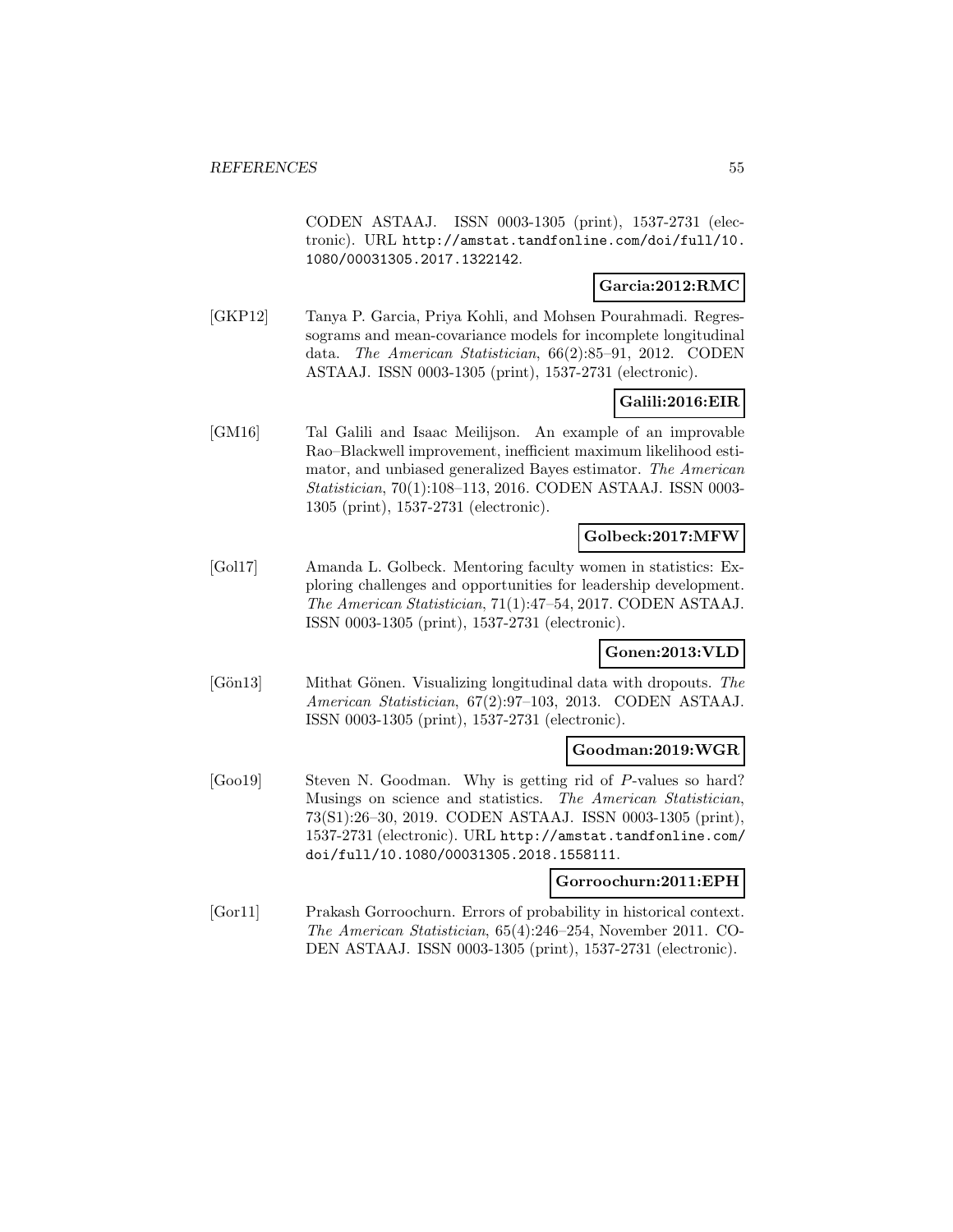#### **Gorroochurn:2016:GCF**

[Gor16] Prakash Gorroochurn. On Galton's change from "reversion" to "regression". The American Statistician, 70(3):227–??, 2016. CO-DEN ASTAAJ. ISSN 0003-1305 (print), 1537-2731 (electronic).

#### **Greselin:2013:CLR**

[GP13] Francesca Greselin and Antonio Punzo. Closed likelihood ratio testing procedures to assess similarity of covariance matrices. The American Statistician, 67(3):117–128, 2013. CODEN ASTAAJ. ISSN 0003-1305 (print), 1537-2731 (electronic).

### **Gelman:2013:SOD**

[GR13a] Andrew Gelman and Christian P. Robert. "Not Only Defended But Also Applied": The perceived absurdity of Bayesian inference. The American Statistician, 67(1):1–5, 2013. CODEN AS-TAAJ. ISSN 0003-1305 (print), 1537-2731 (electronic).

# **Gelman:2013:RAB**

[GR13b] Andrew Gelman and Christian P. Robert. Rejoinder: The anti-Bayesian moment and its passing. The American Statistician, 67(1):16–17, 2013. CODEN ASTAAJ. ISSN 0003-1305 (print), 1537-2731 (electronic).

### **Goldin:2019:ASD**

[GR19] Jacob Goldin and Daniel Reck. The analysis of survey data with framing effects. The American Statistician, 73(3):264–272, 2019. CODEN ASTAAJ. ISSN 0003-1305 (print), 1537-2731 (electronic). URL http://amstat.tandfonline.com/doi/full/10. 1080/00031305.2017.1407358.

### **Greenland:2010:SPA**

[Gre10] Sander Greenland. Simpson's Paradox from adding constants in contingency tables as an example of Bayesian noncollapsibility. The American Statistician, 64(4):340–344, November 2010. CO-DEN ASTAAJ. ISSN 0003-1305 (print), 1537-2731 (electronic).

#### **Greenland:2019:VVB**

[Gre19] Sander Greenland. Valid P-values behave exactly as they should: Some misleading criticisms of P-values and their resolution with S-values. The American Statistician, 73(S1):106–114, 2019. CODEN ASTAAJ. ISSN 0003-1305 (print), 1537-2731 (electronic). URL http://amstat.tandfonline.com/doi/full/10. 1080/00031305.2018.1529625.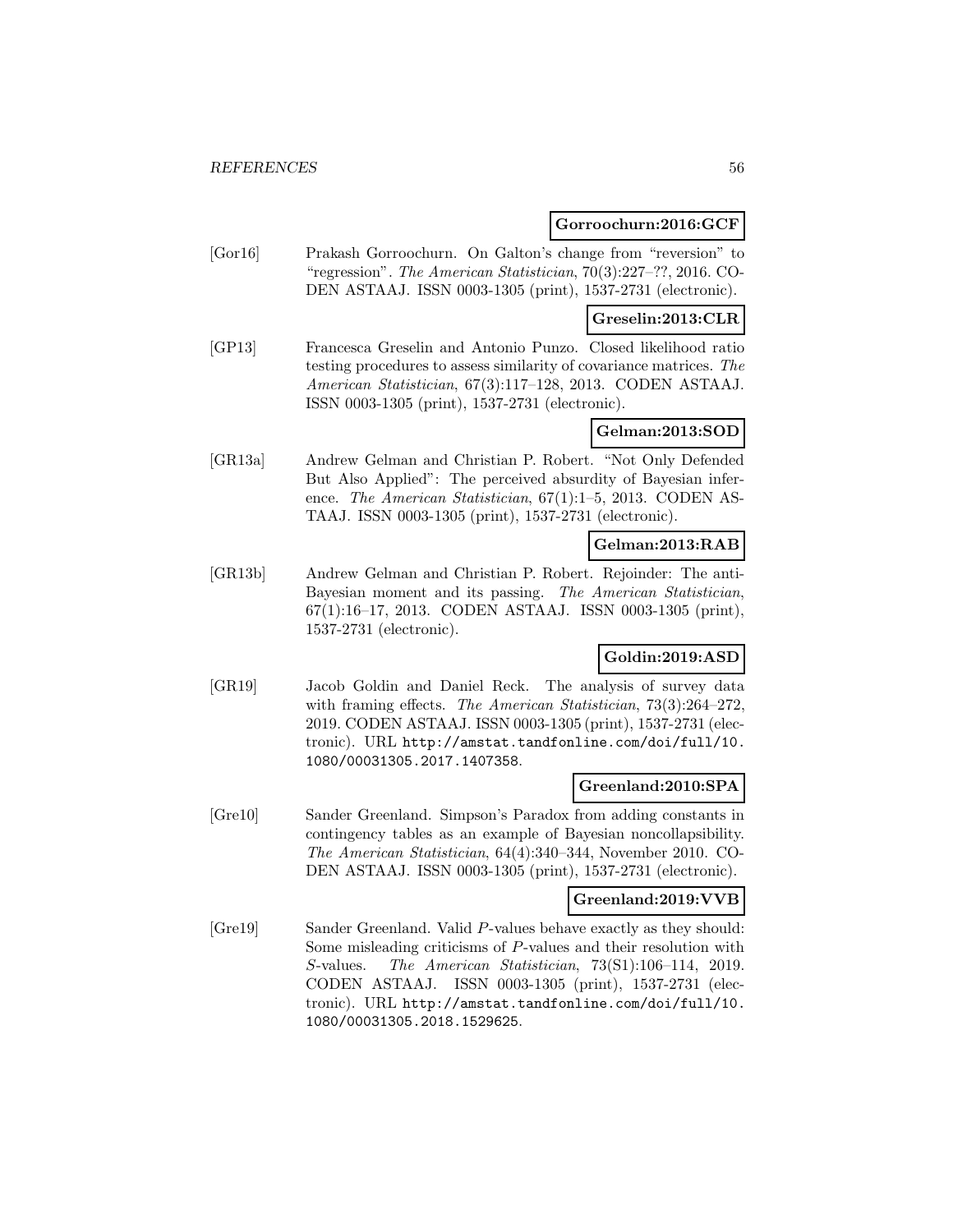#### **Griffith:2013:BAN**

[Gri13] Daniel A. Griffith. Better articulating normal curve theory for introductory mathematical statistics students: Power transformations and their back-transformations. The American Statistician, 67(3):157–169, 2013. CODEN ASTAAJ. ISSN 0003-1305 (print), 1537-2731 (electronic). See comment [Muk14b] and reply [Gri14].

# **Griffith:2014:R**

[Gri14] Daniel A. Griffith. Reply. The American Statistician, 68(1):67– 69, 2014. CODEN ASTAAJ. ISSN 0003-1305 (print), 1537-2731 (electronic). See [Gri13, Muk14b].

### **Grimshaw:2015:FIA**

[Gri15] Scott D. Grimshaw. A framework for infusing authentic data experiences within statistics courses. The American Statistician, 69(4):307–314, 2015. CODEN ASTAAJ. ISSN 0003-1305 (print), 1537-2731 (electronic).

### **Gromping:2014:MPU**

[Grö14] Ulrike Grömping. Mosaic plots are useful for visualizing low-order projections of factorial designs. The American Statistician, 68(2): 108–116, 2014. CODEN ASTAAJ. ISSN 0003-1305 (print), 1537- 2731 (electronic).

### **Grima:2016:EIV**

[GRTM16] Pere Grima, Lourdes Rodero, and Xavier Tort-Martorell. Explaining the importance of variability to engineering students. The American Statistician, 70(2):138–142, 2016. CODEN AS-TAAJ. ISSN 0003-1305 (print), 1537-2731 (electronic).

#### **Guerra:2014:NSO**

[GS14] Matthew W. Guerra and Justine Shults. A note on the simulation of overdispersed random variables with specified marginal means and product correlations. The American Statistician, 68(2):104– 107, 2014. CODEN ASTAAJ. ISSN 0003-1305 (print), 1537-2731 (electronic).

#### **Greenhouse:2018:TSP**

[GS18] Joel B. Greenhouse and Howard J. Seltman. On teaching statistical practice: From novice to expert. The American Statistician, 72(2):147–154, 2018. CODEN ASTAAJ. ISSN 0003-1305 (print),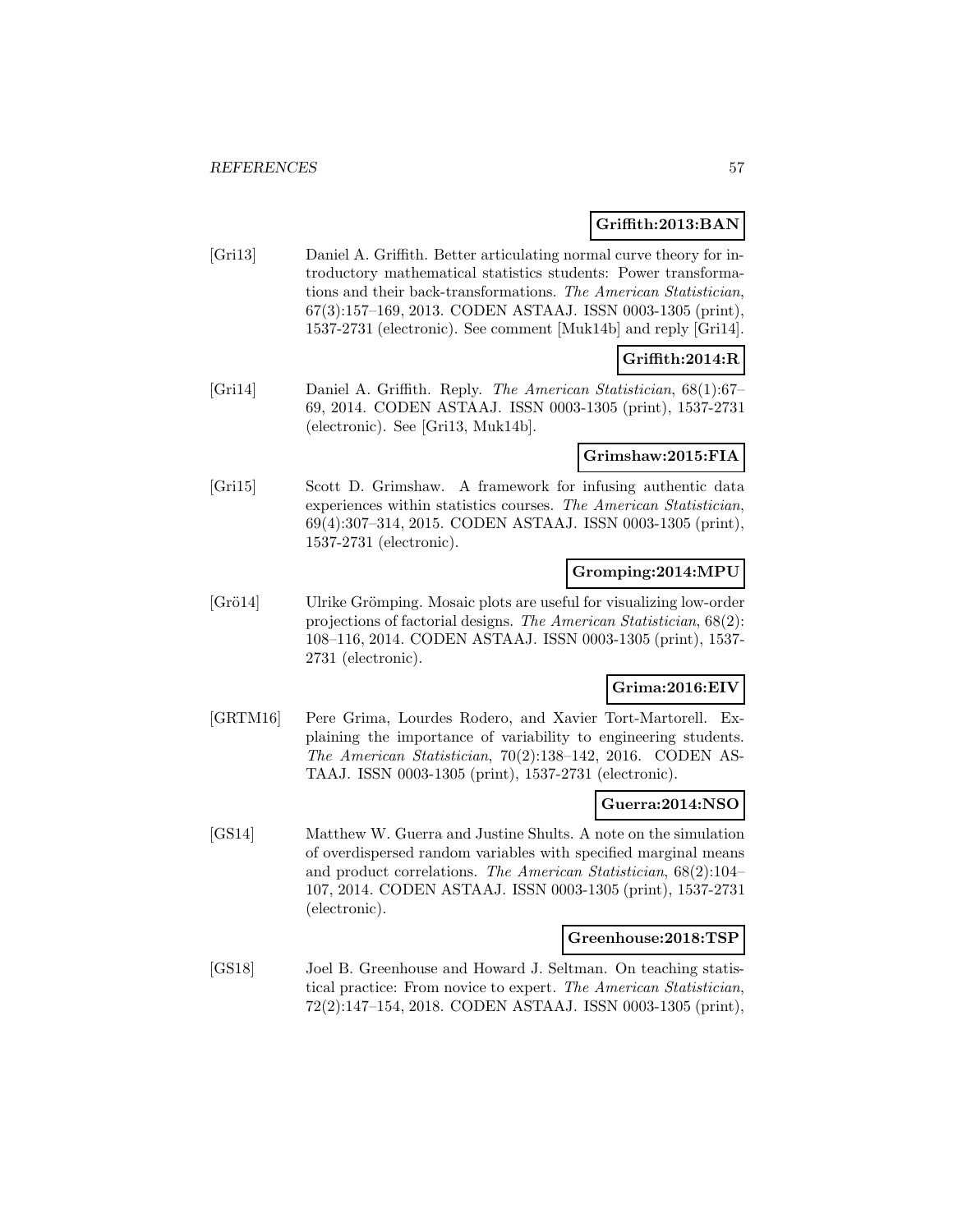1537-2731 (electronic). URL http://amstat.tandfonline.com/ doi/full/10.1080/00031305.2016.1270230.

### **Goodman:2019:PHE**

[GSK19] William M. Goodman, Susan E. Spruill, and Eugene Komaroff. A proposed hybrid effect size plus p-value criterion: Empirical evidence supporting its use. The American Statistician, 73(S1): 168–185, 2019. CODEN ASTAAJ. ISSN 0003-1305 (print), 1537- 2731 (electronic). URL http://amstat.tandfonline.com/doi/ full/10.1080/00031305.2018.1564697.

# **Guilbaud:2018:SCH**

[Gui18] Olivier J. M. Guilbaud. Some complementary history and results. The American Statistician, 72(3):300–301, 2018. CO-DEN ASTAAJ. ISSN 0003-1305 (print), 1537-2731 (electronic). URL http://amstat.tandfonline.com/doi/full/10. 1080/00031305.2018.1448892.

# **Gou:2017:ESP**

[GZ17] Jiangtao Gou and Fengqing (Zoe) Zhang. Experience Simpson's paradox in the classroom. The American Statistician, 71(1):61– 66, 2017. CODEN ASTAAJ. ISSN 0003-1305 (print), 1537-2731 (electronic).

# **Garfield:2011:RAS**

[GZK<sup>+</sup>11] Joan Garfield, Andrew Zieffler, Daniel Kaplan, George W. Cobb, Beth L. Chance, and John P. Holcomb. Rethinking assessment of student learning in statistics courses. The American Statistician, 65(1):1–10, February 2011. CODEN ASTAAJ. ISSN 0003-1305 (print), 1537-2731 (electronic).

### **Hall:2010:RFG**

[Hal10] Nancy S. Hall. Ronald Fisher and Gertrude Cox: Two statistical pioneers sometimes cooperate and sometimes collide. The American Statistician, 64(3):212–220, August 2010. CODEN ASTAAJ. ISSN 0003-1305 (print), 1537-2731 (electronic).

#### **Harville:2014:NME**

[Har14a] David A. Harville. The need for more emphasis on prediction: A "nondenominational" model-based approach. The American Statistician, 68(2):71–83, 2014. CODEN ASTAAJ. ISSN 0003- 1305 (print), 1537-2731 (electronic). See comments [Ste14, Zim14, McC14, BB14] and rejoinder [Har14b].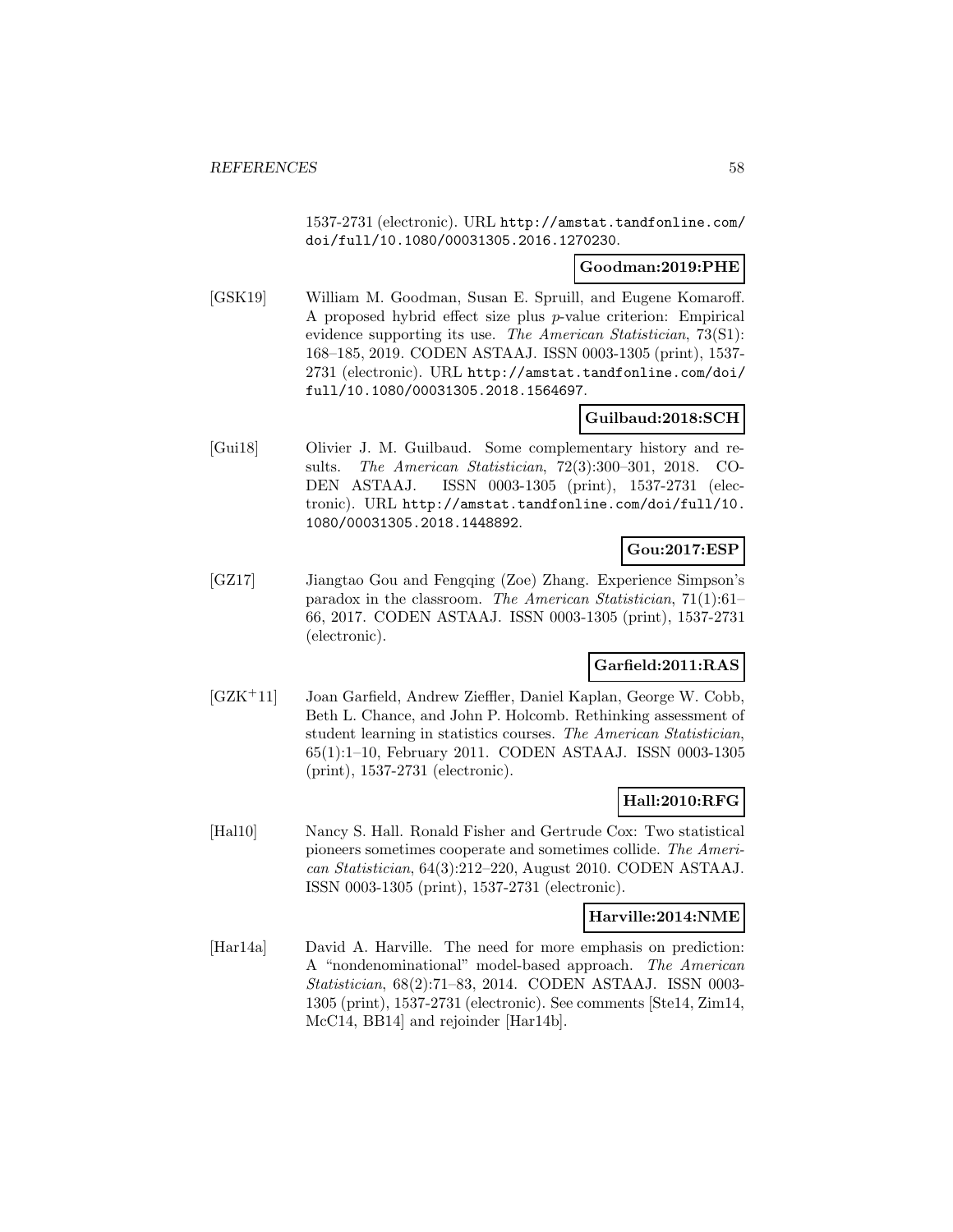# **Harville:2014:R**

[Har14b] David A. Harville. Rejoinder. The American Statistician, 68(2): 89–92, 2014. CODEN ASTAAJ. ISSN 0003-1305 (print), 1537- 2731 (electronic). See [Har14a].

# **Harms:2019:BFR**

[Har19] Christopher Harms. A Bayes factor for replications of ANOVA results. The American Statistician, 73(4):327–339, 2019. CO-DEN ASTAAJ. ISSN 0003-1305 (print), 1537-2731 (electronic). URL http://www.tandfonline.com/doi/full/10. 1080/00031305.2018.1518787.

# **Hayes:2011:GIA**

[Hay11] Kevin Hayes. A geometrical interpretation of an alternative formula for the sample covariance. The American Statistician, 65(2): 110–112, May 2011. CODEN ASTAAJ. ISSN 0003-1305 (print), 1537-2731 (electronic).

# **Hayter:2014:SCI**

[Hay14] A. J. Hayter. Simultaneous confidence intervals for several quantiles of an unknown distribution. The American Statistician, 68 (1):56–62, 2014. CODEN ASTAAJ. ISSN 0003-1305 (print), 1537-2731 (electronic).

### **Hubbard:2019:QCS**

[HC19] Douglas W. Hubbard and Alicia L. Carriquiry. Quality control for scientific research: Addressing reproducibility, responsiveness, and relevance. The American Statistician, 73(S1):46– 55, 2019. CODEN ASTAAJ. ISSN 0003-1305 (print), 1537-2731 (electronic). URL http://amstat.tandfonline.com/doi/full/ 10.1080/00031305.2018.1543138.

### **Harper:2011:CAM**

[HEJ11] William V. Harper, Ted G. Eschenbach, and Thomas R. James. Concerns about maximum likelihood estimation for the threeparameter Weibull distribution: Case study of statistical software. The American Statistician, 65(1):44–54, February 2011. CODEN ASTAAJ. ISSN 0003-1305 (print), 1537-2731 (electronic).

### **Hesterberg:2015:WTS**

[Hes15] Tim C. Hesterberg. What teachers should know about the bootstrap: Resampling in the undergraduate statistics curriculum.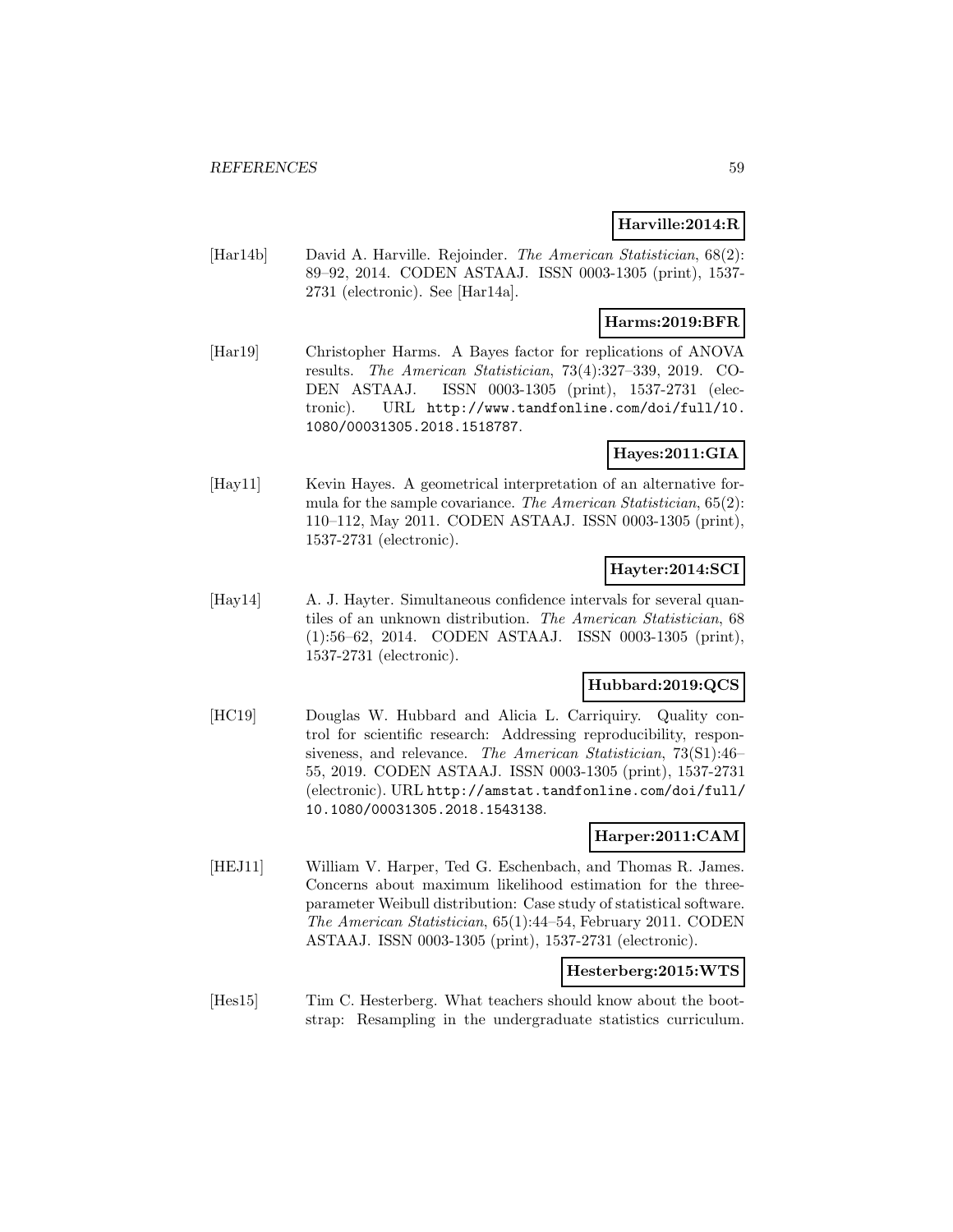The American Statistician, 69(4):371–386, 2015. CODEN AS-TAAJ. ISSN 0003-1305 (print), 1537-2731 (electronic).

#### **Hurwitz:2012:EGS**

[HG12] Shelley Hurwitz and John S. Gardenier. Ethical guidelines for statistical practice: The first 60 years and beyond. The American Statistician, 66(2):99–103, 2012. CODEN ASTAAJ. ISSN 0003- 1305 (print), 1537-2731 (electronic).

#### **Horton:2015:TNG**

[HH15] Nicholas J. Horton and Johanna S. Hardin. Teaching the next generation of statistics students to "think with data": Special issue on statistics and the undergraduate curriculum. The American Statistician, 69(4):259–265, 2015. CODEN ASTAAJ. ISSN 0003-1305 (print), 1537-2731 (electronic).

### **Hwang:2017:NIB**

[HHC17] Wen-Han Hwang, Richard Huggins, and Lu-Fang Chen. A note on the inverse birthday problem with applications. The American Statistician, 71(3):191–201, 2017. CODEN ASTAAJ. ISSN 0003-1305 (print), 1537-2731 (electronic). URL http://amstat.tandfonline.com/doi/full/10.1080/ 00031305.2016.1255657.

### **Hardin:2015:DSS**

[HHH<sup>+</sup>15] J. Hardin, R. Hoerl, Nicholas J. Horton, D. Nolan, B. Baumer, O. Hall-Holt, P. Murrell, R. Peng, P. Roback, D. Temple Lang, and M. D. Ward. Data science in statistics curricula: Preparing students to "think with data". The American Statistician, 69 (4):343–353, 2015. CODEN ASTAAJ. ISSN 0003-1305 (print), 1537-2731 (electronic).

### **Hubbard:2019:LRF**

[HHP19] Raymond Hubbard, Brian D. Haig, and Rahul A. Parsa. The limited role of formal statistical inference in scientific inference. The American Statistician, 73(S1):91–98, 2019. CO-DEN ASTAAJ. ISSN 0003-1305 (print), 1537-2731 (electronic). URL http://amstat.tandfonline.com/doi/full/10. 1080/00031305.2018.1464947.

### **Hicks:2018:GTD**

[HI18] Stephanie C. Hicks and Rafael A. Irizarry. A guide to teaching data science. The American Statistician, 72(4):382–391, 2018.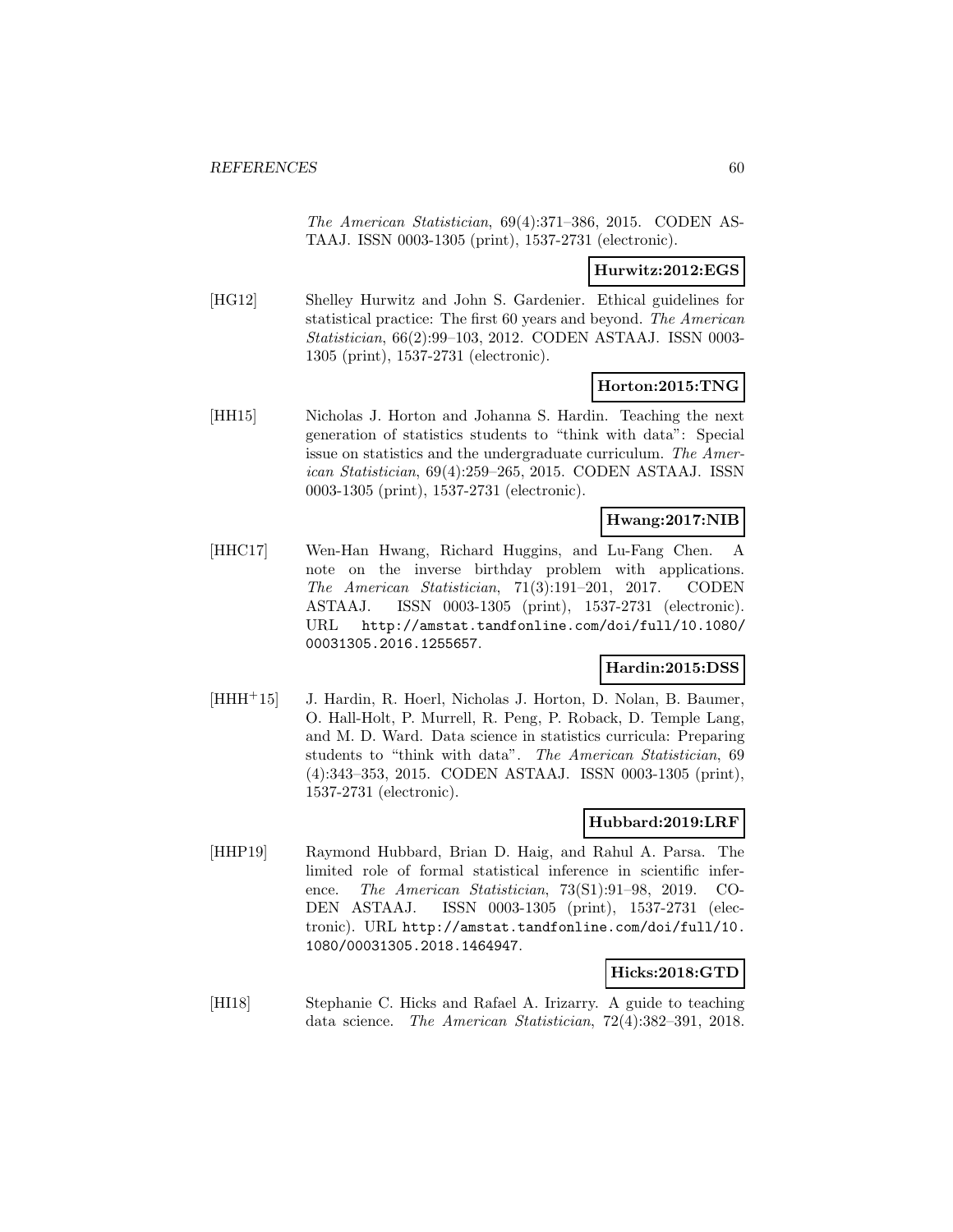CODEN ASTAAJ. ISSN 0003-1305 (print), 1537-2731 (electronic). URL http://amstat.tandfonline.com/doi/full/10. 1080/00031305.2017.1356747.

# **Higgs:2019:BRR**

[Hig19] Megan D. Higgs. Book review: Randomistas: How Radical Researchers Are Changing Our World. The American Statistician, 73(4):416–417, 2019. CODEN ASTAAJ. ISSN 0003-1305 (print), 1537-2731 (electronic). URL http://www.tandfonline. com/doi/full/10.1080/00031305.2019.1676111.

# **Hill:2011:LEB**

[Hil11] Theodore P. Hill. Letter to the editor: Benford's Law blunders. The American Statistician, 65(2):141, May 2011. CO-DEN ASTAAJ. ISSN 0003-1305 (print), 1537-2731 (electronic). URL http://www.tandfonline.com/doi/pdf/10.1198/tast. 2011.11011.

#### **Hoshyarmanesh:2016:CIS**

[HKM16] Hossein Hoshyarmanesh, Amirhossein Karami, and Adel Mohammadpour. Confidence intervals for the scale parameter of exponential family of distributions. The American Statistician, 70(2): 134–137, 2016. CODEN ASTAAJ. ISSN 0003-1305 (print), 1537- 2731 (electronic).

# **Harwell:2018:SRP**

[HKPT18] Michael Harwell, Nidhi Kohli, and Yadira Peralta-Torres. A survey of reporting practices of computer simulation studies in statistical research. The American Statistician, 72(4):321–327, 2018. CODEN ASTAAJ. ISSN 0003-1305 (print), 1537-2731 (electronic). URL http://amstat.tandfonline.com/doi/full/10. 1080/00031305.2017.1342692.

#### **Hirschberg:2010:GCD**

[HL10] Joe Hirschberg and Jenny Lye. A geometric comparison of the delta and Fieller confidence intervals. The American Statistician, 64(3):234–241, August 2010. CODEN ASTAAJ. ISSN 0003-1305 (print), 1537-2731 (electronic).

#### **Hughes:2015:NTS**

[HL15] Timothy A. C. Hughes and Jaechoul Lee. A new test for short memory in long memory time series. The American Statistician, 69(3):182–190, 2015. CODEN ASTAAJ. ISSN 0003-1305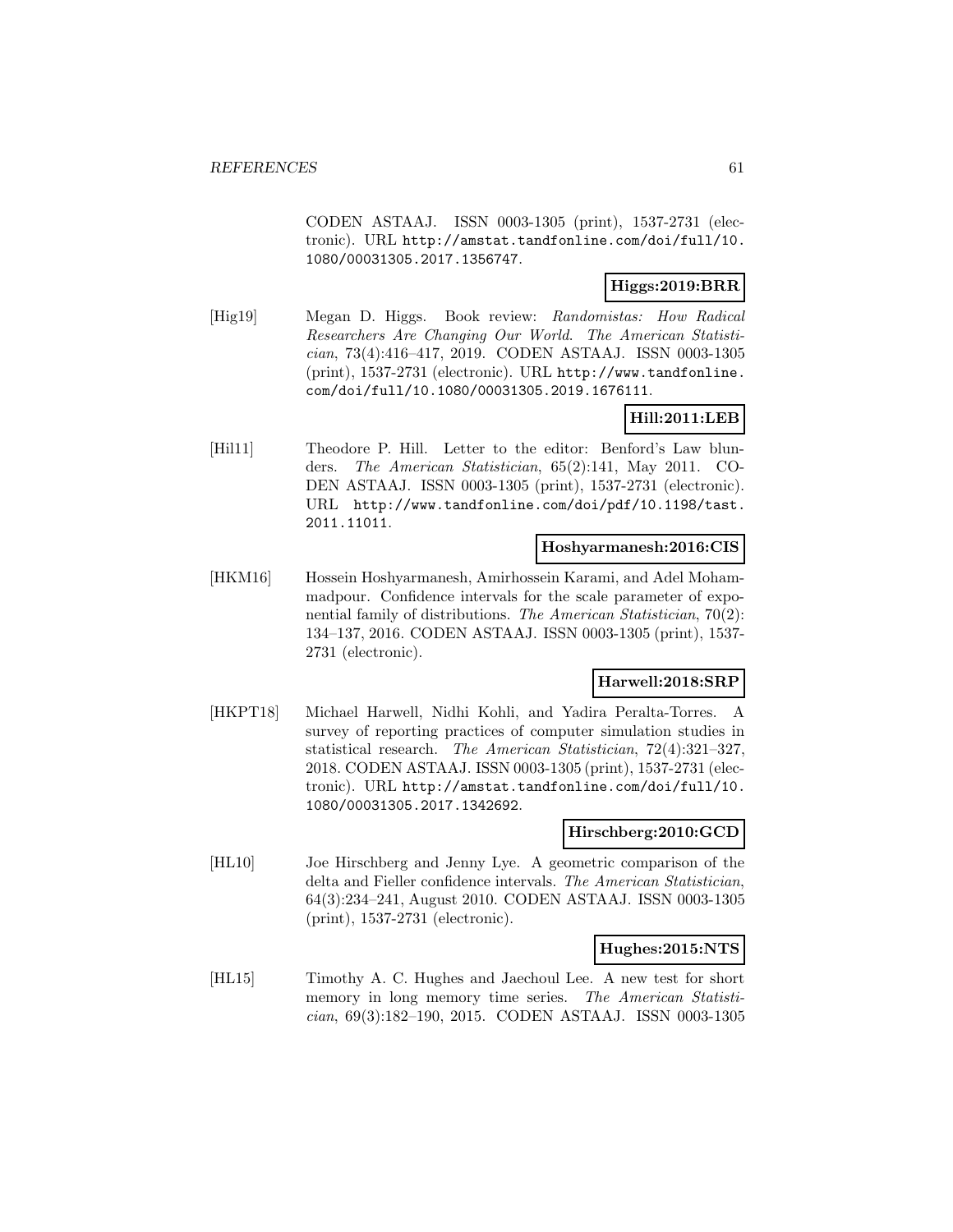(print), 1537-2731 (electronic). URL http://www.tandfonline. com/doi/abs/10.1080/00031305.2015.1056829.

### **Hurlbert:2019:CGT**

[HLU19] Stuart H. Hurlbert, Richard A. Levine, and Jessica Utts. Coup de grâce for a tough old bull: "statistically significant" expires. The American Statistician, 73(S1):352–357, 2019. CO-DEN ASTAAJ. ISSN 0003-1305 (print), 1537-2731 (electronic). URL http://amstat.tandfonline.com/doi/full/10. 1080/00031305.2018.1543616.

# **Hu:2013:IPD**

[HMR13] Jingchen Hu, Robin Mitra, and Jerome Reiter. Are independent parameter draws necessary for multiple imputation? The American Statistician, 67(3):143–149, 2013. CODEN ASTAAJ. ISSN 0003-1305 (print), 1537-2731 (electronic).

### **Hogbin:2010:LE**

[HN10] Martin Hogbin and W. Nijdam. Letter to the Editor. The American Statistician, 64(2):193–194, May 2010. CODEN ASTAAJ. ISSN 0003-1305 (print), 1537-2731 (electronic).

### **Held:2016:HME**

[HO16] Leonhard Held and Manuela Ott. How the maximal evidence of Pvalues against point null hypotheses depends on sample size. The American Statistician, 70(4):335–341, 2016. CODEN ASTAAJ. ISSN 0003-1305 (print), 1537-2731 (electronic).

### **Hughes-Oliver:2017:MAD**

[HO17] Jacqueline M. Hughes-Oliver. Mentoring to achieve diversity in graduate programs. The American Statistician, 71(1):55–60, 2017. CODEN ASTAAJ. ISSN 0003-1305 (print), 1537-2731 (electronic).

### **Hodge:2017:LEA**

[Hod17] Susan E. Hodge. Letter to the Editor: Average entropy does not measure uncertainty. The American Statistician, 71(1):89– 90, 2017. CODEN ASTAAJ. ISSN 0003-1305 (print), 1537-2731 (electronic). See response [Kit17].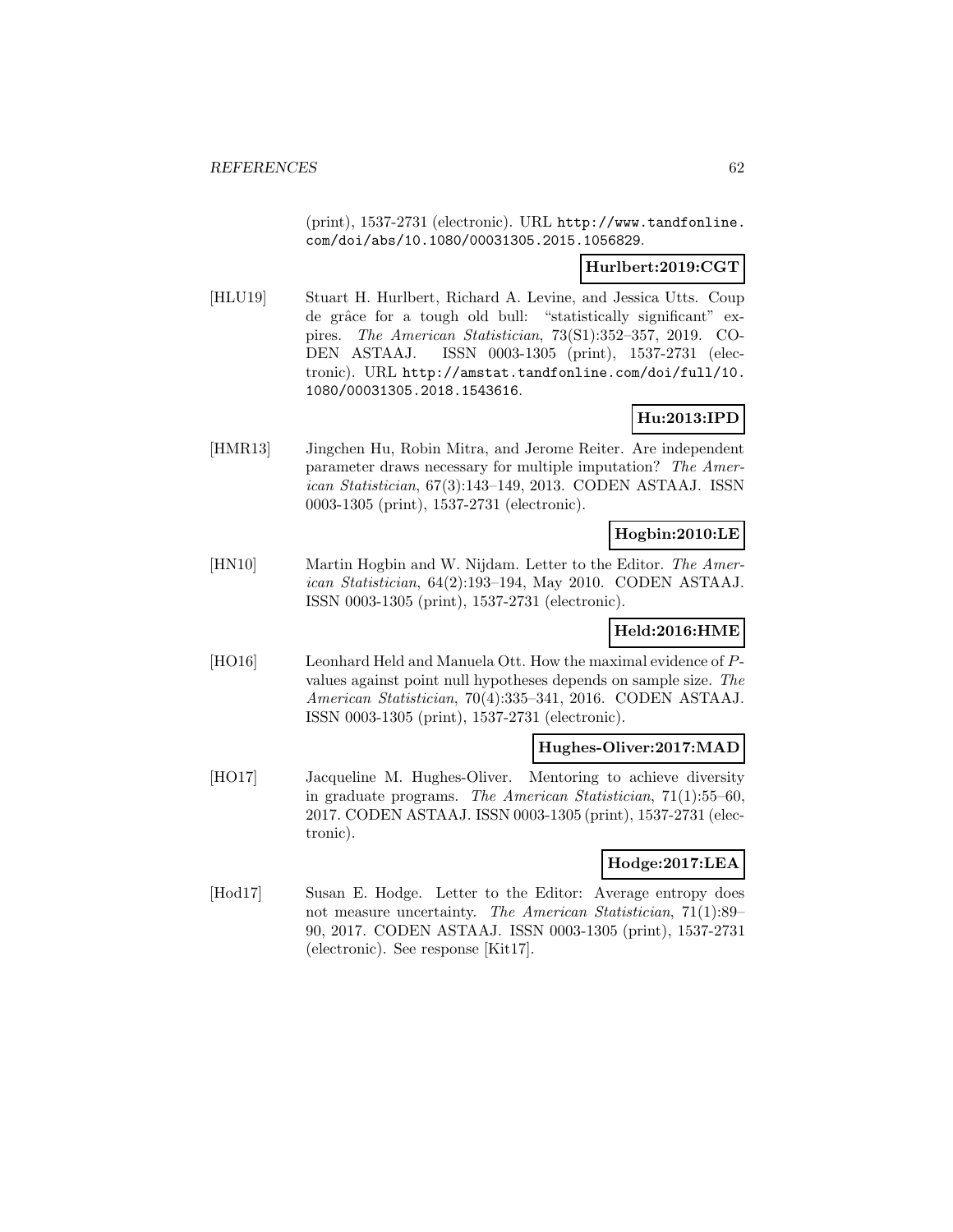# **Hoef:2012:WID**

[Hoe12] Jay M. Ver Hoef. Who invented the Delta Method? The American Statistician, 66(2):124–127, 2012. CODEN ASTAAJ. ISSN 0003- 1305 (print), 1537-2731 (electronic).

# **Holland:2014:STJ**

[Hol14] Bart Holland. Segal, N. L., and Torres, J. (2013), "A Repeated Grammatical Error Does Not Make it Right," The American Statistician, **67**, 266: Comment by Holland and Reply. The American Statistician, 68(2):127, 2014. CODEN ASTAAJ. ISSN 0003- 1305 (print), 1537-2731 (electronic). See [ST13].

**Hong:2012:RAE**

[Hon12] Liang Hong. A remark on the alternative expectation formula. The American Statistician, 66(4):232–233, 2012. CODEN AS-TAAJ. ISSN 0003-1305 (print), 1537-2731 (electronic).

### **Hong:2014:LE**

[Hon14a] Liang Hong. Letter to the Editor. The American Statistician, 68 (3):220, 2014. CODEN ASTAAJ. ISSN 0003-1305 (print), 1537- 2731 (electronic).

# **Hong:2014:TNE**

[Hon14b] Liang Hong. Two new elementary derivations of geometric expectation. The American Statistician, 68(3):188–190, 2014. CODEN ASTAAJ. ISSN 0003-1305 (print), 1537-2731 (electronic).

### **Hong:2015:ADL**

[Hon15a] Liang Hong. The absolute difference law for expectations. The American Statistician, 69(1):8–10, 2015. CODEN ASTAAJ. ISSN 0003-1305 (print), 1537-2731 (electronic).

### **Hong:2015:ARA**

[Hon15b] Liang Hong. Another remark on the alternative expectation formula. The American Statistician, 69(3):157–159, 2015. CODEN ASTAAJ. ISSN 0003-1305 (print), 1537-2731 (electronic). URL http://www.tandfonline.com/doi/abs/10. 1080/00031305.2015.1049710.

#### **Horton:2013:HFD**

[Hor13] Nicholas J. Horton. I hear, I forget. I do, I understand: A modified Moore-method mathematical statistics course. The American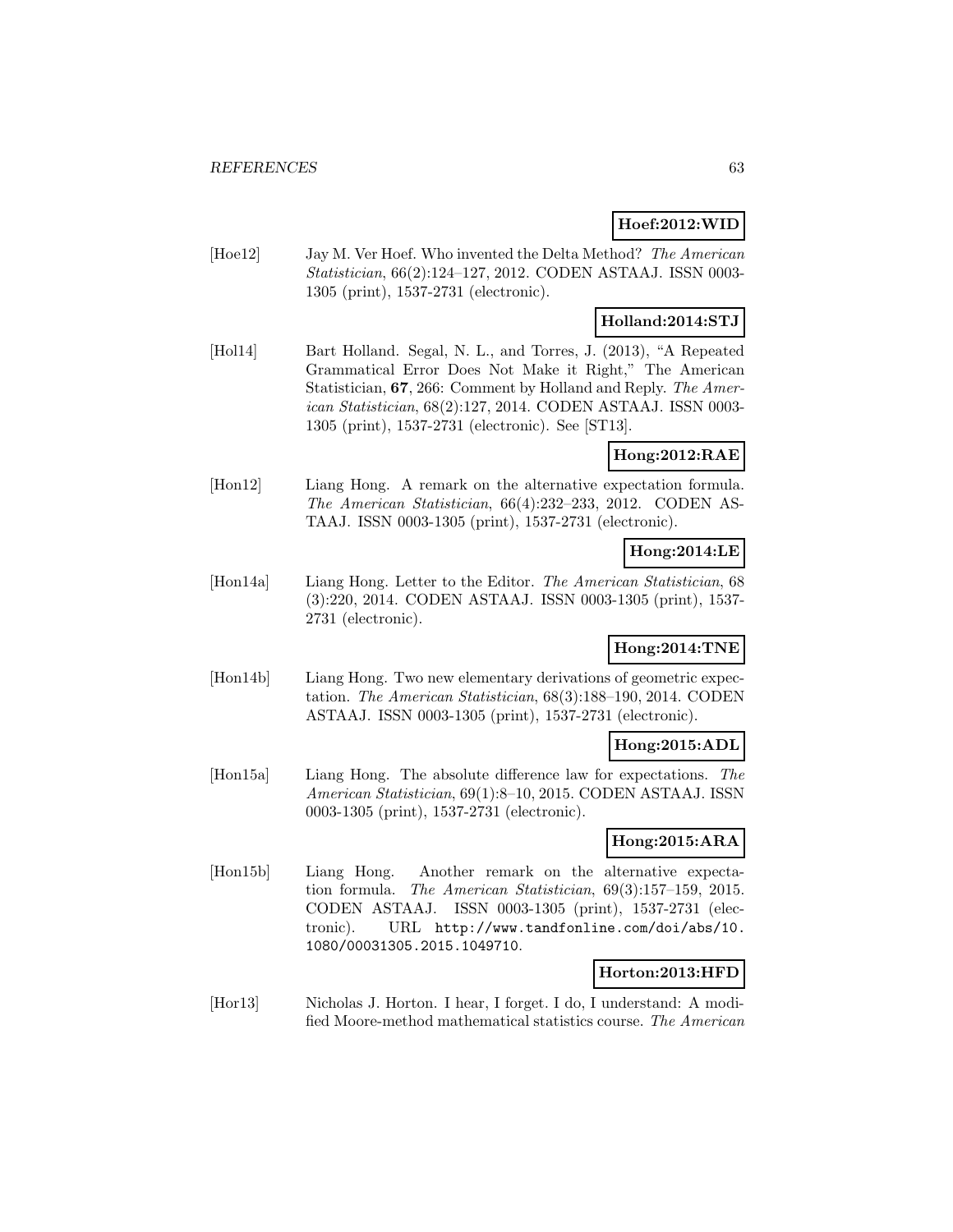Statistician, 67(4):219–228, 2013. CODEN ASTAAJ. ISSN 0003- 1305 (print), 1537-2731 (electronic).

### **Horton:2015:COS**

[Hor15] Nicholas J. Horton. Challenges and opportunities for statistics and statistical education: Looking back, looking forward. The American Statistician, 69(2):138–145, 2015. CODEN ASTAAJ. ISSN 0003-1305 (print), 1537-2731 (electronic).

### **Hodges:2010:ASC**

[HR10] James S. Hodges and Brian J. Reich. Adding spatially-correlated errors can mess up the fixed effect you love. The American Statistician, 64(4):325–334, November 2010. CODEN ASTAAJ. ISSN 0003-1305 (print), 1537-2731 (electronic).

### **Heller:2010:UCM**

[HRS10] Ruth Heller, Paul R. Rosenbaum, and Dylan S. Small. Using the cross-match test to appraise covariate balance in matched pairs. The American Statistician, 64(4):299–309, November 2010. CO-DEN ASTAAJ. ISSN 0003-1305 (print), 1537-2731 (electronic).

# **Hoerl:2010:MSP**

[HS10] Roger W. Hoerl and Ronald D. Snee. Moving the statistics profession forward to the next level. The American Statistician, 64 (1):10–14, February 2010. CODEN ASTAAJ. ISSN 0003-1305 (print), 1537-2731 (electronic).

### **Hedayat:2012:RSE**

[HS12] A. S. Hedayat and Guoqin Su. Robustness of the simultaneous estimators of location and scale from approximating a histogram by a normal density curve. The American Statistician, 66(1):25– 33, 2012. CODEN ASTAAJ. ISSN 0003-1305 (print), 1537-2731 (electronic).

### **Hoerl:2017:SEI**

[HS17] Roger W. Hoerl and Ronald D. Snee. Statistical engineering: An idea whose time has come? The American Statistician, 71 (3):209–219, 2017. CODEN ASTAAJ. ISSN 0003-1305 (print), 1537-2731 (electronic). URL http://amstat.tandfonline.com/ doi/full/10.1080/00031305.2016.1247015.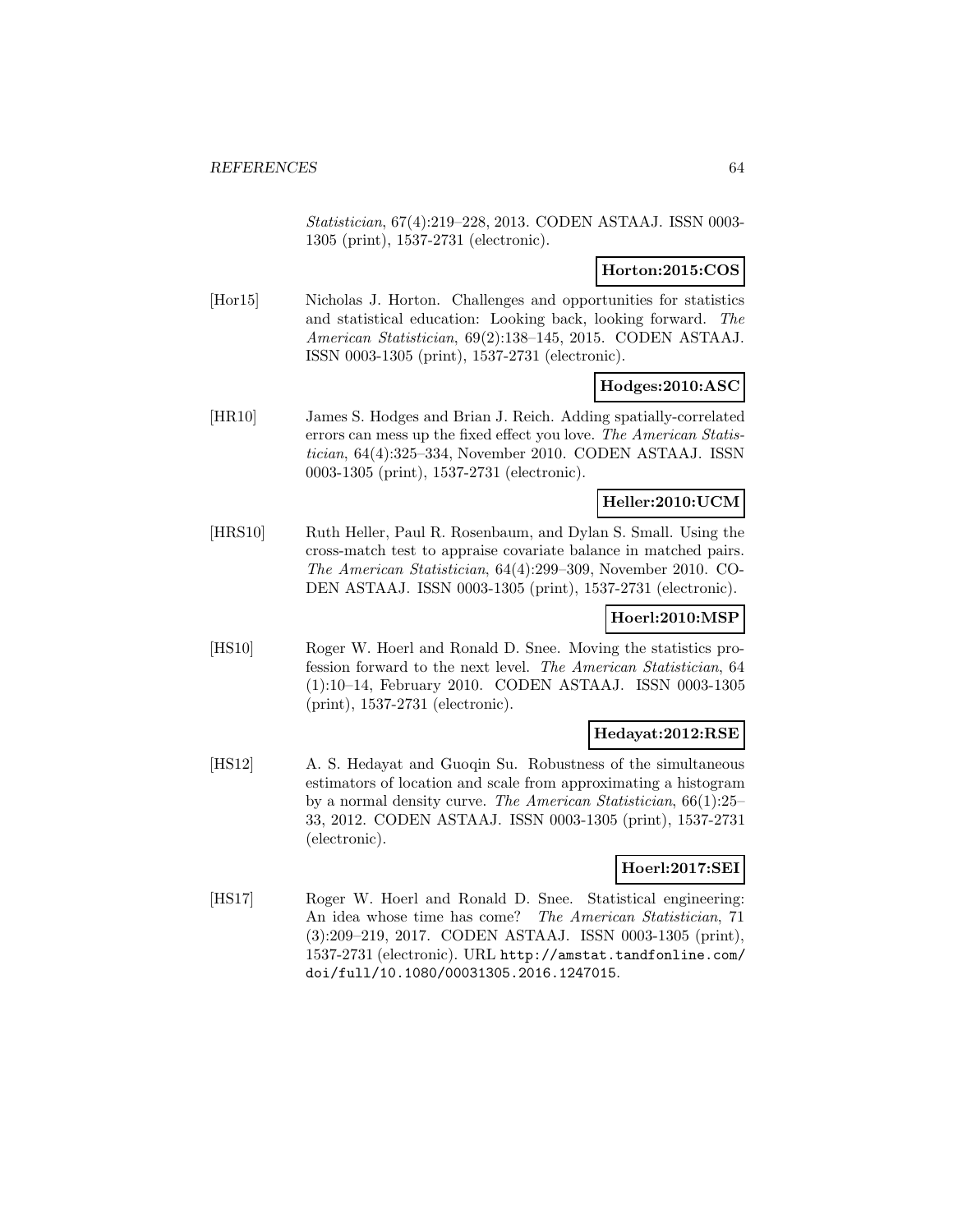### **Hubbard:2019:WAE**

[Hub19] Raymond Hubbard. Will the ASA's efforts to improve statistical practice be successful? Some evidence to the contrary. The American Statistician, 73(S1):31–35, 2019. CO-DEN ASTAAJ. ISSN 0003-1305 (print), 1537-2731 (electronic). URL http://amstat.tandfonline.com/doi/full/10. 1080/00031305.2018.1497540.

# **Hutson:2018:CWD**

[Hut18] Alan Hutson. Comment on "What Do Interpolated Nonparametric Confidence Intervals for Population Quantiles Guarantee?", Frey and Zhang (2017). The American Statistician, 72(3):302, 2018. CODEN ASTAAJ. ISSN 0003-1305 (print), 1537-2731 (electronic). URL http://amstat.tandfonline.com/doi/full/10. 1080/00031305.2018.1448893. See [FZ17].

### **Hutson:2018:CNB**

[HV18] Alan D. Hutson and Albert Vexler. A cautionary note on beta families of distributions and the aliases within. The American Statistician, 72(2):121–129, 2018. CODEN ASTAAJ. ISSN 0003-1305 (print), 1537-2731 (electronic). URL http://amstat.tandfonline.com/doi/full/10.1080/ 00031305.2016.1213661.

#### **Hao:2017:NHD**

[HZ17] Ning Hao and Hao Helen Zhang. A note on high-dimensional linear regression with interactions. The American Statistician, 71 (4):291–297, 2017. CODEN ASTAAJ. ISSN 0003-1305 (print), 1537-2731 (electronic). URL http://amstat.tandfonline.com/ doi/full/10.1080/00031305.2016.1264311.

#### **Ignatova:2012:CSM**

[IDE12] Iliana Ignatova, Roland C. Deutsch, and Don Edwards. Closed sequential and multistage inference on binary responses with or without replacement. The American Statistician, 66(3):163-172, 2012. CODEN ASTAAJ. ISSN 0003-1305 (print), 1537-2731 (electronic). See comment [MS14] and reply [IDE14].

#### **Ignatova:2014:R**

[IDE14] Lina Ignatova, Roland C. Deutsch, and Don Edwards. Reply. The American Statistician, 68(2):129, 2014. CODEN ASTAAJ. ISSN 0003-1305 (print), 1537-2731 (electronic). See [IDE12].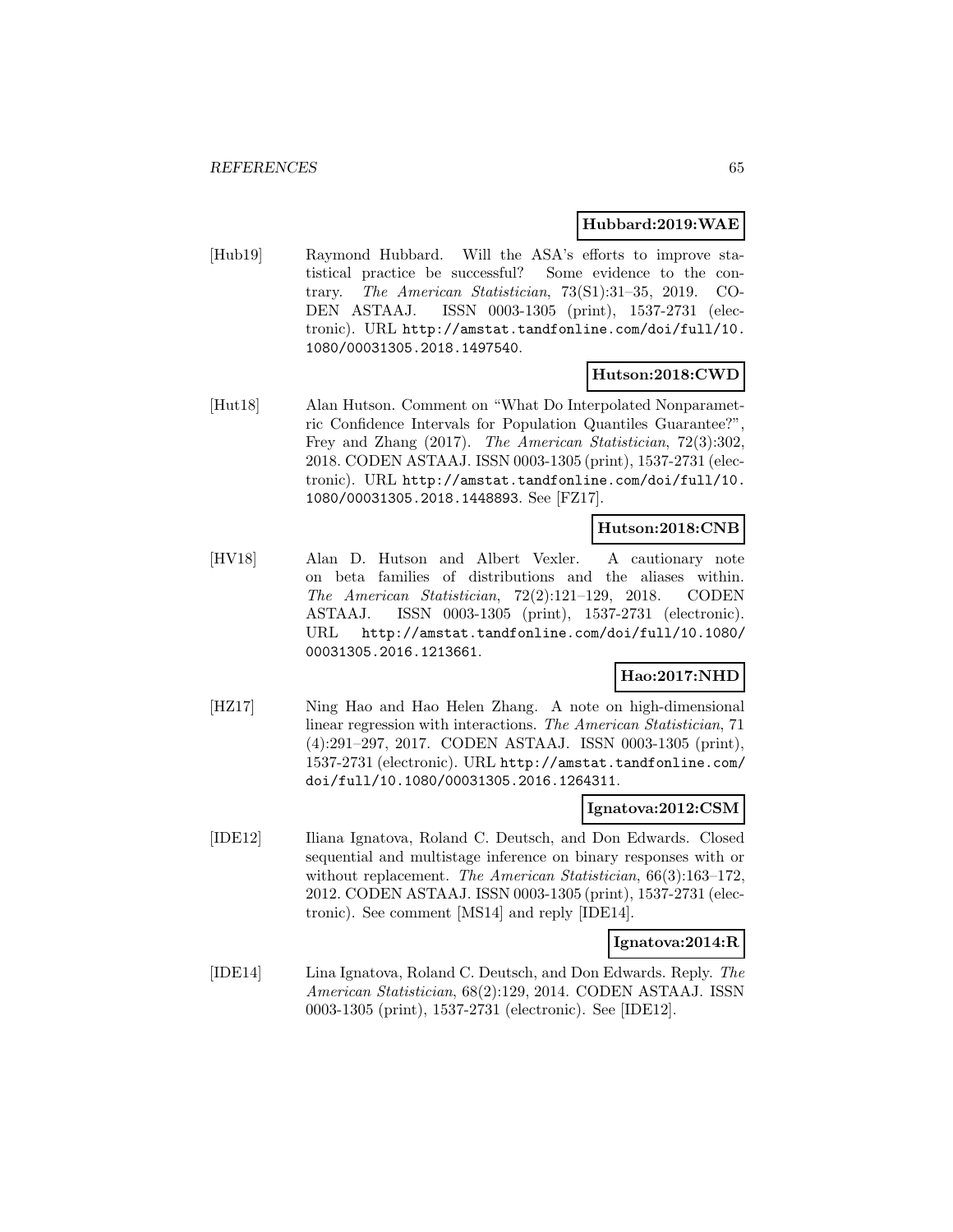#### **Ignatova:2015:KJF**

[IDE15] Iliana Ignatova, Roland Deutsch, and Don Edwards. Kirk, J. L., and Fay, M. P. "An Introduction to Practical Sequential Inferences Via Single-Arm Binary Response Studies Using the Binseqtest R Package," The American Statistician, **68**, 230–242. The American Statistician, 69(3):256–257, 2015. CODEN ASTAAJ. ISSN 0003-1305 (print), 1537-2731 (electronic). URL http://www.tandfonline.com/doi/abs/10. 1080/00031305.2015.1053523. See [KF14].

### **Ionides:2017:RAS**

[IGRP17] Edward L. Ionides, Alexander Giessing, Yaacov Ritov, and Scott E. Page. Response to the ASA's statement on p-values: Context, process, and purpose. The American Statistician, 71(1): 88–89, 2017. CODEN ASTAAJ. ISSN 0003-1305 (print), 1537- 2731 (electronic). See [WL16b].

### **Inan:2014:KCK**

[IIDdL14] Gul Inan, Ozlem Ilk-Dag, and Alexander de Leon. Kim, Y., Choi, Y.-K., and Emery, S. (2013), "Logistic Regression With Multiple Random Effects: A Simulation Study of Estimation Methods and Statistical Packages," The American Statistician, **67**, 171– 182. The American Statistician, 68(2):129–130, 2014. CODEN ASTAAJ. ISSN 0003-1305 (print), 1537-2731 (electronic). See [KCE13].

### **Inlow:2010:MGF**

[Inl10] Mark Inlow. A moment generating function proof of the Lindeberg–Lévy Central Limit Theorem. The American Statistician, 64(3):228–230, August 2010. CODEN ASTAAJ. ISSN 0003-1305 (print), 1537-2731 (electronic).

#### **Ioannidis:2019:WWL**

[Ioa19] John P. A. Ioannidis. What have we (not) learnt from millions of scientific papers with P values? The American Statistician, 73(S1):20–25, 2019. CODEN ASTAAJ. ISSN 0003-1305 (print), 1537-2731 (electronic). URL http://amstat.tandfonline.com/ doi/full/10.1080/00031305.2018.1447512.

#### **Jaeger:2016:CTT**

[Jae16] Adam Jaeger. Computation of two- and three-dimensional confidence regions with the likelihood ratio. The American Statisti-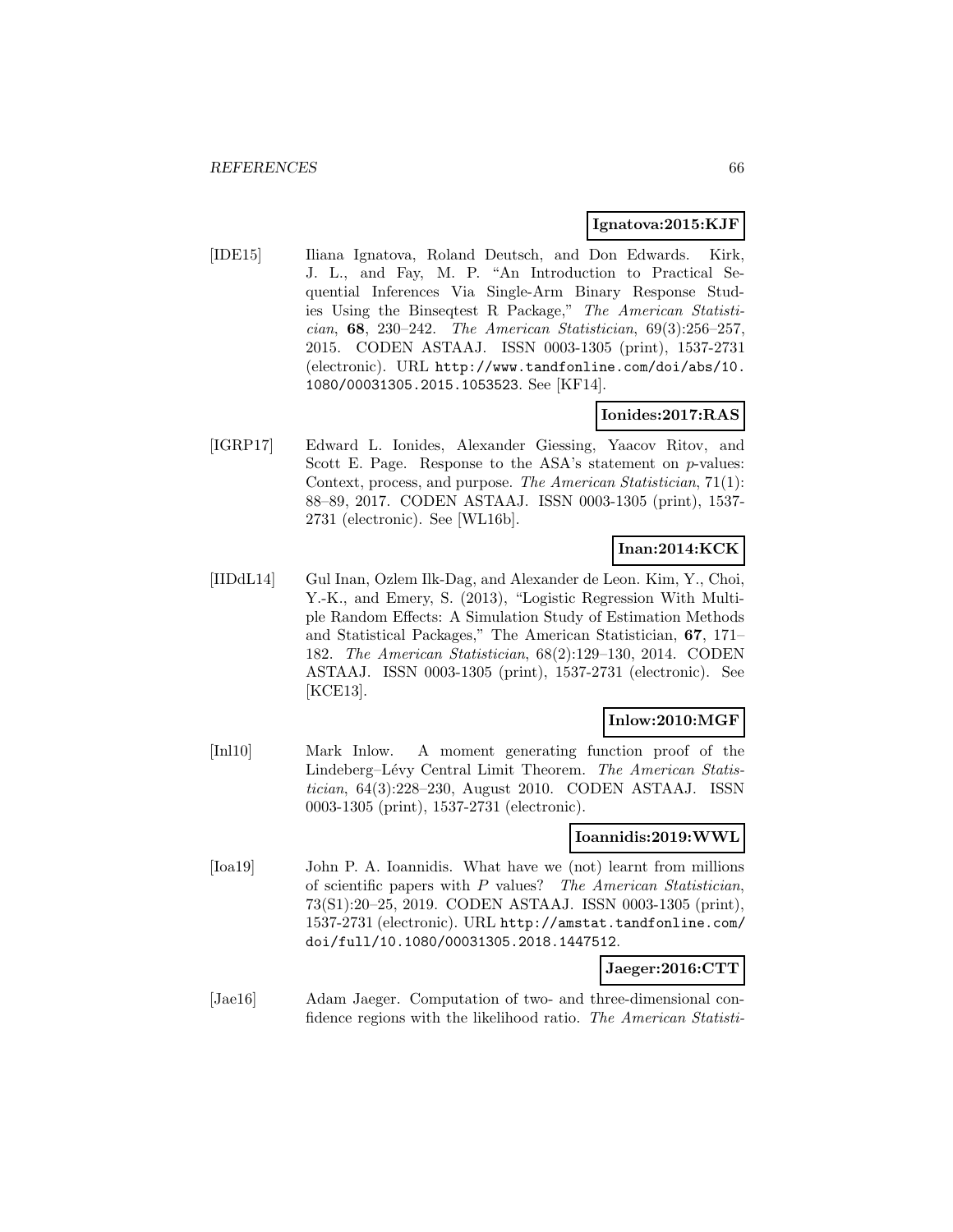cian, 70(4):395–398, 2016. CODEN ASTAAJ. ISSN 0003-1305 (print), 1537-2731 (electronic).

### **Jones:2014:PEI**

[JJ14] Geoffrey Jones and Wesley O. Johnson. Prior elicitation: Interactive spreadsheet graphics with sliders can be fun, and informative. The American Statistician, 68(1):42–51, 2014. CODEN ASTAAJ. ISSN 0003-1305 (print), 1537-2731 (electronic).

### **Jeske:2018:RUP**

[JM18] Daniel R. Jeske and Janet M. Myhre. Regression using pairs vs. regression on differences: A real-life case study for a Master's level methods class. The American Statistician, 72(2):163– 168, 2018. CODEN ASTAAJ. ISSN 0003-1305 (print), 1537-2731 (electronic). URL http://amstat.tandfonline.com/doi/full/ 10.1080/00031305.2017.1292956.

# **Jones:2019:IDI**

[JMS19] M. C. Jones, Eric Marchand, and William E. Strawderman. On an intriguing distributional identity. The American Statistician, 73(1):16–21, 2019. CODEN ASTAAJ. ISSN 0003-1305 (print), 1537-2731 (electronic). URL http://amstat.tandfonline.com/ doi/full/10.1080/00031305.2017.1375984.

### **Johnson:2013:CBS**

[Joh13] Wesley O. Johnson. Comment: Bayesian statistics in the twenty first century. The American Statistician, 67(1):9–11, 2013. CO-DEN ASTAAJ. ISSN 0003-1305 (print), 1537-2731 (electronic).

### **Johnson:2019:EMS**

[Joh19] Valen E. Johnson. Evidence from marginally significant t statistics. The American Statistician, 73(S1):129–134, 2019. CODEN ASTAAJ. ISSN 0003-1305 (print), 1537-2731 (electronic). URL http://amstat.tandfonline.com/doi/full/10. 1080/00031305.2018.1518788.

# **Jones:2019:LE**

[Jon19] M. C. Jones. Letter to the Editor. The American Statistician, 73 (1):105, 2019. CODEN ASTAAJ. ISSN 0003-1305 (print), 1537- 2731 (electronic). URL http://amstat.tandfonline.com/doi/ full/10.1080/00031305.2018.1556736.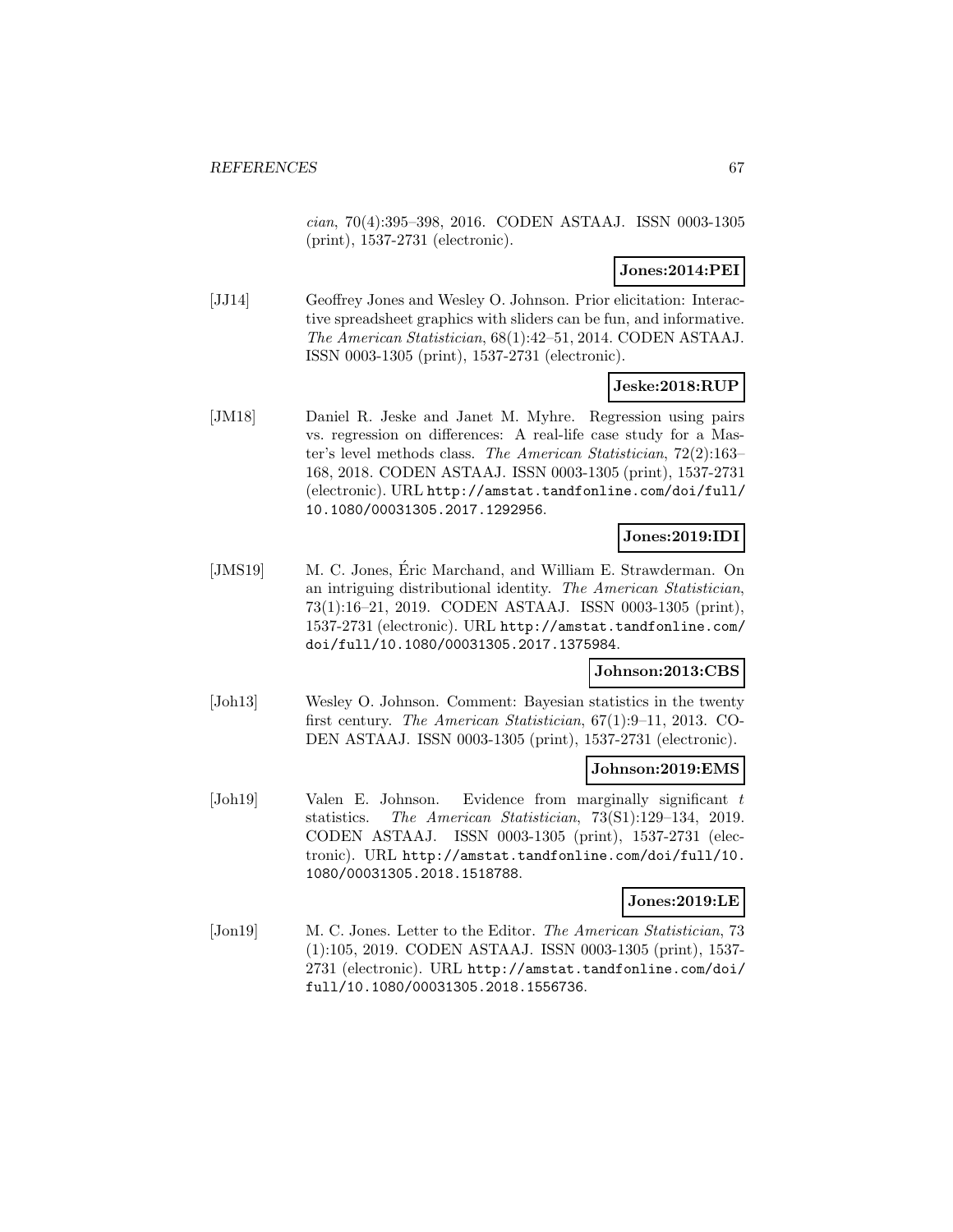#### **Jones:2011:SIM**

[JRP11] M. C. Jones, J. F. Rosco, and Arthur Pewsey. Skewness-invariant measures of kurtosis. The American Statistician, 65(2):89–95, May 2011. CODEN ASTAAJ. ISSN 0003-1305 (print), 1537-2731 (electronic).

### **Jones:2011:IUH**

[JS11] Hayley E. Jones and David J. Spiegelhalter. The identification of "unusual" health-care providers from a hierarchical model. The American Statistician, 65(3):154–163, August 2011. CODEN AS-TAAJ. ISSN 0003-1305 (print), 1537-2731 (electronic).

# **Jin:2017:ABF**

[JTL17] Shaobo Jin, Måns Thulin, and Rolf Larsson. Approximate Bayesianity of frequentist confidence intervals for a binomial proportion. The American Statistician, 71(2):106–111, 2017. CODEN ASTAAJ. ISSN 0003-1305 (print), 1537-2731 (electronic). URL http://amstat.tandfonline.com/doi/full/10. 1080/00031305.2016.1208630.

### **Kadane:2013:C**

[Kad13] Joseph B. Kadane. Comment. The American Statistician, 67 (4):202–203, 2013. CODEN ASTAAJ. ISSN 0003-1305 (print), 1537-2731 (electronic).

#### **Kaplan:2018:TSD**

[Kap18] Daniel Kaplan. Teaching stats for data science. The American Statistician, 72(1):89–96, 2018. CODEN ASTAAJ. ISSN 0003-1305 (print), 1537-2731 (electronic). URL http://amstat. tandfonline.com/doi/full/10.1080/00031305.2017.1398107.

# **Kim:2013:LRM**

[KCE13] Yoonsang Kim, Young-Ku Choi, and Sherry Emery. Logistic regression with multiple random effects: A simulation study of estimation methods and statistical packages. The American Statistician, 67(3):171–182, 2013. CODEN ASTAAJ. ISSN 0003-1305 (print), 1537-2731 (electronic). See comment [IIDdL14] and reply [KE14].

#### **Knaeble:2017:RLS**

[KD17] Brian Knaeble and Seth Dutter. Reversals of least-square estimates and model-invariant estimation for directions of unique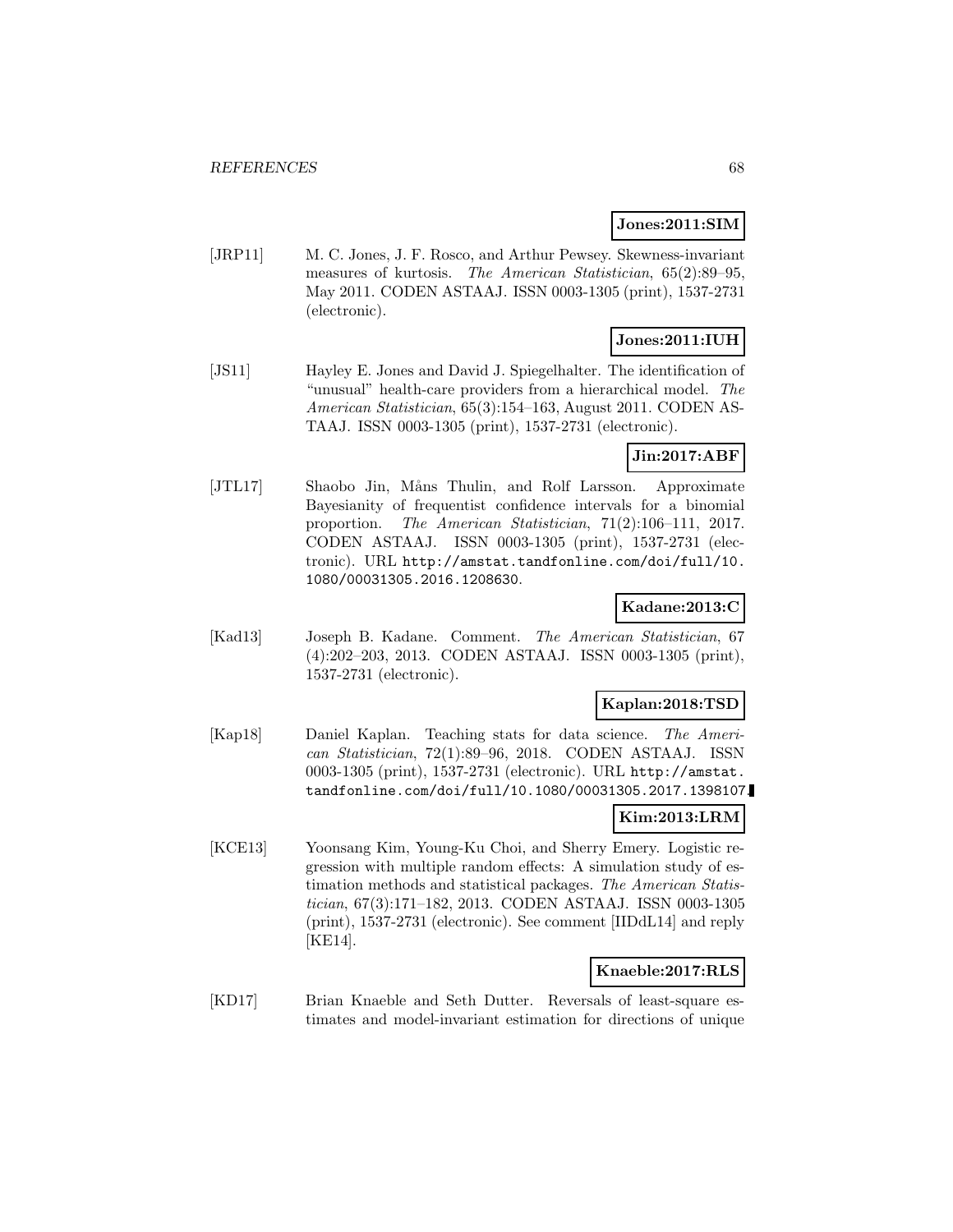effects. The American Statistician, 71(2):97–105, 2017. CO-DEN ASTAAJ. ISSN 0003-1305 (print), 1537-2731 (electronic). URL http://amstat.tandfonline.com/doi/full/10. 1080/00031305.2016.1226951. See comment [Chr18b].

# **Kim:2014:R**

[KE14] Yoonsang Kim and Sherry Emery. Reply. The American Statistician, 68(2):130–131, 2014. CODEN ASTAAJ. ISSN 0003-1305 (print), 1537-2731 (electronic). See [KCE13].

# **Kirk:2014:IPS**

[KF14] Jennifer L. Kirk and Michael P. Fay. An introduction to practical sequential inferences via single-arm binary response studies using the binseqtest R package. The American Statistician, 68(4): 230–242, 2014. CODEN ASTAAJ. ISSN 0003-1305 (print), 1537- 2731 (electronic). See comments [IDE15].

### **Krueger:2019:PVP**

[KH19] Joachim I. Krueger and Patrick R. Heck. Putting the P-value in its place. The American Statistician, 73(S1):122–128, 2019. CODEN ASTAAJ. ISSN 0003-1305 (print), 1537-2731 (electronic). URL http://amstat.tandfonline.com/doi/full/10. 1080/00031305.2018.1470033.

#### **Khachatryan:2015:ISC**

[Kha15] Davit Khachatryan. Incorporating statistical consulting case studies in introductory time series courses. The American Statistician, 69(4):387–396, 2015. CODEN ASTAAJ. ISSN 0003-1305 (print), 1537-2731 (electronic).

#### **Kittaneh:2017:RAE**

[Kit17] Omar A. Kittaneh. Response to "average entropy does not measure uncertainty". The American Statistician, 71(1):91, 2017. CODEN ASTAAJ. ISSN 0003-1305 (print), 1537-2731 (electronic). See [Hod17].

#### **Kittaneh:2016:AEN**

[KKAB16] Omar A. Kittaneh, Mohammad A. U. Khan, Muhammed Akbar, and Husam A. Bayoud. Average entropy: A new uncertainty measure with application to image segmentation. The American Statistician, 70(1):18–24, 2016. CODEN ASTAAJ. ISSN 0003- 1305 (print), 1537-2731 (electronic).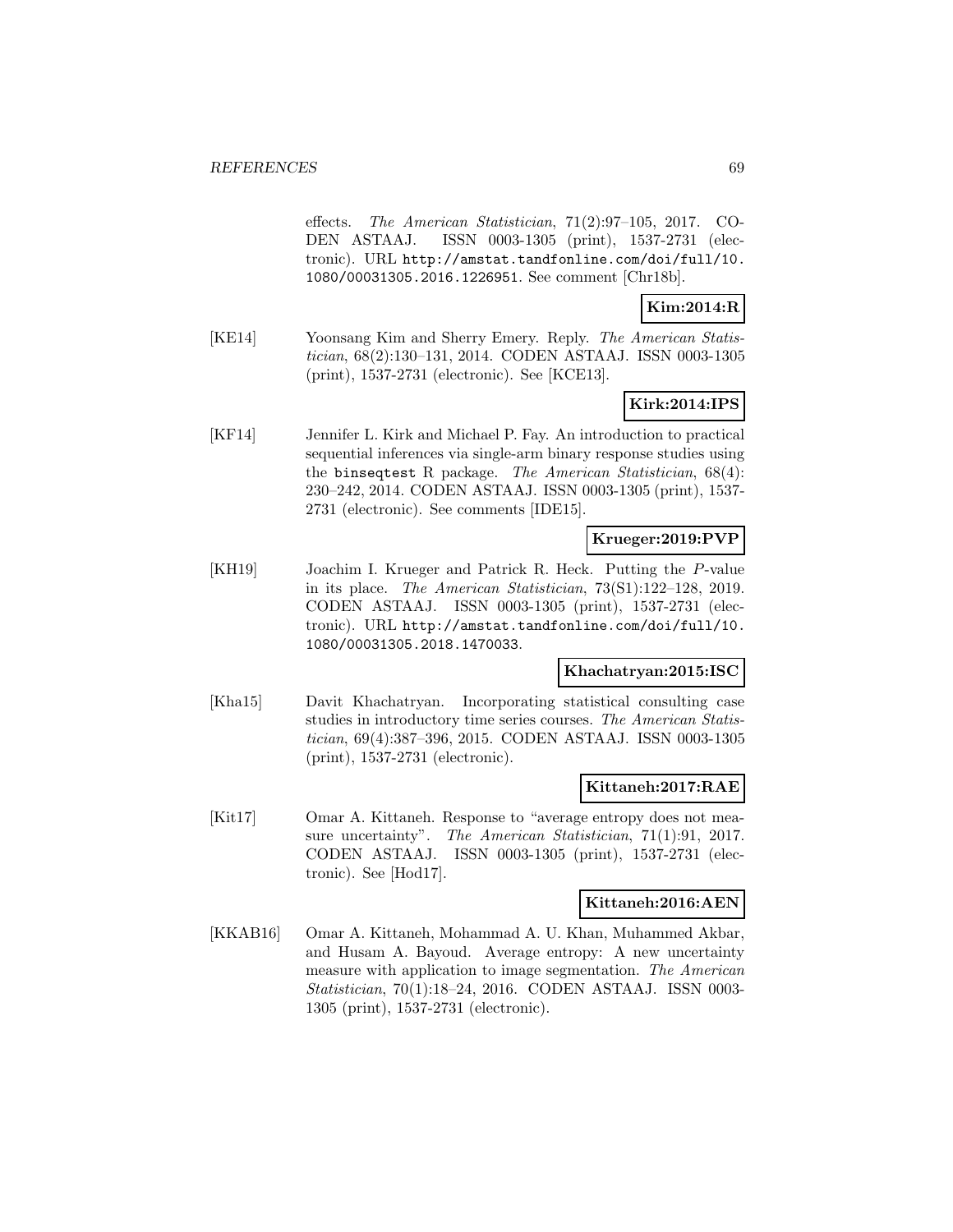#### **Kettenring:2015:COS**

[KKM15] Jon R. Kettenring, Kenneth J. Koehler, and John D. McKenzie Jr. Challenges and opportunities for statistics in the next 25 years. The American Statistician, 69(2):86–90, 2015. CODEN ASTAAJ. ISSN 0003-1305 (print), 1537-2731 (electronic).

### **Kessy:2018:OWD**

[KLS18] Agnan Kessy, Alex Lewin, and Korbinian Strimmer. Optimal whitening and decorrelation. The American Statistician, 72(4): 309–314, 2018. CODEN ASTAAJ. ISSN 0003-1305 (print), 1537- 2731 (electronic). URL http://amstat.tandfonline.com/doi/ full/10.1080/00031305.2016.1277159.

### **Keele:2019:RIO**

[KM19] Luke Keele and Luke Miratrix. Randomization inference for outcomes with clumping at zero. The American Statistician, 73(2): 141–150, 2019. CODEN ASTAAJ. ISSN 0003-1305 (print), 1537- 2731 (electronic). URL http://amstat.tandfonline.com/doi/ full/10.1080/00031305.2017.1385535.

### **Kmetz:2019:CCR**

[Kme19] John L. Kmetz. Correcting corrupt research: Recommendations for the profession to stop misuse of p-values. The American Statistician, 73(S1):36–45, 2019. CODEN ASTAAJ. ISSN 0003-1305 (print), 1537-2731 (electronic). URL http://amstat. tandfonline.com/doi/full/10.1080/00031305.2018.1518271.

#### **Kulinskaya:2010:VSD**

[KMS10] Elena Kulinskaya, Stephan Morgenthaler, and Robert G. Staudte. Variance stabilizing the difference of two binomial proportions. The American Statistician, 64(4):350–356, November 2010. CO-DEN ASTAAJ. ISSN 0003-1305 (print), 1537-2731 (electronic).

### **Keogh:2012:SAF**

[KO12] Sarah Keogh and Donal O'Neill. A statistical analysis of the fairness of alternative handicapping systems in ten-pin bowling. The American Statistician, 66(4):209–213, 2012. CODEN ASTAAJ. ISSN 0003-1305 (print), 1537-2731 (electronic).

### **Kong:2011:ESC**

[Kon11] Yong Kong. The expectation of sample central moments. The American Statistician, 65(3):198–199, August 2011. CODEN AS-TAAJ. ISSN 0003-1305 (print), 1537-2731 (electronic).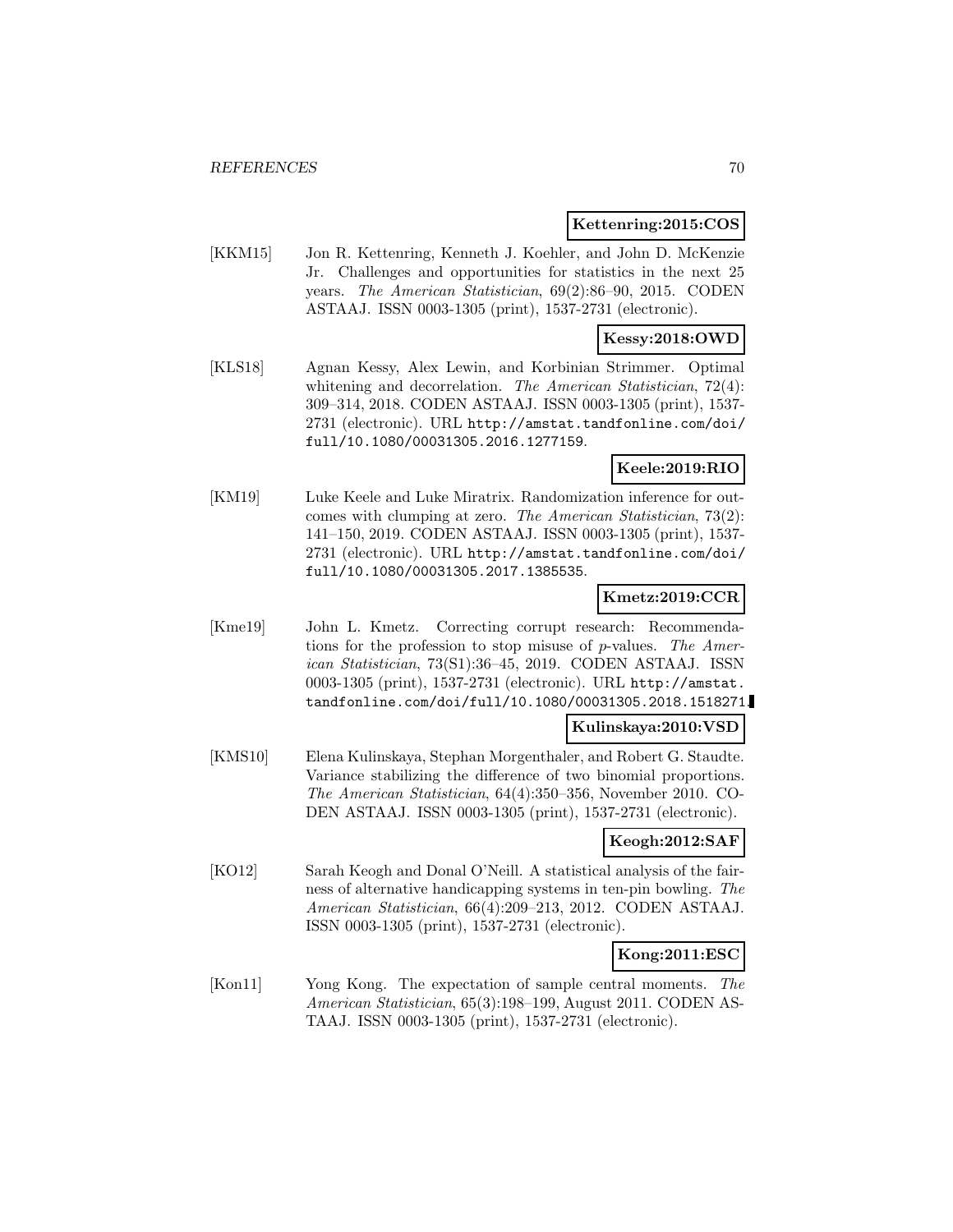# **Kotz:2010:TIU**

[Kot10] Brian C. Kotz. Thoughts on the importance of the undergraduate statistics experience to the discipline's (and society's) future. The American Statistician, 64(1):15–18, February 2010. CODEN ASTAAJ. ISSN 0003-1305 (print), 1537-2731 (electronic).

#### **Kocak:2012:SBE**

[KOT12] Mehmet Kocak and Arzu Onar-Thomas. A simulation-based evaluation of the asymptotic power formulas for Cox models in small sample cases. The American Statistician, 66(3):173–179, 2012. CODEN ASTAAJ. ISSN 0003-1305 (print), 1537-2731 (electronic).

#### **Kourouklis:2012:NEV**

[Kou12] Stavros Kourouklis. A new estimator of the variance based on minimizing mean squared error. The American Statistician, 66 (4):234–236, 2012. CODEN ASTAAJ. ISSN 0003-1305 (print), 1537-2731 (electronic).

### **Keeling:2011:SAS**

[KP11] Kellie B. Keeling and Robert J. Pavur. Statistical accuracy of spreadsheet software. The American Statistician, 65(4):265–273, November 2011. CODEN ASTAAJ. ISSN 0003-1305 (print), 1537-2731 (electronic).

#### **Karrison:2012:EPF**

[KRSR12] Theodore G. Karrison, Mark J. Ratain, Walter M. Stadler, and Gary L. Rosner. Estimation of progression-free survival for all treated patients in the randomized discontinuation trial design. The American Statistician, 66(3):155–162, 2012. CODEN AS-TAAJ. ISSN 0003-1305 (print), 1537-2731 (electronic).

### **Kuiper:2015:UOG**

[KS15] Shonda Kuiper and Rodney X. Sturdivant. Using online gamebased simulations to strengthen students' understanding of practical statistical issues in real-world data analysis. The American Statistician, 69(4):354–361, 2015. CODEN ASTAAJ. ISSN 0003- 1305 (print), 1537-2731 (electronic).

#### **Kennedy-Shaffer:2019:BBU**

[KS19] Lee Kennedy-Shaffer. Before  $p < 0.05$  to beyond  $p < 0.05$ : Using history to contextualize p-values and significance test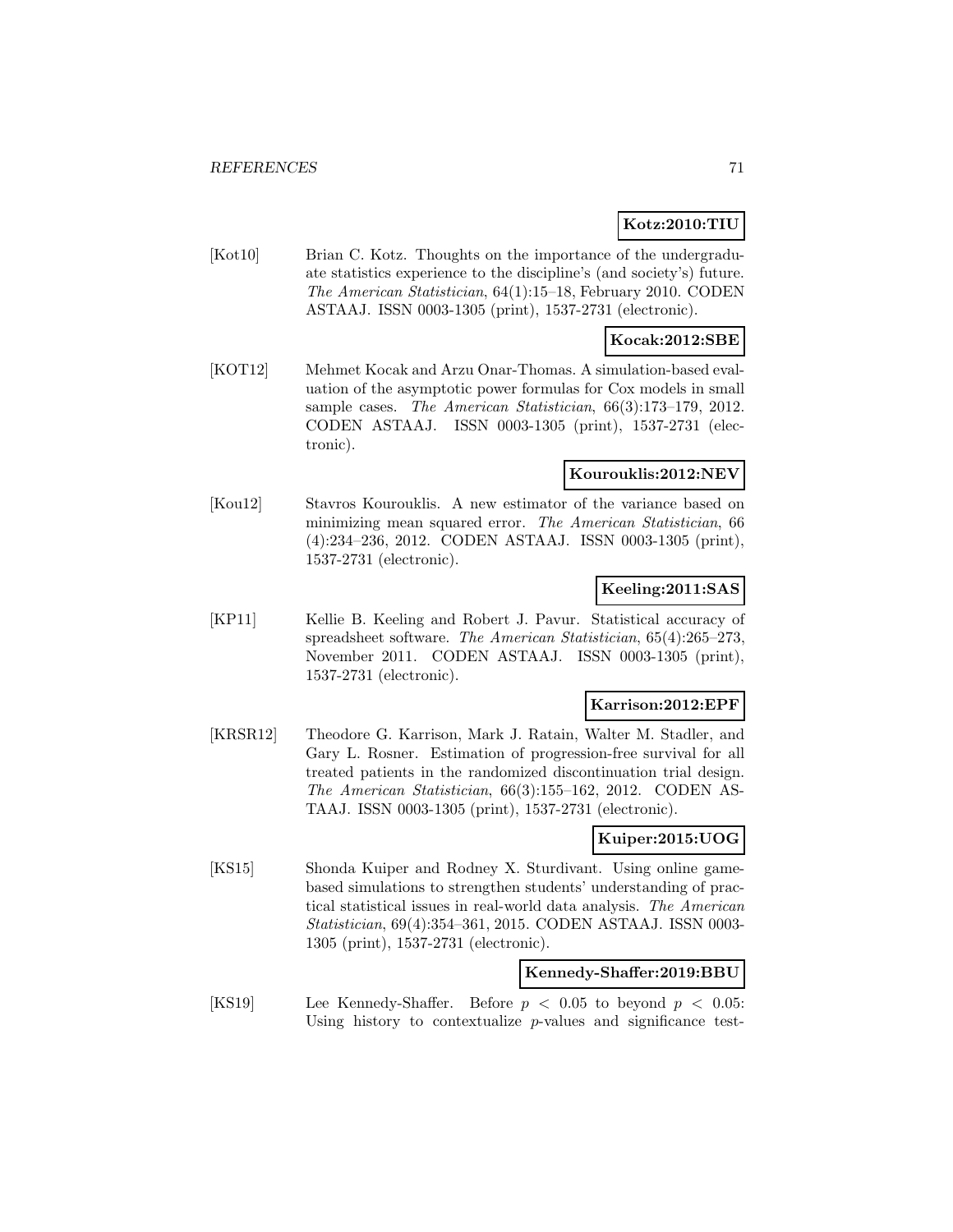ing. The American Statistician, 73(S1):82–90, 2019. CO-DEN ASTAAJ. ISSN 0003-1305 (print), 1537-2731 (electronic). URL http://amstat.tandfonline.com/doi/full/10. 1080/00031305.2018.1537891.

### **Katzfuss:2016:UEK**

[KSW16] Matthias Katzfuss, Jonathan R. Stroud, and Christopher K. Wikle. Understanding the ensemble Kalman filter. The American Statistician, 70(4):350–357, 2016. CODEN ASTAAJ. ISSN 0003-1305 (print), 1537-2731 (electronic).

### **Kroonenberg:2018:TCR**

[KV18] P. M. Kroonenberg and Albert Verbeek. The tale of Cochran's rule: My contingency table has so many expected values smaller than 5, what am I to do? The American Statistician, 72(2):175– 183, 2018. CODEN ASTAAJ. ISSN 0003-1305 (print), 1537-2731 (electronic). URL http://amstat.tandfonline.com/doi/full/ 10.1080/00031305.2017.1286260.

# **Kuffner:2019:WVC**

[KW19] Todd A. Kuffner and Stephen G. Walker. Why are p-values controversial? The American Statistician, 73(1):1–3, 2019. CODEN ASTAAJ. ISSN 0003-1305 (print), 1537-2731 (electronic). URL http://amstat.tandfonline.com/doi/full/10. 1080/00031305.2016.1277161.

### **Kwasny:2017:MAR**

[Kwa17] Mary Kwasny. Mentoring in the ASA: A rejoinder. The American Statistician, 71(1):5, 2017. CODEN ASTAAJ. ISSN 0003-1305 (print), 1537-2731 (electronic).

### **Kleiber:2016:VCD**

[KZ16] Christian Kleiber and Achim Zeileis. Visualizing count data regressions using rootograms. The American Statistician, 70(3): 296–??, 2016. CODEN ASTAAJ. ISSN 0003-1305 (print), 1537- 2731 (electronic).

#### **Lesser:2016:AHC**

[LAK16] Martin L. Lesser, Meredith B. Akerman, and Nina Kohn. Analogies for helping clinicians and investigators better understand the principles and practice of biostatistics. The American Statistician, 70(2):166–170, 2016. CODEN ASTAAJ. ISSN 0003-1305 (print), 1537-2731 (electronic).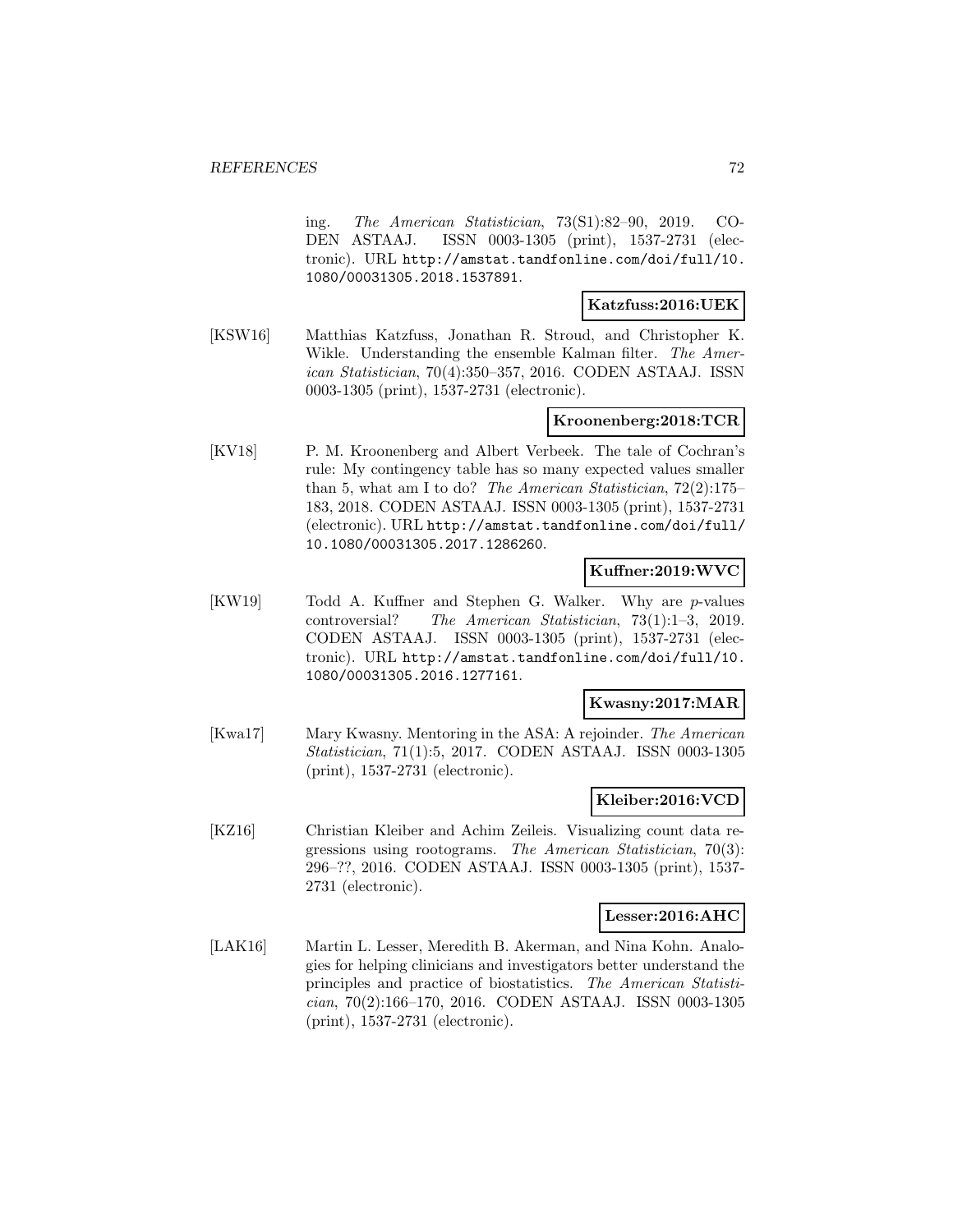## **LaMotte:2014:GSC**

[LaM14] Lynn Roy LaMotte. The Gram–Schmidt construction as a basis for linear models. The American Statistician, 68(1):52–55, 2014. CODEN ASTAAJ. ISSN 0003-1305 (print), 1537-2731 (electronic).

# **Lang:2017:MME**

[Lan17] Joseph B. Lang. Mean–minimum exact confidence intervals. The American Statistician, 71(4):354–368, 2017. CO-DEN ASTAAJ. ISSN 0003-1305 (print), 1537-2731 (electronic). URL http://amstat.tandfonline.com/doi/full/10. 1080/00031305.2016.1256838.

## **Lavine:2019:FBO**

[Lav19] Michael Lavine. Frequentist, Bayes, or other? The American Statistician, 73(S1):312–318, 2019. CODEN ASTAAJ. ISSN 0003-1305 (print), 1537-2731 (electronic). URL http://amstat. tandfonline.com/doi/full/10.1080/00031305.2018.1459317.

## **Liao:2019:SJI**

[LB19] J. G. Liao and Arthur Berg. Sharpening Jensen's inequality. The American Statistician, 73(3):278–281, 2019. CO-DEN ASTAAJ. ISSN 0003-1305 (print), 1537-2731 (electronic). URL http://amstat.tandfonline.com/doi/full/10. 1080/00031305.2017.1419145.

## **Lee:2017:SRR**

[LBR17] Jarod Y. L. Lee, James J. Brown, and Louise M. Ryan. Sufficiency revisited: Rethinking statistical algorithms in the big data era. The American Statistician, 71(3):202–208, 2017. CODEN ASTAAJ. ISSN 0003-1305 (print), 1537-2731 (electronic). URL http://amstat.tandfonline.com/doi/full/10. 1080/00031305.2016.1255659.

## **Lauzon:2009:EMC**

[LC09] Carolyn Lauzon and Brian Caffo. Easy multiplicity control in equivalence testing using two one-sided tests. The American Statistician, 63(2):147–154, May 2009. CODEN ASTAAJ. ISSN 0003-1305 (print), 1537-2731 (electronic). See correction [CLR13].

# **Lee:2015:TGC**

[LC15] Hyunju Lee and Ji Hwan Cha. On two general classes of discrete bivariate distributions. The American Statistician, 69(3):221–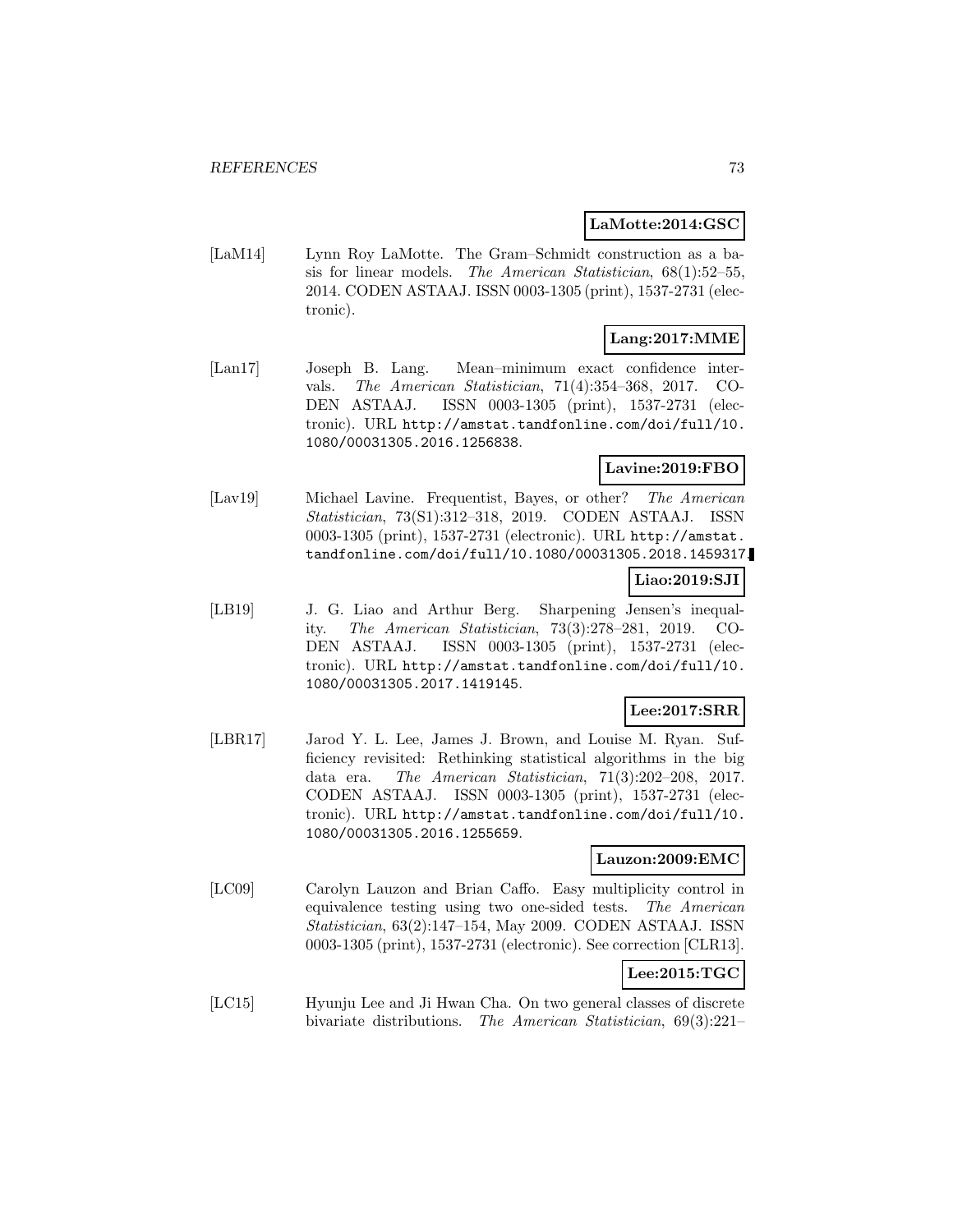230, 2015. CODEN ASTAAJ. ISSN 0003-1305 (print), 1537-2731 (electronic). URL http://www.tandfonline.com/doi/abs/10. 1080/00031305.2015.1044564.

#### **Lozada-Can:2010:TEA**

[LCD10] C. Lozada-Can and A. C. Davison. Three examples of accurate likelihood inference. The American Statistician, 64(2):131–139, May 2010. CODEN ASTAAJ. ISSN 0003-1305 (print), 1537-2731 (electronic).

## **Lyon:2016:AUG**

[LCG16] Merritt Lyon, Li C. Cheung, and Joseph L. Gastwirth. The advantages of using group means in estimating the Lorenz curve and Gini index from grouped data. The American Statistician, 70(1):25–32, 2016. CODEN ASTAAJ. ISSN 0003-1305 (print), 1537-2731 (electronic).

## **Lynn:2010:CSA**

[LDM10] Henry S. Lynn, Zhanjian Dong, and Zhe Mu. Comparison of software algorithms for calculating REML Wald type confidence limits for the between-group variance component in a small sample one-way random effects model example. The American Statistician, 64(1):83–87, February 2010. CODEN ASTAAJ. ISSN 0003-1305 (print), 1537-2731 (electronic).

### **LeBlanc:2019:BAN**

[Le 19] Richard Le Blanc. Bayesian analysis on a noncentral Fisher– Student's hypersphere. The American Statistician, 73(2):126–140, 2019. CODEN ASTAAJ. ISSN 0003-1305 (print), 1537-2731 (electronic). URL http://amstat.tandfonline.com/doi/full/10. 1080/00031305.2017.1377111.

## **Lesser:2016:LE**

[Les16] Lawrence M. Lesser. Letter to the Editor. The American Statistician, 70(4):434, 2016. CODEN ASTAAJ. ISSN 0003-1305 (print), 1537-2731 (electronic).

## **Loy:2016:VPP**

[LFH16] Adam Loy, Lendie Follett, and Heike Hofmann. Variations of Q– Q plots: The power of our eyes! The American Statistician, 70 (2):202–214, 2016. CODEN ASTAAJ. ISSN 0003-1305 (print), 1537-2731 (electronic).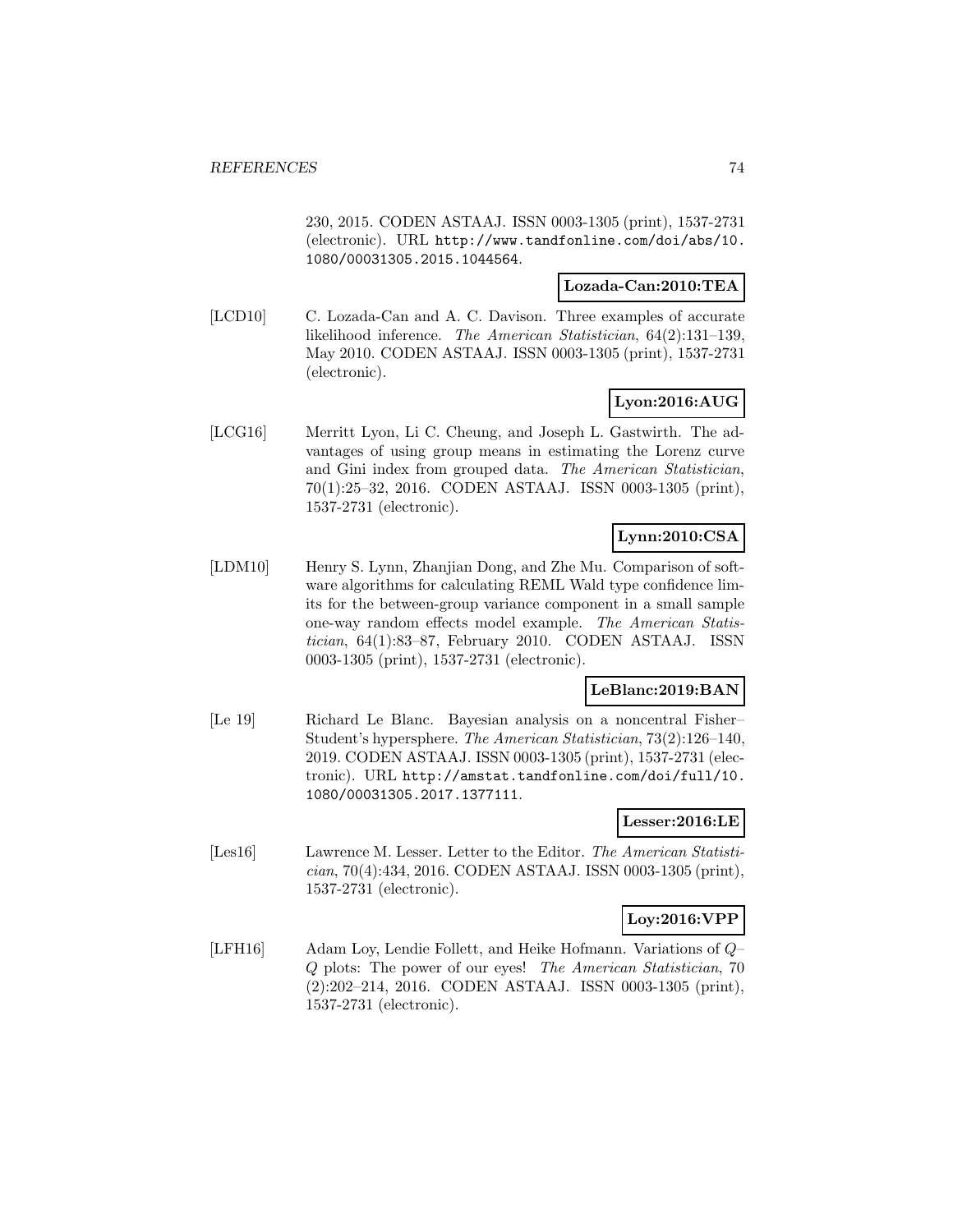### **Lipsitz:2017:ECR**

[LFS<sup>+</sup>17] Stuart R. Lipsitz, Garrett M. Fitzmaurice, Debajyoti Sinha, Nathanael Hevelone, Edward Giovannucci, Quoc-Dien Trinh, and Jim C. Hu. Efficient computation of reduced regression models. The American Statistician, 71(2):171–176, 2017. CODEN ASTAAJ. ISSN 0003-1305 (print), 1537-2731 (electronic). URL http://amstat.tandfonline.com/doi/full/10. 1080/00031305.2017.1296375.

## **Liu:2019:SMI**

[LG19] Dongmeng Liu and Jinko Graham. Simple measures of individual cluster-membership certainty for hard partitional clustering. The American Statistician, 73(1):70–79, 2019. CO-DEN ASTAAJ. ISSN 0003-1305 (print), 1537-2731 (electronic). URL http://amstat.tandfonline.com/doi/full/10. 1080/00031305.2018.1459315.

## **Lu:2011:ONM**

[LGXB11] Bo Lu, Robert Greevy, Xinyi Xu, and Cole Beck. Optimal nonbipartite matching and its statistical applications. The American Statistician, 65(1):21–30, February 2011. CODEN ASTAAJ. ISSN 0003-1305 (print), 1537-2731 (electronic).

### **Lavine:2012:RSI**

[LH12] Michael L. Lavine and James S. Hodges. On rigorous specification of ICAR models. The American Statistician, 66(1):42–49, 2012. CODEN ASTAAJ. ISSN 0003-1305 (print), 1537-2731 (electronic).

## **Leman:2015:DNI**

[LHH15] Scotland Leman, Leanna House, and Andrew Hoegh. Developing a new interdisciplinary computational analytics undergraduate program: A qualitative-quantitative-qualitative approach. The American Statistician, 69(4):397–408, 2015. CODEN ASTAAJ. ISSN 0003-1305 (print), 1537-2731 (electronic).

### **Litterer:2019:BRS**

[Lit19] Christian Litterer. Book review: Stochastic Processes: From Applications to Theory. The American Statistician, 73(4):418–419, 2019. CODEN ASTAAJ. ISSN 0003-1305 (print), 1537-2731 (electronic). URL http://www.tandfonline.com/doi/full/10. 1080/00031305.2019.1676116.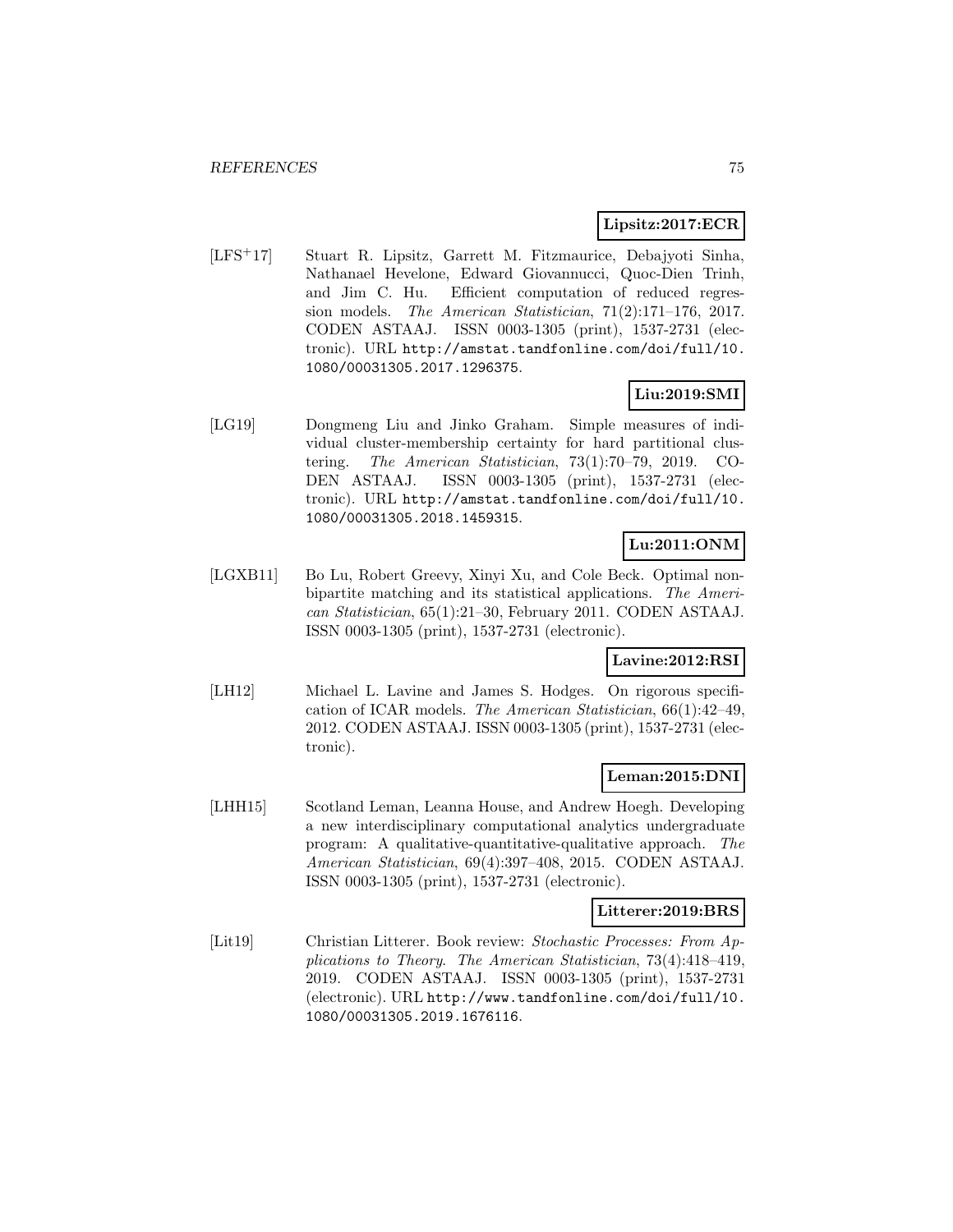### **Levin:2013:NIB**

[LL13] Bruce Levin and Cheng-Shiun Leu. Note on an identity between two unbiased variance estimators for the grand mean in a simple random effects model. The American Statistician, 67(1):42– 43, 2013. CODEN ASTAAJ. ISSN 0003-1305 (print), 1537-2731 (electronic).

## **Liao:2016:CBF**

[LLB16] J. G. Liao, Duanping Liao, and Arthur Berg. Calibrated Bayes factors in assessing genetic association models. The American Statistician, 70(3):250–??, 2016. CODEN ASTAAJ. ISSN 0003- 1305 (print), 1537-2731 (electronic).

## **Lund:2016:NAA**

[LLS16] Robert Lund, Gang Liu, and Qin Shao. A new approach to ANOVA methods for autocorrelated data. The American Statistician, 70(1):55–62, 2016. CODEN ASTAAJ. ISSN 0003-1305 (print), 1537-2731 (electronic).

## **Liu:2014:CFR**

[LM14] Keli Liu and Xiao-Li Meng. Comment: A fruitful resolution to Simpson's Paradox via multiresolution inference. The American Statistician, 68(1):17–29, 2014. CODEN ASTAAJ. ISSN 0003- 1305 (print), 1537-2731 (electronic). See [Arm14b, Arm14a].

## **Lee:2015:ENE**

[LMZ15] Lisa M. Lee, Frances A. McCarty, and Tenny R. Zhang. Ethical numbers: Ethics training in U.S. graduate statistics programs, 2013–2014. The American Statistician, 69(1):11–16, 2015. CO-DEN ASTAAJ. ISSN 0003-1305 (print), 1537-2731 (electronic).

## **Liu:2016:NMD**

[LNM16] Jia Liu, Daniel J. Nordman, and William Q. Meeker. The number of MCMC draws needed to compute Bayesian credible bounds. The American Statistician, 70(3):275–??, 2016. CODEN AS-TAAJ. ISSN 0003-1305 (print), 1537-2731 (electronic).

## **Lo:2019:DIT**

[Lo19] Ambrose Lo. Demystifying the integrated tail probability expectation formula. The American Statistician, 73(4):367–374, 2019. CODEN ASTAAJ. ISSN 0003-1305 (print), 1537-2731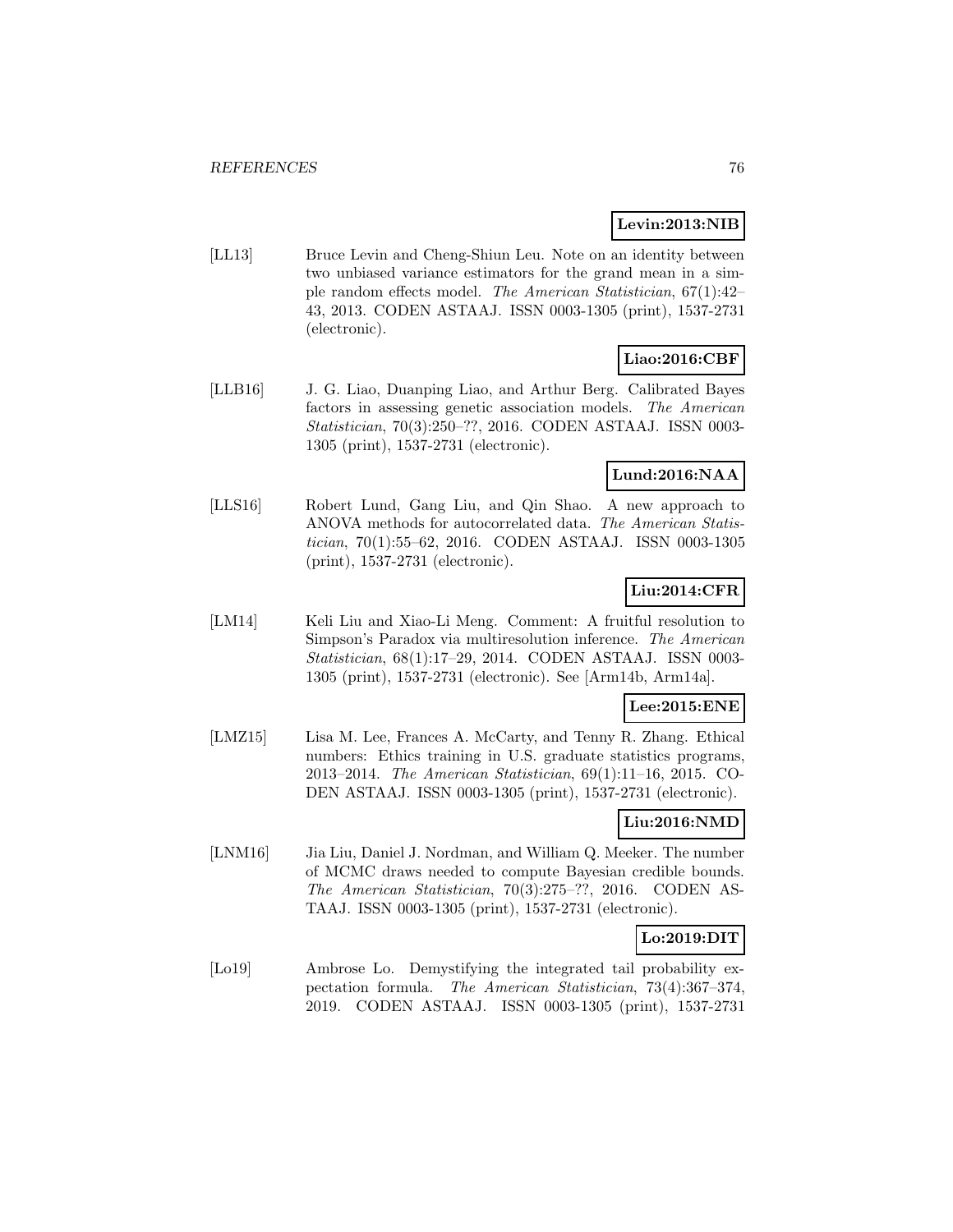(electronic). URL http://www.tandfonline.com/doi/full/10. 1080/00031305.2018.1497541.

## **Locascio:2019:IRB**

[Loc19] Joseph J. Locascio. The impact of results blind science publishing on statistical consultation and collaboration. The American Statistician, 73(S1):346–351, 2019. CODEN ASTAAJ. ISSN 0003-1305 (print), 1537-2731 (electronic). URL http://amstat. tandfonline.com/doi/full/10.1080/00031305.2018.1505658.

## **Lomax:2013:SAI**

[Lom13] Richard G. Lomax. Statistical accuracy of iPad applications: An initial examination. The American Statistician, 67(2):105–108, 2013. CODEN ASTAAJ. ISSN 0003-1305 (print), 1537-2731 (electronic).

## **Longford:2010:BDM**

[Lon10] Nicholas T. Longford. Bayesian decision making about small binomial rates with uncertainty about the prior. The American Statistician, 64(2):164–169, May 2010. CODEN ASTAAJ. ISSN 0003-1305 (print), 1537-2731 (electronic).

## **Lee:2014:DCV**

[LP14] Woojoo Lee and Yudi Pawitan. Direct calculation of the variance of maximum penalized likelihood estimates via EM algorithm. The American Statistician, 68(2):93–97, 2014. CODEN ASTAAJ. ISSN 0003-1305 (print), 1537-2731 (electronic).

## **Liu:2016:SHP**

[LP16] Piaomu Liu and Edsel A. Peña. Sojourning with the homogeneous Poisson process. The American Statistician, 70(4):413– 423, 2016. CODEN ASTAAJ. ISSN 0003-1305 (print), 1537-2731 (electronic).

## **Lum:2013:AMS**

[LPB13a] Kristian Lum, Megan Emily Price, and David Banks. Applications of multiple systems estimation in human rights research. The American Statistician, 67(4):191–200, 2013. CODEN ASTAAJ. ISSN 0003-1305 (print), 1537-2731 (electronic).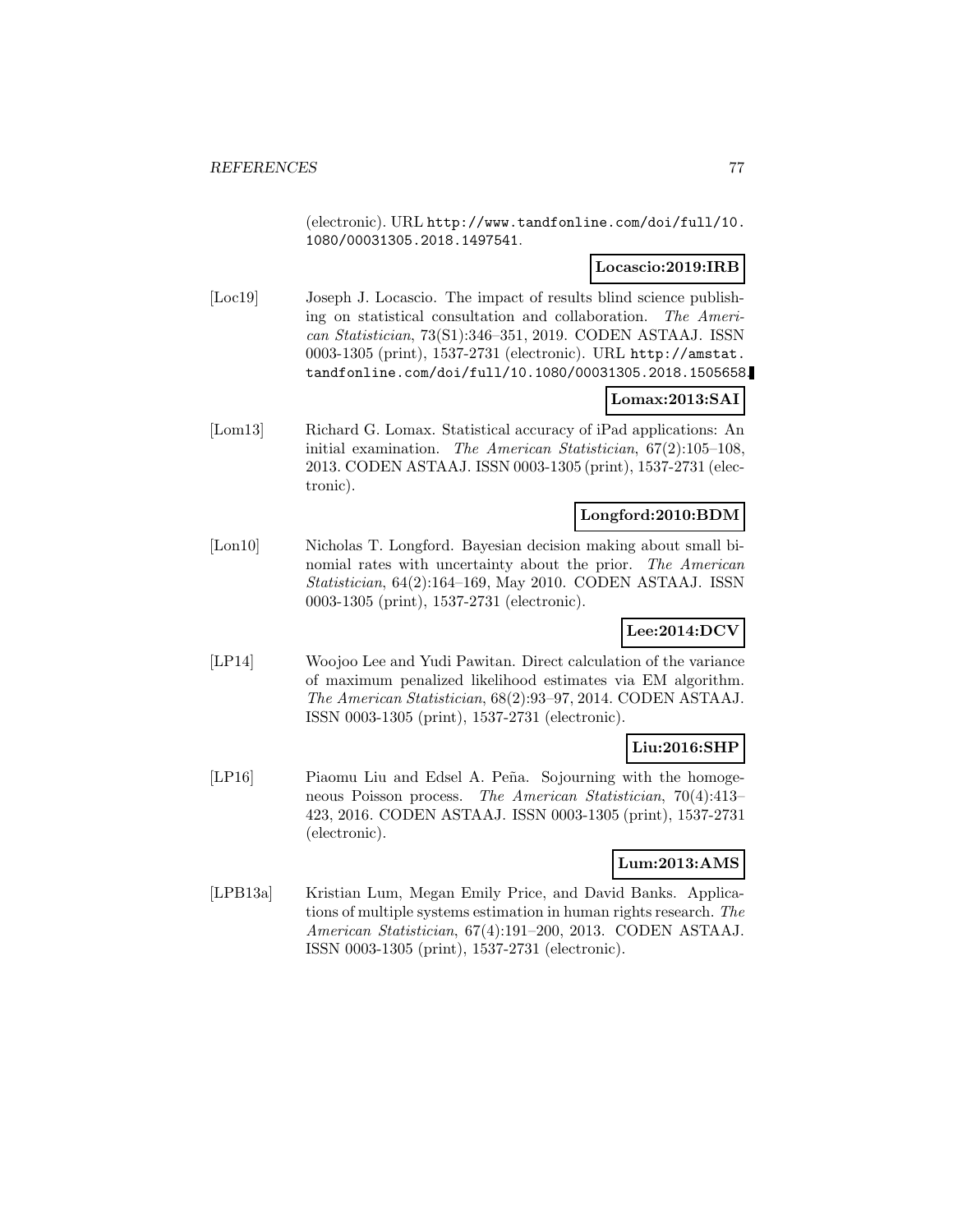# **Lum:2013:R**

[LPB13b] Kristian Lum, Megan Emily Price, and David Banks. Rejoinder. The American Statistician, 67(4):205–206, 2013. CODEN ASTAAJ. ISSN 0003-1305 (print), 1537-2731 (electronic).

## **Lee:2016:EVP**

[LR16] Joseph J. Lee and Donald B. Rubin. Evaluating the validity of post-hoc subgroup inferences: A case study. The American Statistician, 70(1):39–46, 2016. CODEN ASTAAJ. ISSN 0003-1305 (print), 1537-2731 (electronic).

## **Lazar:2011:CCU**

[LRF11] Nicole A. Lazar, Jaxk Reeves, and Christine Franklin. A capstone course for undergraduate statistics majors. The American Statistician, 65(3):183–189, August 2011. CODEN ASTAAJ. ISSN 0003-1305 (print), 1537-2731 (electronic).

### **Louzada:2019:NBC**

[LRR19] Francisco Louzada, Pedro L. Ramos, and Eduardo Ramos. A note on bias of closed-form estimators for the gamma distribution derived from likelihood equations. The American Statistician, 73 (2):195–199, 2019. CODEN ASTAAJ. ISSN 0003-1305 (print), 1537-2731 (electronic). URL http://amstat.tandfonline.com/ doi/full/10.1080/00031305.2018.1513376.

## **Legler:2010:MIU**

[LRZG<sup>+</sup>10] Julie Legler, Paul Roback, Kathryn Ziegler-Graham, James Scott, Sharon Lane-Getaz, and Matthew Richey. A model for an interdisciplinary undergraduate research program. The American Statistician, 64(1):59–69, February 2010. CODEN ASTAAJ. ISSN 0003-1305 (print), 1537-2731 (electronic).

## **Langford:2001:PBP**

[LSO01] Eric Langford, Neil Schwertman, and Margaret Owens. Is the property of being positively correlated transitive? The American Statistician, 55(4):322–325, November 2001. CODEN ASTAAJ. ISSN 0003-1305 (print), 1537-2731 (electronic). URL http:// www.jstor.org/stable/2685695. See comment [Fri15].

## **Li:2010:CCI**

[LTN10] Zhiguo Li, Jeremy M. G. Taylor, and Bin Nan. Construction of confidence intervals and regions for ordered binomial probabilities. The American Statistician, 64(4):291–298, November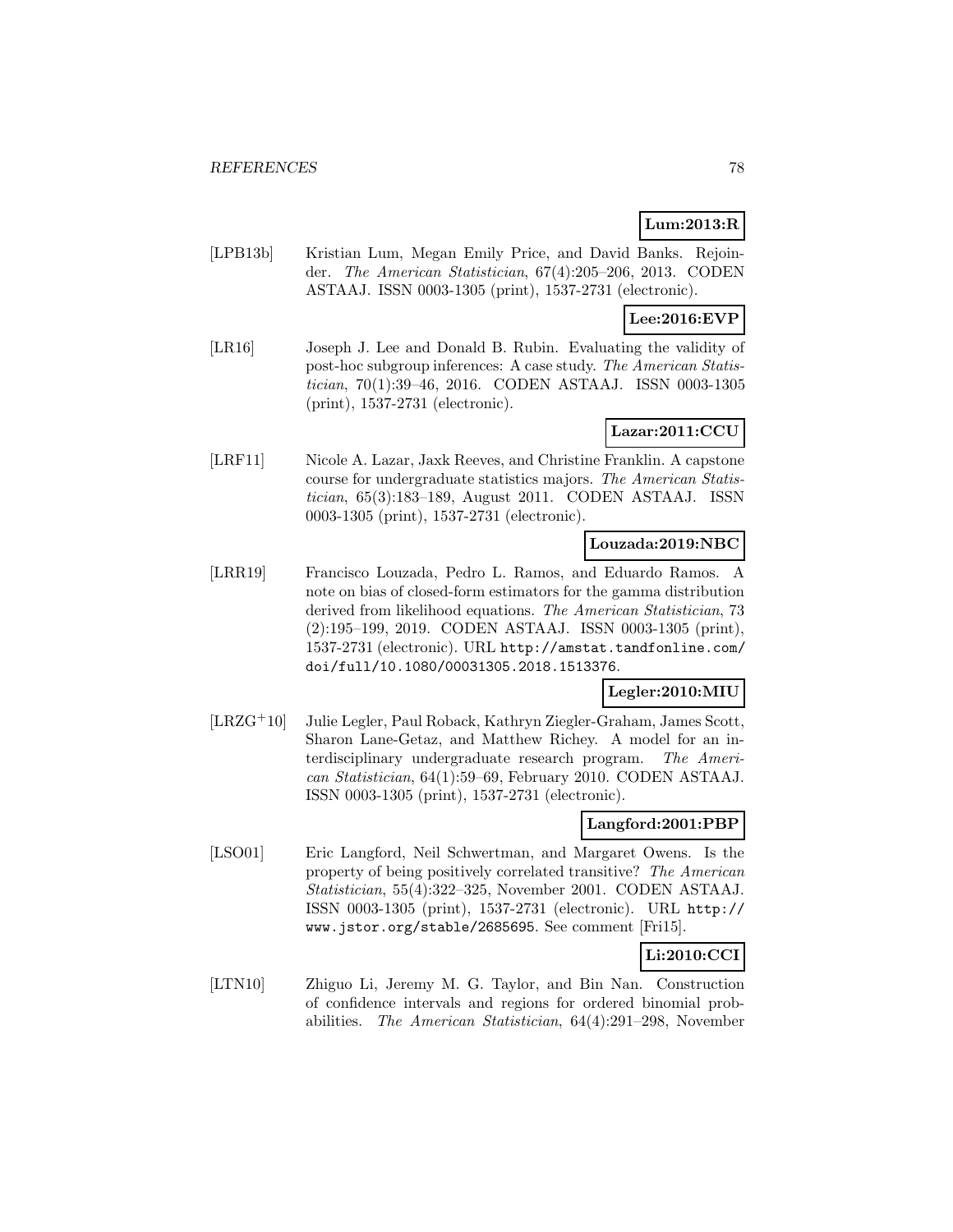2010. CODEN ASTAAJ. ISSN 0003-1305 (print), 1537-2731 (electronic).

## **Lu:2019:BRS**

[Lu19] Minggen Lu. Book review: Survival Analysis with Interval-Censored Data: A Practical Approach with Examples in R, SAS, and BUGS. The American Statistician, 73(2):211–212, 2019. CODEN ASTAAJ. ISSN 0003-1305 (print), 1537-2731 (electronic). URL http://amstat.tandfonline.com/doi/full/10. 1080/00031305.2019.1603477.

## **Love:2017:DCP**

[LVH<sup>+</sup>17] Kim Love, Eric A. Vance, Frank E. Harrell, Jr., Dallas E. Johnson, Michael H. Kutner, Ronald D. Snee, and Doug Zahn. Developing a career in the practice of statistics: The mentor's perspective. The American Statistician, 71(1):38–46, 2017. CODEN ASTAAJ. ISSN 0003-1305 (print), 1537-2731 (electronic).

## **Liu:2015:UAU**

[LWM15] Shiyao Liu, Huaiqing Wu, and William Q. Meeker. Understanding and addressing the unbounded "likelihood" problem. The American Statistician, 69(3):191–200, 2015. CODEN ASTAAJ. ISSN 0003-1305 (print), 1537-2731 (electronic). URL http://www. tandfonline.com/doi/abs/10.1080/00031305.2014.1003968.

## **Lynn:2016:TNG**

[Lyn16] Henry S. Lynn. Training the next generation of statisticians: From head to heart. The American Statistician, 70(2):149–151, 2016. CODEN ASTAAJ. ISSN 0003-1305 (print), 1537-2731 (electronic).

### **Malinovsky:2015:NMS**

[MA15] Yaakov Malinovsky and Paul S. Albert. A note on the minimax solution for the two-stage group testing problem. The American Statistician, 69(1):45–52, 2015. CODEN ASTAAJ. ISSN 0003- 1305 (print), 1537-2731 (electronic).

### **Malinovsky:2019:RNG**

[MA19] Yaakov Malinovsky and Paul S. Albert. Revisiting nested group testing procedures: New results, comparisons, and robustness. The American Statistician, 73(2):117–125, 2019.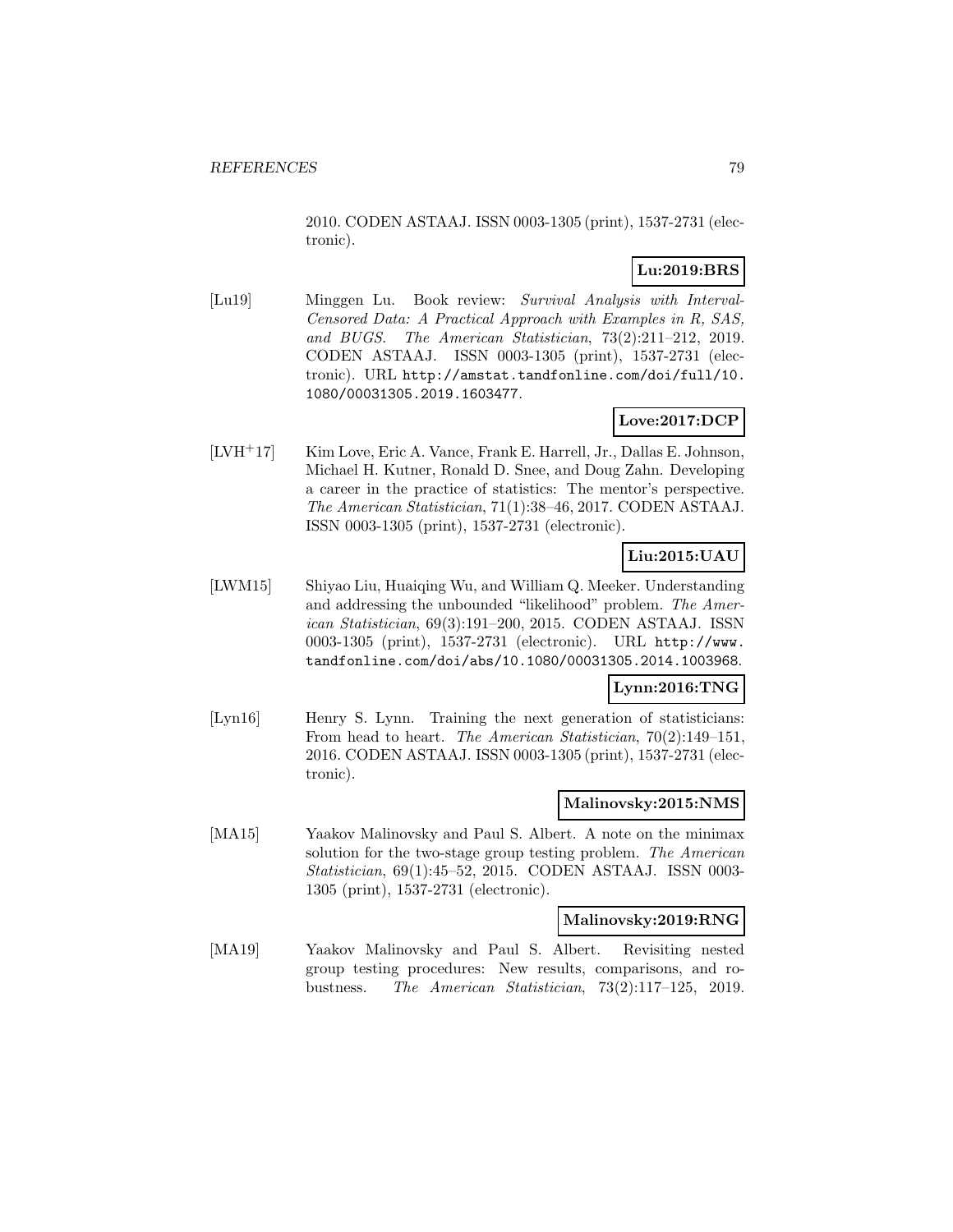CODEN ASTAAJ. ISSN 0003-1305 (print), 1537-2731 (electronic). URL http://amstat.tandfonline.com/doi/full/10. 1080/00031305.2017.1366367.

### **MacDonald:2017:MCD**

[Mac17] Iain L. MacDonald. Models for count data. The American Statistician, 71(2):187–190, 2017. CODEN ASTAAJ. ISSN 0003-1305 (print), 1537-2731 (electronic). URL http://amstat. tandfonline.com/doi/full/10.1080/00031305.2017.1291449. See [ZSMS17] and reply [SMSZ17].

### **Mandel:2013:SBC**

[Man13] Micha Mandel. Simulation-based confidence intervals for functions with complicated derivatives. The American Statistician, 67(2):76–81, 2013. CODEN ASTAAJ. ISSN 0003-1305 (print), 1537-2731 (electronic).

### **Manski:2019:TCT**

[Man19] Charles F. Manski. Treatment choice with trial data: Statistical decision theory should supplant hypothesis testing. The American Statistician, 73(S1):296–304, 2019. CODEN ASTAAJ. ISSN 0003-1305 (print), 1537-2731 (electronic). URL http://amstat.tandfonline.com/doi/full/10.1080/ 00031305.2018.1513377.

## **Martin:2017:SIC**

[Mar17] Ryan Martin. A statistical inference course based on pvalues. The American Statistician, 71(2):128–136, 2017. CO-DEN ASTAAJ. ISSN 0003-1305 (print), 1537-2731 (electronic). URL http://amstat.tandfonline.com/doi/full/10. 1080/00031305.2016.1208629.

### **Matthews:2019:MTP**

[Mat19] Robert A. J. Matthews. Moving towards the post  $p < 0.05$  era via the analysis of credibility. The American Statistician, 73(S1): 202–212, 2019. CODEN ASTAAJ. ISSN 0003-1305 (print), 1537- 2731 (electronic). URL http://amstat.tandfonline.com/doi/ full/10.1080/00031305.2018.1543136.

## **Mayo:2013:DBM**

[May13] Deborah G. Mayo. Discussion: Bayesian methods: Applied? Yes. Philosophical defense? In flux. The American Statistician, 67(1): 11–15, 2013. CODEN ASTAAJ. ISSN 0003-1305 (print), 1537- 2731 (electronic).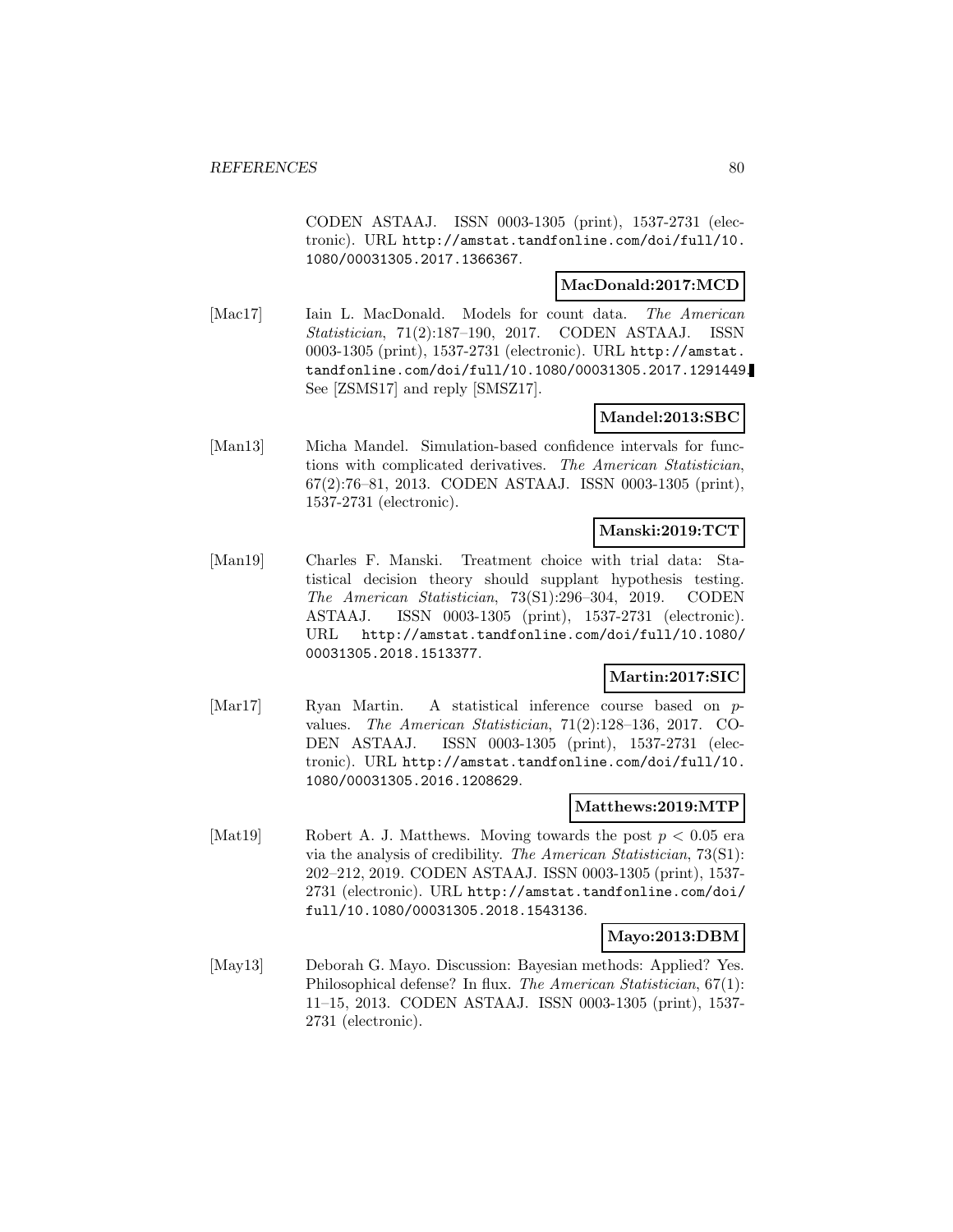### **Marwick:2018:PDA**

[MBM18] Ben Marwick, Carl Boettiger, and Lincoln Mullen. Packaging data analytical work reproducibly using R (and friends). The American Statistician, 72(1):80–88, 2018. CODEN ASTAAJ. ISSN 0003-1305 (print), 1537-2731 (electronic). URL http://amstat.tandfonline.com/doi/full/10.1080/ 00031305.2017.1375986.

## **McCulloch:2014:C**

[McC14] Robert McCulloch. Comment. The American Statistician, 68(2): 87–88, 2014. CODEN ASTAAJ. ISSN 0003-1305 (print), 1537- 2731 (electronic). See [Har14a].

## **Martinez:2011:EPC**

[MCM<sup>+</sup>11] Josue G. Martinez, Raymond J. Carroll, Samuel Müller, Joshua N. Sampson, and Nilanjan Chatterjee. Empirical performance of cross-validation with oracle methods in a genomics context. The American Statistician, 65(4):223–228, November 2011. CODEN ASTAAJ. ISSN 0003-1305 (print), 1537-2731 (electronic).

## **McNamara:2019:KAM**

[McN19] Amelia McNamara. Key attributes of a modern statistical computing tool. The American Statistician, 73(4):375–384, 2019. CODEN ASTAAJ. ISSN 0003-1305 (print), 1537-2731 (electronic). URL http://www.tandfonline.com/doi/full/10. 1080/00031305.2018.1482784.

## **Morris:2011:NCP**

[ME11] Nathan Morris and Robert Elston. A note on comparing the power of test statistics at low significance levels. The American Statistician, 65(3):164–166, August 2011. CODEN ASTAAJ. ISSN 0003-1305 (print), 1537-2731 (electronic).

## **Meng:2010:RBT**

[Men10] Xiao-Li Meng. Rejoinder: Better training, deeper thinking, and more policing. *The American Statistician*, 64(1):26–29, February 2010. CODEN ASTAAJ. ISSN 0003-1305 (print), 1537-2731 (electronic).

## **Miao:2014:NST**

[MG14] Weiwen Miao and Joseph L. Gastwirth. New statistical tests for detecting disparate impact arising from two-stage selection pro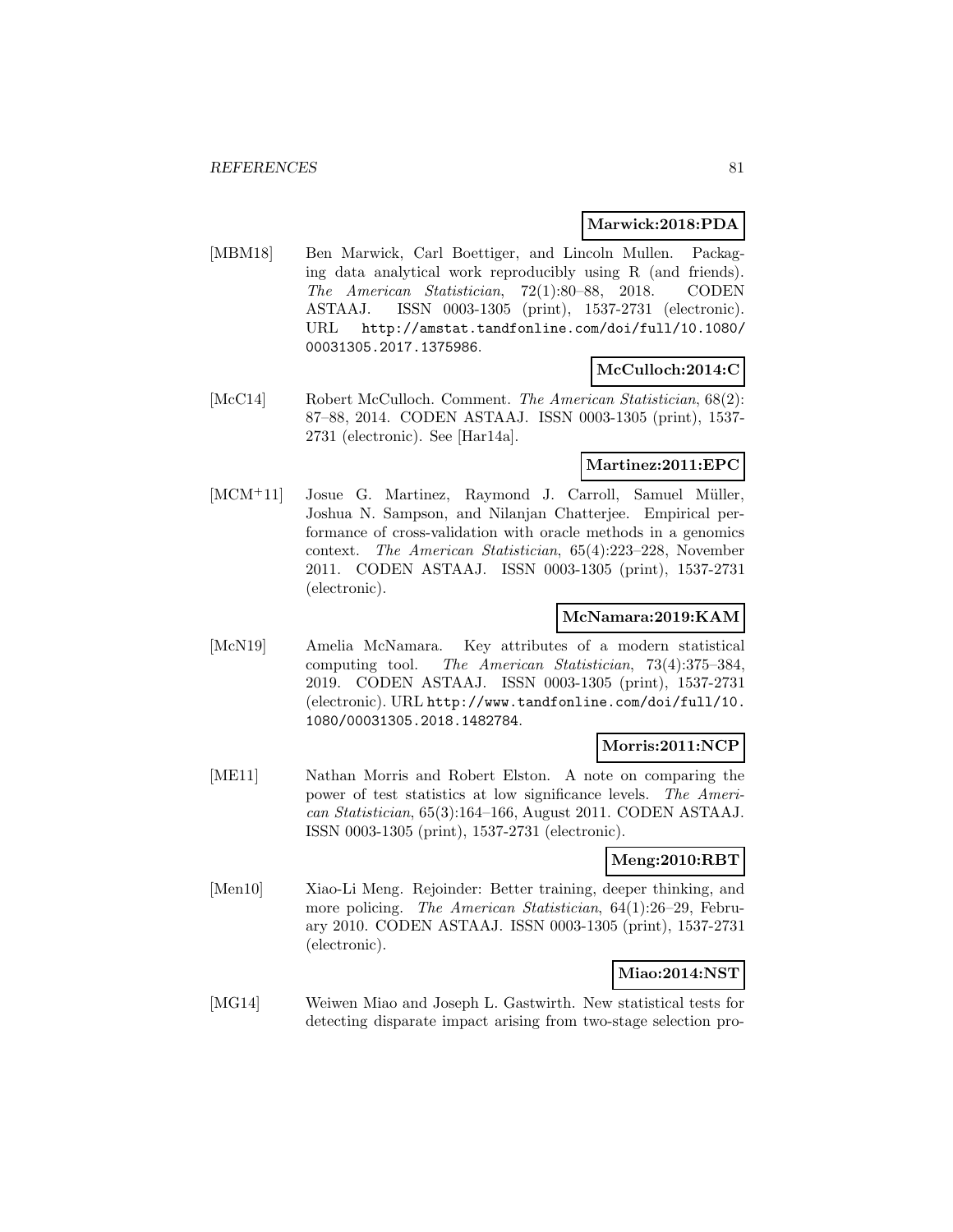cesses. The American Statistician, 68(3):146–157, 2014. CODEN ASTAAJ. ISSN 0003-1305 (print), 1537-2731 (electronic).

## **Malone:2010:RTI**

[MGCR10] Christopher J. Malone, John Gabrosek, Phyllis Curtiss, and Matt Race. Resequencing topics in an introductory applied statistics course. The American Statistician, 64(1):52–58, February 2010. CODEN ASTAAJ. ISSN 0003-1305 (print), 1537-2731 (electronic).

### **McShane:2019:ASS**

[MGG<sup>+</sup>19] Blakeley B. McShane, David Gal, Andrew Gelman, Christian Robert, and Jennifer L. Tackett. Abandon statistical significance. The American Statistician, 73(S1):235–245, 2019. CODEN ASTAAJ. ISSN 0003-1305 (print), 1537-2731 (electronic). URL http://amstat.tandfonline.com/doi/full/10. 1080/00031305.2018.1527253.

### **Marks:2014:ABM**

[MGRL14] Christopher E. Marks, Andrew G. Glen, Matthew W. Robinson, and Lawrence M. Leemis. Applying bootstrap methods to system reliability. The American Statistician, 68(3):174–182, 2014. CO-DEN ASTAAJ. ISSN 0003-1305 (print), 1537-2731 (electronic).

## **McNamara:2018:WCD**

[MH18] Amelia McNamara and Nicholas J. Horton. Wrangling categorical data in R. The American Statistician, 72(1):97–104, 2018. CODEN ASTAAJ. ISSN 0003-1305 (print), 1537-2731 (electronic). URL http://amstat.tandfonline.com/doi/full/10. 1080/00031305.2017.1356375.

### **Maurer:2019:CAV**

[MHWB19] Karsten Maurer, Lynette Hudiburgh, Lisa Werwinski, and John Bailer. Content audit for p-value principles in introductory statistics. The American Statistician, 73(S1):385–391, 2019. CODEN ASTAAJ. ISSN 0003-1305 (print), 1537-2731 (electronic). URL http://amstat.tandfonline.com/doi/full/10. 1080/00031305.2018.1537890.

## **Michalopoulou:2014:UCP**

[Mic14] Catherine Michalopoulou. A unique collaboration: Prominent statisticians' survey work in Greece in 1946. The American Statis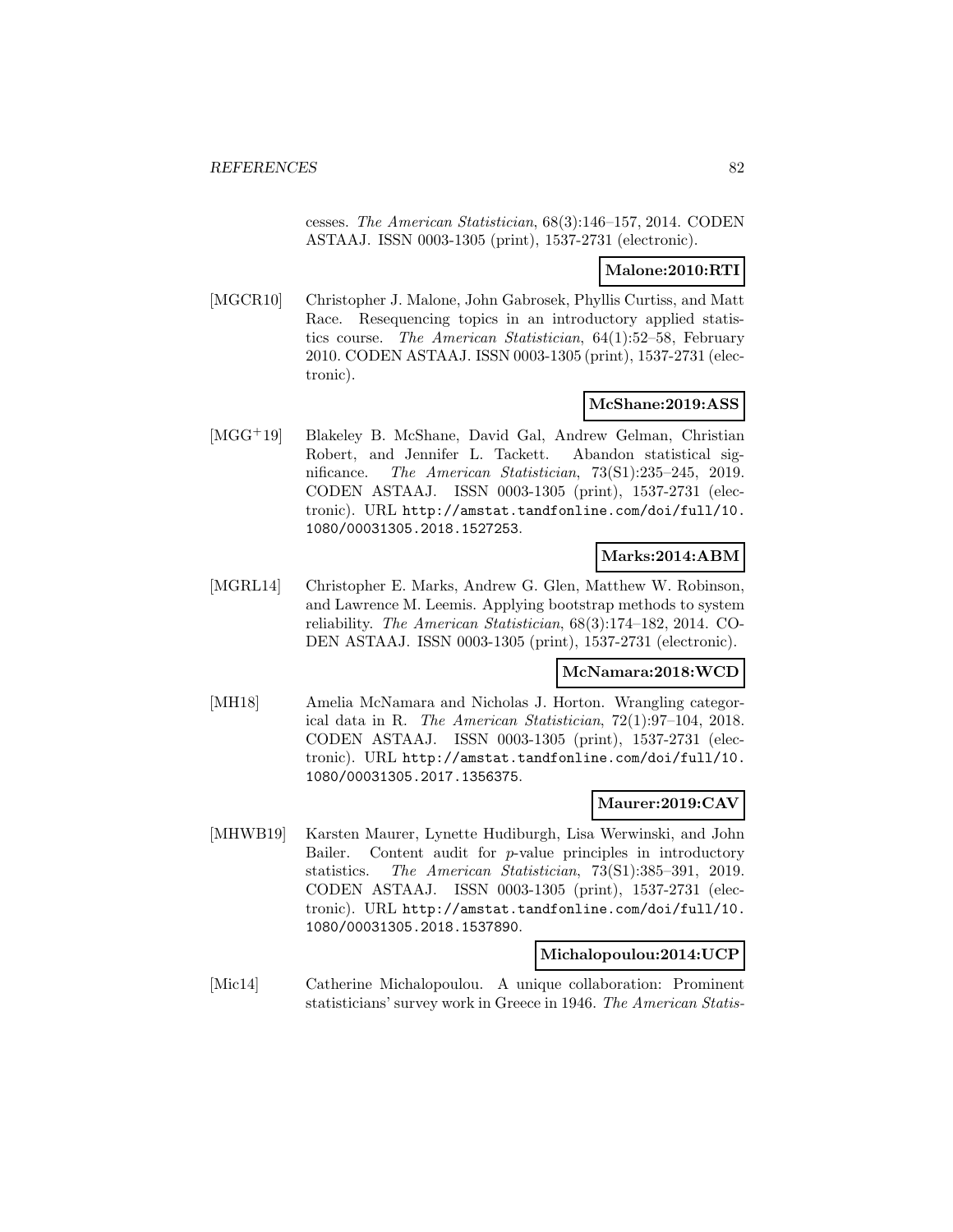tician, 68(3):196–203, 2014. CODEN ASTAAJ. ISSN 0003-1305 (print), 1537-2731 (electronic).

### **Missiakoulis:2015:LE**

[Mis15] Spyros Missiakoulis. Letter to the Editor. The American Statistician, 69(1):62, 2015. CODEN ASTAAJ. ISSN 0003-1305 (print), 1537-2731 (electronic).

### **Missiakoulis:2019:PSL**

[Mis19] Spyros Missiakoulis. Phlegon's stem-and-leaf display. The American Statistician, 73(1):89–93, 2019. CODEN ASTAAJ. ISSN 0003-1305 (print), 1537-2731 (electronic). URL http://amstat. tandfonline.com/doi/full/10.1080/00031305.2017.1328376.

### **Moore:2015:PAU**

[MK15] Allison Amanda Moore and Jennifer J. Kaplan. Program assessment for an undergraduate statistics major. The American Statistician, 69(4):417–424, 2015. CODEN ASTAAJ. ISSN 0003-1305 (print), 1537-2731 (electronic).

## **McDaid:2019:FDT**

[MKR19] Aaron McDaid, Zoltán Kutalik, and Valentin Rousson. A fivedecision testing procedure to infer the value of a unidimensional parameter. The American Statistician, 73(4):321–326, 2019. CODEN ASTAAJ. ISSN 0003-1305 (print), 1537-2731 (electronic). URL http://www.tandfonline.com/doi/full/10. 1080/00031305.2018.1437075.

## **Muggeo:2014:T**

[ML14] Vito M. R. Muggeo and Gianfranco Lovison. The "three plus one" likelihood-based test statistics: Unified geometrical and graphical interpretations. The American Statistician, 68(4):302–306, 2014. CODEN ASTAAJ. ISSN 0003-1305 (print), 1537-2731 (electronic).

### **MacDonald:2016:EMD**

[ML16] Iain L. MacDonald and Brendon M. Lapham. Even more direct calculation of the variance of a maximum penalized-likelihood estimator. The American Statistician, 70(1):114–118, 2016. CO-DEN ASTAAJ. ISSN 0003-1305 (print), 1537-2731 (electronic).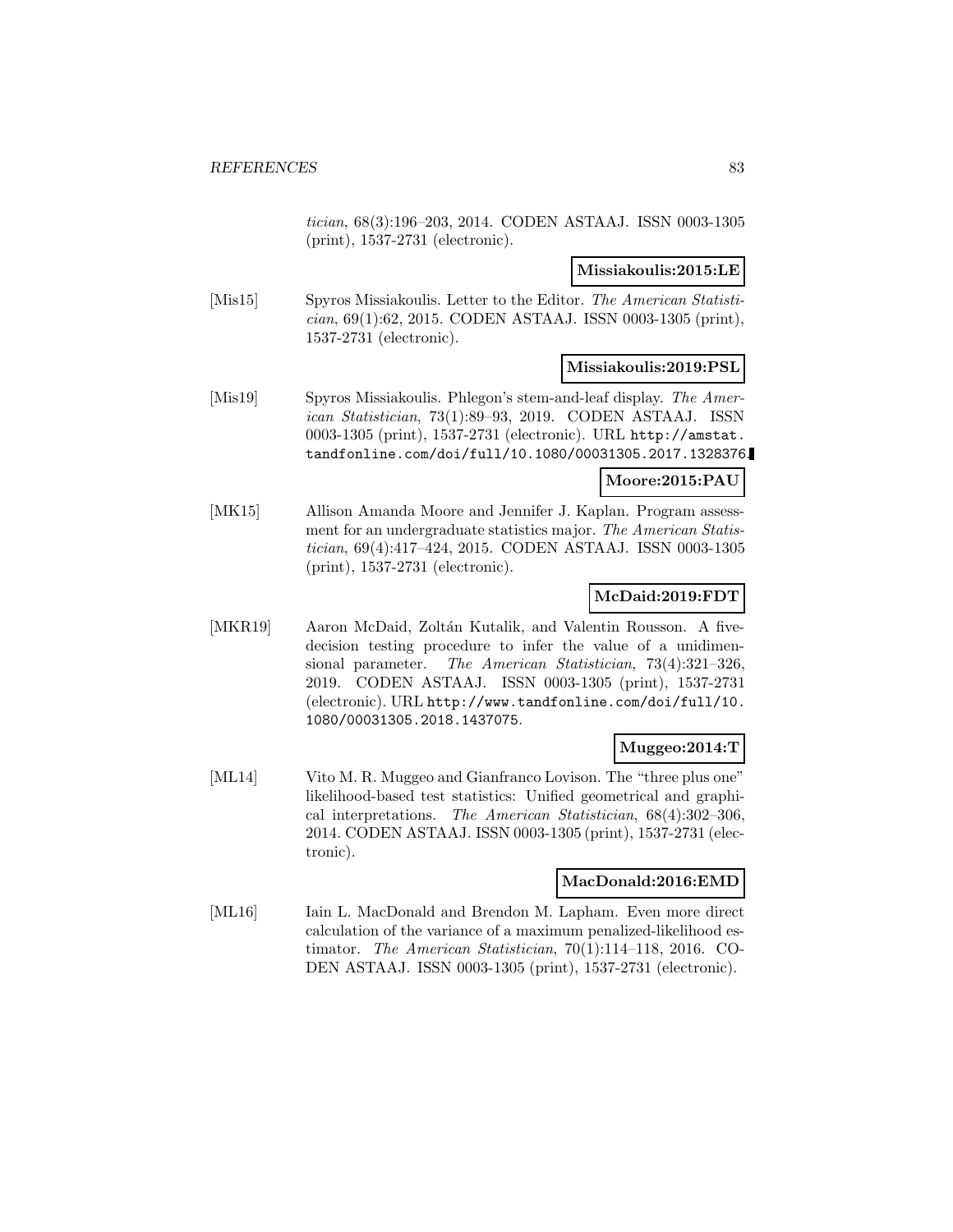#### **Mehrotra:2010:RBA**

[MLL10] Devan V. Mehrotra, Xiaomin Lu, and Xiaoming Li. Rank-based analyses of stratified experiments: Alternatives to the van Elteren test. The American Statistician, 64(2):121–130, May 2010. CO-DEN ASTAAJ. ISSN 0003-1305 (print), 1537-2731 (electronic).

### **Mason:2015:BHA**

[MM15] Robert L. Mason and John D. McKenzie Jr. A brief history of the American Statistical Association, 1990–2014. The American Statistician, 69(2):68–78, 2015. CODEN ASTAAJ. ISSN 0003- 1305 (print), 1537-2731 (electronic).

#### **Morganstein:2017:MAC**

[Mor17] David Morganstein. Mentoring in the ASA: A commentary. The American Statistician, 71(1):3–4, 2017. CODEN ASTAAJ. ISSN 0003-1305 (print), 1537-2731 (electronic).

## **Maity:2019:BRL**

[MPD19] Arnab Kumar Maity, Vivek Pradhan, and Ujjwal Das. Bias reduction in logistic regression with missing responses when the missing data mechanism is nonignorable. The American Statistician, 73(4):340–349, 2019. CODEN ASTAAJ. ISSN 0003-1305 (print), 1537-2731 (electronic). URL http://www.tandfonline. com/doi/full/10.1080/00031305.2017.1407359.

### **Mutz:2019:PBT**

[MPP19] Diana C. Mutz, Robin Pemantle, and Philip Pham. The perils of balance testing in experimental design: Messy analyses of clean data. The American Statistician, 73(1):32–42, 2019. CODEN ASTAAJ. ISSN 0003-1305 (print), 1537-2731 (electronic). URL http://amstat.tandfonline.com/doi/full/10. 1080/00031305.2017.1322143.

### **Michlin:2014:IDR**

[MS14] Yefim Haim Michlin and Ofer Shaham. Ignatova, I., Deutsch, R. C., and Edwards, D. (2012), "Closed Sequential and Multistage Inference on Binary Responses With or Without Replacement," The American Statistician, **66**, 163–172: Comment by Michlin and Shaham and Reply. The American Statistician, 68 (2):128, 2014. CODEN ASTAAJ. ISSN 0003-1305 (print), 1537- 2731 (electronic). See [IDE12].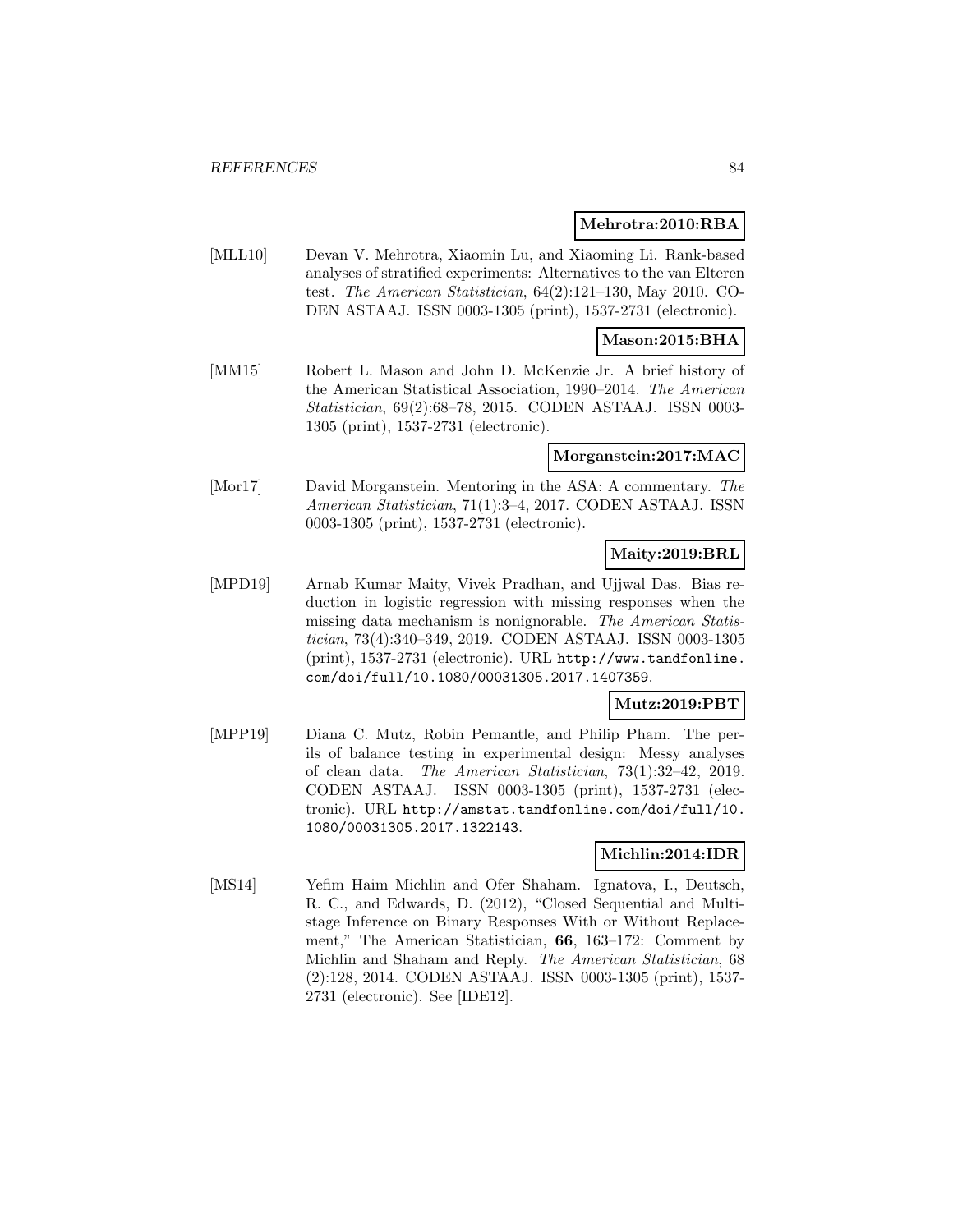### **McDonald:2011:DCJ**

[MT11] James B. McDonald and Patrick Turley. Distributional characteristics: Just a few more moments. The American Statistician, 65(2):96–103, May 2011. CODEN ASTAAJ. ISSN 0003-1305 (print), 1537-2731 (electronic).

### **Manski:2019:TSN**

[MT19] Charles F. Manski and Aleksey Tetenov. Trial size for nearoptimal choice between surveillance and aggressive treatment: Reconsidering MSLT-II. The American Statistician, 73(S1):305– 311, 2019. CODEN ASTAAJ. ISSN 0003-1305 (print), 1537-2731 (electronic). URL http://amstat.tandfonline.com/doi/full/ 10.1080/00031305.2018.1543617.

#### **McShane:2019:LSR**

[MTBG19] Blakeley B. McShane, Jennifer L. Tackett, Ulf Böckenholt, and Andrew Gelman. Large-scale replication projects in contemporary psychological research. The American Statistician, 73(S1): 99–105, 2019. CODEN ASTAAJ. ISSN 0003-1305 (print), 1537- 2731 (electronic). URL http://amstat.tandfonline.com/doi/ full/10.1080/00031305.2018.1505655.

### **Mukhopadhyay:2010:WFM**

[Muk10] Nitis Mukhopadhyay. When finiteness matters: Counterexamples to notions of covariance, correlation, and independence. The American Statistician, 64(3):231–233, August 2010. CODEN AS-TAAJ. ISSN 0003-1305 (print), 1537-2731 (electronic).

### **Mukhopadhyay:2014:CRW**

[Muk14a] Nitis Mukhopadhyay. Comment and reply: Warr, R. L. and Erich, R. A. (2013), "Should the Interquartile Range Divided by the Standard Deviation be Used to Assess Normality?," The American Statistician **67**, 242–244. The American Statistician, 68(4): 316–317, 2014. CODEN ASTAAJ. ISSN 0003-1305 (print), 1537- 2731 (electronic). See [WE13].

#### **Mukhopadhyay:2014:GDS**

[Muk14b] Nitis Mukhopadhyay. Griffith, D. A. (2013), "Better Articulating Normal Curve Theory for Introductory Mathematical Statistics Students: Power Transformations and Their Back– Transformations," The American Statistician, **67**, 157-169: Comment by Mukhopadhyay and Reply. The American Statistician,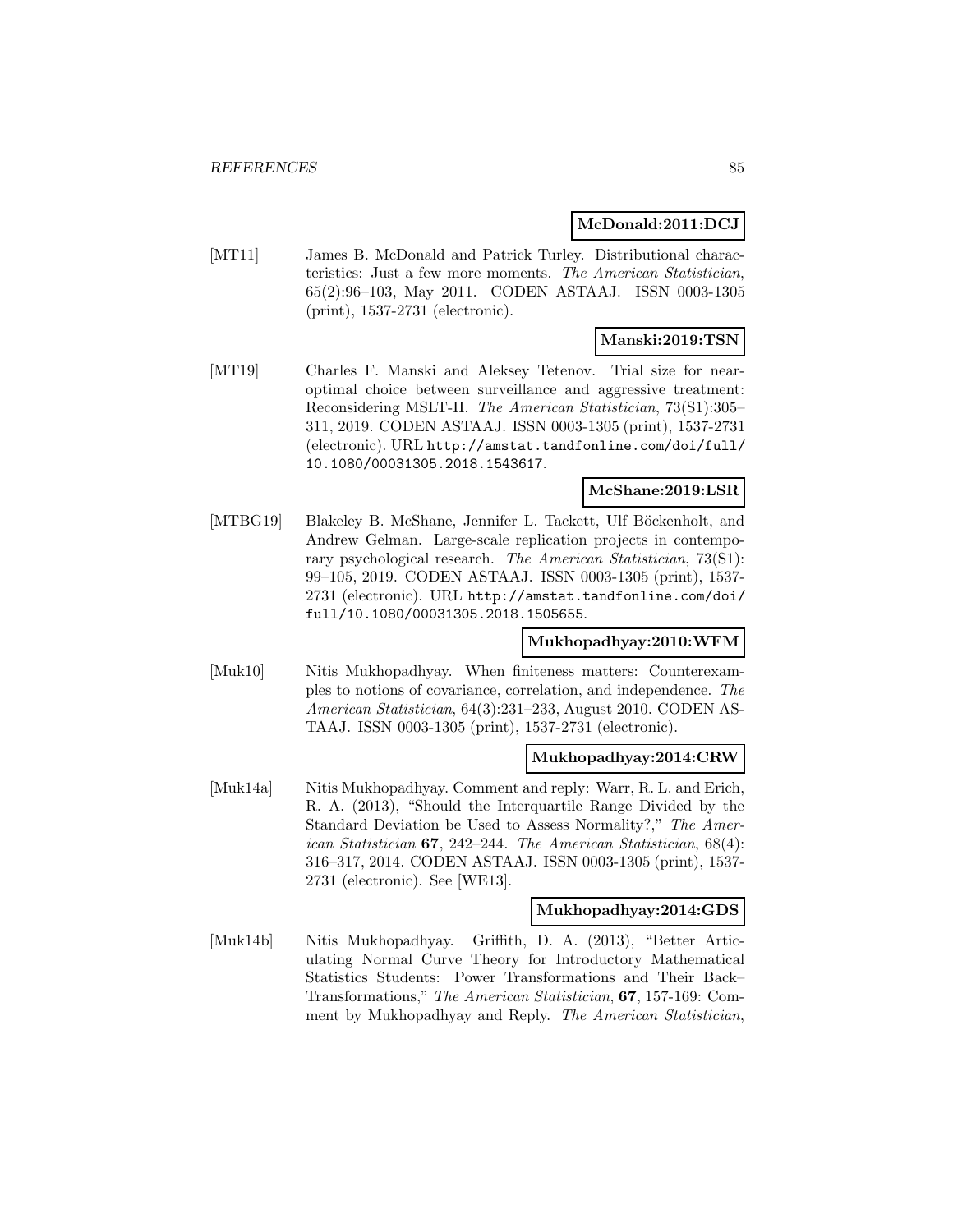68(1):67, 2014. CODEN ASTAAJ. ISSN 0003-1305 (print), 1537- 2731 (electronic). See [Gri13, Gri14].

### **Nadarajah:2015:CGH**

[Nad15] Saralees Nadarajah. On the computation of Gauss hypergeometric functions. The American Statistician, 69(2):146–148, 2015. CODEN ASTAAJ. ISSN 0003-1305 (print), 1537-2731 (electronic).

### **Nadarajah:2016:LE**

[Nad16] Saralees Nadarajah. Letter to the Editor. The American Statistician, 70(2):224, 2016. CODEN ASTAAJ. ISSN 0003-1305 (print), 1537-2731 (electronic).

### **Narayanan:2012:RES**

[Nar12] A. Narayanan. A review of eight software packages for structural equation modeling. The American Statistician, 66(2):129– 138, 2012. CODEN ASTAAJ. ISSN 0003-1305 (print), 1537-2731 (electronic). URL http://amstat.tandfonline.com/doi/full/ 10.1080/00031305.2012.708641.

## **Nievergelt:2011:IDN**

[Nie11] Yves Nievergelt. Increasing data with a negative slope. The American Statistician, 65(4):262, November 2011. CODEN ASTAAJ. ISSN 0003-1305 (print), 1537-2731 (electronic).

### **Nolan:2010:CSC**

[NL10] Deborah Nolan and Duncan Temple Lang. Computing in the statistics curricula. The American Statistician, 64(2):97–107, May 2010. CODEN ASTAAJ. ISSN 0003-1305 (print), 1537-2731 (electronic).

## **Nolan:2015:ESR**

[NL15] Deborah Nolan and Duncan Temple Lang. Explorations in statistics research: An approach to expose undergraduates to authentic data analysis. The American Statistician, 69(4):292–299, 2015. CODEN ASTAAJ. ISSN 0003-1305 (print), 1537-2731 (electronic).

### **Nadarajah:2018:EFC**

[NL18] Saralees Nadarajah and Rui Li. An expression for fast computation of sample central moments. The American Statistician, 72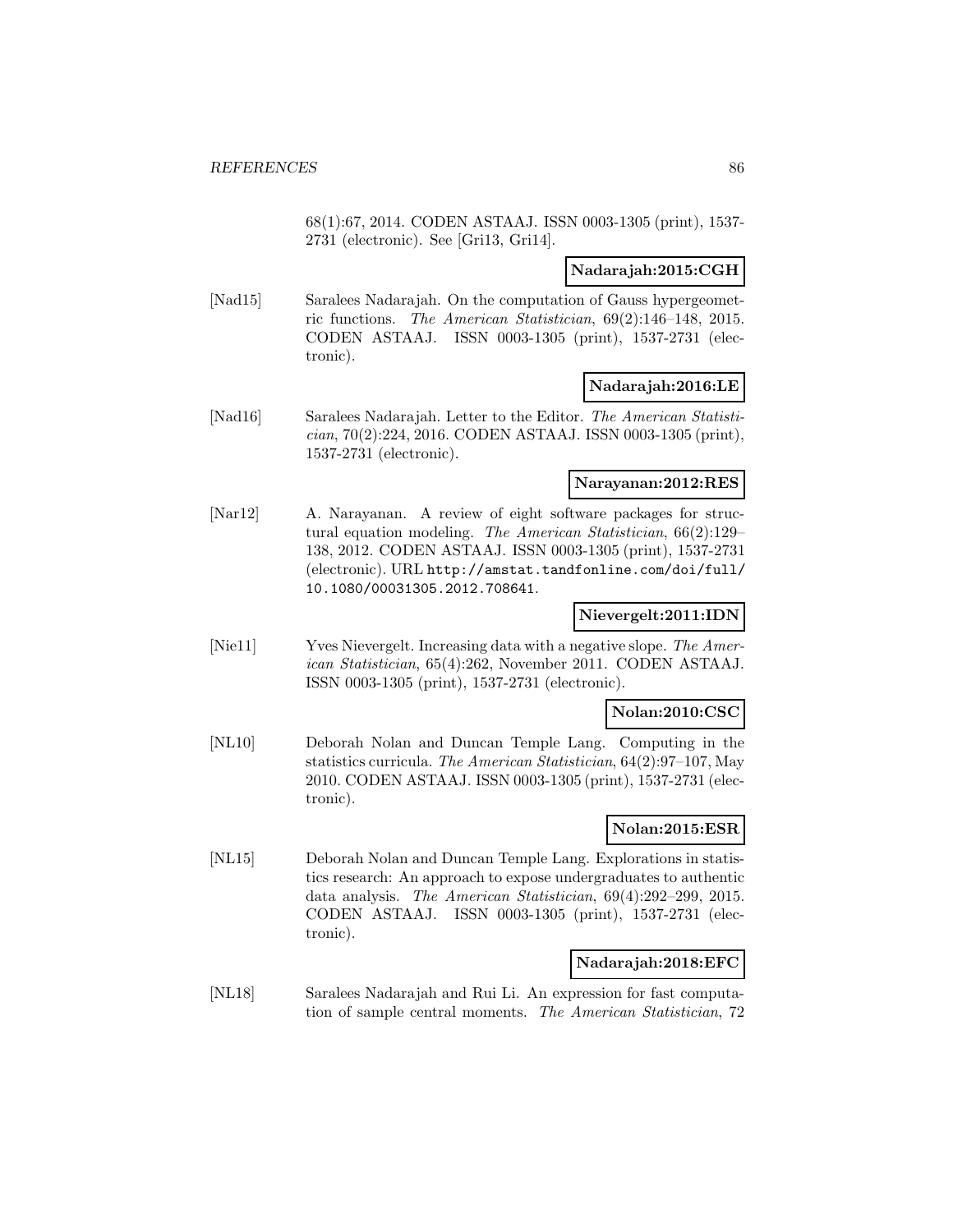(2):169–171, 2018. CODEN ASTAAJ. ISSN 0003-1305 (print), 1537-2731 (electronic). URL http://amstat.tandfonline.com/ doi/full/10.1080/00031305.2017.1286259.

### **Noguchi:2016:AEM**

[NMR16] Kimihiro Noguchi and Fernando Marmolejo-Ramos. Assessing equality of means using the overlap of range-preserving confidence intervals. The American Statistician, 70(4):325–334, 2016. CO-DEN ASTAAJ. ISSN 0003-1305 (print), 1537-2731 (electronic).

## **Nolan:2016:TLD**

[NP16] Deborah Nolan and Jamis Perrett. Teaching and learning data visualization: Ideas and assignments. The American Statistician, 70(3):260–??, 2016. CODEN ASTAAJ. ISSN 0003-1305 (print), 1537-2731 (electronic).

## **Niu:2019:NBI**

[NR19] Xiaoyue Niu and James L. Rosenberger. Near-balanced incomplete block designs, with an application to poster competitions. The American Statistician, 73(2):159–164, 2019. CODEN ASTAAJ. ISSN 0003-1305 (print), 1537-2731 (electronic). URL http://amstat.tandfonline.com/doi/full/10. 1080/00031305.2017.1385534.

## **Nosedal-Sanchez:2012:RKH**

[NSSLC12] Alvaro Nosedal-Sanchez, Curtis B. Storlie, Thomas C. M. Lee, and Ronald Christensen. Reproducing kernel Hilbert spaces for penalized regression: a tutorial. The American Statistician, 66(1): 50–60, 2012. CODEN ASTAAJ. ISSN 0003-1305 (print), 1537- 2731 (electronic).

## **OHagan:2019:EKE**

[O'H19] Anthony O'Hagan. Expert knowledge elicitation: Subjective but scientific. The American Statistician, 73(S1):69–81, 2019. CODEN ASTAAJ. ISSN 0003-1305 (print), 1537-2731 (electronic). URL http://amstat.tandfonline.com/doi/full/10. 1080/00031305.2018.1518265.

### **Oldford:2016:SCQ**

[Old16] R. Wayne Oldford. Self-calibrating quantile-quantile plots. The American Statistician, 70(1):74–90, 2016. CODEN ASTAAJ. ISSN 0003-1305 (print), 1537-2731 (electronic).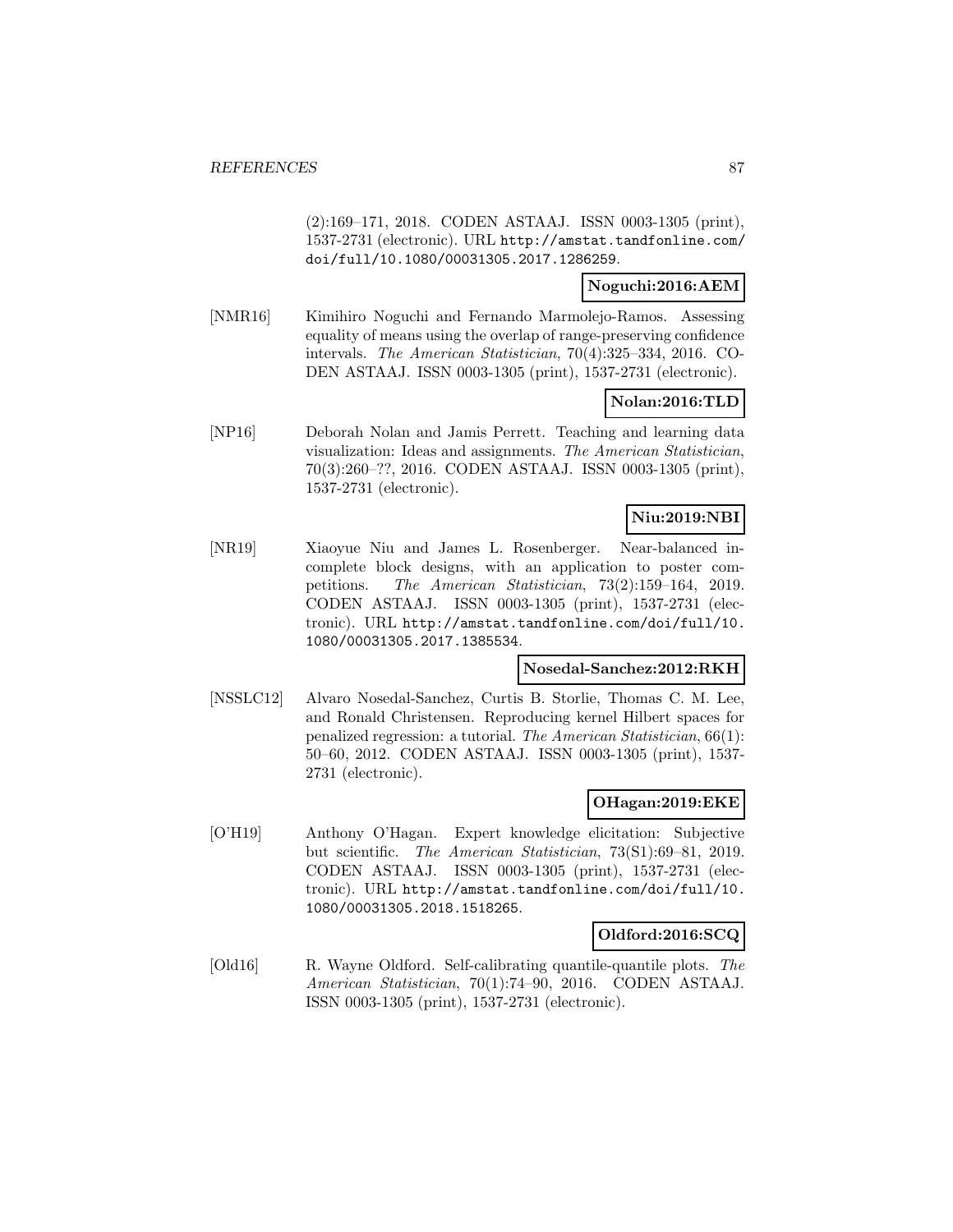### **ONeill:2014:SUM**

[O'N14] B. O'Neill. Some useful moment results in sampling problems. The American Statistician, 68(4):282–296, 2014. CODEN AS-TAAJ. ISSN 0003-1305 (print), 1537-2731 (electronic).

## **ONeill:2016:C**

[O'N16] Ben O'Neill. Corrigendum. The American Statistician, 70(3):323– ??, 2016. CODEN ASTAAJ. ISSN 0003-1305 (print), 1537-2731 (electronic).

## **Owen:2014:SLR**

[OR14] A. B. Owen and P. A. Roediger. The sign of the logistic regression coefficient. The American Statistician, 68(4):297–301, 2014. CO-DEN ASTAAJ. ISSN 0003-1305 (print), 1537-2731 (electronic).

### **Oster:2011:SENa**

[Ost11a] Robert A. Oster. Section editor's notes. The American Statistician, 65(1):43, February 2011. CODEN ASTAAJ. ISSN 0003- 1305 (print), 1537-2731 (electronic).

## **Oster:2011:SENb**

[Ost11b] Robert A. Oster. Section editor's notes. The American Statistician, 65(2):113–114, May 2011. CODEN ASTAAJ. ISSN 0003- 1305 (print), 1537-2731 (electronic).

### **Oster:2011:SENc**

[Ost11c] Robert A. Oster. Section editor's notes. The American Statistician, 65(3):200, August 2011. CODEN ASTAAJ. ISSN 0003-1305 (print), 1537-2731 (electronic).

### **Oster:2011:SEN**

[Ost11d] Robert A. Oster. Section editor's notes. The American Statistician, 65(4):263–264, November 2011. CODEN ASTAAJ. ISSN 0003-1305 (print), 1537-2731 (electronic).

## **Oster:2012:SENa**

[Ost12a] Robert A. Oster. Section Editor's notes. The American Statistician, 66(2):128, 2012. CODEN ASTAAJ. ISSN 0003-1305 (print), 1537-2731 (electronic). URL http://amstat.tandfonline.com/ doi/full/10.1080/00031305.2012.707548.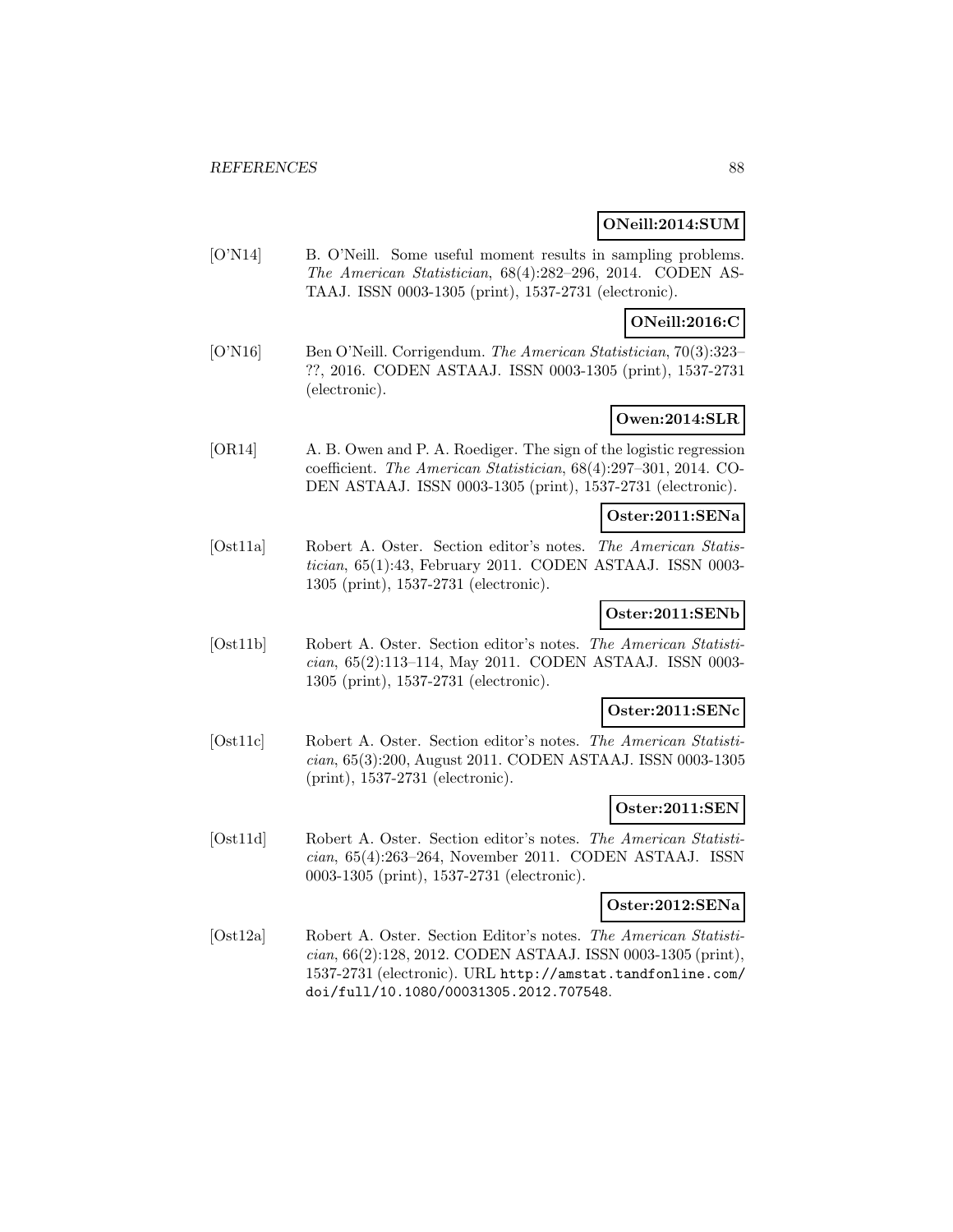#### **Oster:2012:SENb**

[Ost12b] Robert A. Oster. Section Editor's notes. The American Statistician, 66(4):238, 2012. CODEN ASTAAJ. ISSN 0003-1305 (print), 1537-2731 (electronic).

### **Oster:2013:SENa**

[Ost13a] Robert A. Oster. Section Editor's notes. The American Statistician, 67(2):104, 2013. CODEN ASTAAJ. ISSN 0003-1305 (print), 1537-2731 (electronic).

## **Oster:2013:SENb**

[Ost13b] Robert A. Oster. Section Editor's notes. The American Statistician, 67(3):170, 2013. CODEN ASTAAJ. ISSN 0003-1305 (print), 1537-2731 (electronic).

### **Oster:2014:SEN**

[Ost14] Robert A. Oster. Section Editor's notes. The American Statistician, 68(3):204, 2014. CODEN ASTAAJ. ISSN 0003-1305 (print), 1537-2731 (electronic).

## **Ormerod:2010:EVA**

[OW10] J. T. Ormerod and M. P. Wand. Explaining variational approximations. The American Statistician, 64(2):140–153, May 2010. CODEN ASTAAJ. ISSN 0003-1305 (print), 1537-2731 (electronic).

## **Park:2019:PTS**

[Par19] Ryoungsun Park. Practical teaching strategies for hypothesis testing. The American Statistician, 73(3):282–287, 2019. CODEN ASTAAJ. ISSN 0003-1305 (print), 1537-2731 (electronic). URL http://amstat.tandfonline.com/doi/full/10. 1080/00031305.2018.1424034.

## **Pathak:2018:SPP**

[Pat18] Ashok Kumar Pathak. A simple probabilistic proof for the alternating convolution of the central binomial coefficients. The American Statistician, 72(3):287–288, 2018. CO-DEN ASTAAJ. ISSN 0003-1305 (print), 1537-2731 (electronic). URL http://amstat.tandfonline.com/doi/full/10. 1080/00031305.2017.1358216.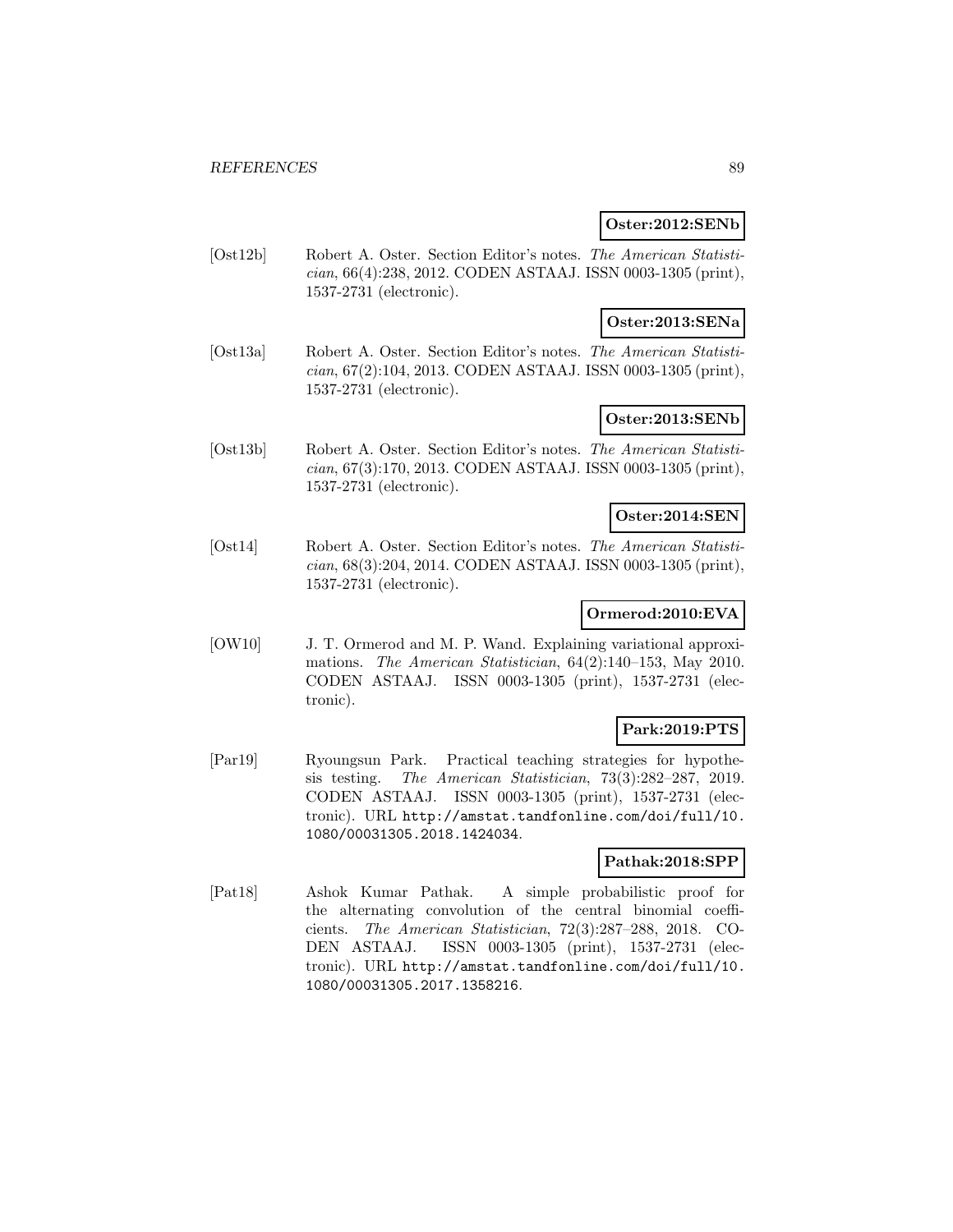### **Patriota:2019:MVT**

[Pat19] Alexandre Galv˜ao Patriota. On the mean value theorem for estimating functions. The American Statistician, 73(4):408–410, 2019. CODEN ASTAAJ. ISSN 0003-1305 (print), 1537-2731 (electronic). URL http://www.tandfonline.com/doi/full/10. 1080/00031305.2018.1558110.

### **Pentoney:2016:CIW**

[PB16] Christopher S. Pentoney and Dale E. Berger. Confidence intervals and the within-the-bar bias. The American Statistician, 70(2): 215–220, 2016. CODEN ASTAAJ. ISSN 0003-1305 (print), 1537- 2731 (electronic).

## **Perkins:2016:BPB**

[PBD<sup>+</sup>16] Susan M. Perkins, Peter Bacchetti, Cynthia S. Davey, Christopher J. Lindsell, Madhu Mazumdar, Robert A. Oster, Peter N. Peduzzi, David M. Rocke, Kyle D. Rudser, Mimi Kim, and the Biostatistics and Epidemiology and Research Design (BERD) Key Function Committee of the Clinical and Translational Science (CTSA) Consortium. Best practices for biostatistical consultation and collaboration in academic health centers. The American Statistician, 70(2):187–194, 2016. CODEN ASTAAJ. ISSN 0003- 1305 (print), 1537-2731 (electronic).

## **Pearl:2014:CUS**

[Pea14] Judea Pearl. Comment: Understanding Simpson's Paradox. The American Statistician, 68(1):8–13, 2014. CODEN ASTAAJ. ISSN 0003-1305 (print), 1537-2731 (electronic).

## **Puig:2016:UAA**

[PFG16] Xavier Puig, Martí Font, and Josep Ginebra. A unified approach to authorship attribution and verification. The American Statistician, 70(3):232–??, 2016. CODEN ASTAAJ. ISSN 0003-1305 (print), 1537-2731 (electronic).

### **Poulson:2012:THI**

[PGA12] Robert S. Poulson, Gary L. Gadbury, and David B. Allison. Treatment heterogeneity and individual qualitative interaction. The American Statistician, 66(1):16–24, 2012. CODEN ASTAAJ. ISSN 0003-1305 (print), 1537-2731 (electronic).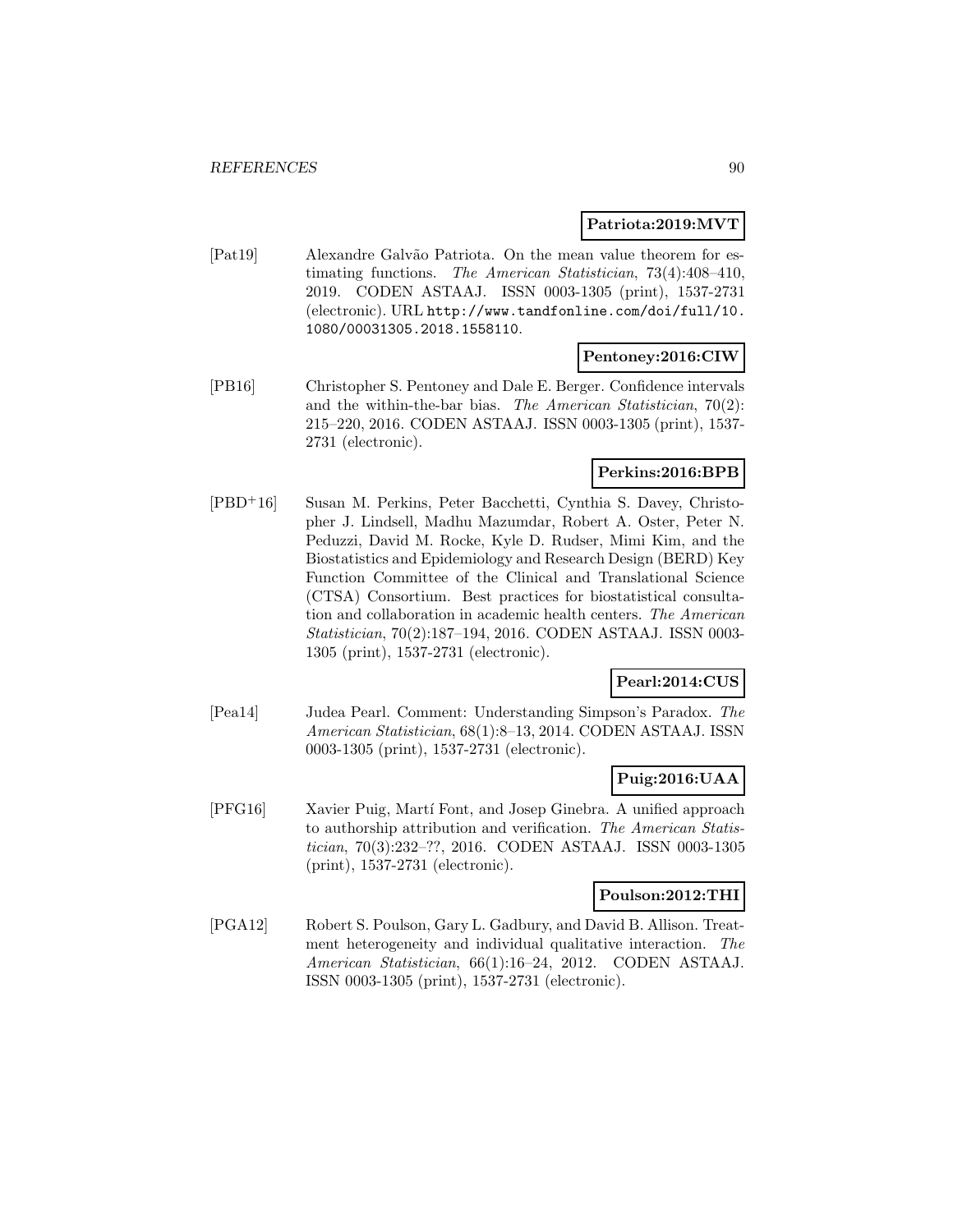### **Pfeifer:2014:PPC**

[PGCL14] Phillip E. Pfeifer, Yael Grushka-Cockayne, and Kenneth C. Lichtendahl Jr. The promise of prediction contests. The American Statistician, 68(4):264–270, 2014. CODEN ASTAAJ. ISSN 0003- 1305 (print), 1537-2731 (electronic).

## **Pawitan:2017:WGP**

[PL17] Yudi Pawitan and Youngjo Lee. Wallet game: Probability, likelihood, and extended likelihood. The American Statistician, 71 (2):120–122, 2017. CODEN ASTAAJ. ISSN 0003-1305 (print), 1537-2731 (electronic). URL http://amstat.tandfonline.com/ doi/full/10.1080/00031305.2016.1202140.

## **Pogrow:2019:HES**

[Pog19] Stanley Pogrow. How effect size (practical significance) misleads clinical practice: The case for switching to practical benefit to assess applied research findings. The American Statistician, 73 (S1):223–234, 2019. CODEN ASTAAJ. ISSN 0003-1305 (print), 1537-2731 (electronic). URL http://amstat.tandfonline.com/ doi/full/10.1080/00031305.2018.1549101.

### **Portnoy:2015:MPB**

[Por15] Stephen Portnoy. Maximizing probability bounds under momentmatching restrictions. The American Statistician, 69(1):41–44, 2015. CODEN ASTAAJ. ISSN 0003-1305 (print), 1537-2731 (electronic).

### **Porter:2016:SAC**

[Por16] Michael D. Porter. A statistical approach to crime linkage. The American Statistician, 70(2):152–165, 2016. CODEN ASTAAJ. ISSN 0003-1305 (print), 1537-2731 (electronic).

### **Portnoy:2019:IOO**

[Por19] Stephen Portnoy. Invariance, optimality, and a 1-observation confidence interval for a normal mean. The American Statistician, 73(1):10–15, 2019. CODEN ASTAAJ. ISSN 0003-1305 (print), 1537-2731 (electronic). URL http://amstat.tandfonline.com/ doi/full/10.1080/00031305.2017.1360796.

### **Pavlides:2010:EFP**

[PP10] Marios G. Pavlides and Michael D. Perlman. On estimating the face probabilities of shaved dice with partial data. The Ameri-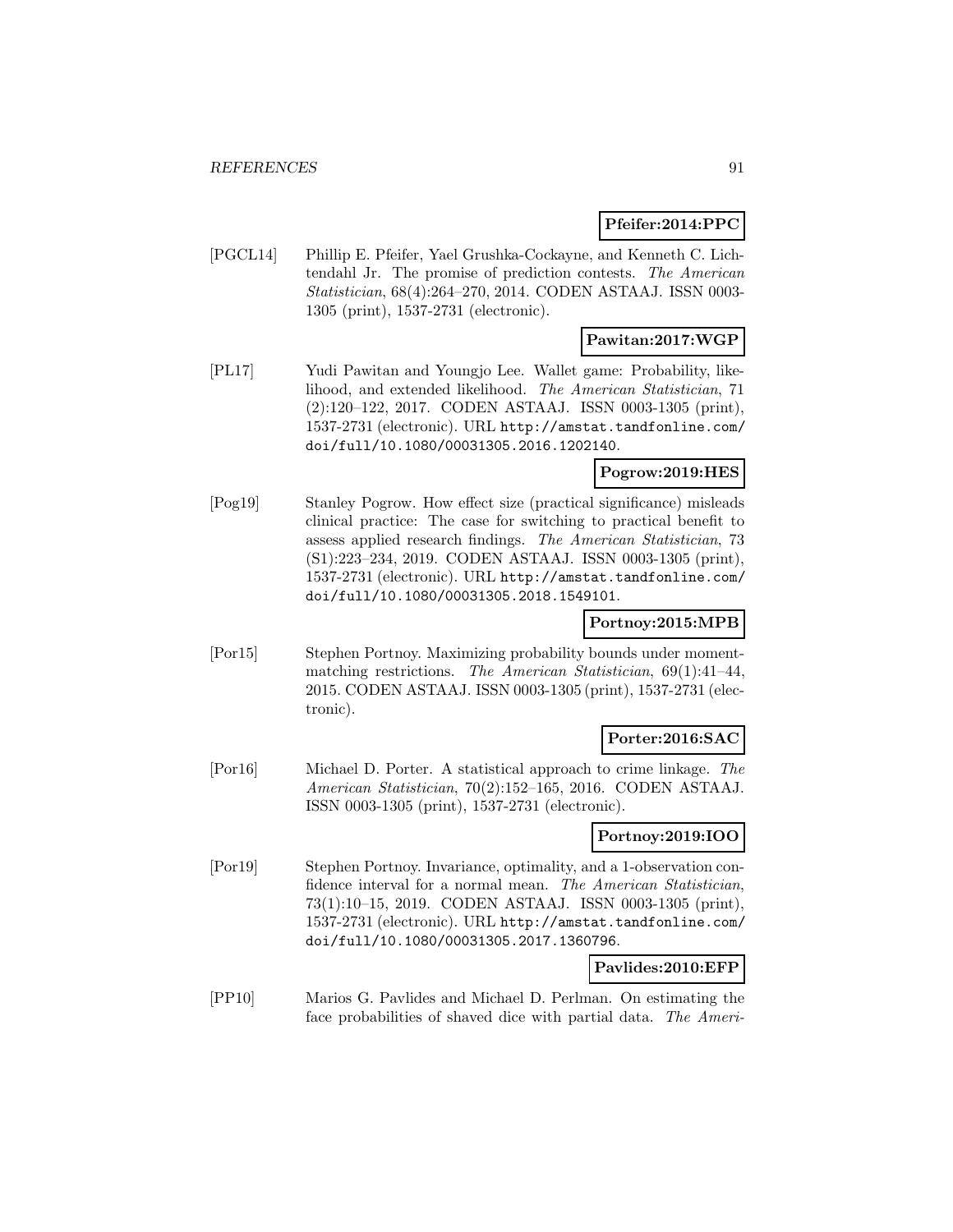can Statistician, 64(1):37–45, February 2010. CODEN ASTAAJ. ISSN 0003-1305 (print), 1537-2731 (electronic).

### **Proschan:2010:BQQ**

[PR10] Michael A. Proschan and Jeffrey S. Rosenthal. Beyond the quintessential quincunx. The American Statistician, 64(1):78– 82, February 2010. CODEN ASTAAJ. ISSN 0003-1305 (print), 1537-2731 (electronic).

## **Plante:2011:SN**

[PR11] Jean-François Plante and Nancy Reid. Statistics in the news. The American Statistician, 65(2):80–88, May 2011. CODEN AS-TAAJ. ISSN 0003-1305 (print), 1537-2731 (electronic).

### **Priebe:2011:FCP**

[Pri11] Carey E. Priebe. Fisher's conditionality principle in statistical pattern recognition. The American Statistician, 65(3):167–169, August 2011. CODEN ASTAAJ. ISSN 0003-1305 (print), 1537- 2731 (electronic).

## **Phelps:2017:CLT**

[PS17] Amy L. Phelps and Kathryn A. Szabat. The current landscape of teaching analytics to business students at institutions of higher education: Who is teaching what? The American Statistician, 71(2):155–161, 2017. CODEN ASTAAJ. ISSN 0003-1305 (print), 1537-2731 (electronic). URL http://amstat.tandfonline.com/ doi/full/10.1080/00031305.2016.1277160.

## **Prendergast:2018:SEI**

[PS18] Luke A. Prendergast and Robert G. Staudte. A simple and effective inequality measure. The American Statistician, 72(4):328– 343, 2018. CODEN ASTAAJ. ISSN 0003-1305 (print), 1537-2731 (electronic). URL http://amstat.tandfonline.com/doi/full/ 10.1080/00031305.2017.1366366.

## **Picard:2013:REE**

[PW13] Rick Picard and Brian Williams. Rare event estimation for computer models. The American Statistician, 67(1):22–32, 2013. CO-DEN ASTAAJ. ISSN 0003-1305 (print), 1537-2731 (electronic).

## **Quarfoot:2016:HRM**

[QL16] David Quarfoot and Richard A. Levine. How robust are multirater interrater reliability indices to changes in frequency distribu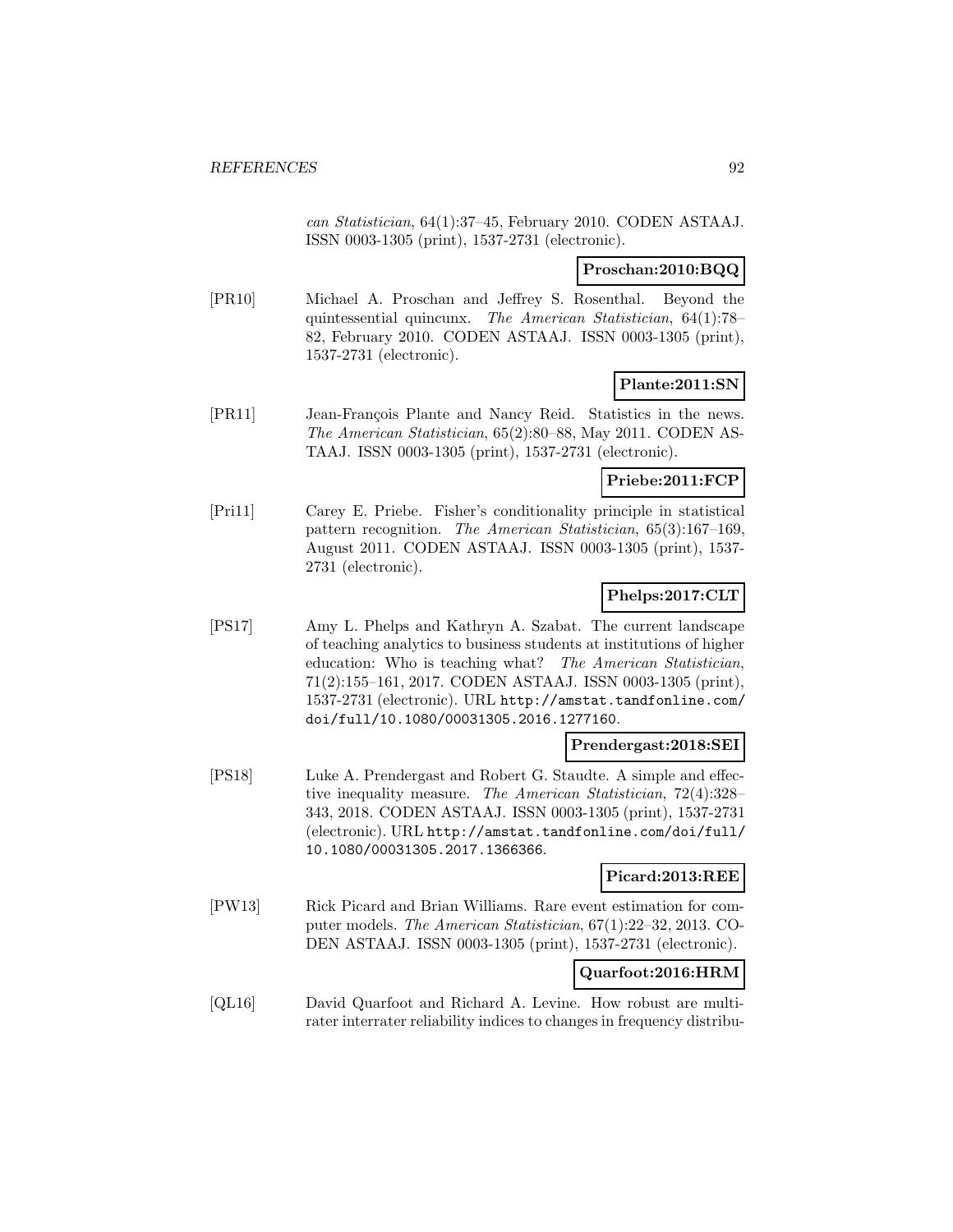tion? The American Statistician, 70(4):373–384, 2016. CODEN ASTAAJ. ISSN 0003-1305 (print), 1537-2731 (electronic).

### **Ramezan:2017:RBT**

[Ram17] Reza Ramezan. Reviews of books and teaching materials. The American Statistician, 71(1):92–96, 2017. CODEN ASTAAJ. ISSN 0003-1305 (print), 1537-2731 (electronic).

## **Rosenblatt:2018:MAW**

[RB18] Jonathan D. Rosenblatt and Yoav Benjamini. On mixture alternatives and Wilcoxon's signed-rank test. The American Statistician, 72(4):344–347, 2018. CODEN ASTAAJ. ISSN 0003-1305 (print), 1537-2731 (electronic). URL http://amstat.tandfonline.com/ doi/full/10.1080/00031305.2017.1360795.

### **Ruberg:2019:IDM**

[RHGS<sup>+</sup>19] Stephen J. Ruberg, Frank E. Harrell Jr., Margaret Gamalo-Siebers, Lisa LaVange, J. Jack Lee, Karen Price, and Carl Peck. Inference and decision making for 21st-Century drug development and approval. The American Statistician, 73(S1):319–327, 2019. CODEN ASTAAJ. ISSN 0003-1305 (print), 1537-2731 (electronic). URL http://amstat.tandfonline.com/doi/full/10. 1080/00031305.2019.1566091.

## **Rice:2010:DTF**

[Ric10] Kenneth Rice. A decision-theoretic formulation of Fisher's approach to testing. The American Statistician, 64(4):345–349, November 2010. CODEN ASTAAJ. ISSN 0003-1305 (print), 1537-2731 (electronic).

### **Richardson:2019:CRN**

[Ric19] Alice Richardson. A comparative review of nonparametric statistics textbooks. The American Statistician, 73(4):360–366, 2019. CODEN ASTAAJ. ISSN 0003-1305 (print), 1537-2731 (electronic). URL http://www.tandfonline.com/doi/full/10. 1080/00031305.2018.1437076.

### **Reich:2016:CSE**

[RLS<sup>+</sup>16] Nicholas G. Reich, Justin Lessler, Krzysztof Sakrejda, Stephen A. Lauer, Sopon Iamsirithaworn, and Derek A. T. Cummings. Case study in evaluating time series prediction models using the relative mean absolute error. The American Statistician, 70(3):285–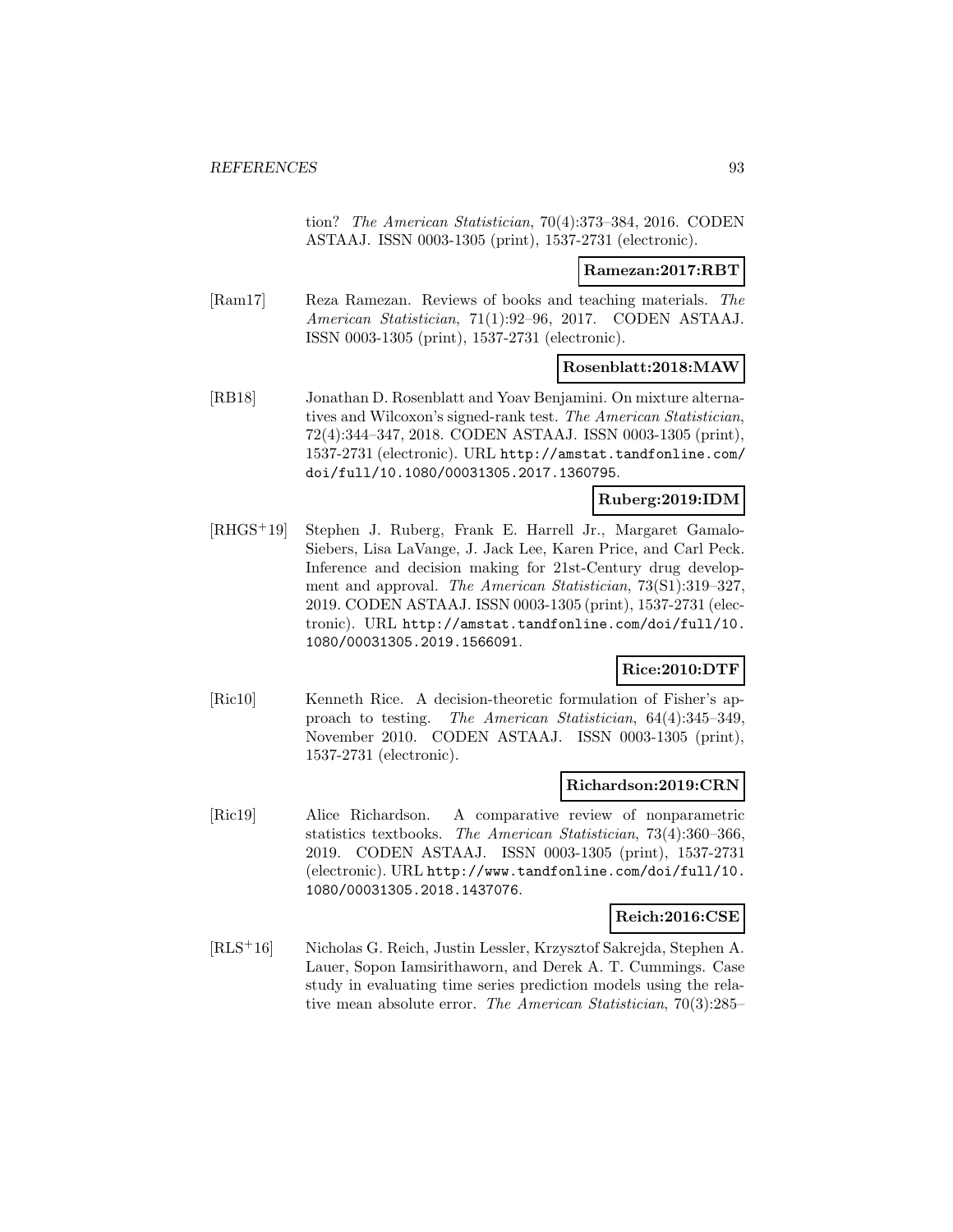??, 2016. CODEN ASTAAJ. ISSN 0003-1305 (print), 1537-2731 (electronic).

## **Rose:2019:LVS**

[RM19a] Sherri Rose and Thomas G. McGuire. Limitations of P-values and R-squared for stepwise regression building: A fairness demonstration in health policy risk adjustment. The American Statistician, 73(S1):152–156, 2019. CODEN ASTAAJ. ISSN 0003-1305 (print), 1537-2731 (electronic). URL http://amstat.tandfonline.com/ doi/full/10.1080/00031305.2018.1518269.

## **Rouder:2019:TBT**

[RM19b] Jeffrey N. Rouder and Richard D. Morey. Teaching Bayes' Theorem: Strength of evidence as predictive accuracy. The American Statistician, 73(2):186–190, 2019. CODEN ASTAAJ. ISSN 0003-1305 (print), 1537-2731 (electronic). URL http://amstat. tandfonline.com/doi/full/10.1080/00031305.2017.1341334.

### **Robinson:2019:WPM**

[Rob19] Geoffrey K. Robinson. What properties might statistical inferences reasonably be expected to have? — Crisis and resolution in statistical inference. The American Statistician, 73(3):243– 252, 2019. CODEN ASTAAJ. ISSN 0003-1305 (print), 1537-2731 (electronic). URL http://amstat.tandfonline.com/doi/full/ 10.1080/00031305.2017.1415971.

### **Rocks:2016:IEN**

[Roc16] Brendan Rocks. Interval estimation for the "net promoter score". The American Statistician, 70(4):365–372, 2016. CODEN AS-TAAJ. ISSN 0003-1305 (print), 1537-2731 (electronic).

### **Rodriguez:2015:WWC**

[Rod15] Robert N. Rodriguez. Who will celebrate our 200th anniversary? Growing the next generation of ASA members. The American Statistician, 69(2):91–95, 2015. CODEN ASTAAJ. ISSN 0003- 1305 (print), 1537-2731 (electronic).

#### **Rougier:2019:VBF**

[Rou19] Jonathan Rougier. p-values, Bayes factors, and sufficiency. The American Statistician, 73(S1):148–151, 2019. CODEN ASTAAJ. ISSN 0003-1305 (print), 1537-2731 (electronic). URL http://amstat.tandfonline.com/doi/full/10.1080/ 00031305.2018.1502684.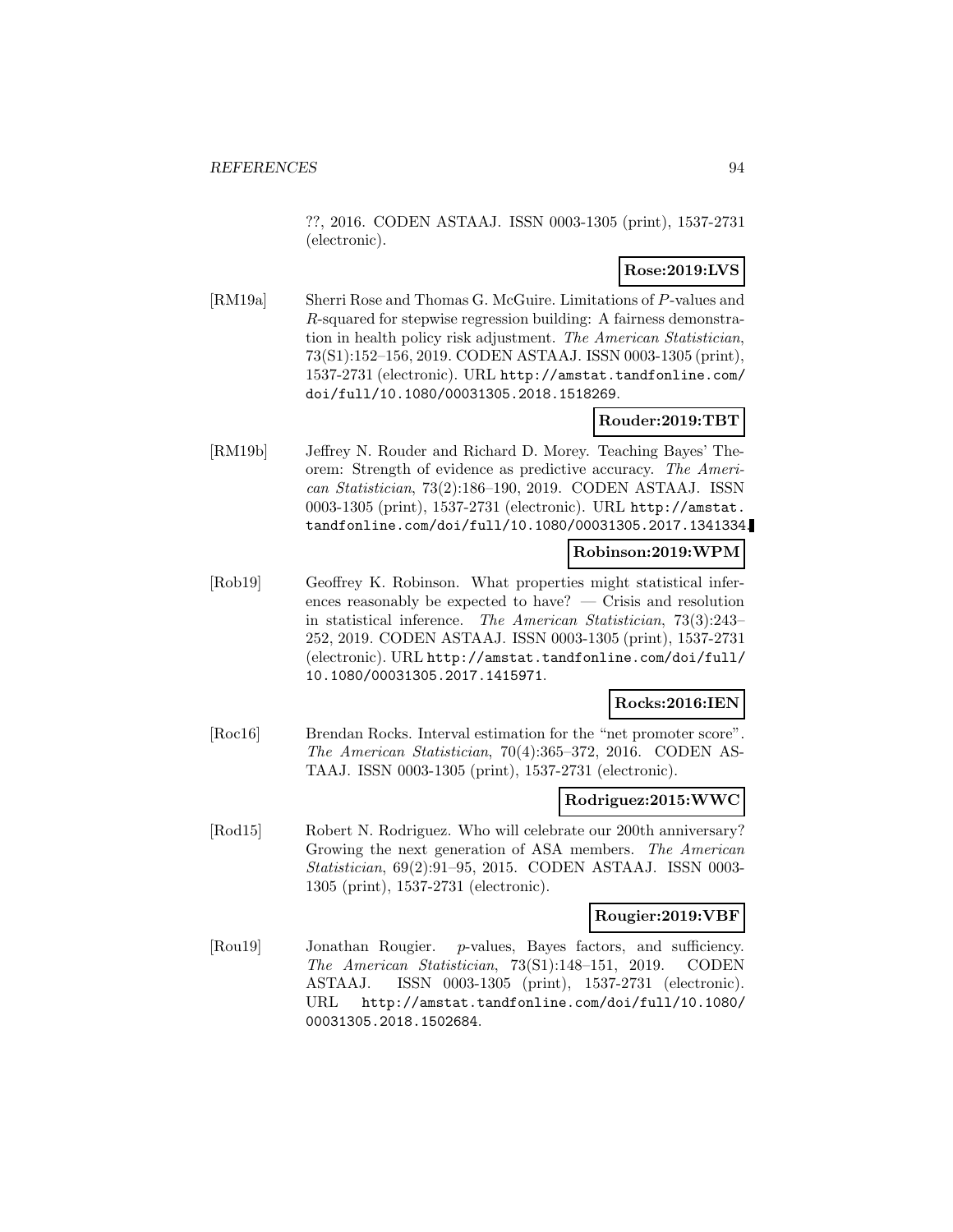#### **Rosenbaum:2013:UEM**

[RS13] Paul R. Rosenbaum and Jeffrey H. Silber. Using the exterior match to compare two entwined matched control groups. The American Statistician, 67(2):67–75, 2013. CODEN ASTAAJ. ISSN 0003-1305 (print), 1537-2731 (electronic).

### **Rossman:2015:APS**

[RST15] Allan J. Rossman, Roy St. Laurent, and Josh Tabor. Advanced placement statistics: Expanding the scope of statistics education. The American Statistician, 69(2):121–126, 2015. CODEN AS-TAAJ. ISSN 0003-1305 (print), 1537-2731 (electronic).

### **Sabbag:2019:BRH**

[Sab19] Anelise G. Sabbag. Book review: Handbook of Educational Measurement and Psychometrics Using R, by Christopher D. Desjardins and Okan Bulut. Boca Raton, FL: Chapman Hall/ CRC Press, 2018, xxiii + 302 pp., \$79.95 (H), ISBN: 978-1- 49-877013-2. The American Statistician, 73(4):415–416, 2019. CODEN ASTAAJ. ISSN 0003-1305 (print), 1537-2731 (electronic). URL http://www.tandfonline.com/doi/full/10. 1080/00031305.2019.1676110.

### **Sambucini:2013:NSP**

[Sam13] Valeria Sambucini. On the nature of the stationary point of a quadratic response surface: a Bayesian simulation-based approach. The American Statistician, 67(1):33–41, 2013. CODEN ASTAAJ. ISSN 0003-1305 (print), 1537-2731 (electronic).

### **Samsa:2015:IRB**

[Sam15] Gregory P. Samsa. Has it really been demonstrated that most genomic research findings are false? The American Statistician, 69 (1):1–4, 2015. CODEN ASTAAJ. ISSN 0003-1305 (print), 1537- 2731 (electronic).

## **Seier:2011:PVL**

[SB11] Edith Seier and Douglas G. Bonett. A polyplot for visualizing location, spread, skewness, and kurtosis. The American Statistician, 65(4):258–261, November 2011. CODEN ASTAAJ. ISSN 0003-1305 (print), 1537-2731 (electronic).

### **Schofield:2014:RBT**

[SB14] Matthew Schofield and Patrick Breheny. Reviews of books and teaching materials. The American Statistician, 68(1):63–66, 2014.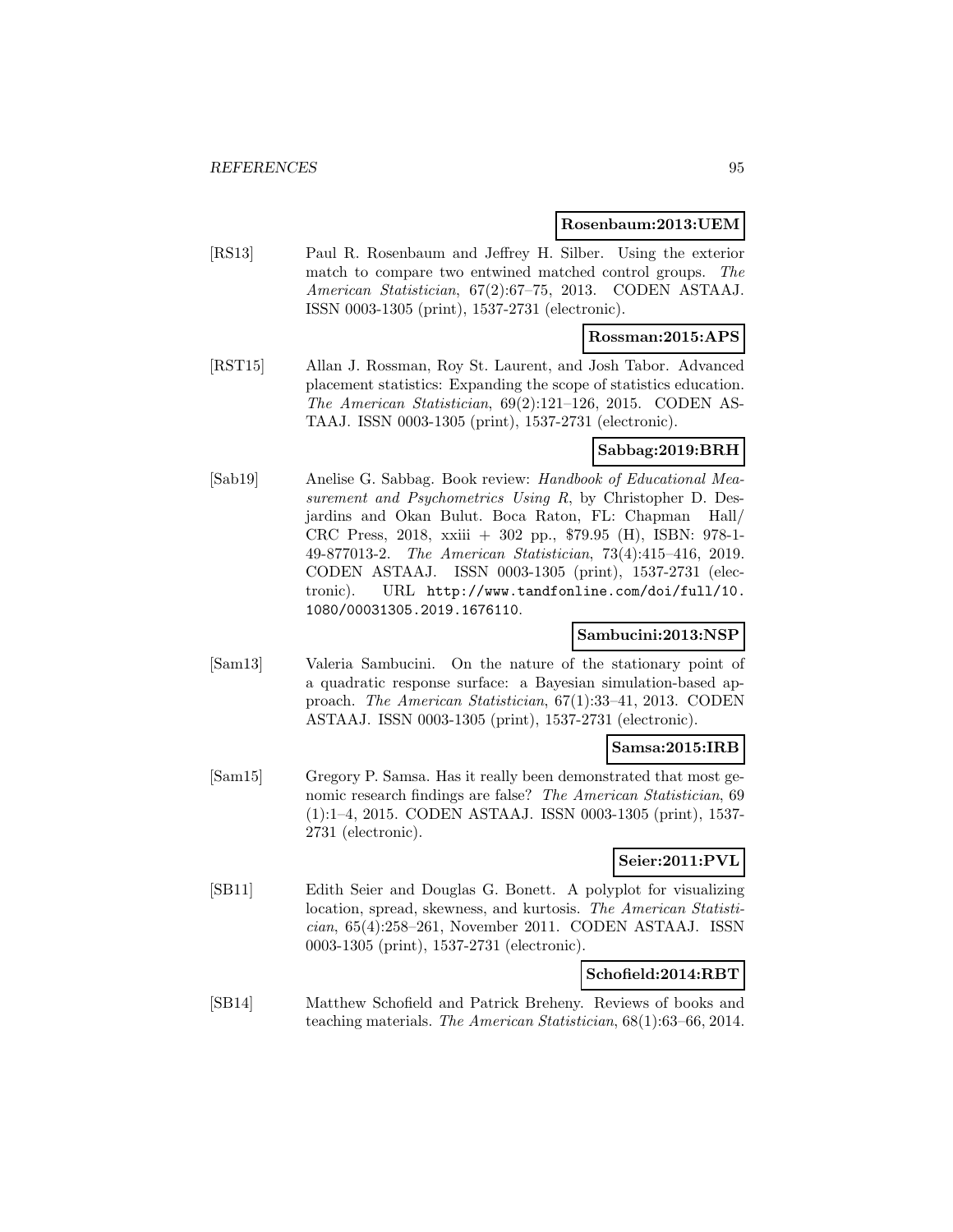CODEN ASTAAJ. ISSN 0003-1305 (print), 1537-2731 (electronic).

### **Smucker:2015:BNP**

[SB15] Byran J. Smucker and A. John Bailer. Beyond normal: Preparing undergraduates for the work force in a statistical consulting capstone. The American Statistician, 69(4):300–306, 2015. CODEN ASTAAJ. ISSN 0003-1305 (print), 1537-2731 (electronic).

## **Schell:2010:IKS**

[Sch10a] Michael J. Schell. Identifying key statistical papers from 1985 to 2002 using citation data for applied biostatisticians. The American Statistician, 64(4):310–317, November 2010. CODEN AS-TAAJ. ISSN 0003-1305 (print), 1537-2731 (electronic).

#### **Schwarz:2010:CCD**

[Sch10b] Wolf Schwarz. Comparing continuous and discrete birthday coincidences: "same-day" versus "within 24 hours". The American Statistician, 64(1):34–36, February 2010. CODEN ASTAAJ. ISSN 0003-1305 (print), 1537-2731 (electronic).

## **Schofield:2012:CBL**

[Sch12] Lynne Steuerle Schofield. Community-based learning versus traditional courses in statistics: Who takes them and why. The American Statistician, 66(2):118–123, 2012. CODEN ASTAAJ. ISSN 0003-1305 (print), 1537-2731 (electronic). URL http://amstat. tandfonline.com/doi/full/10.1080/00031305.2012.701541.

### **Scheuren:2013:C**

[Sch13] Fritz Scheuren. Comment. The American Statistician, 67(4):203– 205, 2013. CODEN ASTAAJ. ISSN 0003-1305 (print), 1537-2731 (electronic).

#### **Spencer:2017:PET**

[SCLP17] Richard G. Spencer, Benjamin D. Cortese, Vanessa A. Lukas, and Nancy Pleshko. Point estimates of test sensitivity and specificity from sample means and variances. The American Statistician, 71(1):81–87, 2017. CODEN ASTAAJ. ISSN 0003-1305 (print), 1537-2731 (electronic).

## **Schilling:2014:CPA**

[SD14] Mark F. Schilling and Jimmy A. Doi. A coverage probability approach to finding an optimal binomial confidence procedure. The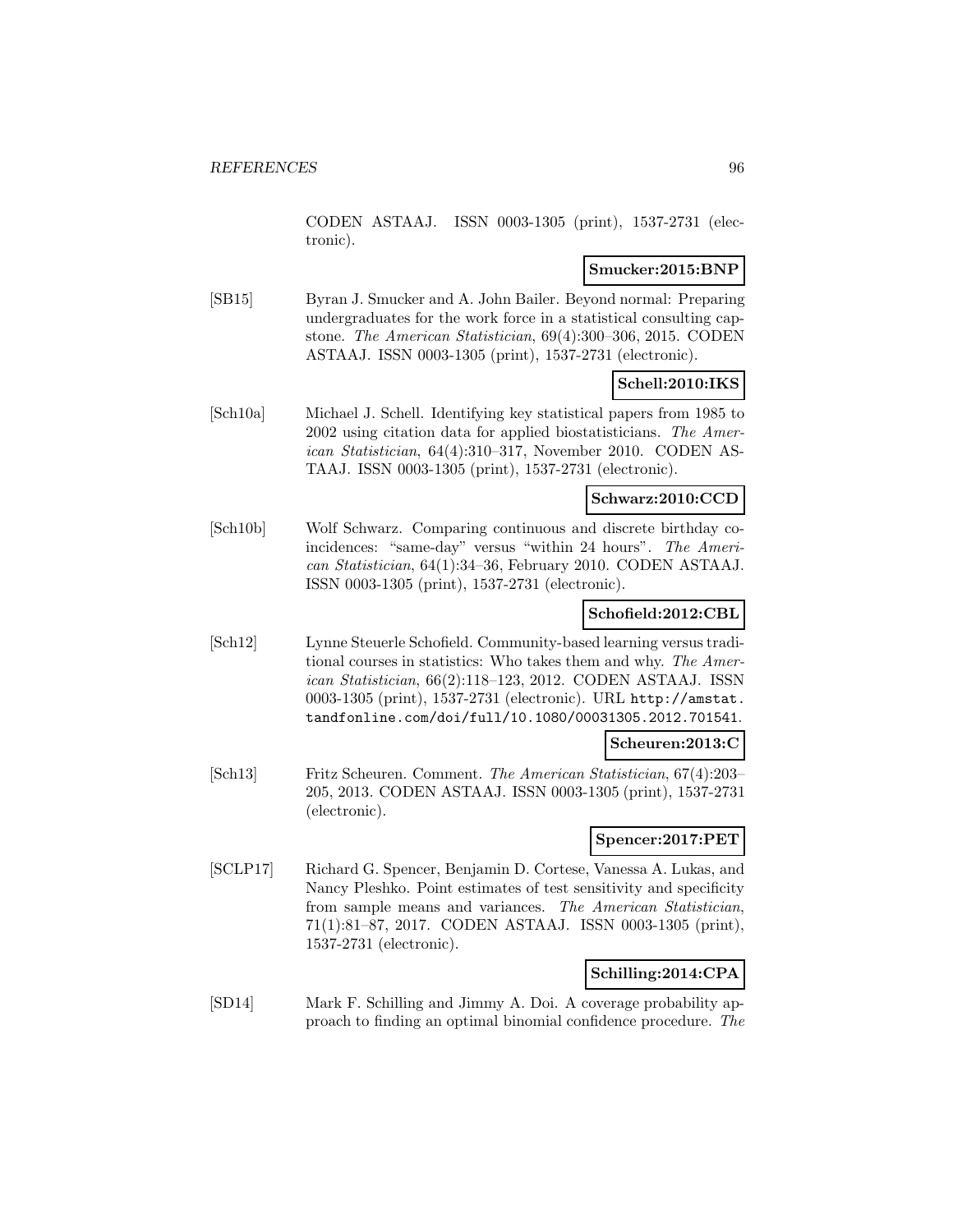American Statistician, 68(3):133–145, 2014. CODEN ASTAAJ. ISSN 0003-1305 (print), 1537-2731 (electronic).

**Schilling:2015:R**

[SD15] Mark F. Schilling and Jimmy A. Doi. Reply. The American Statistician, 69(2):155–156, 2015. CODEN ASTAAJ. ISSN 0003- 1305 (print), 1537-2731 (electronic).

## **Santi:2019:GTI**

[SDE19] Flavio Santi, Maria Michela Dickson, and Giuseppe Espa. A graphical tool for interpreting regression coefficients of trinomial logit models. The American Statistician, 73(2):200–207, 2019. CODEN ASTAAJ. ISSN 0003-1305 (print), 1537-2731 (electronic). URL http://amstat.tandfonline.com/doi/full/10. 1080/00031305.2018.1442368.

## **South:2019:SPN**

[SEC<sup>+</sup>19] Charles South, Ryan Elmore, Andrew Clarage, Rob Sickorez, and Jing Cao. A starting point for navigating the world of daily fantasy basketball. The American Statistician, 73(2):179–185, 2019. CODEN ASTAAJ. ISSN 0003-1305 (print), 1537-2731 (electronic). URL http://amstat.tandfonline.com/doi/full/10. 1080/00031305.2017.1401559.

### **Sanchez-Espigares:2018:VTI**

[SEGMA18] José A. Sánchez-Espigares, Pere Grima, and Lluís Marco-Almagro. Visualizing Type II error in normality tests. The American Statistician, 72(2):158–162, 2018. CODEN ASTAAJ. ISSN 0003-1305 (print), 1537-2731 (electronic). URL http://amstat.tandfonline.com/doi/full/10.1080/ 00031305.2016.1278035.

### **Sen:2012:IBS**

[Sen12] Ananda Sen. On the interrelation between the sample mean and the sample variance. The American Statistician, 66(2):112–117, 2012. CODEN ASTAAJ. ISSN 0003-1305 (print), 1537-2731 (electronic).

### **Schenfisch:2019:BRS**

[SF19] Anna Schenfisch and Brittany Fasy. Book review: Statistical Analysis of Contingency Tables. The American Statistician, 73 (2):208, 2019. CODEN ASTAAJ. ISSN 0003-1305 (print), 1537- 2731 (electronic). URL http://amstat.tandfonline.com/doi/ full/10.1080/00031305.2019.1571848.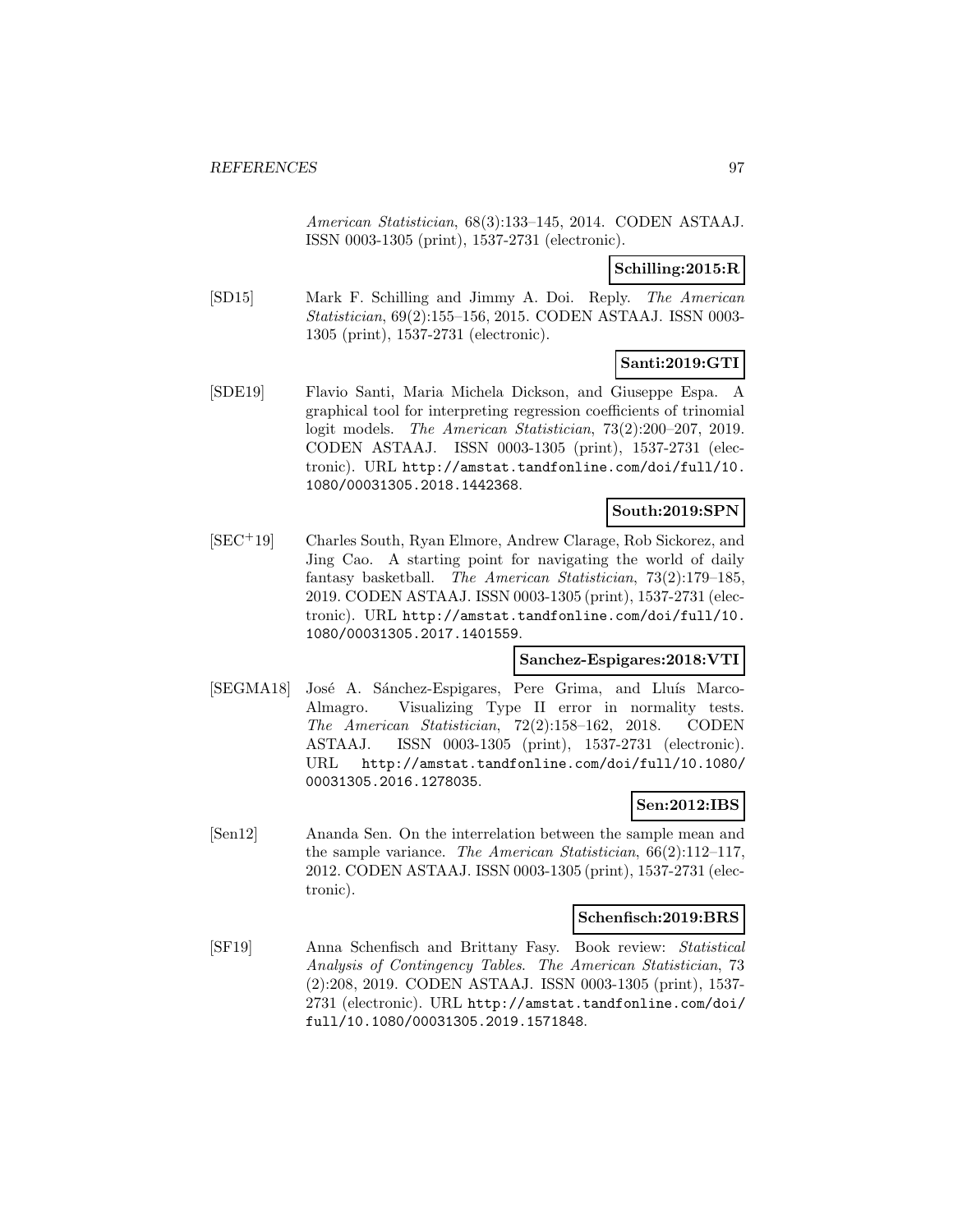### **Spratt:2017:SSE**

[SFSM17] Heidi Spratt, Erin E. Fox, Nawar Shara, and Madhu Mazumdar. Strategies for success: Early-stage collaborating biostatistics faculty in an academic health center. The American Statistician, 71 (3):220–230, 2017. CODEN ASTAAJ. ISSN 0003-1305 (print), 1537-2731 (electronic). URL http://amstat.tandfonline.com/ doi/full/10.1080/00031305.2016.1277157.

## **Swartz:2017:QPM**

[SGBS17] Philippa Swartz, Mike Grosskopf, Derek Bingham, and Tim B. Swartz. The quality of pitches in major league baseball. The American Statistician, 71(2):148–154, 2017. CODEN ASTAAJ. ISSN 0003-1305 (print), 1537-2731 (electronic). URL http://amstat.tandfonline.com/doi/full/10.1080/ 00031305.2016.1264313.

### **Shah:2017:WM**

[Sha17] Aarti Shah. What is mentoring? The American Statistician, 71 (1):1–2, 2017. CODEN ASTAAJ. ISSN 0003-1305 (print), 1537- 2731 (electronic).

## **Stanley:2010:CIB**

[SJD10] T. D. Stanley, Stephen B. Jarrell, and Hristos Doucouliagos. Could it be better to discard 90% of the data? A statistical paradox. The American Statistician, 64(1):70–77, February 2010. CO-DEN ASTAAJ. ISSN 0003-1305 (print), 1537-2731 (electronic).

### **Steel:2019:BCC**

[SLG19] E. Ashley Steel, Martin Liermann, and Peter Guttorp. Beyond calculations: A course in statistical thinking. The American Statistician, 73(S1):392–401, 2019. CODEN ASTAAJ. ISSN 0003-1305 (print), 1537-2731 (electronic). URL http://amstat. tandfonline.com/doi/full/10.1080/00031305.2018.1505657.

### **Sibley:2018:FCE**

[SLJ<sup>+</sup>18] Alexander B. Sibley, Zhiguo Li, Yu Jiang, Yi-Ju Li, Cliburn Chan, Andrew Allen, and Kouros Owzar. Facilitating the calculation of the efficient score using symbolic computing. The American Statistician, 72(2):199–205, 2018. CO-DEN ASTAAJ. ISSN 0003-1305 (print), 1537-2731 (electronic). URL http://amstat.tandfonline.com/doi/full/10. 1080/00031305.2017.1392361.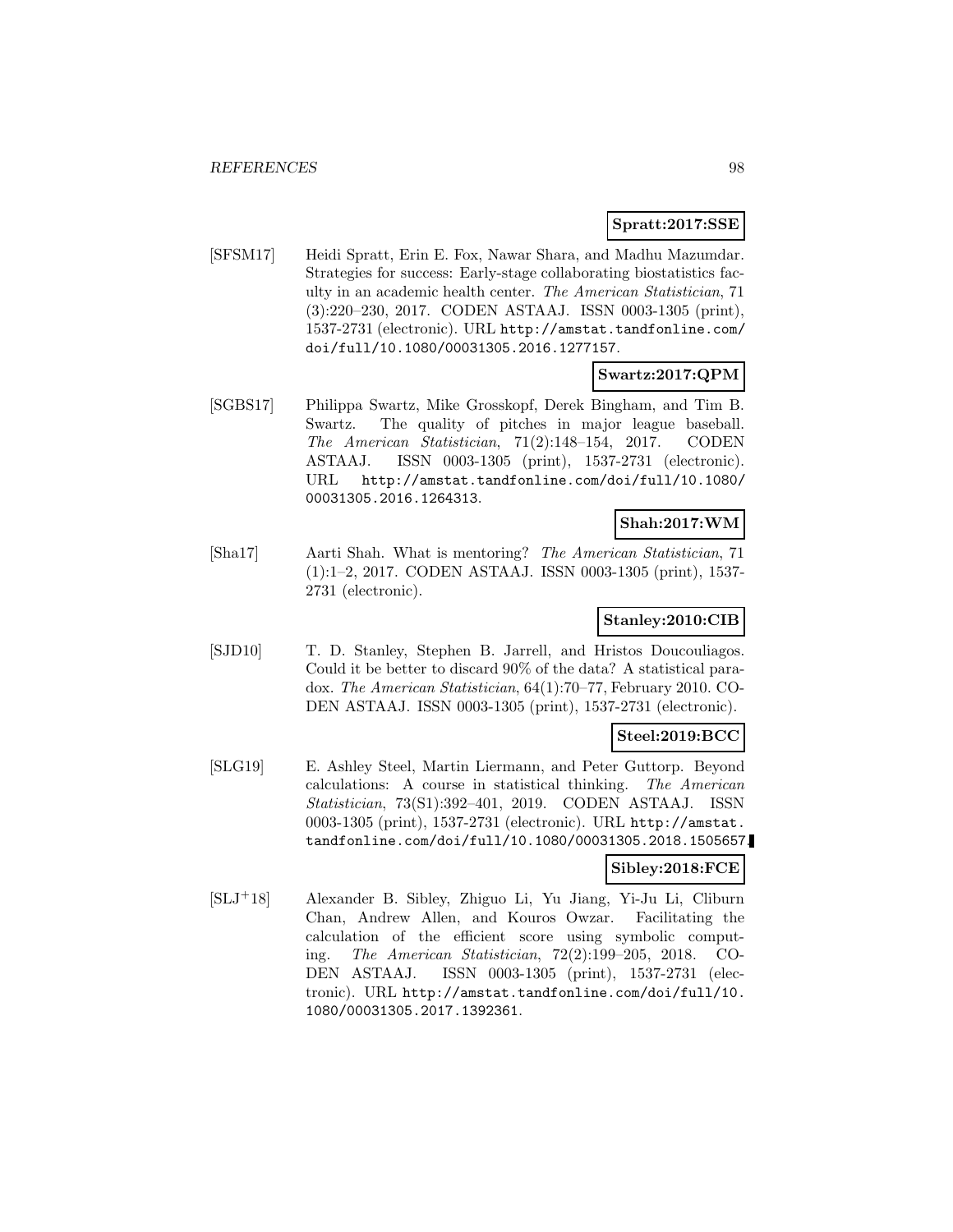### **Smith:2011:MMR**

[Smi11] Marlene A. Smith. Missteps in multiple regression student projects: Beyond association-not-causation. The American Statistician, 65(3):190–197, August 2011. CODEN ASTAAJ. ISSN 0003-1305 (print), 1537-2731 (electronic).

### **Smithline:2012:LE**

[Smi12] Lawren Smithline. Letter to the Editor. The American Statistician, 66(3):207, 2012. CODEN ASTAAJ. ISSN 0003-1305 (print), 1537-2731 (electronic).

### **Sellers:2017:R**

[SMSZ17] Kimberly F. Sellers, Darcy S. Morris, Galit Shmueli, and Li Zhu. Reply [to "Models for count data"]. The American Statistician, 71 (2):190, 2017. CODEN ASTAAJ. ISSN 0003-1305 (print), 1537- 2731 (electronic). URL http://amstat.tandfonline.com/doi/ full/10.1080/00031305.2017.1296738.

### **Snee:2019:WSS**

[Sne19] Ronald D. Snee. We stand on the shoulders of giants — pioneers of statistics in industry. The American Statistician, 73(4):400– 407, 2019. CODEN ASTAAJ. ISSN 0003-1305 (print), 1537-2731 (electronic). URL http://www.tandfonline.com/doi/full/10. 1080/00031305.2018.1543140.

### **Soler:2010:WTI**

[Sol10] Frank P. Soler. Who is teaching introductory statistics? The American Statistician, 64(1):19–20, February 2010. CODEN AS-TAAJ. ISSN 0003-1305 (print), 1537-2731 (electronic).

#### **Sarkar:2016:VMM**

[SR16] Jyotirmoy Sarkar and Mamunur Rashid. Visualizing mean, median, mean deviation, and standard deviation of a set of numbers. The American Statistician, 70(3):304–??, 2016. CODEN ASTAAJ. ISSN 0003-1305 (print), 1537-2731 (electronic).

### **Seaman:2012:HDS**

[SSS12] John W. Seaman III, John W. Seaman Jr., and James D. Stamey. Hidden dangers of specifying noninformative priors. The American Statistician, 66(2):77–84, 2012. CODEN ASTAAJ. ISSN 0003-1305 (print), 1537-2731 (electronic).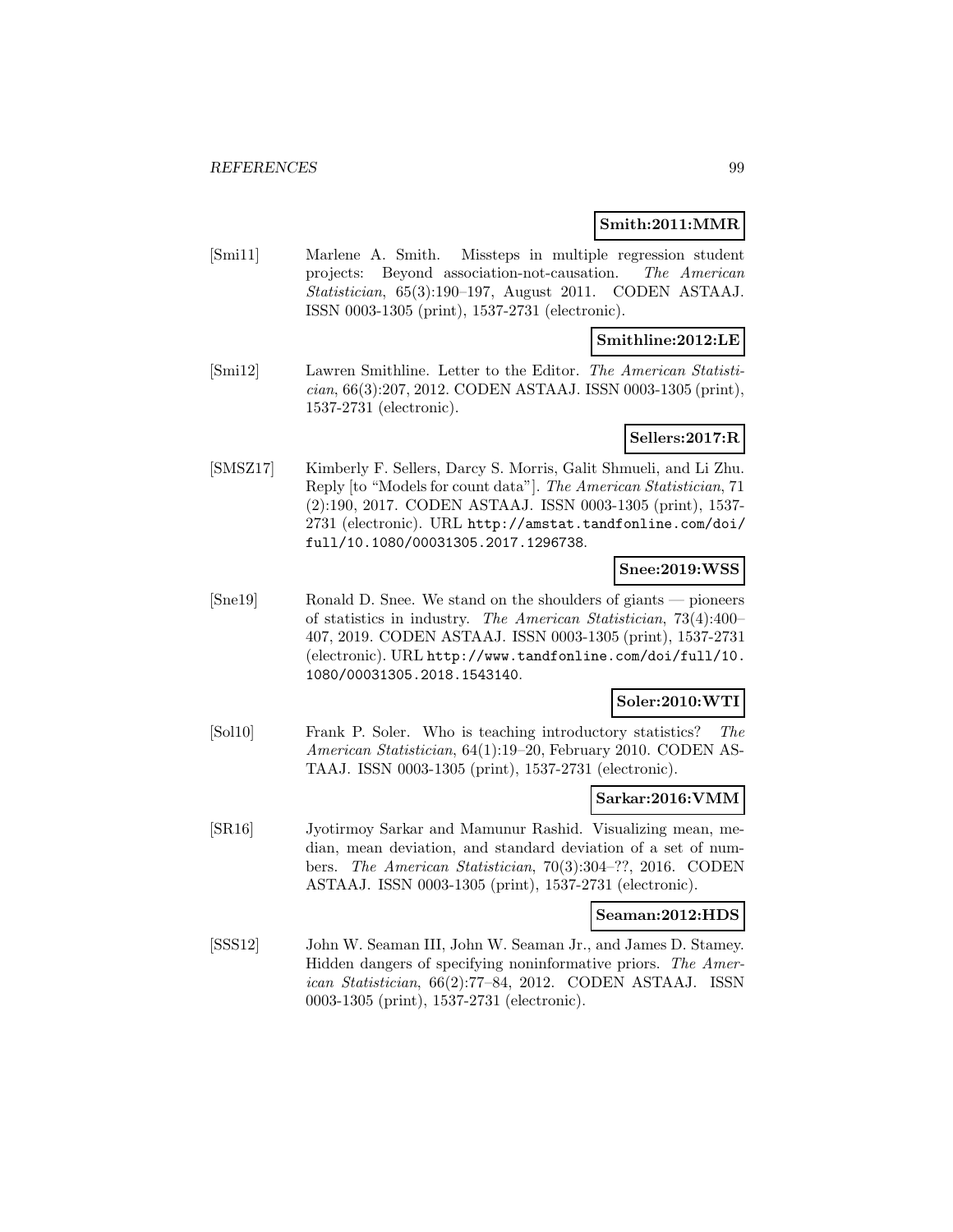### **Segal:2013:RGE**

[ST13] Nancy L. Segal and Jorge Torres. A repeated grammatical error does not make it right. The American Statistician, 67(4): 266, 2013. CODEN ASTAAJ. ISSN 0003-1305 (print), 1537-2731 (electronic). See comments [Hol14, VM14] and reply [ST14].

### **Segal:2014:R**

[ST14] Nancy L. Segal and Jorge Luis Torres. Reply. The American Statistician, 68(2):127–128, 2014. CODEN ASTAAJ. ISSN 0003- 1305 (print), 1537-2731 (electronic). See [ST13].

## **Stark:2016:BRP**

[Sta16] Philip B. Stark. Book review: Privacy, Big Data, and the Public Good: Frameworks for Engagement, Julia Lane, Victoria Stodden, Stefan Bender, and Helen Nissenbaum (eds.). New York, NY: Cambridge University Press, 2014, xix + 320 pp., \$29.99 (P), ISBN: 978-1-107-63768-9. The American Statistician, 70(1): 119, 2016. CODEN ASTAAJ. ISSN 0003-1305 (print), 1537-2731 (electronic).

## **Stern:2014:C**

[Ste14] Hal Stern. Comment. The American Statistician, 68(2):83–84, 2014. CODEN ASTAAJ. ISSN 0003-1305 (print), 1537-2731 (electronic). See [Har14a].

## **Stigler:2010:CHR**

[Sti10] Stephen M. Stigler. The changing history of robustness. The American Statistician, 64(4):277–281, November 2010. CODEN ASTAAJ. ISSN 0003-1305 (print), 1537-2731 (electronic).

### **Stigler:2013:CBI**

[Sti13a] Stephen Stigler. Comment: Bayesian inference: The Rodney Dangerfield of statistics? The American Statistician, 67(1):6– 7, 2013. CODEN ASTAAJ. ISSN 0003-1305 (print), 1537-2731 (electronic).

### **Stigler:2013:DAB**

[Sti13b] Stephen M. Stigler. The digital approximation of the binomial by the Poisson. The American Statistician, 67(1):57–59, 2013. CO-DEN ASTAAJ. ISSN 0003-1305 (print), 1537-2731 (electronic).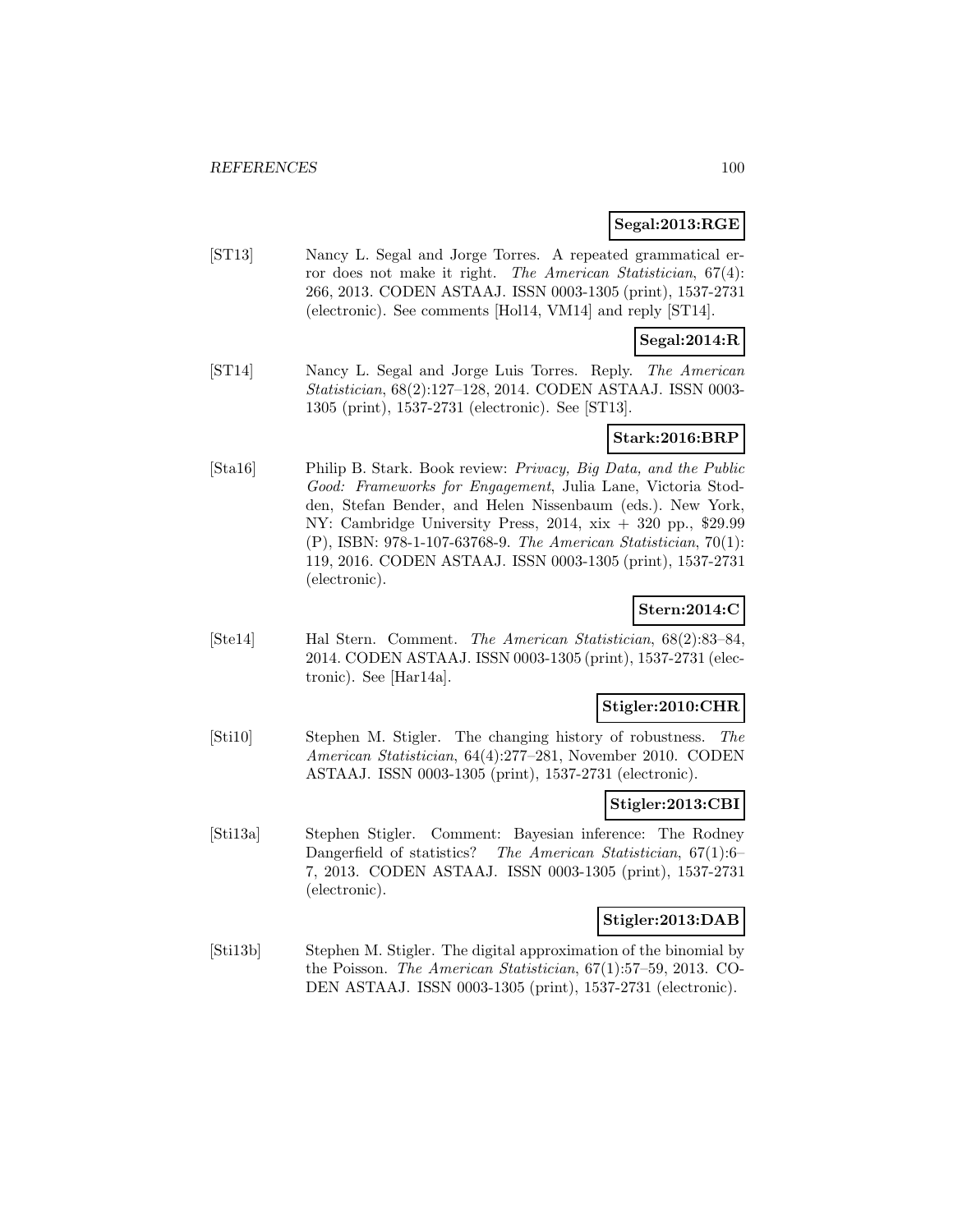## **Stigler:2016:LE**

[Sti16] Stephen M. Stigler. Letter to the Editor. The American Statistician, 70(1):127, 2016. CODEN ASTAAJ. ISSN 0003-1305 (print), 1537-2731 (electronic).

## **Stine:2017:ENQ**

[Sti17] Robert A. Stine. Explaining normal quantile-quantile plots through animation: The water-filling analogy. The American Statistician, 71(2):145–147, 2017. CODEN ASTAAJ. ISSN 0003-1305 (print), 1537-2731 (electronic). URL http://amstat. tandfonline.com/doi/full/10.1080/00031305.2016.1200488.

### **Stone:2012:MEH**

[Sto12] Daniel F. Stone. Measurement error and the hot hand. The American Statistician, 66(1):61–66, 2012. CODEN ASTAAJ. ISSN 0003-1305 (print), 1537-2731 (electronic).

### **Sundberg:2018:NSD**

[Sun18] Rolf Sundberg. A note on "shaved dice" inference. The American Statistician, 72(2):155–157, 2018. CODEN ASTAAJ. ISSN 0003-1305 (print), 1537-2731 (electronic). URL http://amstat. tandfonline.com/doi/full/10.1080/00031305.2016.1277162.

## **Stander:2018:BSA**

[SVCB18] Julian Stander, Luciana Dalla Valle, and Mario Cortina-Borja. A Bayesian survival analysis of a historical dataset: How long do popes live? The American Statistician, 72(4):368–375, 2018. CODEN ASTAAJ. ISSN 0003-1305 (print), 1537-2731 (electronic). URL http://amstat.tandfonline.com/doi/full/10. 1080/00031305.2017.1328374.

## **Stellato:2017:MCI**

[SVG17] Bartolomeo Stellato, Bart P. G. Van Parys, and Paul J. Goulart. Multivariate Chebyshev inequality with estimated mean and variance. The American Statistician, 71(2):123–127, 2017. CO-DEN ASTAAJ. ISSN 0003-1305 (print), 1537-2731 (electronic). URL http://amstat.tandfonline.com/doi/full/10. 1080/00031305.2016.1186559.

## **Small:2011:STF**

[SVR11] Dylan S. Small, Kevin G. Volpp, and Paul R. Rosenbaum. Structured testing of  $2 \times 2$  factorial effects: An analytic plan requiring fewer observations. The American Statistician, 65(1):11–15,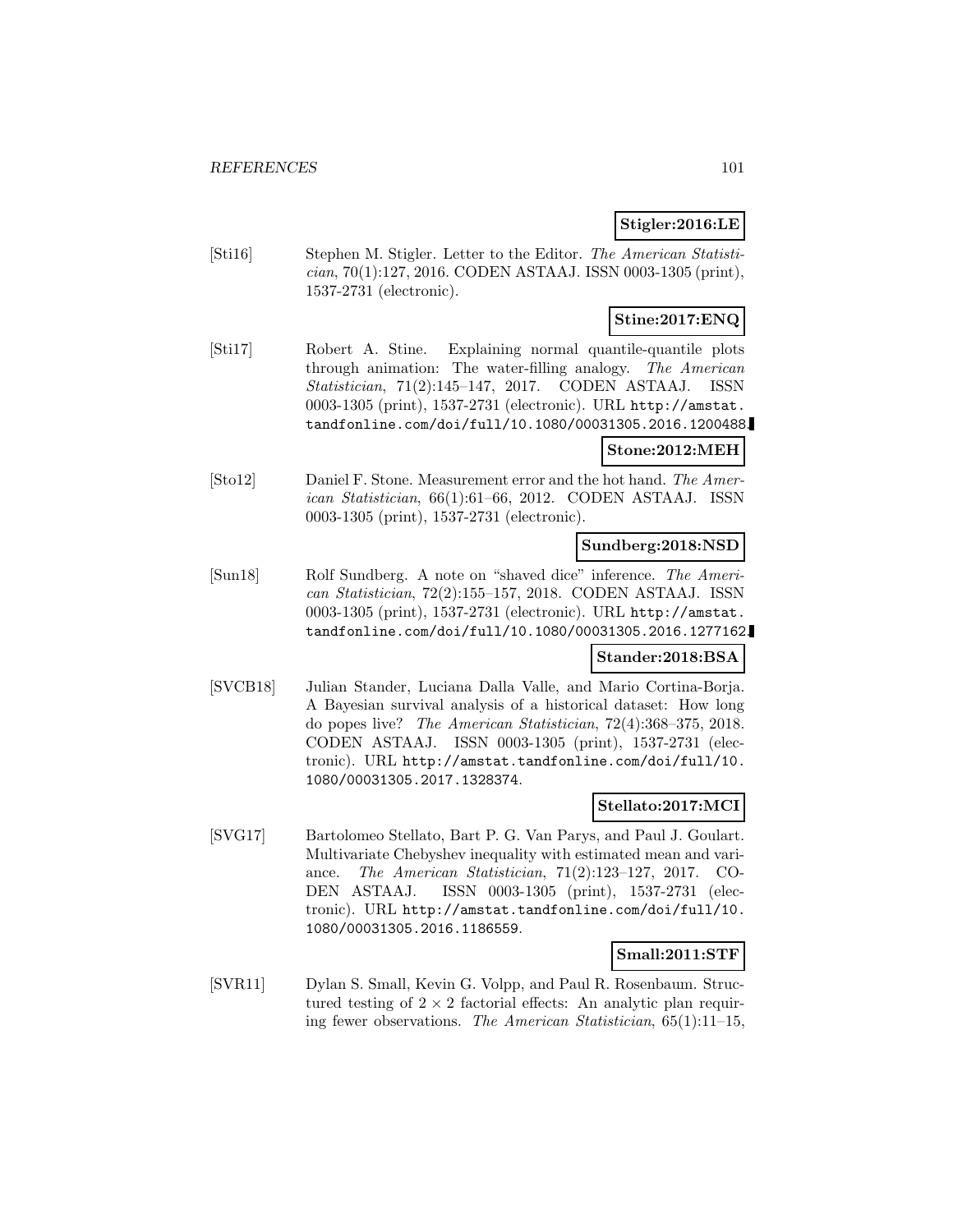February 2011. CODEN ASTAAJ. ISSN 0003-1305 (print), 1537- 2731 (electronic).

### **Szabo:2019:TTM**

[Sza19] Aniko Szabo. Test for trend with a multinomial outcome. The American Statistician, 73(4):313–320, 2019. CODEN ASTAAJ. ISSN 0003-1305 (print), 1537-2731 (electronic). URL http: //www.tandfonline.com/doi/full/10.1080/00031305.2017. 1407823. See comment [Chr20].

## **Tintle:2015:CAS**

[TCC<sup>+</sup>15] Nathan Tintle, Beth Chance, George Cobb, Soma Roy, Todd Swanson, and Jill VanderStoep. Combating anti-statistical thinking using simulation-based methods throughout the undergraduate curriculum. The American Statistician, 69(4):362–370, 2015. CODEN ASTAAJ. ISSN 0003-1305 (print), 1537-2731 (electronic).

## **Tsagbey:2017:ADW**

[TdCP17] Sitsofe Tsagbey, Miguel de Carvalho, and Garritt L. Page. All data are wrong, but some are useful? Advocating the need for data auditing. The American Statistician, 71(3):231–235, 2017. CODEN ASTAAJ. ISSN 0003-1305 (print), 1537-2731 (electronic). URL http://amstat.tandfonline.com/doi/full/10. 1080/00031305.2017.1311282.

### **Tadinada:2018:SCV**

[TG18] Sashi Kanth Tadinada and Abhinav Gupta. Simulation of constrained variables in engineering risk analyses. The American Statistician, 72(2):130–139, 2018. CODEN ASTAAJ. ISSN 0003-1305 (print), 1537-2731 (electronic). URL http://amstat. tandfonline.com/doi/full/10.1080/00031305.2016.1255660.

#### **Thaden:2018:SEM**

[TK18] Hauke Thaden and Thomas Kneib. Structural equation models for dealing with spatial confounding. The American Statistician, 72(3):239–252, 2018. CODEN ASTAAJ. ISSN 0003-1305 (print), 1537-2731 (electronic). URL http://amstat.tandfonline.com/ doi/full/10.1080/00031305.2017.1305290.

### **Taraldsen:2010:IPI**

[TL10] Gunnar Taraldsen and Bo Henry Lindqvist. Improper priors are not improper. The American Statistician, 64(2):154–158, May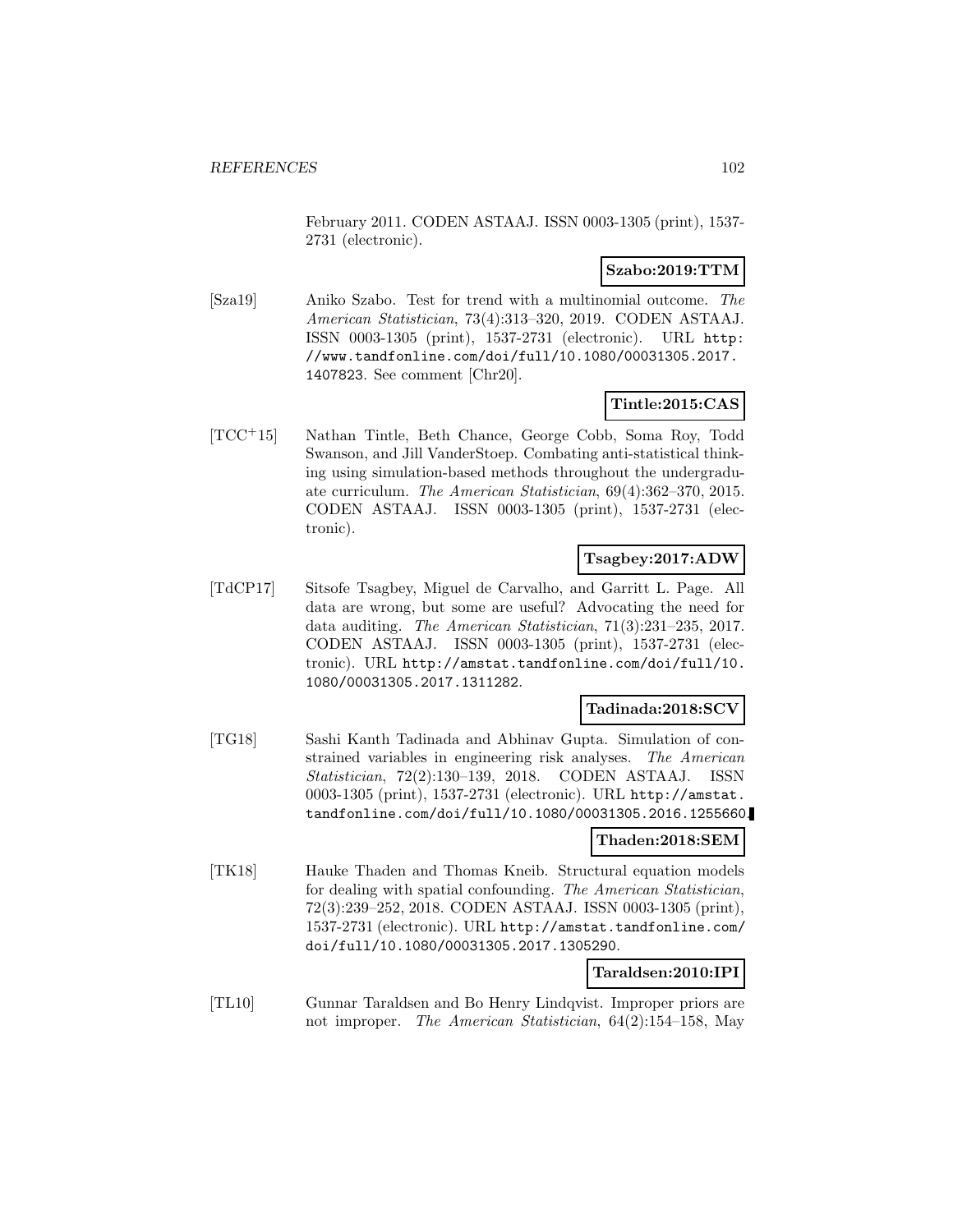2010. CODEN ASTAAJ. ISSN 0003-1305 (print), 1537-2731 (electronic).

## **Tillxe:2012:HBI**

[TL12] Yves Tillé and Matti Langel. Histogram-based interpolation of the Lorenz curve and Gini index for grouped data. The American Statistician, 66(4):225–231, 2012. CODEN ASTAAJ. ISSN 0003- 1305 (print), 1537-2731 (electronic).

## **Taylor:2018:FS**

[TL18] Sean J. Taylor and Benjamin Letham. Forecasting at scale. The American Statistician, 72(1):37–45, 2018. CODEN ASTAAJ. ISSN 0003-1305 (print), 1537-2731 (electronic). URL http://amstat.tandfonline.com/doi/full/10.1080/ 00031305.2017.1380080.

## **Tarpey:2016:SMI**

[TO16] Thaddeus Tarpey and R. Todd Ogden. Statistical modeling to inform optimal game strategy: Markov plays H-O-R-S-E. The American Statistician, 70(2):181–186, 2016. CODEN ASTAAJ. ISSN 0003-1305 (print), 1537-2731 (electronic).

## **Tong:2019:SIE**

[Ton19] Christopher Tong. Statistical inference enables bad science; statistical thinking enables good science. The American Statistician, 73(S1):246–261, 2019. CODEN ASTAAJ. ISSN 0003-1305 (print), 1537-2731 (electronic). URL http://amstat.tandfonline.com/ doi/full/10.1080/00031305.2018.1518264.

## **Tarpey:2014:PRE**

[TOPC14] Thaddeus Tarpey, R. Todd Ogden, Eva Petkova, and Ronald Christensen. A paradoxical result in estimating regression coefficients. The American Statistician, 68(4):271–276, 2014. CODEN ASTAAJ. ISSN 0003-1305 (print), 1537-2731 (electronic). See comment [Din14a].

## **Tarpey:2015:R**

[TOPC15] Thaddeus Tarpey, R. Todd Ogden, Eva Petkova, and Ronald Christensen. Reply. The American Statistician, 69(3):254–255, 2015. CODEN ASTAAJ. ISSN 0003-1305 (print), 1537-2731 (electronic). URL http://www.tandfonline.com/doi/abs/10. 1080/00031305.2015.1056613.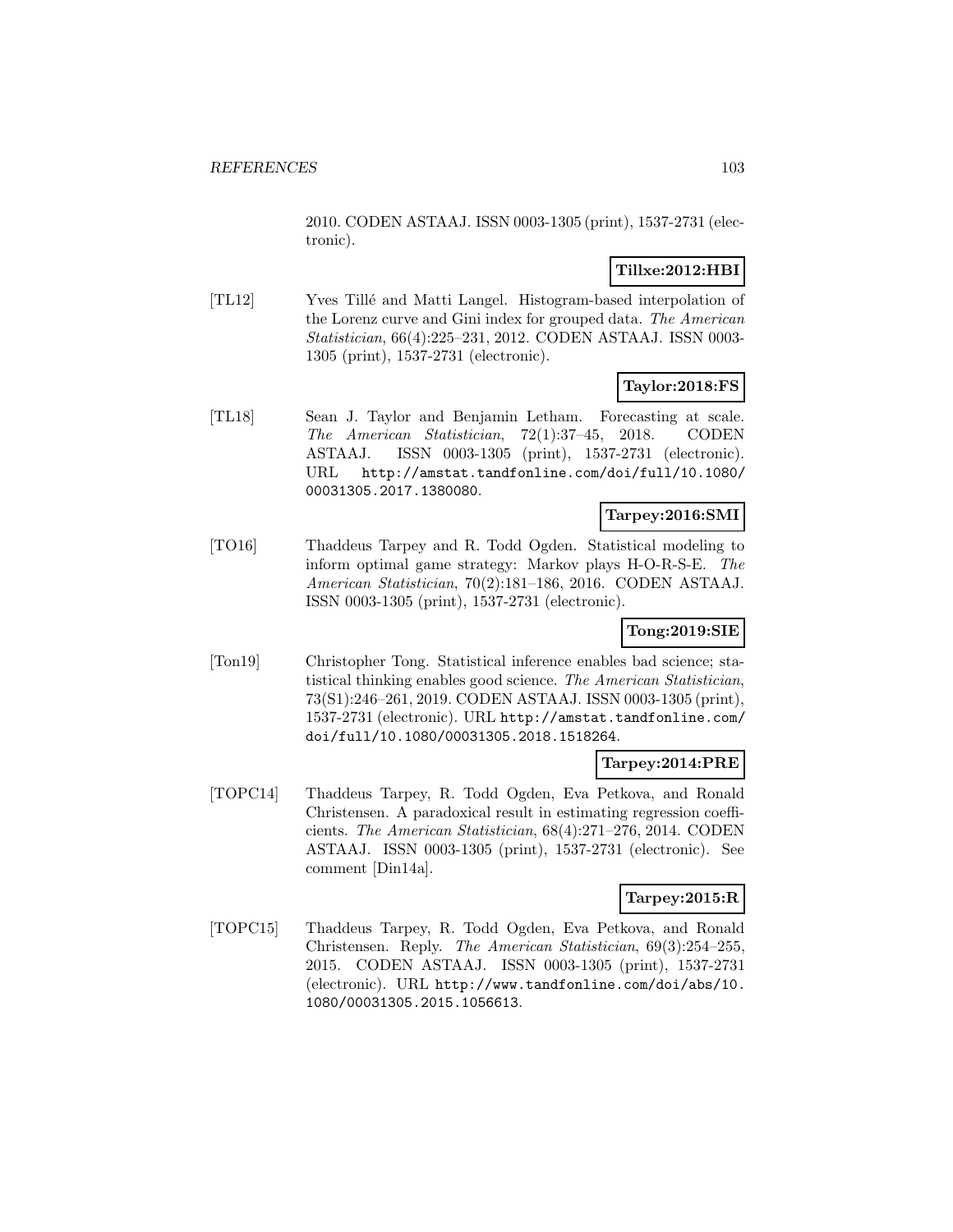## **Toulis:2017:UPQ**

[Tou17] Panagiotis (Panos) Toulis. A useful pivotal quantity. The American Statistician, 71(3):272–274, 2017. CODEN ASTAAJ. ISSN 0003-1305 (print), 1537-2731 (electronic). URL http://amstat. tandfonline.com/doi/full/10.1080/00031305.2016.1237894.

### **Tarpey:2019:LE**

[TP19] Thaddeus Tarpey and Eva Petkova. Letter to the Editor. The American Statistician, 73(3):312, 2019. CO-DEN ASTAAJ. ISSN 0003-1305 (print), 1537-2731 (electronic). URL http://amstat.tandfonline.com/doi/full/10. 1080/00031305.2018.1537894.

## **Trafimow:2019:FNC**

[Tra19] David Trafimow. Five nonobvious changes in editorial practice for Editors and reviewers to consider when evaluating submissions in a post  $p < 0.05$  universe. The American Statistician, 73(S1):340– 345, 2019. CODEN ASTAAJ. ISSN 0003-1305 (print), 1537-2731 (electronic). URL http://amstat.tandfonline.com/doi/full/ 10.1080/00031305.2018.1537888.

# **Tuyl:2017:NPM**

[Tuy17] Frank Tuyl. A note on priors for the multinomial model. The American Statistician, 71(4):298–301, 2017. CODEN ASTAAJ. ISSN 0003-1305 (print), 1537-2731 (electronic). URL http://amstat.tandfonline.com/doi/full/10.1080/ 00031305.2016.1222309.

## **Tuyl:2019:MHZ**

[Tuy19] Frank Tuyl. A method to handle zero counts in the multinomial model. The American Statistician, 73(2):151–158, 2019. CODEN ASTAAJ. ISSN 0003-1305 (print), 1537-2731 (electronic). URL http://amstat.tandfonline.com/doi/full/10. 1080/00031305.2018.1444673.

### **Utts:2015:EN**

[UL15] Jessica Utts and Nicole Lazar. Editors' note. The American Statistician, 69(2):63, 2015. CODEN ASTAAJ. ISSN 0003-1305 (print), 1537-2731 (electronic).

## **Utts:2015:MFS**

[Utt15] Jessica Utts. The many facets of statistics education: 175 years of common themes. The American Statistician, 69(2):100–107,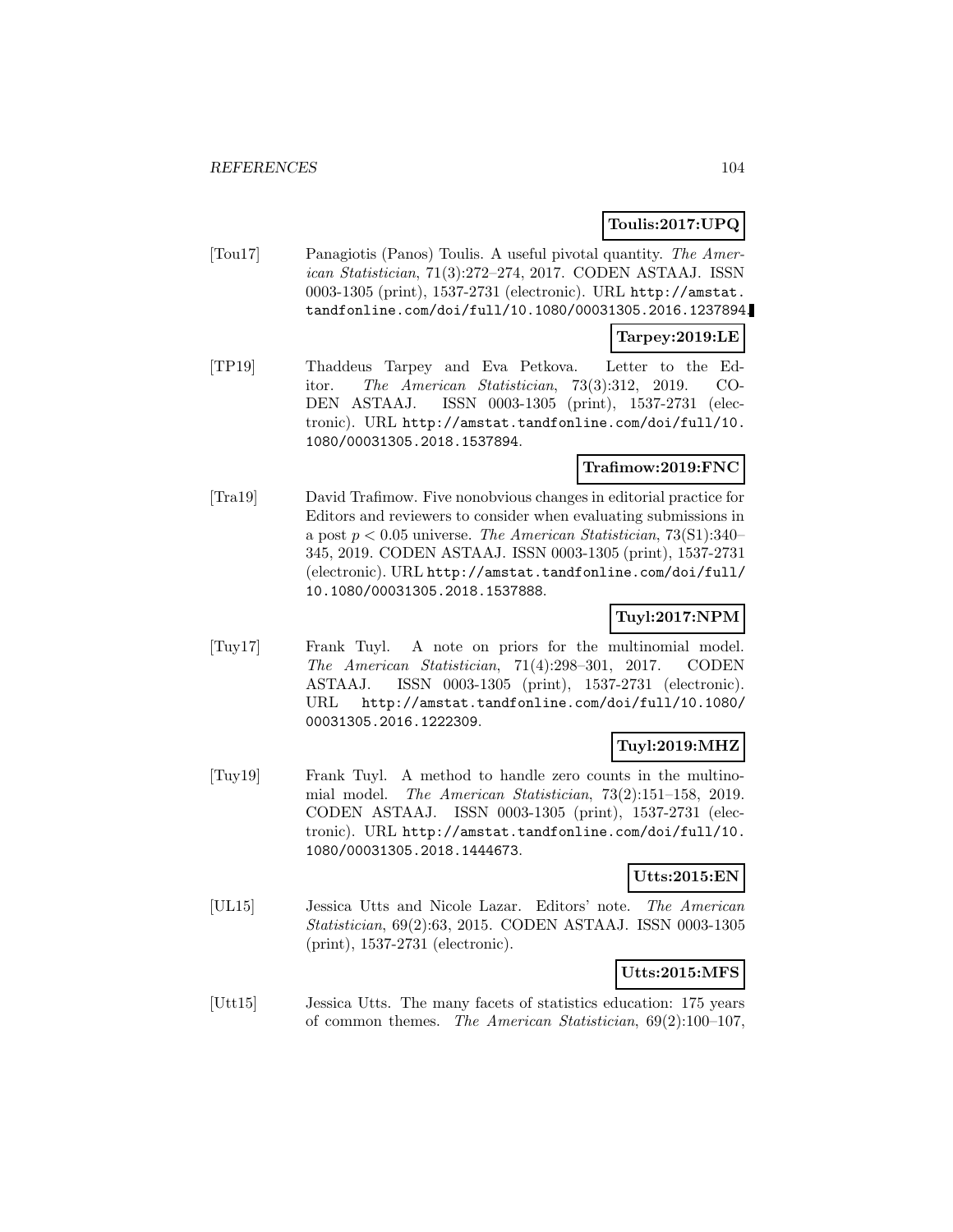2015. CODEN ASTAAJ. ISSN 0003-1305 (print), 1537-2731 (electronic).

## **Vance:2015:RDT**

[Van15] Eric A. Vance. Recent developments and their implications for the future of academic statistical consulting centers. The American Statistician, 69(2):127–137, 2015. CODEN ASTAAJ. ISSN 0003- 1305 (print), 1537-2731 (electronic).

### **vonCollani:2010:RDF**

[vC10] Elart von Collani. Response to "Desired and Feared — What Do We Do Now and Over the Next 50 Years" by Xiao-Li Meng. The American Statistician, 64(1):23–25, February 2010. CODEN ASTAAJ. ISSN 0003-1305 (print), 1537-2731 (electronic).

### **vanDoorn:2018:BIK**

[vDLMW18] Johnny van Doorn, Alexander Ly, Maarten Marsman, and Eric-Jan Wagenmakers. Bayesian inference for Kendall's rank correlation coefficient. The American Statistician, 72(4):303–308, 2018. CODEN ASTAAJ. ISSN 0003-1305 (print), 1537-2731 (electronic). URL http://amstat.tandfonline.com/doi/full/10. 1080/00031305.2016.1264998.

### **vanDongen:2019:MPI**

[vDvDG<sup>+</sup>19] Noah N. N. van Dongen, Johnny B. van Doorn, Quentin F. Gronau, Don van Ravenzwaaij, Rink Hoekstra, Matthias N. Haucke, Daniel Lakens, Christian Hennig, Richard D. Morey, Saskia Homer, Andrew Gelman, Jan Sprenger, and Eric-Jan Wagenmakers. Multiple perspectives on inference for two simple statistical scenarios. The American Statistician, 73(S1):328–339, 2019. CODEN ASTAAJ. ISSN 0003-1305 (print), 1537-2731 (electronic). URL http://amstat.tandfonline.com/doi/full/10. 1080/00031305.2019.1565553.

### **Vellaisamy:2015:PPC**

[Vel15] P. Vellaisamy. On probabilistic proofs of certain binomial identities. The American Statistician, 69(3):241–243, 2015. CODEN ASTAAJ. ISSN 0003-1305 (print), 1537-2731 (electronic). URL http://www.tandfonline.com/doi/abs/10. 1080/00031305.2015.1056381.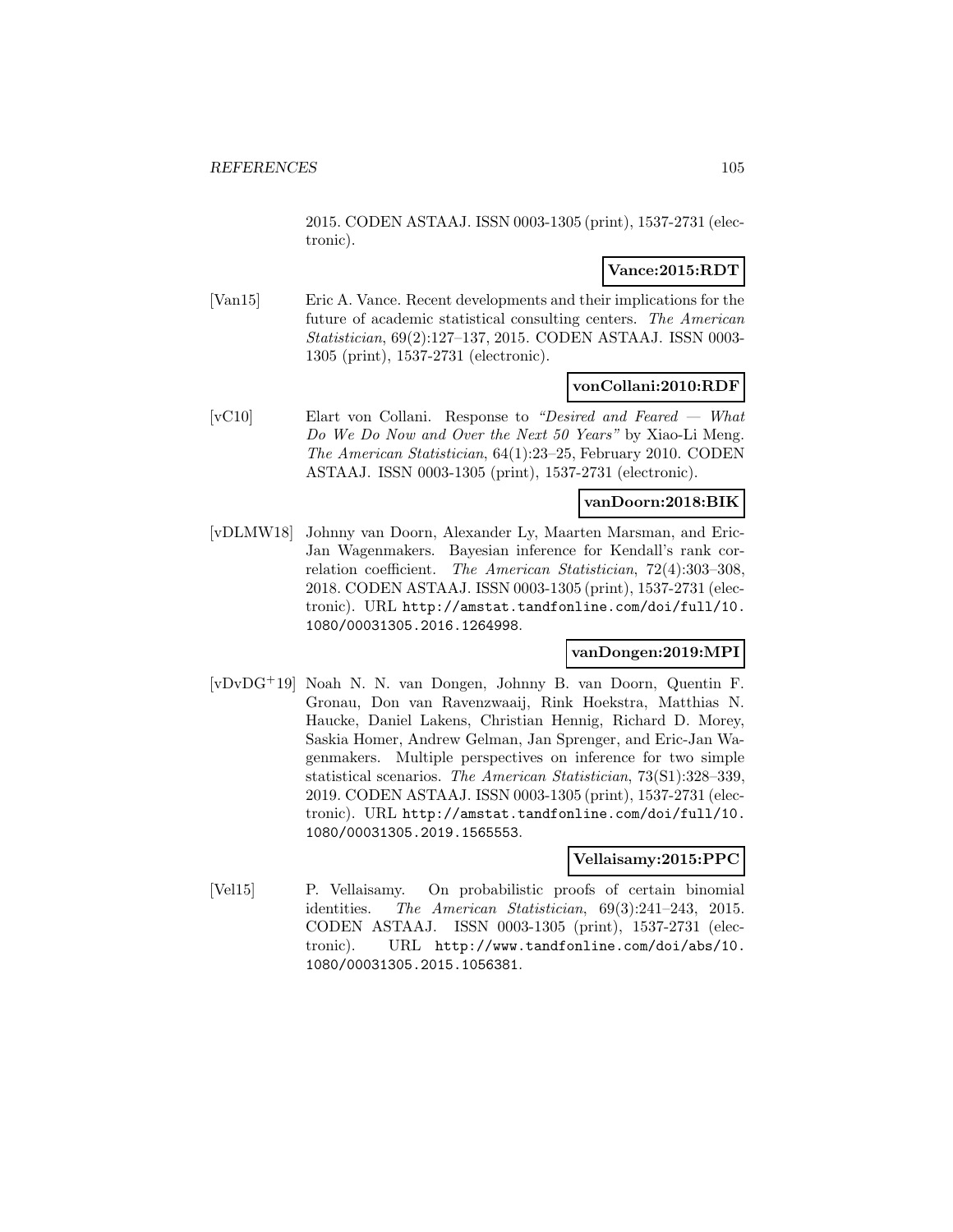### **Velilla:2018:NCD**

[Vel18a] Santiago Velilla. A note on collinearity diagnostics and centering. The American Statistician, 72(2):140–146, 2018. CO-DEN ASTAAJ. ISSN 0003-1305 (print), 1537-2731 (electronic). URL http://amstat.tandfonline.com/doi/full/10. 1080/00031305.2016.1264312. See comment [Chr18a].

# **Velilla:2018:R**

[Vel18b] Santiago Velilla. Reply. The American Statistician, 72(1):117– 119, 2018. CODEN ASTAAJ. ISSN 0003-1305 (print), 1537-2731 (electronic). URL http://amstat.tandfonline.com/doi/full/ 10.1080/00031305.2017.1398985. See [Chr18a, Vel18a].

### **Vollmer:2017:RDW**

[VKP<sup>+</sup>17] Lauren Vollmer, Aparna Keshaviah, Dmitriy Poznyak, Sharon Zhao, Fei Xing, and Nicholas Beyler. Re-defining the Who, When, and Where of mentoring for professional statisticians. The American Statistician, 71(1):34–37, 2017. CODEN ASTAAJ. ISSN 0003-1305 (print), 1537-2731 (electronic).

### **Vance:2017:BTS**

[VLZ17] Eric A. Vance, Donna E. LaLonde, and Lin Zhang. The big tent for statistics: Mentoring required. The American Statistician, 71(1):15–22, 2017. CODEN ASTAAJ. ISSN 0003-1305 (print), 1537-2731 (electronic).

### **Vardeman:2013:MVI**

[VM13] Stephen B. Vardeman and Max D. Morris. Majority voting by independent classifiers can increase error rates. The American Statistician, 67(2):94–96, 2013. CODEN ASTAAJ. ISSN 0003- 1305 (print), 1537-2731 (electronic). See comments [BXHH14].

### **Vardeman:2014:R**

[VM14] Stephen B. Vardeman and Max D. Morris. Reply. The American Statistician, 68(2):127, 2014. CODEN ASTAAJ. ISSN 0003-1305 (print), 1537-2731 (electronic). See [ST13].

#### **Veresoglou:2015:EBD**

[VR15] Stavros D. Veresoglou and Matthias C. Rillig. Evidence-based data analysis: Protecting the world from bad code? Comment by Veresoglou and Rillig. The American Statistician, 69(3):257, 2015. CODEN ASTAAJ. ISSN 0003-1305 (print), 1537-2731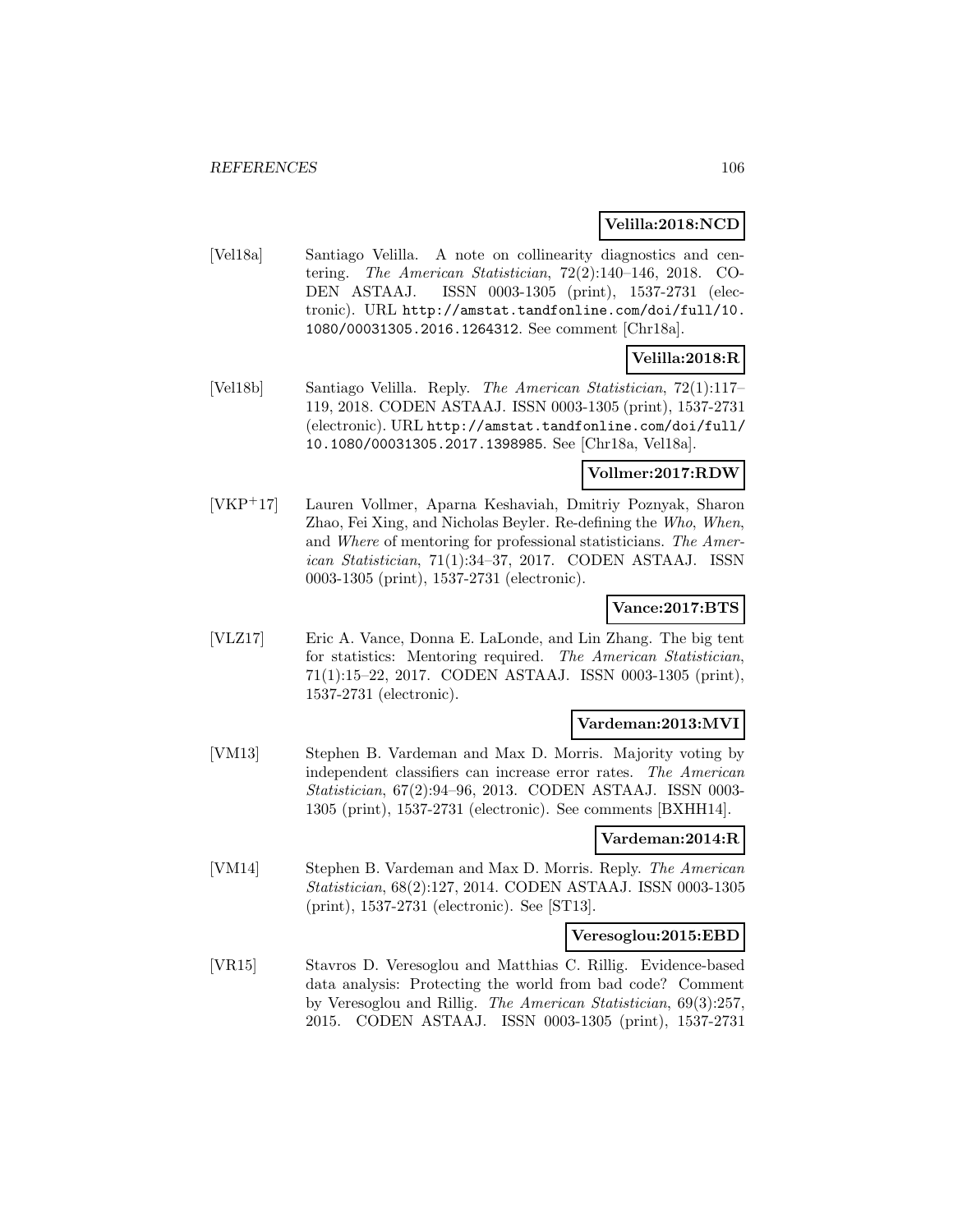(electronic). URL http://www.tandfonline.com/doi/abs/10. 1080/00031305.2015.1056831.

## **Vexler:2014:SDB**

[VTH14] Albert Vexler, Wan-Min Tsai, and Alan D. Hutson. A simple density-based empirical likelihood ratio test for independence. The American Statistician, 68(3):158–169, 2014. CODEN AS-TAAJ. ISSN 0003-1305 (print), 1537-2731 (electronic).

## **Vance:2017:ESG**

[VTK<sup>+</sup>17] Eric A. Vance, Erin Tanenbaum, Amarjot Kaur, Mark C. Otto, and Richard Morris. An eight-step guide to creating and sustaining a mentoring program. The American Statistician, 71(1): 23–29, 2017. CODEN ASTAAJ. ISSN 0003-1305 (print), 1537- 2731 (electronic).

### **Vardeman:2010:ESM**

[VWB<sup>+</sup>10] Stephen B. Vardeman, Joanne R. Wendelberger, Tom Burr, Michael S. Hamada, Leslie M. Moore, J. Marcus Jobe, Max D. Morris, and Huaiqing Wu. Elementary statistical methods and measurement error. The American Statistician, 64(1):46–51, February 2010. CODEN ASTAAJ. ISSN 0003-1305 (print), 1537- 2731 (electronic).

### **Vexler:2016:DDC**

[VZH16] Albert Vexler, Li Zou, and Alan D. Hutson. Data-driven confidence interval estimation incorporating prior information with an adjustment for skewed data. The American Statistician, 70 (3):243–??, 2016. CODEN ASTAAJ. ISSN 0003-1305 (print), 1537-2731 (electronic).

#### **Wagaman:2016:MSN**

[Wag16] Amy Wagaman. Meeting student needs for multivariate data analysis: A case study in teaching an undergraduate multivariate data analysis course. The American Statistician, 70(4):405– 412, 2016. CODEN ASTAAJ. ISSN 0003-1305 (print), 1537-2731 (electronic).

### **Waller:2018:DED**

[Wal18] Lance A. Waller. Documenting and evaluating data science contributions in academic promotion in departments of statistics and biostatistics. The American Statistician, 72(1):11–19, 2018.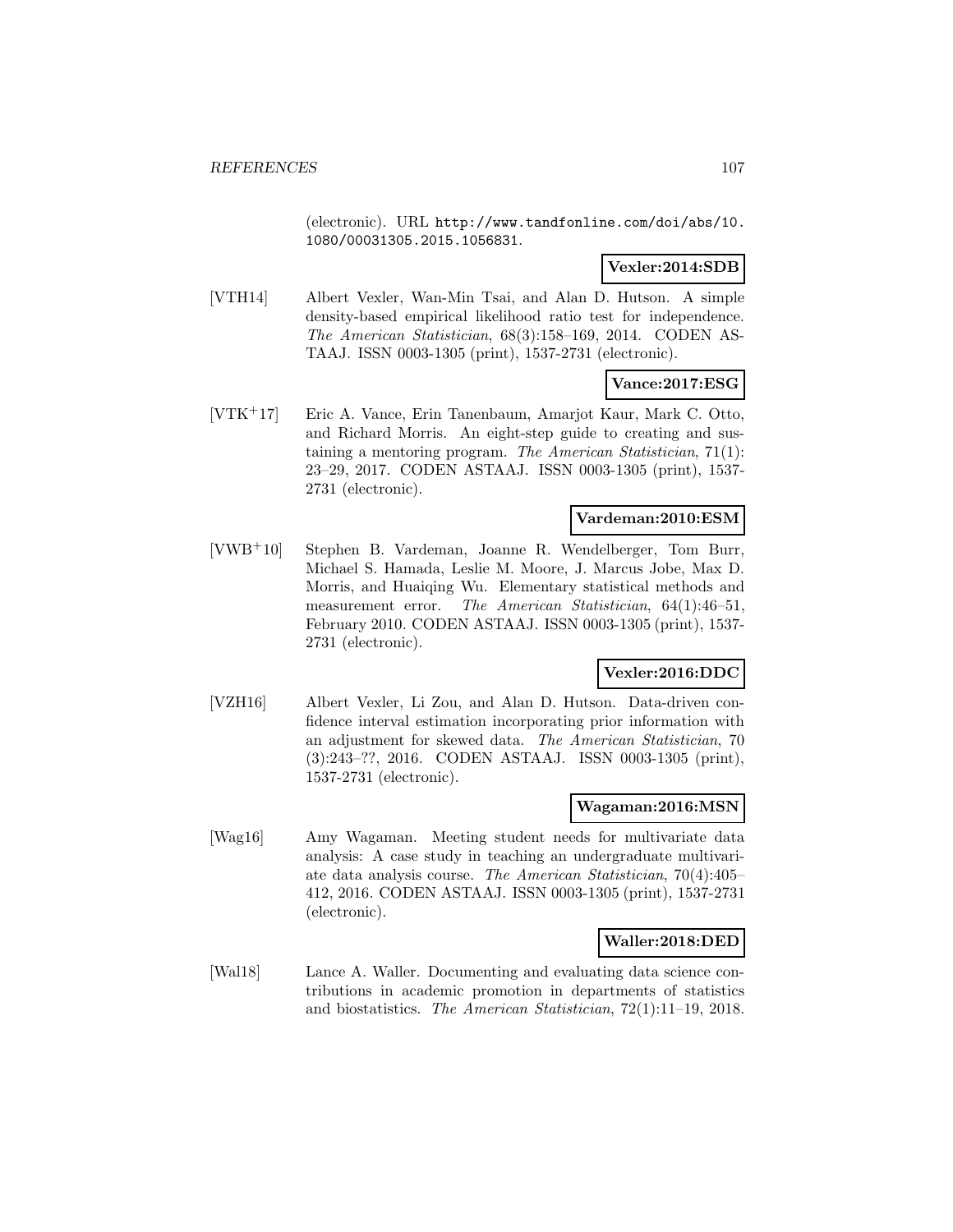CODEN ASTAAJ. ISSN 0003-1305 (print), 1537-2731 (electronic). URL http://amstat.tandfonline.com/doi/full/10. 1080/00031305.2017.1375988.

## **Wang:2010:CFP**

[Wan10] Hsiuying Wang. Closed form prediction intervals applied for disease counts. The American Statistician, 64(3):250–256, August 2010. CODEN ASTAAJ. ISSN 0003-1305 (print), 1537-2731 (electronic).

## **Wang:2018:PCI**

[Wan18] Weizhen Wang. A "paradox" in confidence interval construction using sufficient statistics. The American Statistician, 72(4):315– 320, 2018. CODEN ASTAAJ. ISSN 0003-1305 (print), 1537-2731 (electronic). URL http://amstat.tandfonline.com/doi/full/ 10.1080/00031305.2017.1305292.

## **Wang:2019:BRB**

[Wan19] Xin Wang. Book review: Business Survival Analysis Using SAS: An Introduction to Lifetime Probabilities. The American Statistician, 73(2):208–209, 2019. CODEN ASTAAJ. ISSN 0003-1305 (print), 1537-2731 (electronic). URL http://amstat. tandfonline.com/doi/full/10.1080/00031305.2018.1538851.

## **Ward:2017:BBR**

[War17] Mark Daniel Ward. Building bridges: The role of an undergraduate mentor. The American Statistician, 71(1):30–33, 2017. CO-DEN ASTAAJ. ISSN 0003-1305 (print), 1537-2731 (electronic).

### **Wasserstein:2015:CPI**

[Was15] Ron Wasserstein. Communicating the power and impact of our profession: A heads up for the next Executive Directors of the ASA. The American Statistician, 69(2):96–99, 2015. CODEN ASTAAJ. ISSN 0003-1305 (print), 1537-2731 (electronic).

### **Wolkewitz:2010:TPS**

[WASB10] Martin Wolkewitz, Arthur Allignol, Martin Schumacher, and Jan Beyersmann. Two pitfalls in survival analyses of time-dependent exposure: a case study in a cohort of Oscar nominees. The American Statistician, 64(3):205–211, August 2010. CODEN ASTAAJ. ISSN 0003-1305 (print), 1537-2731 (electronic).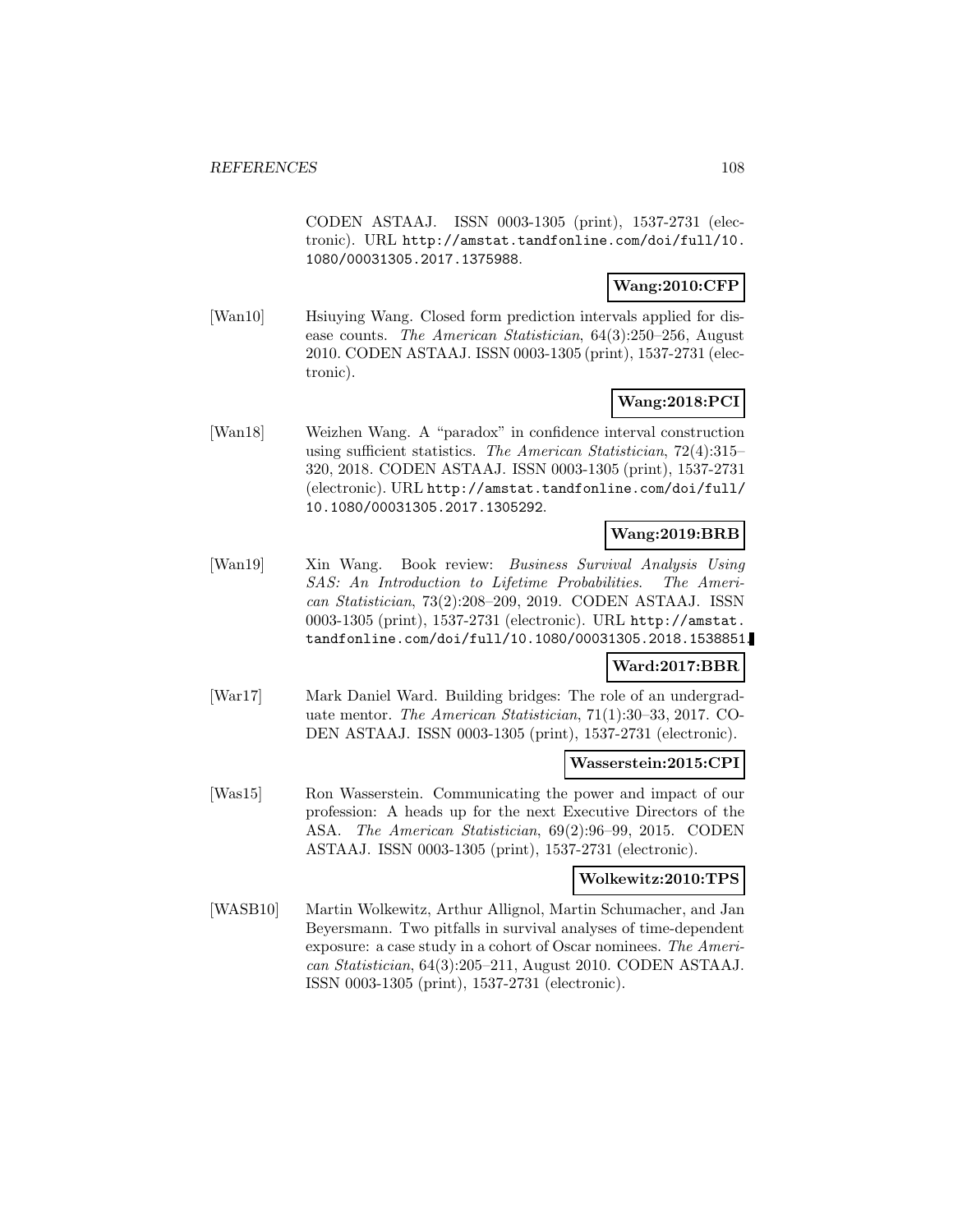#### **Westgate:2017:CCS**

[WB17] Philip M. Westgate and Woodrow W. Burchett. A comparison of correlation structure selection penalties for generalized estimating equations. The American Statistician, 71(4):344–353, 2017. CODEN ASTAAJ. ISSN 0003-1305 (print), 1537-2731 (electronic). URL http://amstat.tandfonline.com/doi/full/10. 1080/00031305.2016.1200490.

# **Wu:2018:MOP**

[WB18] Steven Wu and Luke Bornn. Modeling offensive player movement in professional basketball. The American Statistician, 72(1):72– 79, 2018. CODEN ASTAAJ. ISSN 0003-1305 (print), 1537-2731 (electronic). URL http://amstat.tandfonline.com/doi/full/ 10.1080/00031305.2017.1395365.

#### **Wickham:2018:ISI**

[WBL18] Hadley Wickham, Jennifer Bryan, and Nicole Lazar. Introduction: Special issue on data science. The American Statistician, 72(1):1, 2018. CODEN ASTAAJ. ISSN 0003-1305 (print), 1537- 2731 (electronic). URL http://amstat.tandfonline.com/doi/ full/10.1080/00031305.2018.1438699.

### **White:2019:MEF**

[WBNTF19] Philip A. White, Candace Berrett, E. Shannon Neeley-Tass, and Michael G. Findley. Modeling efficiency of foreign aid allocation in Malawi. The American Statistician, 73(4):385–399, 2019. CODEN ASTAAJ. ISSN 0003-1305 (print), 1537-2731 (electronic). URL http://www.tandfonline.com/doi/full/10. 1080/00031305.2018.1470032.

### **Walker:2018:IBU**

[WDCH18] M. L. Walker, Y. H. Dovoedo, S. Chakraborti, and C. W. Hilton. An improved boxplot for univariate data. The American Statistician, 72(4):348–353, 2018. CODEN ASTAAJ. ISSN 0003-1305 (print), 1537-2731 (electronic). URL http://amstat. tandfonline.com/doi/full/10.1080/00031305.2018.1448891.

#### **Warr:2013:SIR**

[WE13] Richard L. Warr and Roger A. Erich. Should the interquartile range divided by the standard deviation be used to assess normality? The American Statistician, 67(4):242–244, 2013. CO-DEN ASTAAJ. ISSN 0003-1305 (print), 1537-2731 (electronic). See comment [Muk14a] and reply [WE14].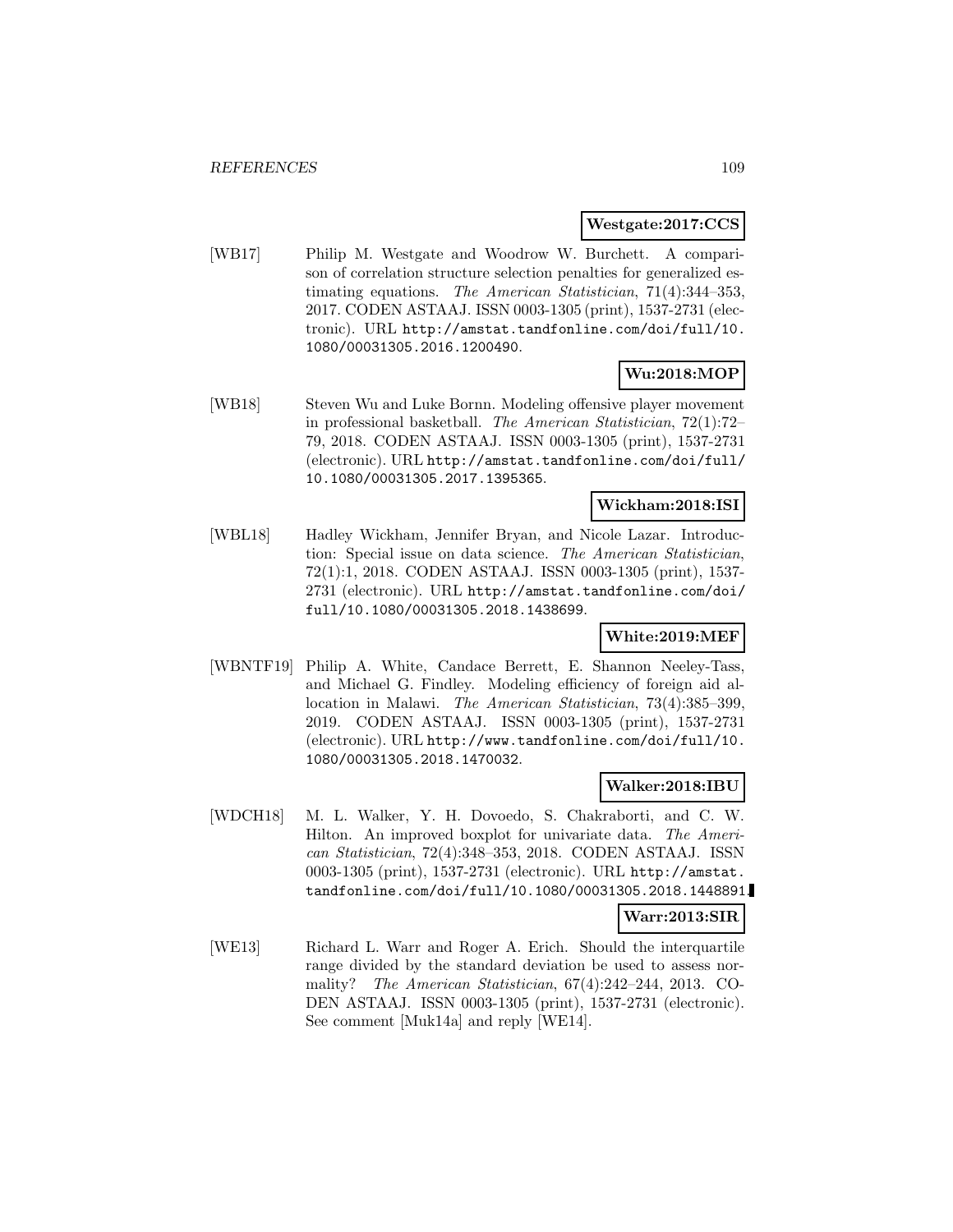## **Warr:2014:R**

[WE14] Richard L. Warr and Roger A. Erich. Reply. The American Statistician, 68(4):317, 2014. CODEN ASTAAJ. ISSN 0003-1305 (print), 1537-2731 (electronic). See [WE13].

### **Westfall:2014:KPR**

[Wes14] Peter H. Westfall. Kurtosis as peakedness, 1905–2014. r.i.p. The American Statistician, 68(3):191–195, 2014. CODEN ASTAAJ. ISSN 0003-1305 (print), 1537-2731 (electronic).

### **West:2011:OCS**

[WG11] Brady T. West and Andrzej T. Galecki. An overview of current software procedures for fitting linear mixed models. The American Statistician, 65(4):274–282, November 2011. CODEN ASTAAJ. ISSN 0003-1305 (print), 1537-2731 (electronic).

#### **Wetzels:2012:DBH**

[WGW12] Ruud Wetzels, Raoul P. P. P. Grasman, and Eric-Jan Wagenmakers. A default Bayesian hypothesis test for ANOVA designs. The American Statistician, 66(2):104–111, 2012. CODEN ASTAAJ. ISSN 0003-1305 (print), 1537-2731 (electronic).

#### **Wechsler:2013:BLN**

[WIE13] Sergio Wechsler, Rafael Izbicki, and Luís Gustavo Esteves. A Bayesian look at nonidentifiability: A simple example. The American Statistician, 67(2):90–93, 2013. CODEN ASTAAJ. ISSN 0003-1305 (print), 1537-2731 (electronic).

#### **Wierman:2016:CJC**

[Wie16] John C. Wierman. The class joke contest: Encouraging creativity and improving attendance. The American Statistician, 70(3):257– ??, 2016. CODEN ASTAAJ. ISSN 0003-1305 (print), 1537-2731 (electronic).

### **Witmer:2017:BMU**

[Wit17] Jeff Witmer. Bayes and MCMC for undergraduates. The American Statistician, 71(3):259–264, 2017. CODEN ASTAAJ. ISSN 0003-1305 (print), 1537-2731 (electronic). URL http://amstat. tandfonline.com/doi/full/10.1080/00031305.2017.1305289.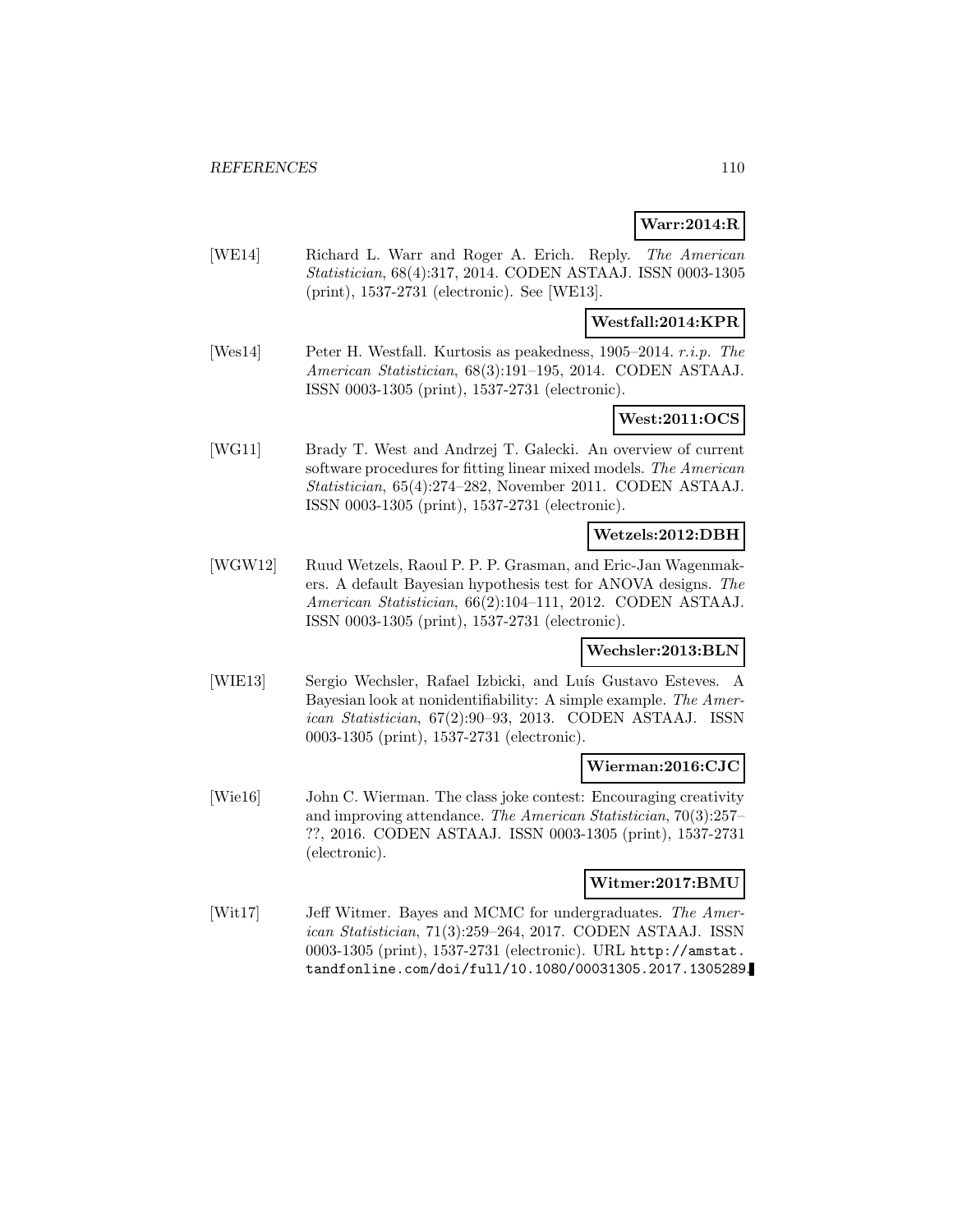### **Wang:2019:EDM**

[WJ19] Jianjun Wang and Dallas E. Johnson. An examination of discrepancies in multiple imputation procedures between  $SAS^{TM}$ and  $SPSS^{TM}$ . The American Statistician, 73(1):80–88, 2019. CODEN ASTAAJ. ISSN 0003-1305 (print), 1537-2731 (electronic). URL http://amstat.tandfonline.com/doi/full/10. 1080/00031305.2018.1437078.

#### **Webster:2013:EOS**

[WK13] Anthony J. Webster and Richard Kemp. Estimating omissions from searches. The American Statistician, 67(2):82–89, 2013. CO-DEN ASTAAJ. ISSN 0003-1305 (print), 1537-2731 (electronic).

### **Wright:2019:PVC**

[WKW19] Tommy Wright, Martin Klein, and Jerzy Wieczorek. A primer on visualizations for comparing populations, including the issue of overlapping confidence intervals. The American Statistician, 73(2):165–178, 2019. CODEN ASTAAJ. ISSN 0003-1305 (print), 1537-2731 (electronic). URL http://amstat.tandfonline.com/ doi/full/10.1080/00031305.2017.1392359.

### **Wang:2016:STS**

[WL16a] Min Wang and Guangying Liu. A simple two-sample Bayesian t-test for hypothesis testing. The American Statistician,  $70(2)$ : 195–201, 2016. CODEN ASTAAJ. ISSN 0003-1305 (print), 1537- 2731 (electronic).

#### **Wasserstein:2016:ASV**

[WL16b] Ronald L. Wasserstein and Nicole A. Lazar. The ASA's statement on p-values: Context, process, and purpose. The American Statistician, 70(2):129–133, 2016. CODEN ASTAAJ. ISSN 0003-1305 (print), 1537-2731 (electronic). See response [IGRP17].

## **Wang:2019:ESC**

[WRH19] Xiaofei Wang, Nicholas G. Reich, and Nicholas J. Horton. Enriching students' conceptual understanding of confidence intervals: An interactive trivia-based classroom activity. The American Statistician, 73(1):50–55, 2019. CO-DEN ASTAAJ. ISSN 0003-1305 (print), 1537-2731 (electronic). URL http://amstat.tandfonline.com/doi/full/10. 1080/00031305.2017.1305294.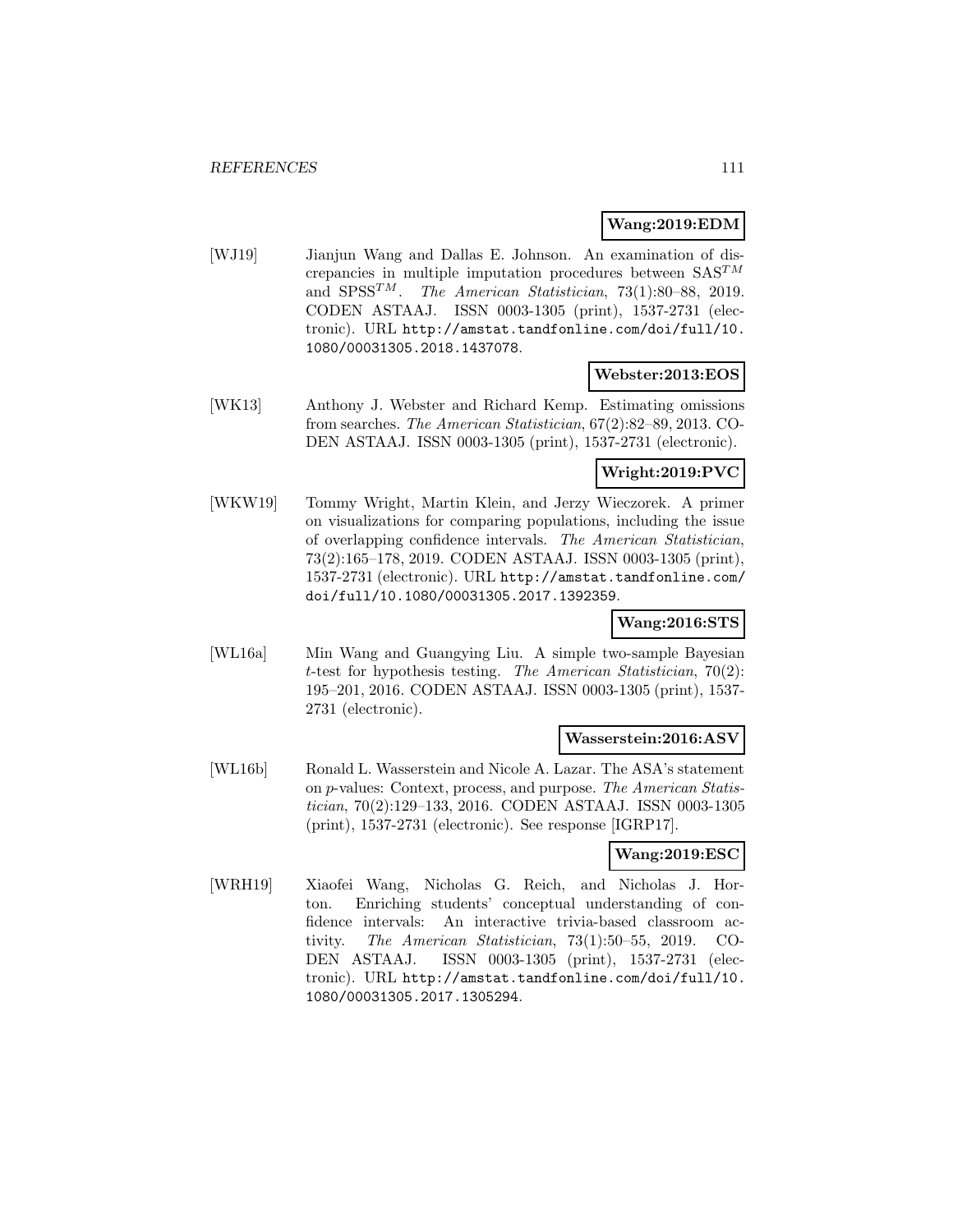### **Wright:2012:ENO**

[Wri12] Tommy Wright. The equivalence of Neyman optimum allocation for sampling and equal proportions for apportioning the U.S. House of Representatives. The American Statistician, 66(4):217– 224, 2012. CODEN ASTAAJ. ISSN 0003-1305 (print), 1537-2731 (electronic).

# **Wright:2013:RIB**

[Wri13] Kevin Wright. Revisiting Immer's barley data. The American Statistician, 67(3):129–133, 2013. CODEN ASTAAJ. ISSN 0003- 1305 (print), 1537-2731 (electronic).

#### **Wang:2015:MBS**

[WS15] Wei Wang and Dylan S. Small. Monotone B-spline smoothing for a generalized linear model response. The American Statistician, 69(1):28–33, 2015. CODEN ASTAAJ. ISSN 0003-1305 (print), 1537-2731 (electronic).

## **Webb:2010:PIA**

[WSF10] Russell Y. Webb, Peter J. Smith, and Abdulla Firag. On the probability of improved accuracy with increased sample size. The American Statistician, 64(3):257–262, August 2010. CODEN AS-TAAJ. ISSN 0003-1305 (print), 1537-2731 (electronic).

#### **Wasserstein:2019:MWB**

[WSL19] Ronald L. Wasserstein, Allen L. Schirm, and Nicole A. Lazar. Moving to a world beyond " $p < 0.05$ ". The American Statistician, 73(S1):1–19, 2019. CODEN ASTAAJ. ISSN 0003-1305 (print), 1537-2731 (electronic). URL http://amstat.tandfonline.com/ doi/full/10.1080/00031305.2019.1583913.

## **Wang:2011:UIN**

[WW11] S. S. J. Wang and M. P. Wand. Using Infer.NET for statistical analyses. The American Statistician, 65(2):115–126, May 2011. CODEN ASTAAJ. ISSN 0003-1305 (print), 1537-2731 (electronic).

### **Wang:2019:DMG**

[WWGL19] Feifei Wang, Jian Wang, Alan E. Gelfand, and Fan Li. Disease mapping with generative models. The American Statistician, 73 (3):213–223, 2019. CODEN ASTAAJ. ISSN 0003-1305 (print),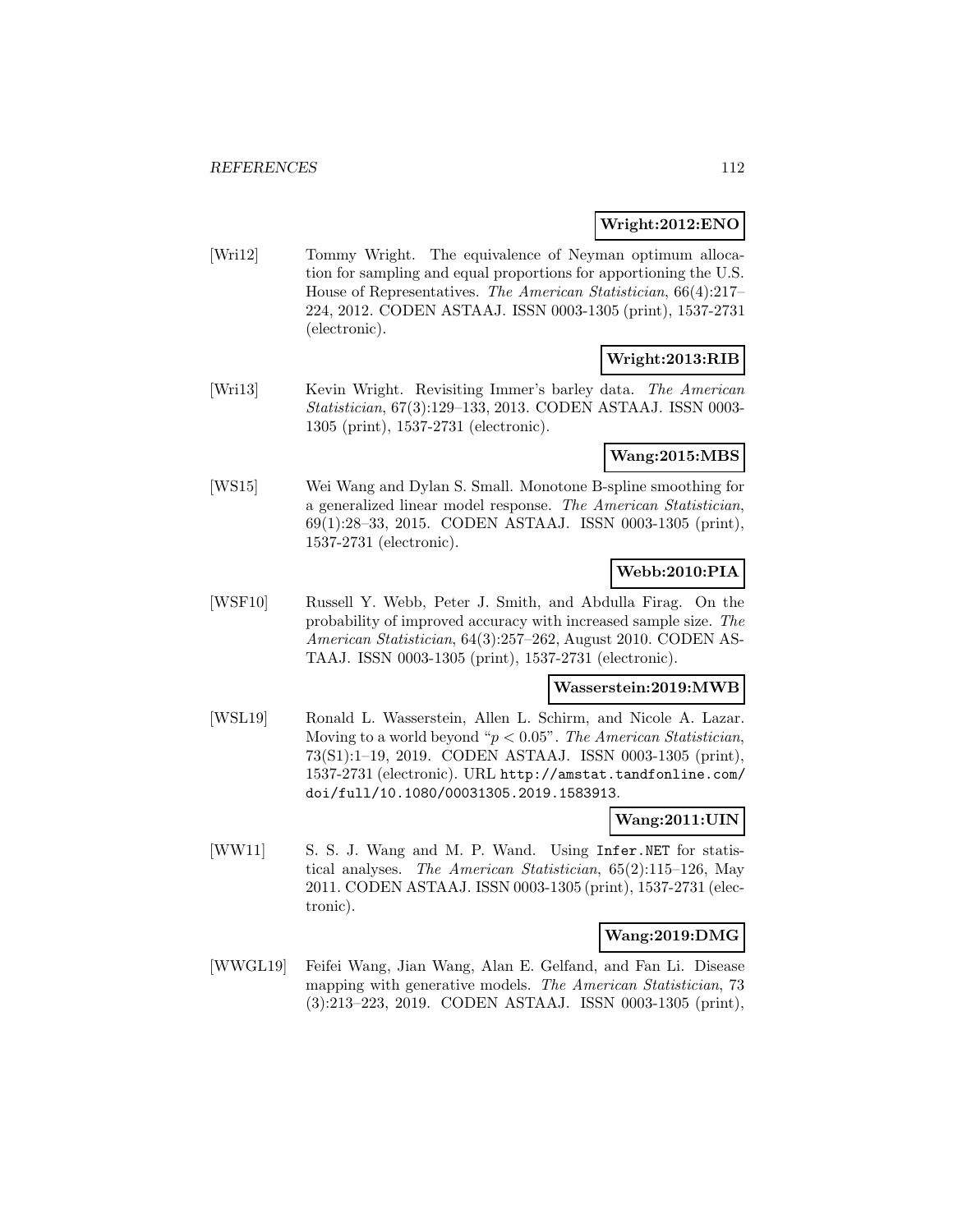1537-2731 (electronic). URL http://amstat.tandfonline.com/ doi/full/10.1080/00031305.2017.1392358.

## **Wick:2017:BAS**

[WYG17] Jo A. Wick, Hung-Wen Yeh, and Byron J. Gajewski. A Bayesian analysis of synchronous distance learning versus matched traditional control in graduate biostatistics courses. The American Statistician, 71(2):137–144, 2017. CODEN ASTAAJ. ISSN 0003-1305 (print), 1537-2731 (electronic). URL http://amstat.tandfonline.com/doi/full/10.1080/ 00031305.2016.1247014.

### **Xu:2016:SSB**

[XQL16] Xu Xu, Peter Z. G. Qian, and Qing Liu. Samurai Sudoku-based space-filling designs for data pooling. The American Statistician, 70(1):1–8, 2016. CODEN ASTAAJ. ISSN 0003-1305 (print), 1537-2731 (electronic).

## **Xu:2014:PGM**

[Xu14] Shaoji Xu. A property of geometric mean regression. The American Statistician, 68(4):277–281, 2014. CODEN ASTAAJ. ISSN 0003-1305 (print), 1537-2731 (electronic).

## **Xia:2016:BIR**

[XY16] Yan Xia and Yanyun Yang. Bias introduced by rounding in multiple imputation for ordered categorical variables. The American Statistician, 70(4):358–364, 2016. CODEN ASTAAJ. ISSN 0003- 1305 (print), 1537-2731 (electronic).

#### **Yuan:2010:CND**

[YB10] Ke-Hai Yuan and Peter M. Bentler. Consistency of normaldistribution-based pseudo maximum likelihood estimates when data are missing at random. The American Statistician, 64 (3):263–267, August 2010. CODEN ASTAAJ. ISSN 0003-1305 (print), 1537-2731 (electronic).

## **Ye:2017:CFE**

[YC17] Zhi-Sheng Ye and Nan Chen. Closed-form estimators for the gamma distribution derived from likelihood equations. The American Statistician, 71(2):177–181, 2017. CODEN ASTAAJ. ISSN 0003-1305 (print), 1537-2731 (electronic). URL http://amstat.tandfonline.com/doi/full/10.1080/ 00031305.2016.1209129.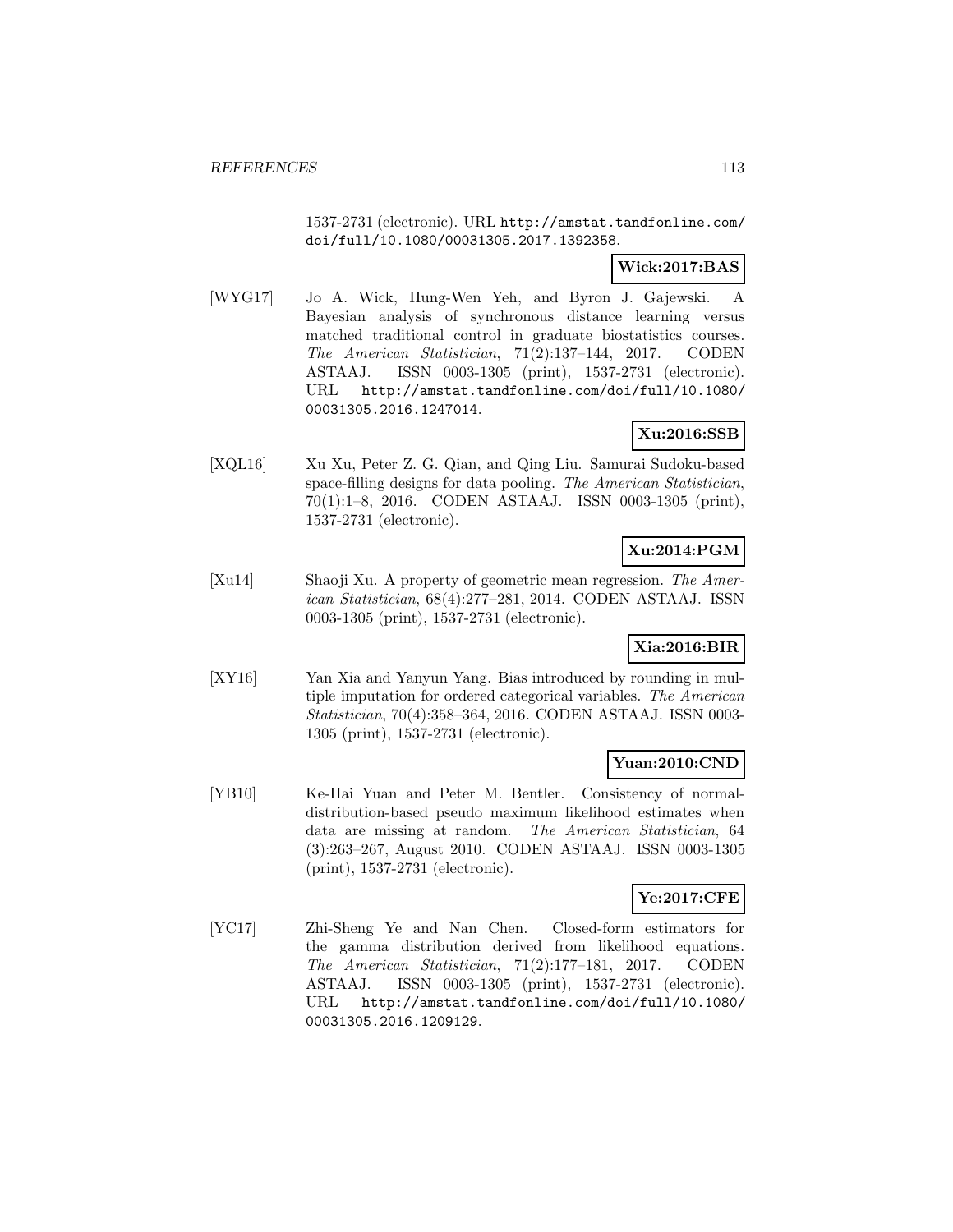## **Yan:2014:NAO**

[YGP14] Jun Yan, Chao Guo, and Laurie E. Paarlberg. Are nonprofit antipoverty organizations located where they are needed? A spatial analysis of the Greater Hartford region. The American Statistician, 68(4):243–252, 2014. CODEN ASTAAJ. ISSN 0003-1305 (print), 1537-2731 (electronic).

# **Yee:2015:DCB**

[YH15] Darrick Yee and Andrew Ho. Discreteness causes bias in percentage-based comparisons: A case study from educational testing. The American Statistician, 69(3):174–181, 2015. CO-DEN ASTAAJ. ISSN 0003-1305 (print), 1537-2731 (electronic). URL http://www.tandfonline.com/doi/abs/10. 1080/00031305.2015.1031828.

## **Young:2015:CDO**

[YJCR15] Derek S. Young, Glenn F. Johnson, Mosuk Chow, and James L. Rosenberger. The challenges in developing an online applied statistics program: Lessons learned at Penn State University. The American Statistician, 69(3):213–220, 2015. CO-DEN ASTAAJ. ISSN 0003-1305 (print), 1537-2731 (electronic). URL http://www.tandfonline.com/doi/abs/10. 1080/00031305.2015.1038583.

## **Yang:2014:DCW**

[YZS<sup>+</sup>14] Fan Yang, José R. Zubizarreta, Dylan S. Small, Scott Lorch, and Paul R. Rosenbaum. Dissonant conclusions when testing the validity of an instrumental variable. The American Statistician, 68 (4):253–263, 2014. CODEN ASTAAJ. ISSN 0003-1305 (print), 1537-2731 (electronic).

### **Zabell:2013:PML**

[Zab13] Sandy Zabell. Paul Meier on legal consulting. The American Statistician, 67(1):18–21, 2013. CODEN ASTAAJ. ISSN 0003- 1305 (print), 1537-2731 (electronic).

#### **Zhang:2014:UCM**

[ZBGZ14] Kai Zhang, Lawrence D. Brown, Edward George, and Linda Zhao. Uniform correlation mixture of bivariate normal distributions and hypercubically contoured densities that are marginally normal. The American Statistician, 68(3):183–187, 2014. CODEN AS-TAAJ. ISSN 0003-1305 (print), 1537-2731 (electronic).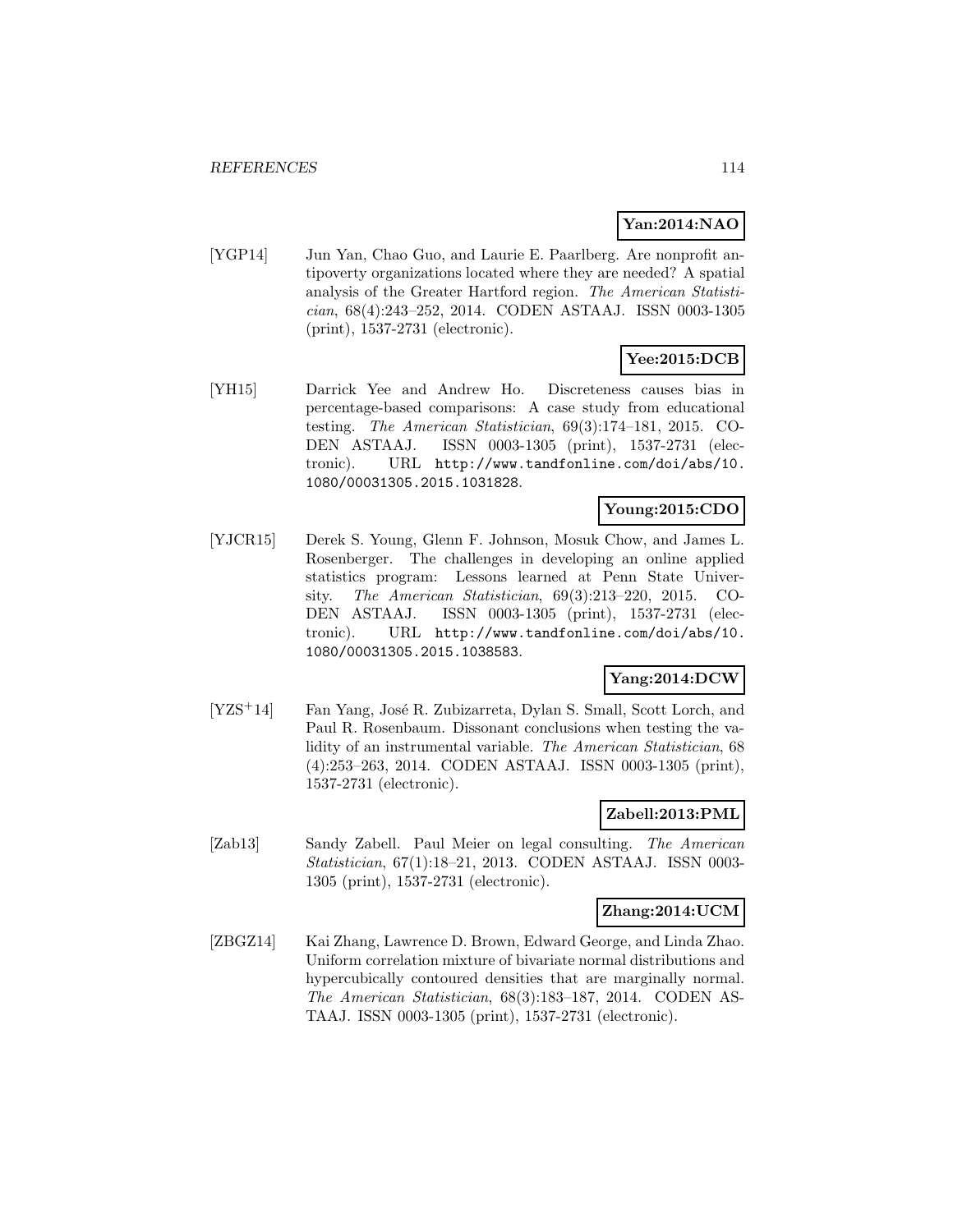#### **Zhang:2015:BFN**

[ZC15] Guangxiang Zhang and John J. Chen. Biostatistics faculty and NIH awards at U.S. medical schools. The American Statistician, 69(1):34–40, 2015. CODEN ASTAAJ. ISSN 0003-1305 (print), 1537-2731 (electronic).

## **Zhang:2017:CDG**

[Zha17] Dabao Zhang. A coefficient of determination for generalized linear models. The American Statistician, 71(4):310–316, 2017. CODEN ASTAAJ. ISSN 0003-1305 (print), 1537-2731 (electronic). URL http://amstat.tandfonline.com/doi/full/10. 1080/00031305.2016.1256839.

## **Zhang:2018:MVC**

[Zha18] Jin Zhang. Minimum volume confidence sets for two-parameter exponential distributions. The American Statistician, 72(3):213– 218, 2018. CODEN ASTAAJ. ISSN 0003-1305 (print), 1537-2731 (electronic). URL http://amstat.tandfonline.com/doi/full/ 10.1080/00031305.2016.1264315.

## **Zhu:2013:DAP**

[ZHM<sup>+</sup>13] Yeyi Zhu, Ladia M. Hernandez, Peter Mueller, Yongquan Dong, and Michele R. Forman. Data acquisition and preprocessing in studies on humans: What is not taught in statistics classes? The American Statistician, 67(4):235–241, 2013. CODEN ASTAAJ. ISSN 0003-1305 (print), 1537-2731 (electronic).

### **Zigler:2016:CRB**

[Zig16] Corwin Matthew Zigler. The central role of Bayes' theorem for joint estimation of causal effects and propensity scores. The American Statistician, 70(1):47–54, 2016. CODEN ASTAAJ. ISSN 0003-1305 (print), 1537-2731 (electronic).

### **Ziliak:2019:HLY**

[Zil19] Stephen T. Ziliak. How large are your G-values? Try Gosset's Guinnessometrics when a little " $p$ " is not enough. The American Statistician, 73(S1):281–290, 2019. CODEN ASTAAJ. ISSN 0003-1305 (print), 1537-2731 (electronic). URL http://amstat.tandfonline.com/doi/full/10.1080/ 00031305.2018.1514325.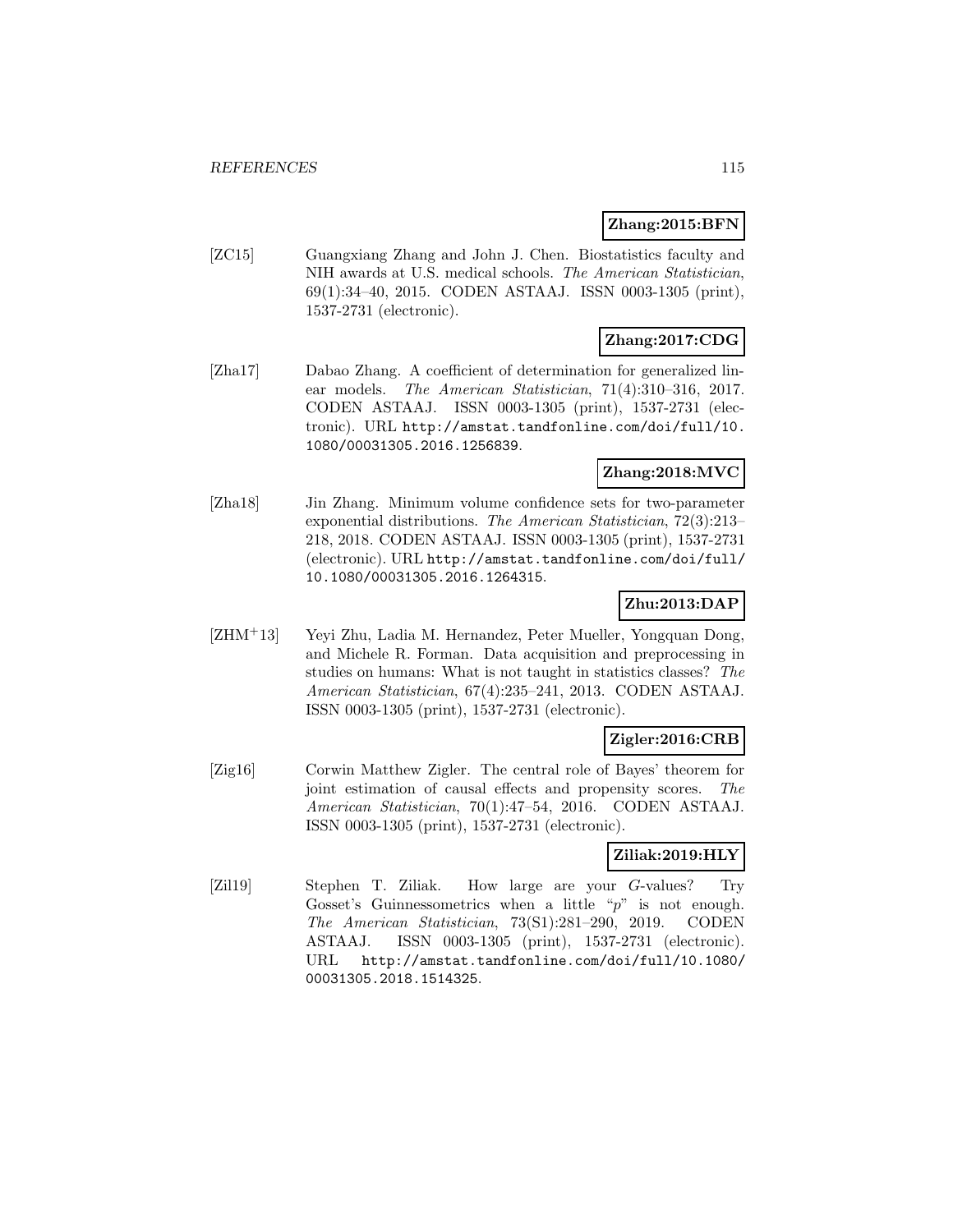#### **Zimmerman:2014:C**

[Zim14] Dale L. Zimmerman. Comment. The American Statistician, 68 (2):85–86, 2014. CODEN ASTAAJ. ISSN 0003-1305 (print), 1537-2731 (electronic). See [Har14a].

## **Zhang:2013:ERS**

[ZLW13] Chong Zhang, Yufeng Liu, and Zhengxiao Wu. On the effect and remedies of shrinkage on classification probability estimation. The American Statistician, 67(3):134–142, 2013. CODEN ASTAAJ. ISSN 0003-1305 (print), 1537-2731 (electronic).

# **Zhu:2011:GSM**

[ZNY11] Li Zhu, Liyun Ni, and Bin Yao. Group sequential methods and software applications. The American Statistician, 65(2):127–135, May 2011. CODEN ASTAAJ. ISSN 0003-1305 (print), 1537-2731 (electronic).

## **Ziemer:2018:NLH**

[ZPL<sup>+</sup>18] Kathryn Schaefer Ziemer, Bianica Pires, Vicki Lancaster, Sallie Keller, Mark Orr, and Stephanie Shipp. A new lens on high school dropout: Use of correspondence analysis and the statewide longitudinal data system. The American Statistician, 72(2):191– 198, 2018. CODEN ASTAAJ. ISSN 0003-1305 (print), 1537-2731 (electronic). URL http://amstat.tandfonline.com/doi/full/ 10.1080/00031305.2017.1322002.

## **Zeng:2011:PFD**

[ZPM<sup>+</sup>11] Chan Zeng, Zhaoxing Pan, Samantha MaWhinney, Anna E. Barón, and Gary O. Zerbe. Permutation and  $F$  distribution of tests in the multivariate general linear model. The American Statistician, 65(1):31–36, February 2011. CODEN ASTAAJ. ISSN 0003-1305 (print), 1537-2731 (electronic).

### **Zhou:2010:NBI**

[ZR10] Xiang Zhou and Jerome P. Reiter. A note on Bayesian inference after multiple imputation. The American Statistician, 64(2):159– 163, May 2010. CODEN ASTAAJ. ISSN 0003-1305 (print), 1537- 2731 (electronic).

#### **Zubizarreta:2011:MSS**

 $[ZRK<sup>+</sup>11]$  José R. Zubizarreta, Caroline E. Reinke, Rachel R. Kelz, Jeffrey H. Silber, and Paul R. Rosenbaum. Matching for several